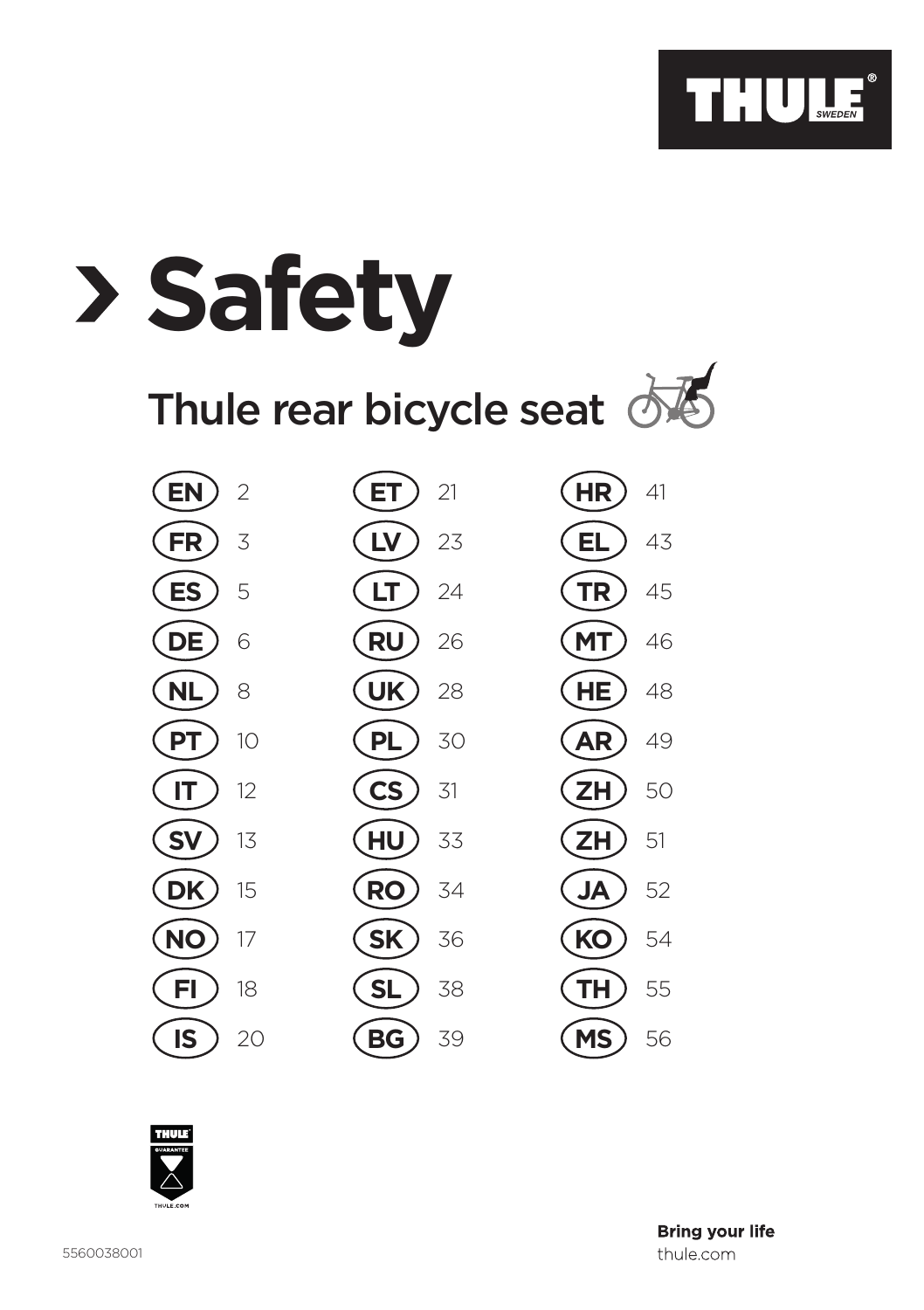

## **A.0 CAUTION**

- A.1 Be sure to keep this manual in a safe place after you have mounted the bicycle seat. You or other users may need it for future reference.
- A.2 Make sure your bicycle is compatible with this child seat. If you have any questions, please check the information supplied with the bicycle, or ask the bicycle dealer or manufacturer.
- A.3 The manufacturer is not liable for damages arising from use beyond what is recommended in this owner's manual.

#### **B.0 INSTALLATION**

- B.1 Identify the centre of gravity mark and mount the seat as far forward as possible. Preferably, have this mark in front of the rear wheel axle, but on no account more than 100 mm (3.94") behind a point vertically above the rear wheel axle.
- B.2 Make sure the bracket screws are fully tightened, and check them frequently.
- B.3 This product is not suitable for use on a moped.
- B.4 For optimum comfort and safety, make sure that the seat does not slope forwards, risking the child to slide out of it.
- B.5 Check that all parts of the bicycle function correctly with the seat mounted.

#### B.6 FRAME MOUNTED

Mount the seat as is described in the product manual. Pay attention to maximum and minimum frame diameter.

- B.7 Cannot be mounted on bicycles with square, triangular or carbon fibre frames or geometries according to picture.
- B.8 Check the product manual for maximum width of the luggage carrier.
- B.9 REAR SEATS FOR ATTACHMENT TO A LUGGAGE CARRIER Only mount the seat to a luggage carrier that conforming to ISO 11243 and have a load capacity of minimum 25kg.
- B.10 Fasten the safety strap to the bicycle frame according to instruction.

#### **C.0 USE**

C.1 This product is approved for children from 9 months up to 6 years old, with

a weight of 9-22 kg (20-48.5 lbs). Do not carry a child that is too young, and always consult a pediatrician before transporting a child younger than 1 year. Carry only children that are able to sit unaided for a longer period of time, at least as long as the intended cycle journey. Regardless of age, the child must be able to hold his/her head up while wearing a correctly sized bicycle helmet. Check regularly that the child does not exceed the maximum weight.

- C.2 Before each use, check all screws to verify that the child seat is securely fastened to the bicycle.
- C.3 During the ride, make sure both you and your child wear an approved bicycle helmet.
- C.4 Never ride the bicycle at night without adequate lighting. Do not cover the rear reflectors or rear light when using the child seat on a bicycle.
- C.5 The presence of a child bicycle seat may require you to change the way you get on/off the bicycle. Please pay extra attention to this.
- C.6 Before each ride, ensure the mounted bicycle seat does not interfere with braking, pedalling or steering.
- C.7 Always use the harness, and make sure you fasten it correctly round the child. Ensure the harness and footstraps are not loose or could become trapped in moving parts such as wheels. This also applies when you are using the bicycle without a child in the seat.
- C.8 Make sure the child's clothes, shoes, toys or body parts do not come into contact with any moving parts of the bicycle, such as wheels, wires and saddle springs. Check this regularly as the child grows. Saddle springs can be covered with a suitable spring guard.
- C.9 Ensure there are no sharp objects within reach of the child, e.g. frayed cables.
- C.10 The seated child often needs warmer clothes than the rider does. To protect you both from unexpected rain it is wise to carry waterproof clothing. Never ride in inclement or hazardous conditions, such as cold weather that could cause the child to suffer frostbite.
- C.11 Check the temperature of the seat before seating the child, especially on hot, sunny days.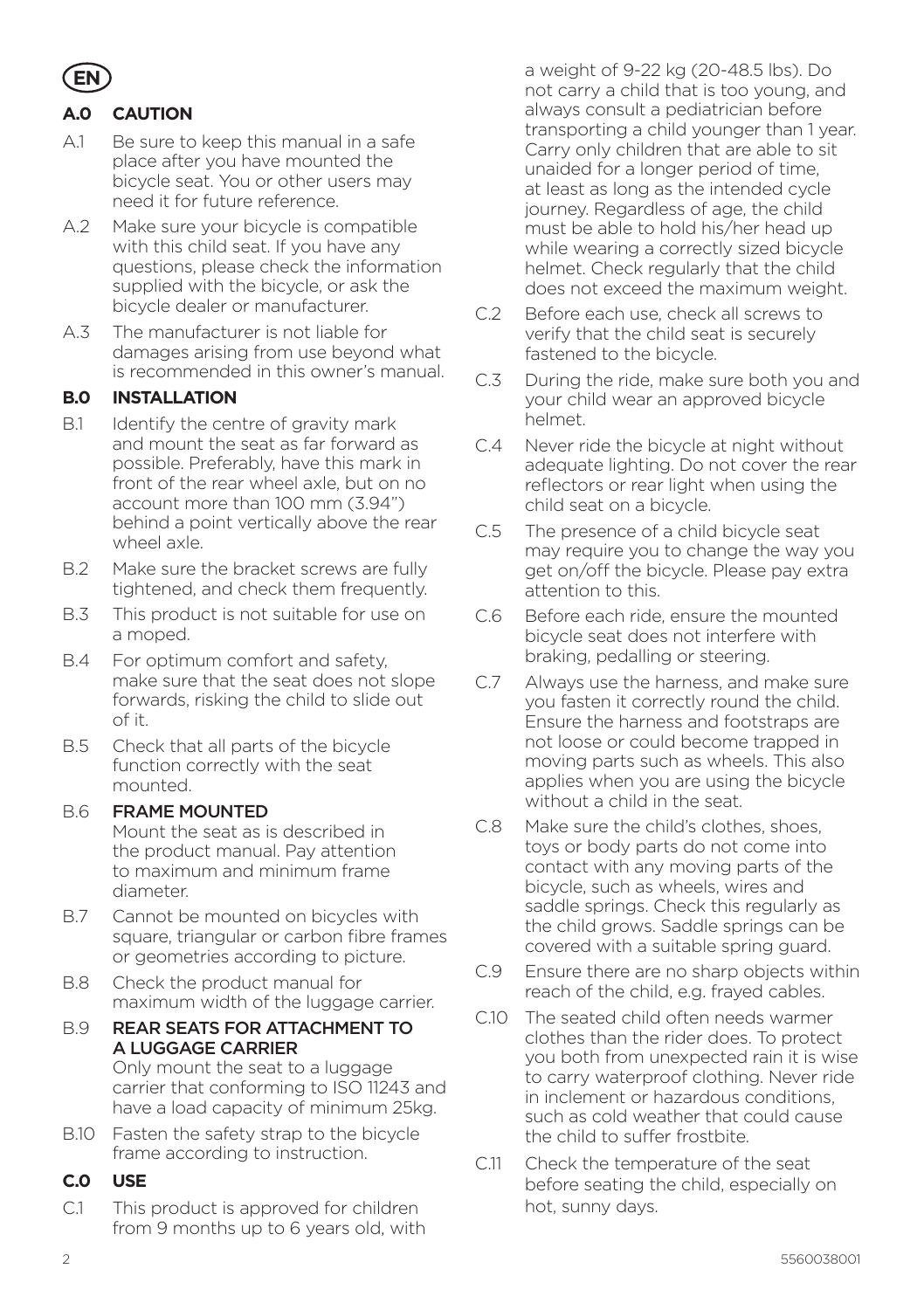- C.12 Remove the child seat when transporting the bicycle on a car. Air turbulence might damage the seat or loosen its fastening, which could result in an accident.
- C.13 Before use, check whether there are any national laws and regulations specific to carrying a child in a bicycle child seat.

## **D.0 MAINTENANCE**

- D.1 To clean the child seat, only use lukewarm soapy water. To clean the padding, see the washing instructions on the padding
- D.2 If any part of the child seat is damaged or broken, please contact your closest Thule dealer.

### **E.0 WARNINGS**

- E.1 Do not attach extra luggage or equipment to the child seat. Any extra load is best attached to the front end of the bicycle.
- E.2 Do not modify the product in any way.
- E.3 The bicycle may behave differently with a child in the seat, particularly regarding balance, steering and braking.
- E.4 Never leave the bicycle parked unattended with a child in the seat.
- E.5 Never leave the child in the seat when the bicycle is parked and supported only by a kickstand.
- E.6 Do not use the seat if any part is broken.
- E.7 Failure to comply with the safety instructions can lead to serious injury or death of the child or rider.
- E.8 Do not remove the attached key ring, its size reduces the risk of suffocation for your child in case of ingestion.
- E.9 According to ASTM F1625-00, additional luggage or accessories should not be attached to the carrier, as they may exceed the load limit and may lessen the stability. Total load limit for the carrier is 18 kg (40lb).

## **FR**

## **A.0 ATTENTION**

- A.1 Veillez à conserver ce manuel dans un endroit sûr après avoir installé le siège vélo enfant. Vous pourriez en avoir besoin plus tard.
- A.2 Assurez-vous que votre vélo est

compatible avec ce siège vélo enfant. Si vous avez des questions, veuillez consulter les informations fournies avec le vélo ou vous adresser au fabricant ou revendeur du vélo.

A.3 Le fabricant n'est pas tenu responsable des dommages causés par une utilisation non recommandée dans le manuel du propriétaire.

### **B.0 INSTALLATION**

- B.1 Identifiez la marque du centre de gravité et montez le siège le plus possible vers l'avant. De préférence, placez cette marque devant l'axe de la roue arrière, mais en aucun cas plus de 100 mm (3,94") derrière un point situé à la verticale au-dessous de l'axe de la roue arrière.
- B.2 Vérifiez que les vis du support sont serrées à fond et contrôlez-les fréquemment.
- B.3 Ce produit ne peut pas être installé sur un cyclomoteur.
- B.4 Pour le confort et la sécurité de votre enfant, vérifiez que le siège ne penche pas vers l'avant, ce qui pourrait faire glisser l'enfant. Le dossier doit de préférence pencher légèrement vers l'arrière.
- B.5 Vérifiez que toutes les pièces du vélo fonctionnent correctement une fois le siège installé.

#### B.6 MONTAGE SUR LE CADRE

Installez le siège comme décrit dans le manuel du produit. Vérifiez le diamètre maximal/minimal du cadre.

- B.7 Le siège ne peut pas être monté sur des vélos dotés d'un cadre carré, triangulaire ou en fibre de carbone ou d'autres géométries indiquées sur l'illustration.
- B.8 Vérifiez la largeur maximale du portebagages dans le manuel du produit.
- B.9 MONTAGE SUR LE PORTE-BAGAGES Montez le siège uniquement sur un porte-bagages conforme à la norme ISO 11243 et d'une capacité de charge de 25 kg au minimum.
- B.10 Attachez la sangle de sécurité au cadre du vélo conformément aux instructions.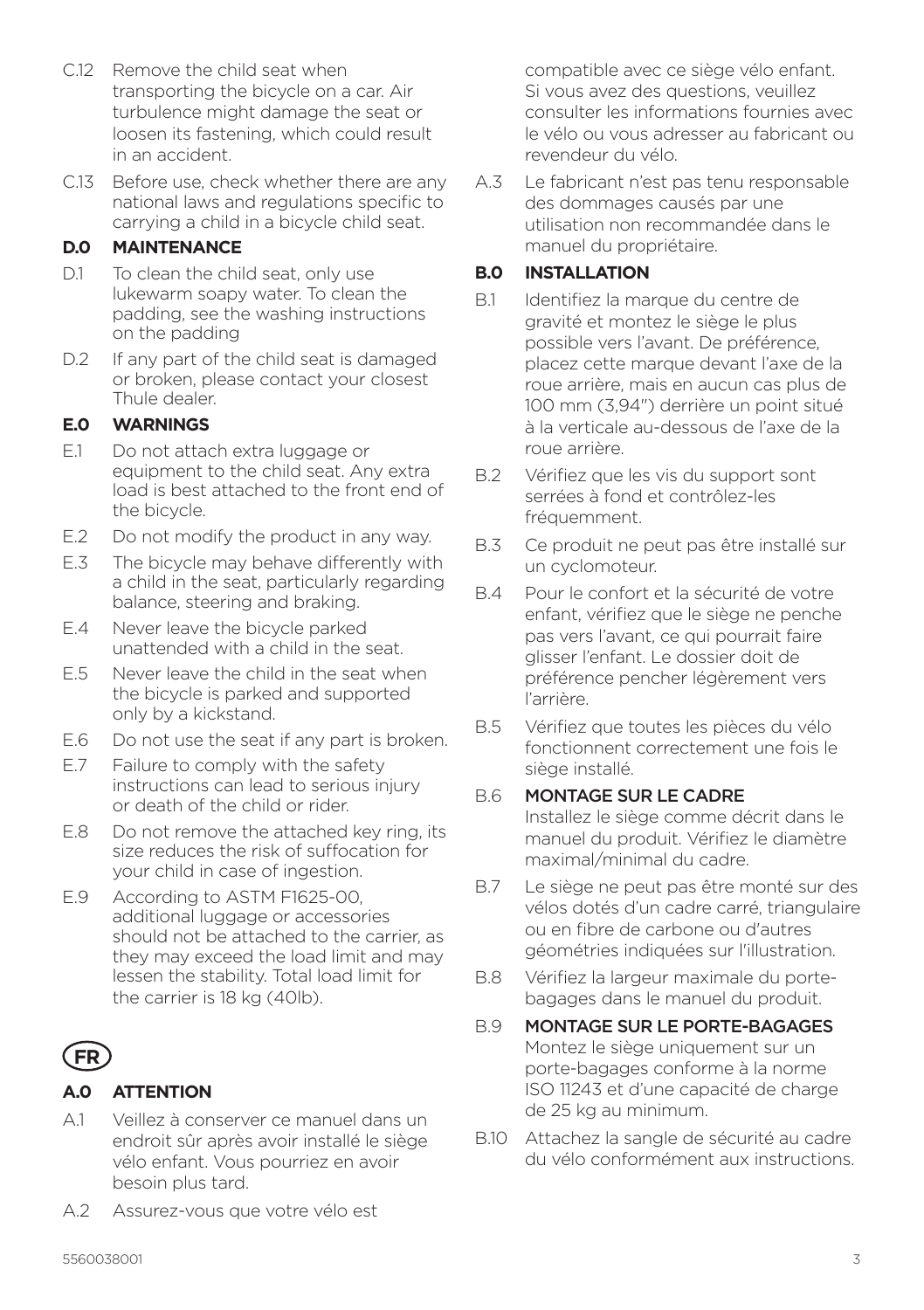## **C.0 UTILISATION**

- C.1 Ce produit a été testé pour des enfants âgés de 9 mois à 6 ans et pesant entre 9 et 22 kg. Ne transportez pas d'enfants trop jeunes, et consultez toujours un pédiatre avant de transporter un enfant de moins d'un an. Ne transportez que des enfants capables de tenir assis sans aide pendant une période prolongée, au moins la durée prévue de la sortie à vélo. Quel que soit son âge, l'enfant doit être capable de tenir sa tête droite lorsqu'il porte un casque de vélo bien ajusté. Vérifiez régulièrement que l'enfant ne dépasse pas le poids maximal autorisé.
- C.2 Avant chaque utilisation, contrôlez toutes les vis et vérifiez que le siège enfant est solidement fixé au vélo.
- C.3 Pendant le trajet, veillez à ce que vous et votre enfant portiez un casque de vélo homologué.
- C.4 Ne faites jamais du vélo pendant la nuit sans éclairage adéquat. Ne couvrez pas les réflecteurs ou le feu arrière lorsque vous utilisez le siège vélo enfant sur un vélo.
- C.5 La présence d'un siège vélo enfant sur le vélo peut modifier votre façon de monter ou de descendre de votre vélo. Soyez particulièrement vigilant.
- C.6 Avant chaque sortie, assurez-vous que le siège vélo enfant installé ne gêne pas le freinage, les pédales ou la direction du vélo.
- C.7 Utilisez toujours le harnais et veillez à l'attacher correctement autour de l'enfant. Vérifiez que le harnais et les sangles inférieures ne sont pas desserrées ou ne risquent pas d'être attrapées par des pièces mobiles comme les roues. Ceci s'applique également lorsque vous utilisez le vélo sans enfant dans le siège.
- C.8 Vérifiez que les vêtements, chaussures, jouets ou parties du corps de l'enfant n'entrent pas en contact avec les pièces mobiles du vélo, comme les roues, les câbles et les ressorts de la selle. Comme votre enfant grandit, assurez-vous en régulièrement. Les ressorts de la selle peuvent être recouverts d'une gaine adéquate.
- C.9 Vérifiez qu'aucun objet tranchant n'est à la portée de l'enfant, comme des câbles effilochés.
- C.10 L'enfant assis dans le siège doit idéalement porter des vêtements plus chauds que ceux du cycliste. Pour vous protéger tous deux d'une pluie inattendue, il est conseillé d'emporter des vêtements imperméables. Ne roulez jamais dans des conditions difficiles ou dangereuses, comme un temps froid pouvant causer des gelures à l'enfant.
- C.11 Vérifiez la température du siège avant d'y asseoir l'enfant, surtout les jours chauds et ensoleillés.
- C.12 Retirez le siège vélo enfant lorsque vous transportez le vélo sur une voiture. La turbulence de l'air peut endommager le siège ou le détacher, ce qui peut entraîner un accident.
- C.13 Avant l'utilisation, vérifiez qu'il n'existe aucune loi ou réglementation nationale spécifique relative au transport d'un enfant dans un siège vélo enfant.

### **D.0 ENTRETIEN**

- D.1 Pour nettover le siège vélo enfant. il suffit d'utiliser de l'eau tiède savonneuse. Pour nettoyer le rembourrage, veuillez consulter les instructions indiquées sur celui-ci.
- D.2 Si un élément du siège vélo pour enfant est endommagé ou cassé, veuillez contacter votre revendeur Thule le plus proche.

#### **E.0 MISES EN GARDE**

- E.1 N'attachez pas de bagages ou d'équipements supplémentaires sur le siège vélo enfant. Il est conseillé de fixer toute charge supplémentaire à l'avant du vélo.
- E.2 Ne modifiez jamais le produit de quelque manière que ce soit.
- E.3 Le fonctionnement du vélo peut être modifié lorsqu'un enfant est présent dans le siège, notamment en ce qui concerne l'équilibre, la direction et le freinage.
- E.4 Ne laissez jamais le vélo sans surveillance lorsqu'un enfant est présent dans le siège.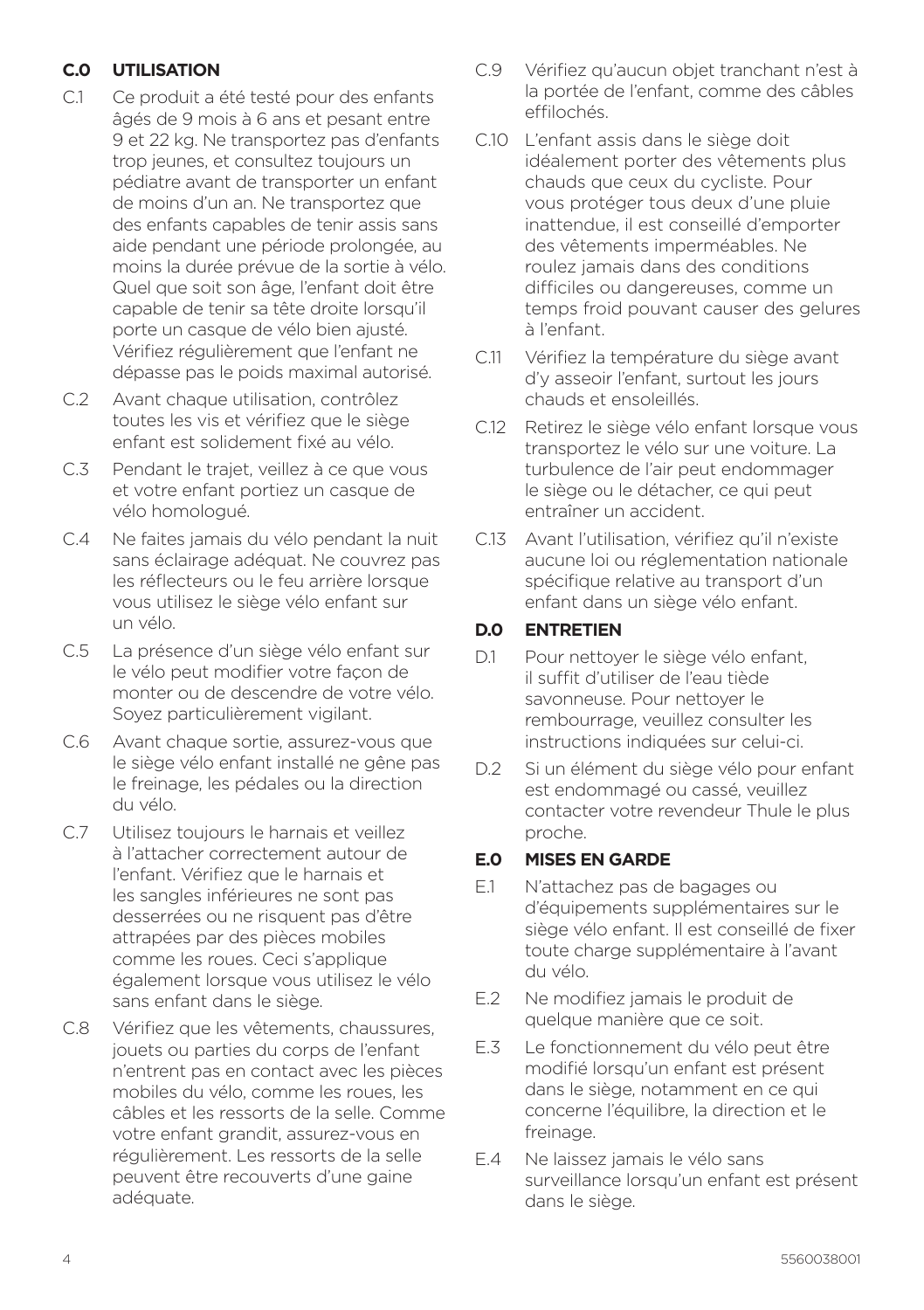- E.5 Ne laissez jamais l'enfant sans surveillance lorsque le vélo est garé et seulement soutenu par une béquille.
- E.6 N'utilisez pas le siège vélo enfant si un élément est cassé.
- E.7 Une utilisation non conforme aux instructions de sécurité peut provoquer des blessures graves, voire mortelles, pour l'enfant ou le cycliste.
- E.8 Ne retirez pas le porte-clé attaché, sa taille réduit le risque de suffocation pour votre enfant en cas d'ingestion.
- E.9 Conformément à la norme ASTM F1625-00, aucun bagage ni accessoire supplémentaire ne doit être attaché à la remorque, car ils peuvent dépasser la charge maximale autorisée et diminuer la stabilité. La charge totale autorisée de la remorque est de 18 kg.

# **ES**

## **A.0 PRECAUCIÓN**

- A.1 Conserve este manual en un lugar seguro después de montar el asiento para bicicleta. Es posible que usted u otros usuarios necesiten consultarlo en otro momento.
- A.2 Compruebe que su bicicleta es compatible con este asiento infantil. Si tiene alguna duda, compruebe la información que se suministra con la bicicleta o consulte al distribuidor o fabricante de la misma.
- A.3 El fabricante no es responsable de los daños resultantes de un uso que no se recomienda en este manual.

## **B.0 INSTALACIÓN**

- B.1 Identifique la marca del centro de gravedad y monte el asiento lo más adelante posible. Es deseable que la marca quede delante del eje de la rueda trasera y en ningún caso más de 100 mm por detrás de un punto situado en la vertical del eje de dicha rueda.
- B.2 Asegúrese de que los tornillos de la abrazadera están bien apretados y compruébelos con frecuencia.
- B.3 Este producto no está indicado para su uso en un ciclomotor.
- B.4 Para que el niño viaje con la máxima seguridad y comodidad, asegúrese

de que el asiento no se incline hacia delante, con el posible riesgo de que el niño se deslice fuera de él. Si es posible, el respaldo debe estar ligeramente inclinado hacia atrás.

B.5 Compruebe que todas las piezas de la bicicleta funcionan correctamente con el asiento montado.

#### B.6 MONTAJE EN CUADRO

Monte el asiento como se describe en el manual del producto. Preste atención al diámetro máximo y mínimo del cuadro.

- B.7 No se puede montar en bicicletas con marcos cuadrados, triangulares, de fibra de carbono o de geometría como en la imagen.
- B.8 Consulte en el manual del producto la anchura máxima del portaequipajes.
- B.9 ASIENTOS TRASEROS PARA AJUSTAR A UN PORTAEQUIPAJES El asiento solo se debe montar en un portaequipajes que cumpla la norma ISO 11243 y que tenga una capacidad de carga mínima de 25 kg.
- B.10 Abroche la correa de seguridad al cuadro de la bicicleta según las instrucciones.

## **C.0 USO**

- C.1 Este producto está aprobado para niños de 9 meses a 6 años, con un peso de entre 9 y 22 kg. No lleve a niños demasiado pequeños y consulte siempre al pediatra antes de llevar a niños menores de 1 año. Lleve solamente a niños que puedan mantenerse sentados sin ayuda durante largo tiempo, como mínimo durante el tiempo previsto del recorrido en bicicleta. Independientemente de su edad, el niño debe ser capaz de sujetar la cabeza mientras lleva puesto un casco para bicicleta de las dimensiones adecuadas. Compruebe periódicamente que el niño no supera el peso máximo permitido.
- C.2 Antes de cada uso, compruebe todos los tornillos para asegurarse de que el asiento está bien sujeto a la bicicleta.
- C.3 Asegúrese de que tanto usted como el niño lleven un casco aprobado para bicicleta antes de montar en ella.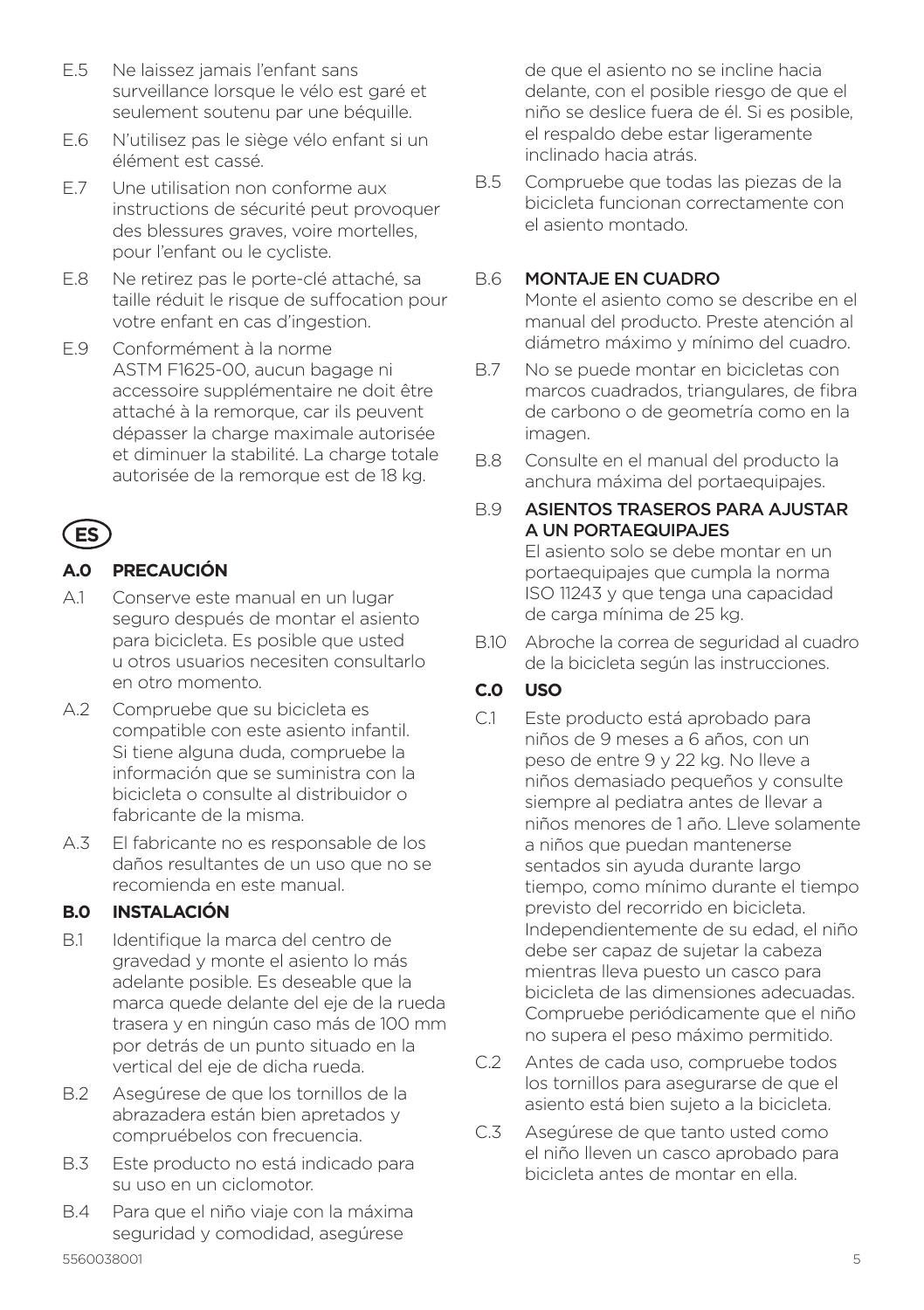- C.4 Nunca monte en bicicleta por la noche sin la iluminación adecuada. No cubra la luz ni los reflectores traseros de la bicicleta cuando utilice el asiento para niños.
- C.5 La presencia del asiento para niños puede exigirle que cambie la forma de subirse y bajarse de la bicicleta. Preste una atención especial a este tema.
- C.6 Antes de montar en la bicicleta, asegúrese de que el asiento para niños no interfiere con los frenos, los pedales ni la dirección.
- C.7 Utilice siempre el arnés y asegúrese de ajustarlo correctamente alrededor del niño. Compruebe que el arnés y las correas para los pies no están sueltos y que no hay riesgo de que se enganchen con piezas móviles tales como las ruedas. Esto también se aplica cuando se utiliza la bicicleta sin el asiento para niños.
- C.8 Asegúrese de que la ropa, los zapatos, los juguetes o partes del cuerpo del niño no entren en contacto con piezas móviles de la bicicleta tales como ruedas, cables y muelles del sillín. Compruébelo periódicamente a medida que el niño crece. Los muelles del sillín pueden cubrirse con una protección adecuada.
- C.9 Asegúrese de que no haya objetos afilados al alcance del niño, por ejemplo, cables pelados.
- C.10 El niño que ocupe la sillita necesitará estar más abrigado que el adulto que lleve la bicicleta. Para proteger a ambos de la lluvia imprevista, es aconsejable llevar ropa impermeable. No circule nunca en condiciones peligrosas o de tiempo extremo, por ejemplo cuando hace mucho frío, ya que el niño podría sufrir congelación.
- C.11 Compruebe la temperatura de la sillita antes de sentar al niño, especialmente en los días soleados y calurosos.
- C.12 Quite el asiento para niños cuando transporte la bicicleta en automóvil. Las turbulencias podrían causar daños en el asiento o aflojar sus fijaciones, lo que podría dar lugar a un accidente.
- C.13 Antes de utilizar el producto, compruebe si existe algún tipo de legislación y normativas nacionales específicas para el transporte de niños

en asientos para bicicletas.

#### **G.0 MANTENIMIENTO**

- D.1 Para limpiar el asiento para niños, utilice agua jabonosa templada. Para limpiar el acolchado, consulte las instrucciones de lavado que se indican en él.
- D.2 Si alguna pieza de la sillita para niños está rota o deteriorada, póngase en contacto con el distribuidor de Thule más cercano.

#### **E.0 ADVERTENCIAS**

- E.1 No acople equipaje o equipo adicional al asiento para niños. Cualquier carga adicional se lleva mejor en el extremo delantero de la bicicleta.
- E.2 No modifique el producto en forma alguna.
- E.3 El comportamiento de la bicicleta podría ser diferente con un niño en el asiento, especialmente en lo relativo al equilibrio, la dirección y el frenado.
- E.4 Nunca deje la bicicleta aparcada y sin supervisión con un niño en el asiento.
- E.5 Nunca deje al niño en el asiento si aparca la bicicleta sujeta solo con un pie de apoyo.
- E.6 No utilice la sillita si alguna de sus piezas está rota.
- E.7 El incumplimiento de las instrucciones de seguridad puede producir lesiones graves e incluso la muerte del niño o del adulto que lleva la bicicleta.
- E.8 No retire el anillo incluido, ya que su tamaño reduce el riesgo de asfixia del niño en caso de ingesta.
- E.9 Según ASTM F1625-00, no debe acoplarse equipaje o accesorios adicionales al asiento, ya que pueden hacer que se supere el límite de carga y reducir la estabilidad. El límite de carga total del asiento es 18 kg.

## **DE**

#### **A.0 ACHTUNG**

- A.1 Bewahren Sie diese Gebrauchsanleitung nach der Montage des Fahrradsitzes als künftige Referenz für Sie oder andere Personen sicher auf.
- A.2 Vergewissern Sie sich, dass Ihr Fahrrad mit diesem Kindersitz kompatibel ist. Wenn Sie Fragen haben, lesen Sie die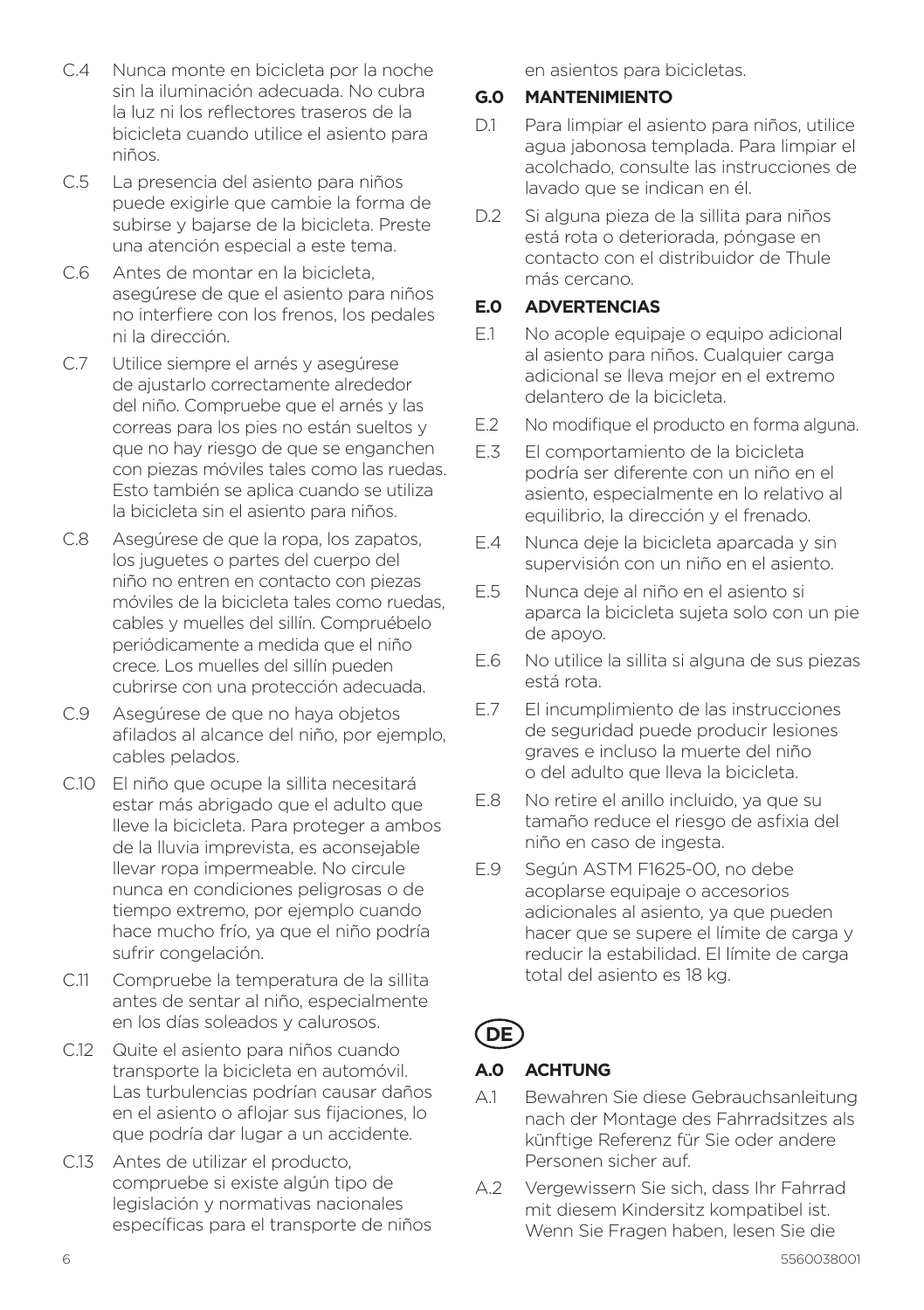Bedienungsanleitung des Fahrrads oder fragen Sie einen Fahrradhändler oder den Fahrradhersteller.

A.3 Der Hersteller haftet nicht für Schäden, die auf eine Benutzung zurückzuführen sind, die über die Empfehlungen in dieser Bedienungsanleitung hinausgeht.

## **B.0 MONTAGE**

- B.1 Richten Sie den Schwerpunkt mithilfe der Fadenkreuzmarkierung aus und montieren Sie den Sitz soweit vorne wie möglich. Im Idealfall sollte das Fadenkreuz vor, jedoch keinesfalls mehr als 100 mm (4 Zoll) hinter der Hinterachse liegen.
- B.2 Stellen Sie sicher, dass die Schrauben der Halterung fest angezogen sind, und überprüfen Sie dies regelmäßig.
- B.3 Dieses Produkt ist nicht zur Verwendung auf einem Moped geeignet.
- B.4 Achten Sie für optimalen Komfort und Sicherheit darauf, dass der montierte Sitz nicht nach vorn hängt, da das Kind sonst von der Sitzfläche rutschen könnte. Idealerweise sollte die Rückenlehne leicht nach hinten geneigt sein.
- B.5 Stellen Sie sicher, dass das Fahrrad bei montiertem Sitz voll funktionsfähig ist.
- B.6 MONTAGE AM FAHRRADRAHMEN Montieren Sie den Sitz wie in der Montageanweisung beschrieben und beachten Sie dabei den kleinsten und größten Rahmendurchmesser.
- B.7 An Fahrrädern mit Vierkant-, Dreikant- oder Carbonrahmen bzw. den in der Abbildung dargestellten Rahmengeometrien ist eine Montage nicht möglich.
- B.8 Bitte entnehmen Sie die maximale Breite des Gepäckträgers dem Produktmanual.

#### B.9 SITZE ZUR BEFESTIGUNG AN EINEM GEPÄCKTRÄGER

Der Sitz darf nur auf einem Gepäckträger montiert werden, der ISO 11243 entspricht und für eine Zuladung von mindestens 25 kg zugelassen ist.

B.10 Befestigen Sie das Fangband entsprechend den Anweisungen am Fahrradrahmen.

## **C.0 VERWENDUNG**

- C.1 Dieses Produkt ist freigegeben für Kinder im Alter von 9 Monaten bis 6 Jahren und einem Gewicht von maximal 22 kg. Nehmen Sie kein Kind auf dem Fahrrad mit, das noch zu jung dafür ist. Fragen Sie stets einen Kinderarzt, bevor Sie ein Kind unter 1 Jahr auf dem Fahrrad transportieren. Nehmen Sie nur Kinder mit, die längere Zeit – mindestens für die beabsichtigte Fahrtdauer – ohne Hilfe sitzen können. Das Kind muss unabhängig von seinem Alter den Kopf beim Tragen eines geeigneten Fahrradhelms eigenständig halten können. Vergewissern Sie sich regelmäßig, dass das Körpergewicht Ihres Kindes das Maximalgewicht nicht überschreitet.
- C.2 Überprüfen Sie vor der Verwendung alle Schrauben, um sicherzustellen, dass der Kindersitz fest am Fahrrad angebracht ist.
- C.3 Achten Sie darauf, dass Sie und Ihr Kind während der Fahrt einen passenden und zugelassenen Fahrradhelm tragen.
- C.4 Achten Sie bei Nachtfahrten auf eine geeignete Fahrradbeleuchtung und stellen Sie sicher, dass die hinteren Reflektoren und das Rücklicht bei montiertem Kindersitz nicht verdeckt sind.
- C.5 Bitte beachten Sie, dass das Auf- und Absteigen auf das Fahrrad durch den Kindersitz erschwert sein könnte.
- C.6 Stellen Sie vor jeder Fahrt sicher, dass Sie der montierte Fahrradsitz nicht beim Bremsen, Treten oder Lenken beeinträchtigt.
- C.7 Schnallen Sie Ihr Kind immer an und achten Sie darauf, dass der Gurt richtig sitzt. Gurt und Fußschlaufen dürfen nicht locker sein und nicht in bewegliche Teile wie Radspeichen gelangen. Dies gilt auch dann, wenn sich das Kind nicht im montierten Fahrradsitz befindet.
- C.8 Stellen Sie sicher, dass weder Ihr Kind noch Kleidungsstücke, Schuhe oder Spielsachen in die beweglichen Teile des Fahrrads wie Speichen, Gänge oder Sattelfedern geraten können. Überprüfen Sie dies regelmäßig mit zunehmendem Alter des Kindes. Sattelfedern können mit einem Sattelfederschutz gesichert werden.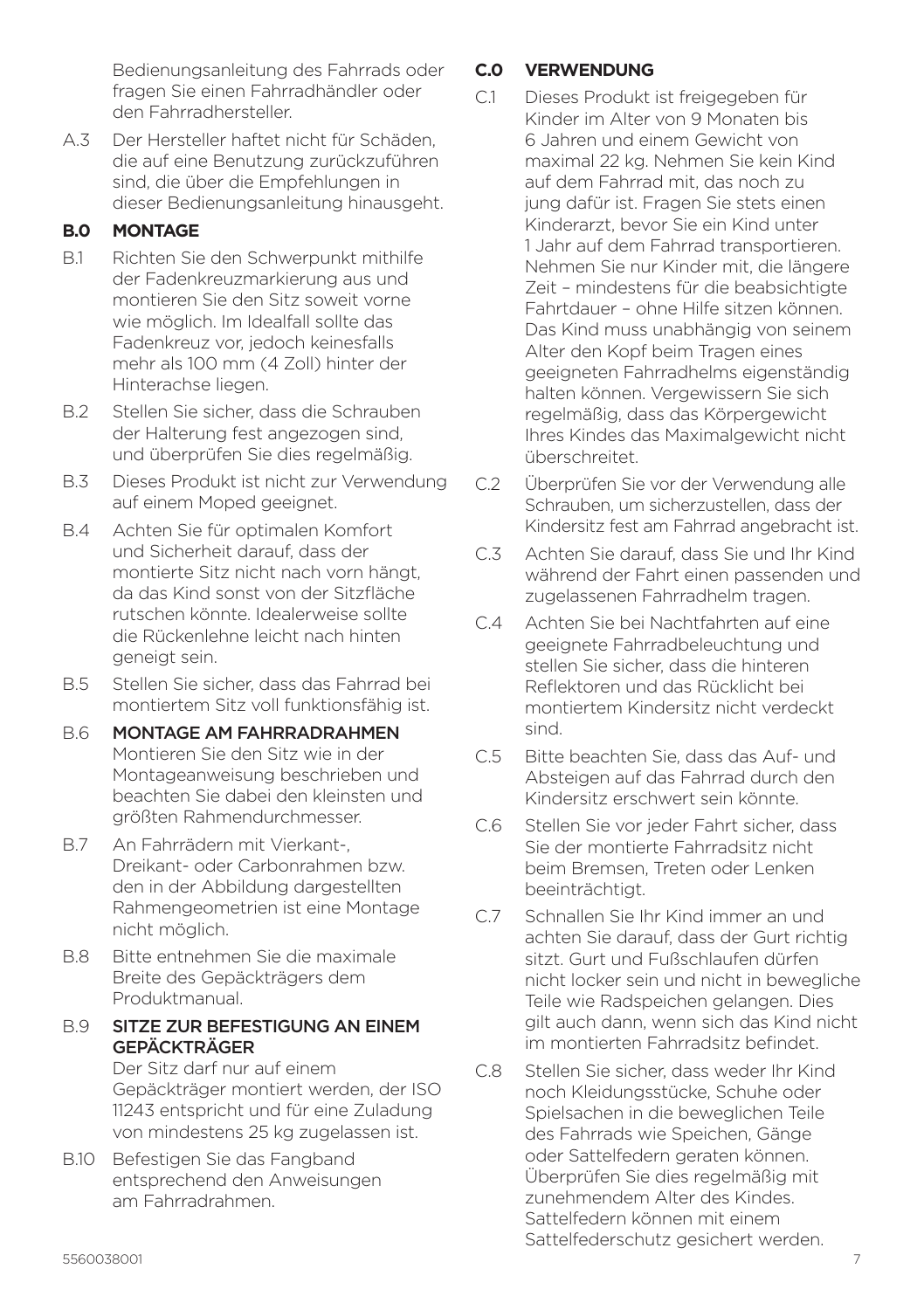- C.9 Achten Sie darauf, dass sich scharfe Gegenstände wie etwa zerschlissene Drähte außerhalb der Reichweite des Kindes befinden.
- C.10 Das im Kindersitz transportierte Kind muss häufig wärmer gekleidet sein als der aktive Fahrer. Schützen Sie sich und Ihr Kind mit angemessener, wetterfester Kleidung. Fahren Sie niemals bei widrigen Wetterverhältnissen wie großer Kälte, da dies zu Erfrierungen führen kann.
- C.11 Prüfen Sie die Temperatur des Sitzes, bevor Sie Ihr Kind hineinsetzen, vor allem an heißen, sonnigen Tagen.
- C.12 Nehmen Sie den Kindersitz ab, bevor Sie Ihr Fahrrad auf dem Auto transportieren. Die auftretenden Luftverwirbelungen könnten den Sitz oder die Befestigungen beschädigen, was zu Unfällen führen kann.
- C.13 Beachten Sie die gesetzlichen Bestimmungen Ihres Landes hinsichtlich des Transports von Kindern in Fahrradsitzen.

## **D.0 WARTUNG**

- D.1 Reinigen Sie den Kindersitz nur mit lauwarmem Seifenwasser. Die Polsterung ist waschbar, beachten Sie dabei die entsprechenden Pflegehinweise.
- D.2 Sollten Teile des Kindersitzes beschädigt oder defekt sein, wenden Sie sich bitte an Ihren Thule Händler.

### **E.0 WARNHINWEISE**

- E.1 Befestigen Sie kein zusätzliches Gepäck oder zusätzliche Ausrüstung am Kindersitz, sondern transportieren Sie diese am besten vorne am Fahrrad.
- E.2 Nehmen Sie keinerlei Änderungen an diesem Produkt vor.
- E.3 Durch die Montage des Kindersitzes verändert sich das Fahrverhalten Ihres Fahrrades, vor allem hinsichtlich Gleichgewicht, Lenkung und Bremsen. Bitte passen Sie Ihre Fahrweise entsprechend an.
- E.4 Lassen Sie Ihr Kind niemals unbeaufsichtigt im Fahrradsitz sitzen, wenn Sie Ihr Fahrrad abstellen.
- E.5 Lassen Sie Ihr Kind niemals im Fahrradsitz sitzen, wenn Sie Ihr

Fahrrad abstellen und es nur mittels Fahrradständer abgestützt ist.

- E.6 Der Sitz darf nicht verwendet werden, wenn irgendein Teil defekt ist.
- E.7 Die Nichtbeachtung dieser Sicherheitshinweise kann zu schweren Verletzungen oder zum Tod des Kindes oder des Fahrers führen.
- E.8 Entfernen Sie nicht den angehängten Schlüsselring, er reduziert die Gefahr des Erstickens bei versehentlicher Einnahme durch Ihr Kind.
- E.9 Gemäß ASTM F1625-00 sollte kein zusätzliches Gepäck oder Zubehör am Träger befestigt werden, da sonst die maximale Zuladung überschritten und die Stabilität beeinträchtigt werden kann. Die maximale Zuladung für den Gepäckträger beträgt 18 kg.

**NL**

## **A.0 LET OP**

- A.1 Bewaar deze handleiding op een veilige plaats nadat u het fietszitje hebt gemonteerd. U of andere gebruikers hebben die in de toekomst misschien nog nodig.
- A.2 Zorg ervoor dat uw fiets geschikt is voor dit fietszitje. Indien u vragen hebt, raadpleeg dan de gegevens die bij de fiets zijn meegeleverd, of vraag het na bij uw fietswinkel of -fabrikant.
- A.3 De fabrikant is niet aansprakelijk voor schade die het gevolg is van het niet naleven van de gebruikershandleiding.

#### **B.0 INSTALLATIE**

- B.1 Zoek het midden van de zwaartekrachtmarkering en monteer het zitje zo ver naar voren als mogelijk is. Deze markering moet bij voorkeur voor de as van het achterwiel zitten, maar absoluut niet meer dan 100 mm achter een punt verticaal boven de achterwielas.
- B.2 Zorg ervoor dat de schroeven van de klemmen strak vastzitten, en controleer dit regelmatig.
- B.3 Dit product is niet geschikt voor gebruik op een bromfiets.
- B.4 Zorg voor optimaal comfort en veiligheid van uw kind en controleer of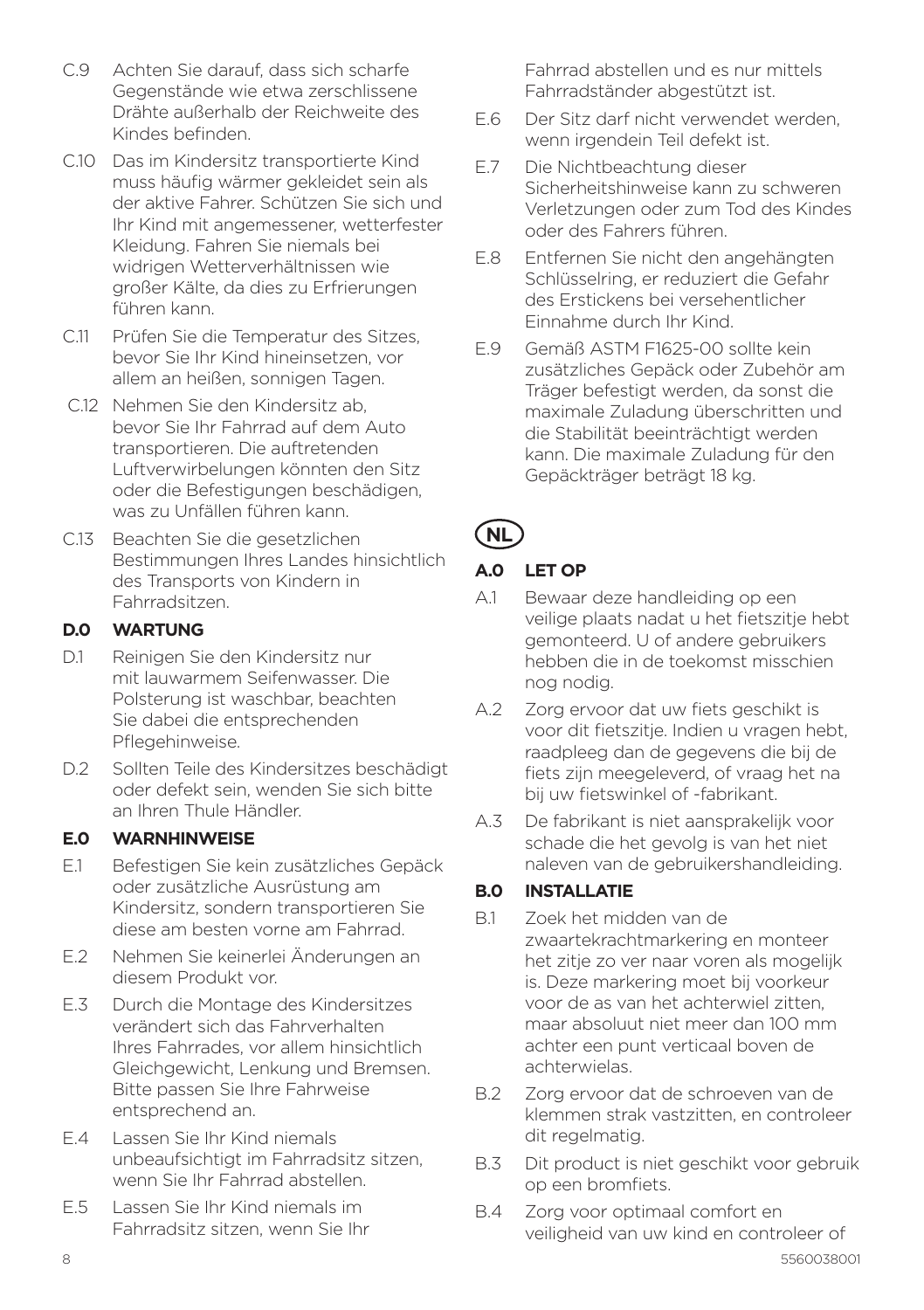het zitje niet naar voren helt, waardoor het kind eruit zou kunnen glijden. De rugleuning moet bij voorkeur een beetje achterover hellen.

B.5 Controleer of alle fietsonderdelen correct functioneren als het zitje op de fiets is gemonteerd.

#### B.6 FRAMEMONTAGE

Installeer het zitje volgens de beschrijving in de producthandleiding. Let goed op de maximale en minimale diameter van het frame.

- B.7 Kan niet worden gemonteerd op fietsen met vierkante of driehoekige frames, op carbonframes of met afmetingen zoals op de afbeelding is weergegeven.
- B.8 Raadpleeg de producthandleiding voor de maximale breedte van de bagagedrager.

#### B.9 ZITJES VOOR BEVESTIGING OP DE BAGAGEDRAGER

Bevestig het zitje alleen op een bagagedrager die voldoet aan de ISO 11243-norm met een laadvermogen van minimaal 25 kg.

B.10 Maak de veiligheidsriem vast aan het fietsframe volgens de instructies.

## **C.0 GEBRUIK**

- C.1 Dit product is goedgekeurd voor kinderen vanaf 9 maanden tot maximaal 6 jaar oud, met een gewicht van 9-22 kg. Neem er geen kind in mee dat te jong is, en raadpleeg altijd een kinderarts voordat u een kind van jonger dan 1 jaar wilt vervoeren. Neem alleen kinderen mee die een tijdje, in elk geval voor de duur van de geplande fietsrit, zonder hulp rechtop kunnen zitten. Ongeacht de leeftijd moet het kind in staat zijn om zijn/haar hoofd omhoog te houden met een fietshelm van de juiste maat. Controleer regelmatig of het kind niet zwaarder is dan het maximaal toegestane gewicht.
- C.2 Controleer alle schroeven telkens voor gebruik om er zeker van te zijn dat het kinderzitje stevig op de fiets zit.
- C.3 Zorg dat u en uw kind tijdens de fietsrit een goedgekeurde fietshelm dragen.
- C.4 Fiets 's avonds nooit zonder goede verlichting. Bedek de reflectoren op de achterkant of het achterlicht niet als u het kinderzitje op een fiets gebruikt.
- C.5 De aanwezigheid van een fietszitje kan ervoor zorgen dat u op een andere manier op- of afstapt. Houd daar extra rekening mee.
- C.6 Controleer vóór elke fietsrit of het gemonteerde fietszitje het remmen, trappen of sturen niet belemmert.
- C.7 Gebruik steeds de gordel, en zorg ervoor dat u die correct om uw kind vastzet. Controleer of de gordel en de voetbandjes niet loszitten of klem kunnen komen te zitten in bewegende onderdelen zoals de wielen. Dit geldt ook als u de fiets gebruikt zonder dat er een kind in het zitje zit.
- C.8 Zorg ervoor dat kleren, schoenen, speelgoed of lichaamsdelen van het kind niet in contact komen met bewegende onderdelen van de fiets, zoals wielen, bedrading en zadelveren. Controleer dit regelmatig naarmate het kind groter wordt. Zadelveren kunnen worden afgedekt met geschikte zadelveerbescherming.
- C.9 Zorg dat er zich geen scherpe voorwerpen binnen het bereik van het kind bevinden, zoals gerafelde kabels.
- C.10 Het kind in het zitje heeft vaak warmere kleding nodig dan de fietser. Om u beiden te beschermen tegen onverwachtse regen is het verstandig om waterbestendige kleding mee te nemen. Ga nooit fietsen onder gure of gevaarlijke omstandigheden, zoals koud weer waardoor uw kind last kan krijgen van bevriezing.
- C.11 Controleer de temperatuur van het zitie voordat u het kind erin zet, vooral op hete, zonnige dagen.
- C.12 Haal het fietszitje eraf als u de fiets op een auto vervoert. Luchtturbulentie kan het zitje beschadigen of ervoor zorgen dat de montagepunten losser gaan zitten, en dat kan tot ongelukken leiden.
- C.13 Controleer vóór gebruik of er nationale wet- of regelgeving is over het vervoer van een kind in een fietszitje.

### **D.0 ONDERHOUD**

D.1 Gebruik voor het schoonmaken van het fietszitje uitsluitend een lauw sopje. Raadpleeg de wasinstructies op de bekleding voordat u die reinigt.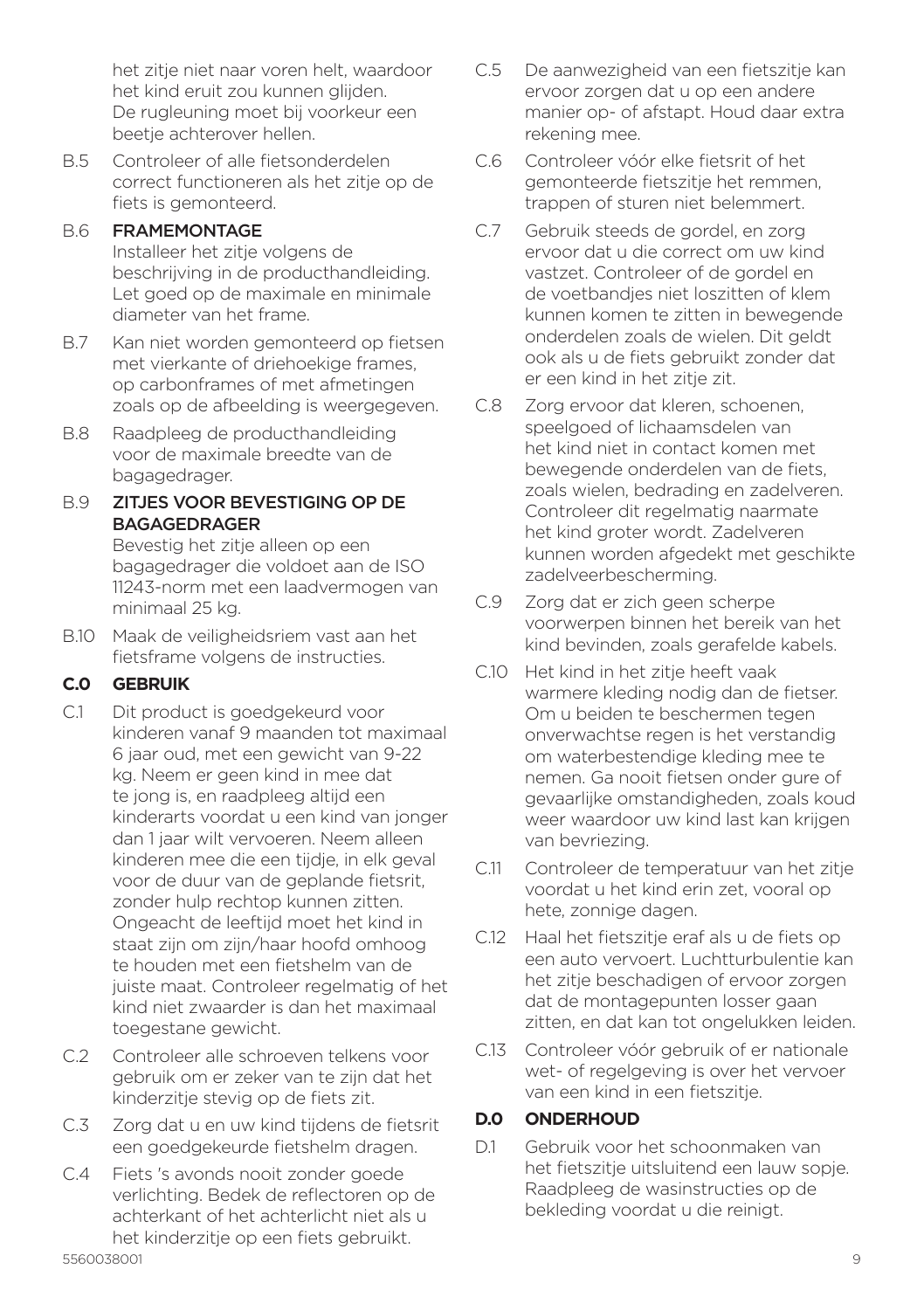D.2 Als er een onderdeel van het fietszitie beschadigd of defect is, neem dan contact op met de Thule-dealer in uw buurt.

### **E.0 WAARSCHUWINGEN**

- E.1 Bevestig geen extra bagage of spullen aan het fietszitje. Extra bagage kan het best worden vastgemaakt aan de voorkant van de fiets.
- E.2 Verander het product op geen enkele wijze.
- E.3 De fiets kan zich anders gedragen met een kind in het zitje, vooral als het gaat om evenwicht, sturen en remmen.
- E.4 Laat de fiets nooit onbewaakt achter met een kind in het zitje.
- E.5 Laat het kind nooit in het zitje wanneer de fiets is geparkeerd en enkel op de fietssteun staat.
- E.6 Gebruik het zitje niet als er een onderdeel kapot is.
- E.7 Als u zich niet houdt aan de veiligheidsinstructies, kan dat leiden tot ernstig letsel of dood van het kind of de fietser.
- E.8 Verwijder de bevestigde sleutelring niet. Het formaat ervan verlaagt het risico op verstikking indien uw kind hem zou inslikken.
- E.9 Volgens ASTM F1625-00 mogen geen extra tassen of accessoires aan het fietszitje worden bevestigd, aangezien deze het laadvermogen kunnen overschrijden en de stabiliteit negatief kunnen beïnvloeden. Het totale laadvermogen voor het fietszitje bedraagt 18 kg.



## **A.0 CUIDADO**

- A.1 Certifique-se de manter este manual em um local seguro após montar a cadeirinha para bicicleta. Você ou outros usuários podem precisar dele para referência futura.
- A.2 Certifique-se de que sua bicicleta seja compatível com esta cadeirinha infantil. Em caso de dúvidas, verifique as informações fornecidas com a bicicleta ou pergunte ao revendedor ou fabricante da bicicleta.

A.3 O fabricante não é responsável por danos decorrentes de uso além do recomendado neste manual do proprietário.

## **B.0 INSTALAÇÃO**

- B.1 Identifique a marca do centro de gravidade e monte a cadeirinha o mais longe possível. Preferencialmente, posicione essa marca à frente do eixo da roda traseira, mas não mais que 100 mm (3,94") atrás de um ponto verticalmente acima do eixo da roda traseira.
- B.2 Certifique-se de que os parafusos do suporte sejam completamente apertados e verifique-os regularmente.
- B.3 Este produto não é adequado para uso em ciclomotores.
- B.4 Para proporcionar conforto e segurança máximos à criança, certifique-se de que a cadeirinha não incline para frente, o que poderia permitir que a criança deslizasse para fora dela. Preferencialmente, o encosto deve ser inclinado ligeiramente para trás.
- B.5 Verifique se todas as peças da bicicleta funcionam corretamente com a cadeirinha montada.

#### B.6 MONTAGEM NO QUADRO

Monte a cadeirinha conforme descrito no manual do produto. Preste atenção aos diâmetros máximo e mínimo do quadro.

- B.7 A cadeirinha não pode ser montada em bicicletas com quadros retangulares, triangulares ou em fibra de carbono ou com as geometrias mostradas na figura.
- B.8 Consulte o manual do produto para obter informações sobre a largura máxima do suporte de bagagem.

#### B.9 CADEIRINHAS TRASEIRAS PARA FIXAÇÃO EM SUPORTE PARA **BAGAGEM**

Monte a cadeirinha em um suporte para bagagem compatível com a norma ISO 11243 e capacidade de carga mínima de 25 kg.

B.10 Aperte a tira de segurança no quadro da bicicleta de acordo com as instruções.

### **C.0 USO**

C.1 Este produto foi aprovado para crianças entre 9 meses e 6 anos de idade, com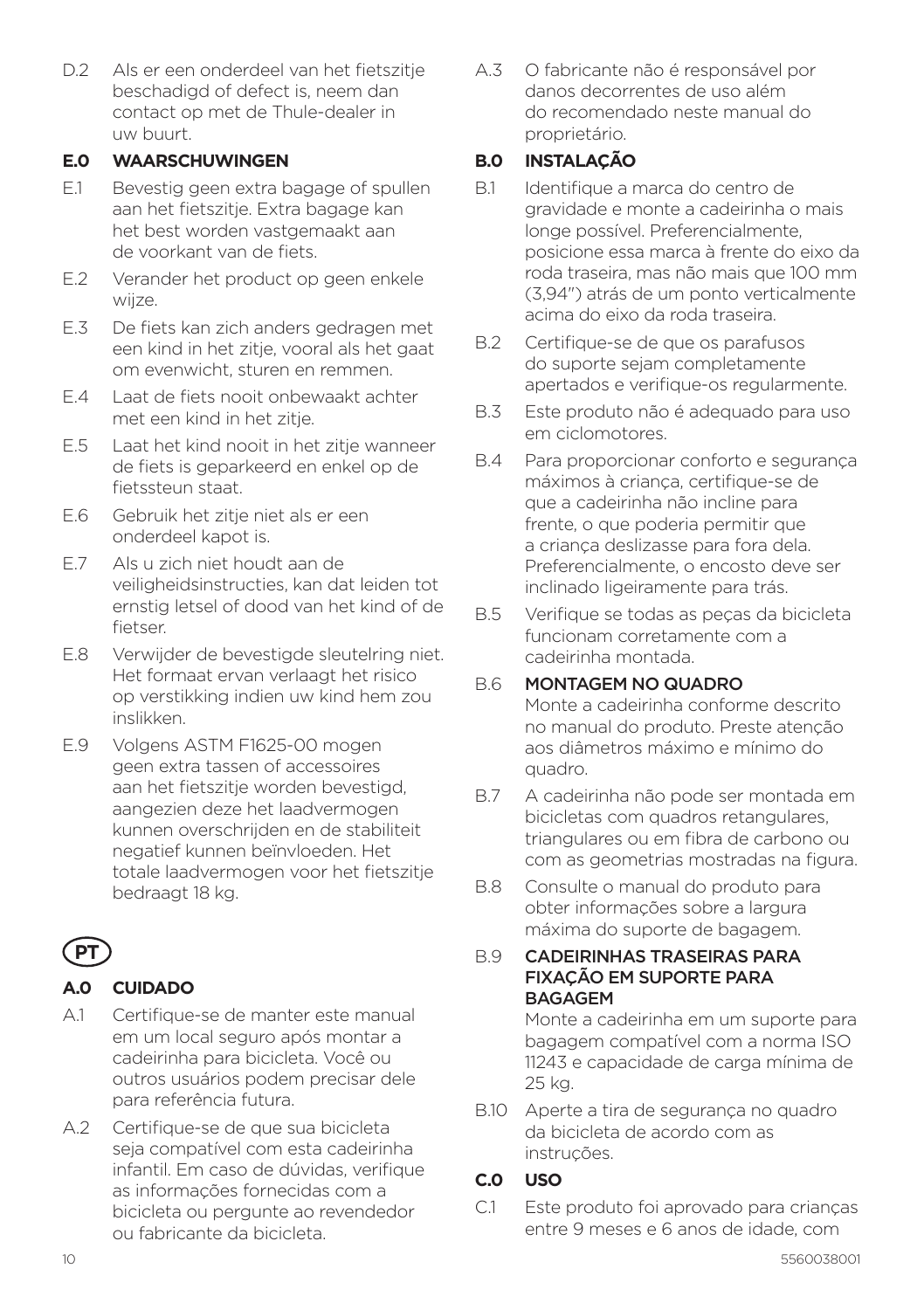peso entre 9 e 22 kg (20 a 48,5 lbs). Não transporte crianças muito novas e consulte sempre um pediatra antes de transportar crianças com menos de 1 ano de idade. Transporte apenas crianças capazes de sentar sem auxílio por um longo período de tempo, pelo menos pela duração do passeio desejado. Independentemente da idade, a criança deve ser capaz de sustentar a cabeça enquanto usa um capacete para ciclismo do tamanho correto. Verifique regularmente se a criança não excede o peso máximo permitido.

- C.2 Antes de cada utilização, examine todos os parafusos para verificar se a cadeirinha infantil está presa com segurança à bicicleta.
- C.3 Durante o passeio, certifique-se de que você e a criança usem capacetes aprovados para ciclismo.
- C;4 Nunca ande de bicicleta à noite sem iluminação adequada. Não cubra os refletores ou lanternas traseiros ao usar uma cadeirinha infantil em uma bicicleta.
- C.5 A presença da cadeirinha infantil para bicicleta pode exigir que você mude a maneira que entra e sai da bicicleta. Preste atenção especial a isso.
- C.6 Antes de cada passeio, certifique-se de que a cadeirinha montada na bicicleta não interfira com o freio, pedais ou guidão.
- C.7 Sempre use o cinto e certifique-se de apertá-lo corretamente ao redor da criança. Certifique-se de que o cinto e os apoios para pés não estejam soltos ou possam ficar presos em peças móveis, como as rodas. Isso também se aplica ao usar a bicicleta sem uma criança na cadeirinha.
- C.8 Certifique-se de que roupas, sapatos, brinquedos ou partes do corpo da criança não entrem em contato com quaisquer peças móveis da bicicleta como rodas, cabos e molas do selim. Verifique esses itens regularmente conforme a criança cresce. As molas do selim podem ser cobertas com uma proteção para molas adequada.
- C.9 Certifique-se de que não haja objetos afiados ao alcance da criança, por exemplo, cabos desgastados.
- C.10 A criança sentada frequentemente precisa de roupas mais quentes do que o ciclista. Para proteger ambos contra chuvas inesperadas, recomenda-se levar roupas à prova d'água. Nunca passeie em condições perigosas ou adversas, como tempo muito frio, que possam fazer a criança sofrer congelamento.
- C.11 Verifique a temperatura da cadeirinha antes de sentar a criança, especialmente em dias quentes e ensolarados.
- C.12 Remova a cadeirinha infantil ao transportar a bicicleta no carro. A turbulência do ar pode danificar a cadeirinha ou afrouxá-la, o que poderia provocar acidentes.
- C.13 Antes do uso, verifique se há leis e regulamentações nacionais específicas para transportar uma criança em cadeirinhas infantis para bicicleta.

### **D.0 MANUTENÇÃO**

- D.1 Para limpar a cadeirinha infantil, use apenas água morna com sabão. Para limpar o forro, consulte as instruções de lavagem do próprio forro.
- D.2 Se alguma parte da cadeirinha infantil for danificada ou quebrada, entre em contato com o revendedor Thule mais próximo.

#### **E.0 AVISOS**

- E.1 Não anexe bagagens ou equipamentos adicionais à cadeirinha infantil. Qualquer carga adicional deverá ser, preferencialmente, colocada na extremidade frontal da bicicleta.
- E.2 Não modifique o produto de forma alguma.
- E.3 A bicicleta pode apresentar um comportamento diferente com uma criança na cadeirinha, especialmente em relação a equilíbrio, mudanças de direção e frenagem.
- E.4 Nunca deixe a bicicleta estacionada sem supervisão com uma criança na cadeirinha.
- E.5 Nunca deixe a criança na cadeirinha quando a bicicleta estiver estacionada e apoiada apenas por um descanso.
- E.6 Não use a cadeirinha se qualquer uma de suas partes estiver quebrada.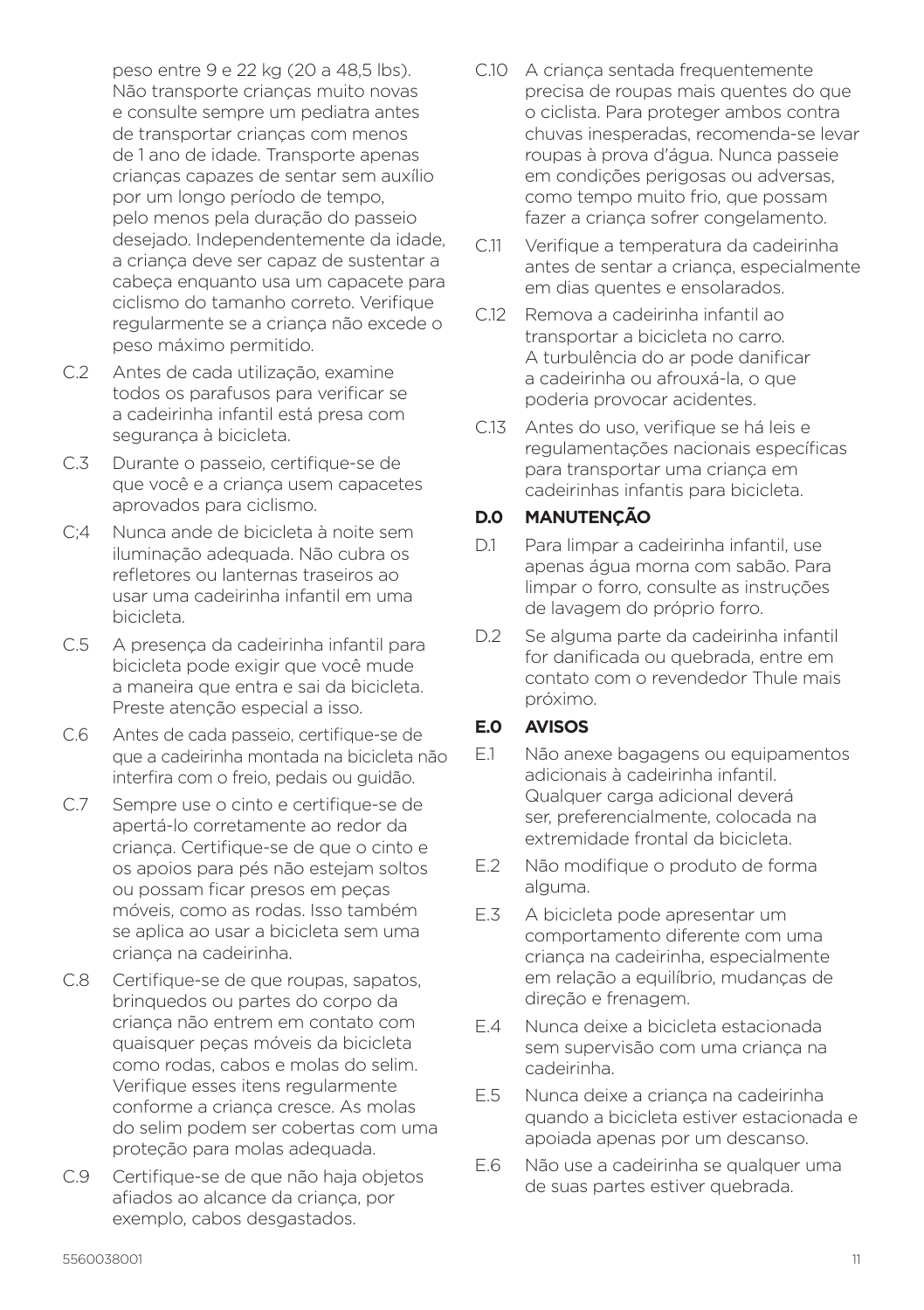- E.7 Se as instruções de segurança não forem seguidas, ferimentos sérios ou morte da criança ou ciclista poderão ocorrer.
- E.8 Não remova a argola de metal da chave, seu tamanho reduz o risco de asfixia da criança em caso de ingestão.
- E.9 De acordo com a ASTM F1625-00, bagagem e acessórios adicionais não podem ser anexados à transportadora, pois podem exceder o limite de carga e diminuir a estabilidade. O limite total de carga para a transportadora é 18 kg  $(40|h)$

# **IT**

## **A.0 ATTENZIONE**

- A.1 Conservare il manuale in un posto sicuro dopo aver eseguito il montaggio del seggiolino da bicicletta, in modo da poterlo consultare in futuro.
- A.2 Verificare che la bicicletta sia compatibile con il seggiolino. In caso di domande, consultare le informazioni fornite con la bicicletta o rivolgersi al rivenditore o al produttore.
- A.3 Il produttore non è responsabile dei danni dovuti a un uso diverso da quello consigliato in questo manuale.

## **B.0 INSTALLAZIONE**

- B.1 Individuare il contrassegno del baricentro e montare il seggiolino il più avanti possibile. Se possibile, mantenere il contrassegno davanti all'asse della ruota posteriore, non oltre 100 mm dietro un punto in verticale posto sopra l'asse della ruota posteriore.
- B.2 Verificare che le viti della staffa siano completamente serrate (eseguire la verifica a intervalli frequenti).
- B.3 Il prodotto non è adatto all'uso nei ciclomotori.
- B.4 Per la massima sicurezza e comfort del bambino, verificare che il seggiolino non sia inclinato in avanti, in modo da evitare che il bambino possa scivolare. Lo schienale dovrebbe essere inclinato leggermente all'indietro.
- B.5 Verificare che tutte le parti della bicicletta funzionino correttamente una volta montato il seggiolino.

## B.6 MONTATO SU TELAIO

Montare il seggiolino secondo quanto indicato dal manuale del prodotto. Fare attenzione al diametro massimo e minimo del telaio.

- B.7 Non è possibile montarlo su biciclette dotate di telai quadrati, triangolari o in fibra di carbonio o di altre geometrie secondo quanto indicato dalla figura.
- B.8 Consultare il manuale del prodotto per la larghezza massima del portabagagli.

#### B.9 SEGGIOLINI POSTERIORI DA AGGANCIARE SOLTANTO AL PORTABAGAGLI

Montare il seggiolino soltanto a un portabagagli conforme alla norma ISO 11243 e che abbia una capacità minima di carico di 25 kg.

B.10 Allacciare la cinghia di sicurezza al telaio della bicicletta in base alle istruzioni.

## **C.0 UTILIZZO**

- C.1 Il prodotto è approvato per bambini di età compresa fra 9 mesi e 6 anni, con un peso di 9-22 kg. Non trasportare bambini troppo piccoli per stare seduti in modo sicuro e consultare un pediatra prima di trasportare bambini di età inferiore a 1 anno. Trasportare esclusivamente bambini che sono in grado di restare seduti autonomamente per un periodo di tempo prolungato, pari almeno alla durata prevista del viaggio. Indipendentemente dall'età, il bambino deve essere in grado di mantenere la testa alta indossando un casco da bici della misura corretta. Verificare periodicamente che il bambino non superi il peso massimo consentito.
- C.2 Prima di ciascun utilizzo, controllare tutte le viti per verificare che il seggiolino sia fissato saldamente alla bicicletta.
- C.3 Durante l'utilizzo, indossare un casco da bicicletta approvato e farlo indossare anche al bambino.
- C.4 Non guidare mai la bicicletta di notte senza un'illuminazione adeguata. Non coprire i catarifrangenti o la luce posteriori durante l'utilizzo del seggiolino per bambini.
- C.5 La presenza di un seggiolino da bicicletta per bambini potrebbe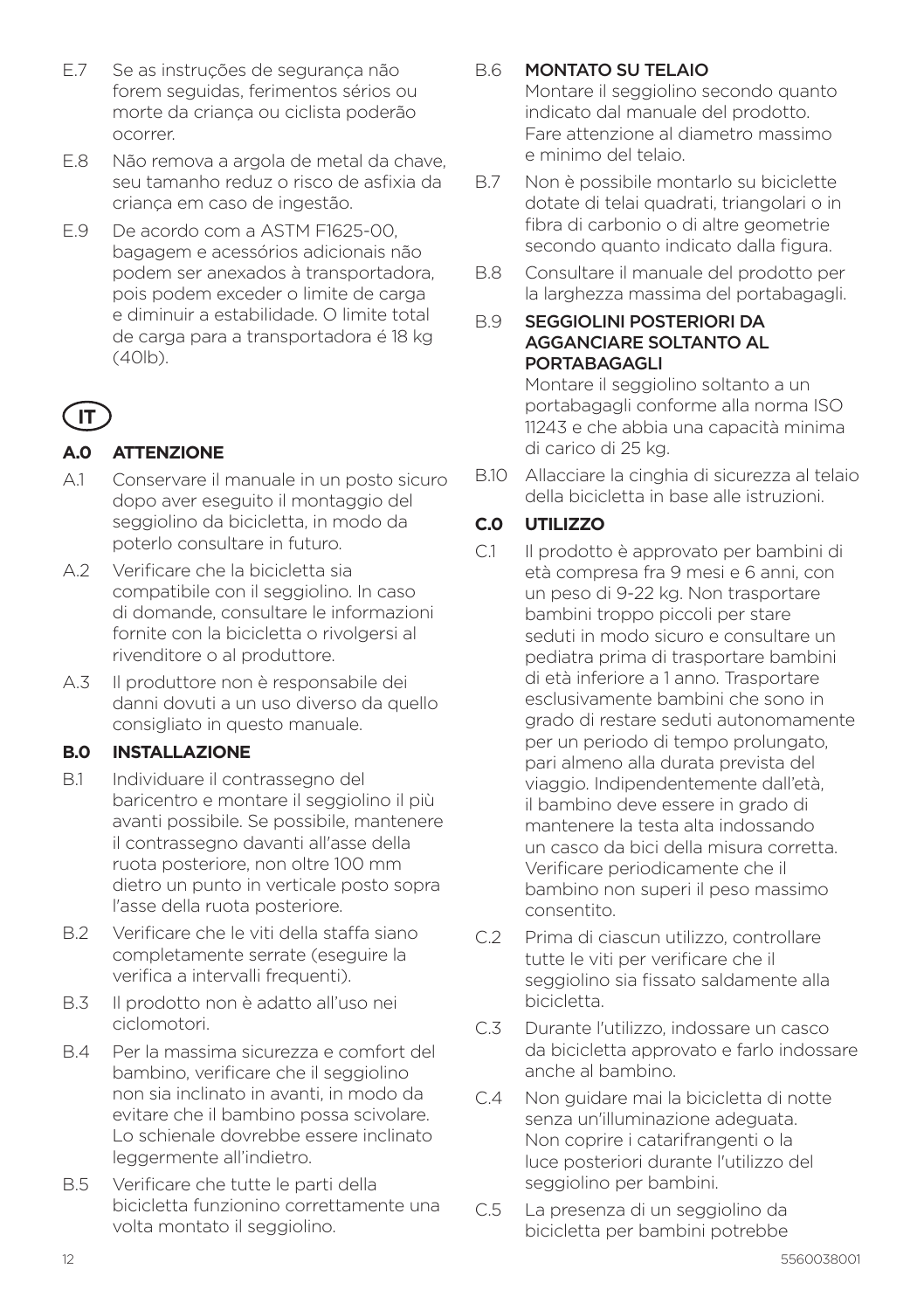costringere a salire e scendere dalla bicicletta in modo diverso. Prestare particolare attenzione a questo aspetto.

- C.6 Prima di ciascun utilizzo della bicicletta, verificare che il seggiolino da bicicletta montato non interferisca con freni, pedali o manubrio.
- C.7 Utilizzare sempre l'imbracatura e stringerla correttamente intorno al bambino. Verificare che l'imbracatura e le cinghie fermapiedi non siano allentate, poiché potrebbero incastrarsi in parti in movimento (come le ruote). Ciò vale anche nell'utilizzare la bicicletta senza bambini nel seggiolino.
- C.8 Verificare che abiti, scarpe, giocattoli o parti del corpo del bambino non entrino in contatto con parti in movimento della bicicletta come ruote, cavi o molle del sellino. Eseguire la verifica periodicamente, con la crescita del bambino. È possibile coprire le molle del sellino con un coprimolle adeguato.
- C.9 Verificare che non siano presenti oggetti taglienti alla portata del bambino, ad esempio cavi sfilacciati.
- C.10 Il bambino posto nel seggiolino potrebbe avere bisogno di abiti più caldi rispetto al ciclista. Per proteggere entrambi da piogge inattese, indossare abiti impermeabili. Non uscire mai in condizioni di tempo avverse o pericolose come ad esempio nelle giornate fredde in cui il bambino potrebbe rischiare il congelamento.
- C.11 Verificare la temperatura del seggiolino prima di posizionarvi il bambino, in particolare nelle giornate calde e soleggiate.
- C.12 Rimuovere il seggiolino durante il trasporto della bicicletta in auto. La turbolenza dell'aria potrebbe danneggiare il seggiolino o allentarne gli agganci, causando un incidente.
- C.13 Prima dell'utilizzo, verificare l'esistenza di leggi nazionali o regolamenti riguardanti il trasporto dei bambini nei seggiolini da bicicletta.

#### **D.0 MANUTENZIONE**

D.1 Per pulire il seggiolino, utilizzare solo acqua tiepida e sapone. Per pulire l'imbottitura, consultare le istruzioni di lavaggio presenti sull'imbottitura stessa. D.2 Se una parte qualsiasi del seggiolino fosse danneggiata o guasta, contattare il rivenditore Thule più vicino.

### **E.0 AVVERTENZE**

- E.1 Non agganciare bagagli o attrezzature supplementari al seggiolino. È preferibile agganciare i carichi extra all'estremità anteriore della bicicletta.
- E.2 Non modificare il prodotto in alcun modo.
- E.3 La bicicletta potrebbe comportarsi in modo differente con un bambino collocato nel seggiolino, soprattutto dal punto di vista dell'equilibrio, della sterzata e della frenata.
- E.4 Non lasciare mai la bicicletta parcheggiata e incustodita con un bambino nel seggiolino.
- E.5 Non lasciare mai il bambino sul seggiolino quando la bicicletta è parcheggiata e sostenuta solo dal cavalletto.
- E.6 Non utilizzare il seggiolino nel caso una parte qualsiasi fosse rotta.
- E.7 La mancata osservazione delle istruzioni di sicurezza può causare gravi infortuni o la morte del bambino o del ciclista.
- E.8 Non rimuovere il portachiavi applicato. Le sue dimensioni riducono il rischio di soffocamento del bambino in caso di ingestione.
- E.9 Secondo lo standard ASTM F1625-00, i bagagli o gli accessori aggiuntivi non devono essere fissati al sistema di portaggio, dato che potrebbero concorrere a far superare il carico e a diminuire la stabilità. Il limite totale del carico per il prodotto è di 18 kg.

# **SV**

### **A.0 OBSERVERA!**

- A.1 Spara den här instruktionsboken när du har monterat barnsätet på cykeln. Den kan kanske behövas vid ett senare tillfälle.
- A.2 Kontrollera att det här barnsätet kan monteras på din cykel. Läs den information som medföljde din cykel om du har några frågor. Du kan även kontakta cykelhandlaren eller cykeltillverkaren för att få svar på dina frågor.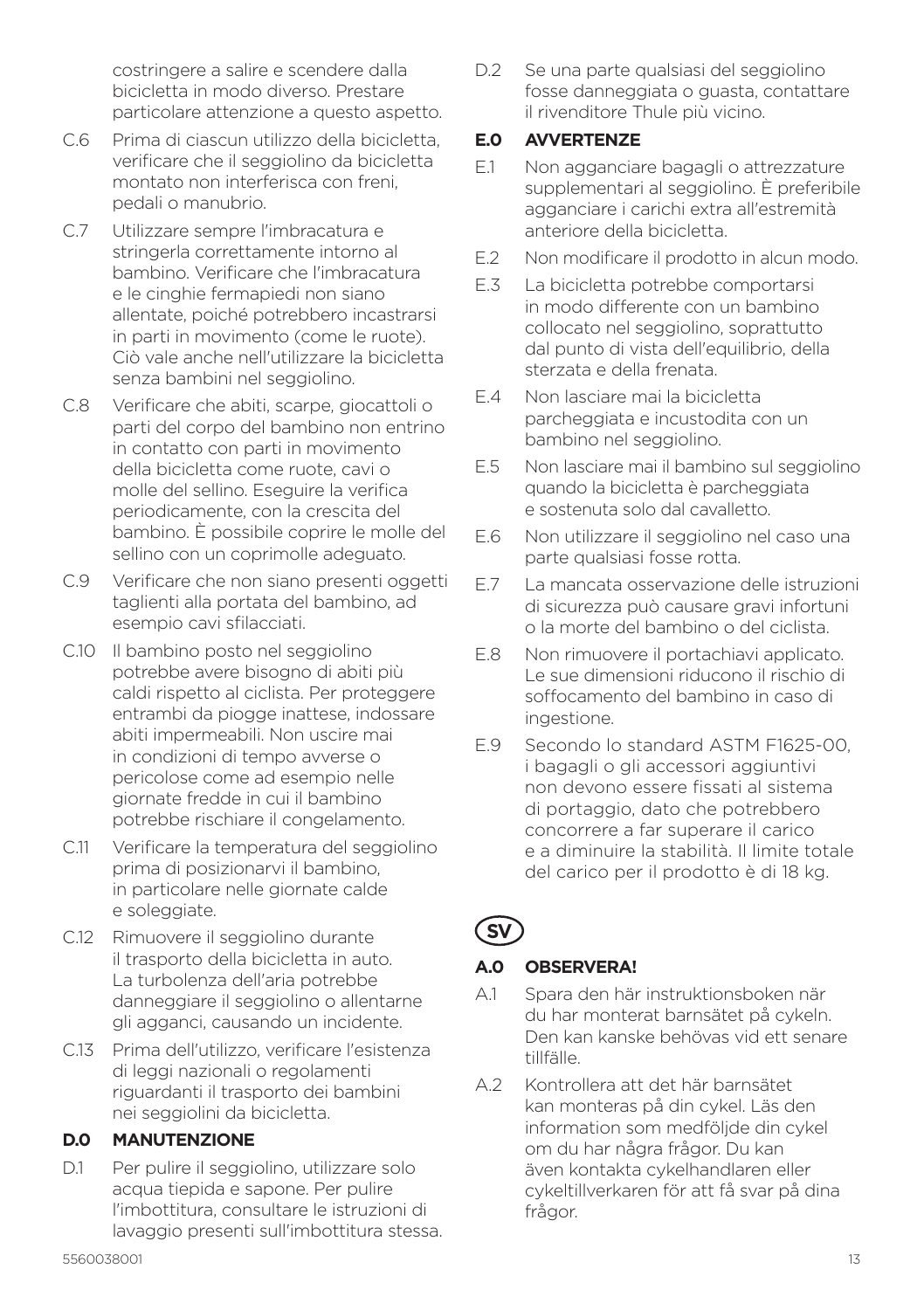A.3 Tillverkaren ansvarar inte för skador som uppstår om barnsätet används utöver rekommendationerna i den här instruktionsboken.

### **B.0 INSTALLATION**

- B.1 Identifiera tyngdpunktsmarkeringen och montera sätet så långt fram som möjligt. Markeringen bör vara placerad framför bakhjulets axel, men får under inga omständigheter placeras mer än 100 mm bakom bakhjulets axel.
- B.2 Kontrollera regelbundet att skruvarna för cykelfästet är ordentligt åtdragna.
- B.3 Den här produkten är inte lämplig att använda på en moped.
- B.4 Kontrollera att sätet inte lutar framåt, vilket kan göra att barnet sitter obekvämt eller glider ur sätet. Ryggstödet bör helst luta något bakåt.
- B.5 Kontrollera att samtliga delar på cykeln fungerar korrekt när barnsätet är monterat.

## B.6 MONTERING PÅ RAM

Montera sätet enligt beskrivningen i produktmanualen. Observera största och minsta ramdiameter.

- B.7 Barnsätet kan inte monteras på cykelramar med tre- eller fyrkantiga ramrör, på cyklar med kolfiberramar eller med de dimensioner som anges i bilden.
- B.8 Se pakethållarens maximala bredd i produktmanualen.
- B.9 BARNSÄTE FÖR MONTERING PÅ PAKETHÅLLARE

Monteras endast på pakethållare som följer ISO 11243 och har en lastkapacitet på minst 25 kg.

B.10 Fäst säkerhetsremmmen på cykelramen enligt instruktionerna.

## **C.0 ANVÄNDNING**

C.1 Den här produkten är godkänd för barn från cirka 9 månader till 6 år med vikten 9–22 kg. Skjutsa inte ett barn som är för litet och konsultera en barnläkare innan barn yngre än ett år använder barnsätet. Skjutsa endast barn som kan sitta utan stöd under längre perioder, åtminstone så länge som cykelturen är tänkt att vara. Barnet måste, oberoende av ålder, självt kunna hålla upp huvudet med en cykelhjälm i lämplig storlek på huvudet.

Kontrollera regelbundet att barnet inte väger mer än den rekommenderade maxvikten.

- C.2 Kontrollera samtliga skruvar och försäkra dig om att barnsätet är ordentligt fäst i cykeln före varje användning.
- C.3 Var noga med att både du själv och barnet alltid använder godkända cykelhjälmar.
- C.4 Cykla aldrig utan tillräcklig belysning monterad på cykeln. Kontrollera att baklyktan och de bakre reflexerna inte är övertäckta när barnsätet är monterat på en cykel.
- C.5 Du måste kanske ändra ditt sätt att kliva på och av cykeln när du använder ett barnsäte. Det är viktigt att tänka på hur du ska göra detta.
- C.6 Innan du börjar cykla bör du varje gång kontrollera att barnsätet inte hindrar någon viktig funktion på cykeln, till exempel dess bromsar eller styrning, eller möjligheten att trampa ordentligt.
- C.7 Använd alltid selen och var noga med att spänna fast barnet ordentligt. Kontrollera att selen och fotremmarna sitter fast i barnsätet och inte kan fastna i några rörliga delar, till exempel cykelns hiul. Det är lika viktigt att kontrollera detta även när inget barn sitter i sätet.
- C.8 Kontrollera att barnets kläder, skor leksaker eller kroppsdelar inte kommer i kontakt med några av cykelns rörliga delar, till exempel dess hjul, kablar eller sadelfjädrar. Gör dessa kontroller regelbundet i takt med att barnet växer. Cykelns sadelfjädrar kan täckas över med lämpliga fjäderskydd.
- C.9 Kontrollera att inga vassa delar, till exempel fransade kablar, finns inom räckhåll för barnet.
- C.10 Barnet i barnsätet behöver oftast ha varmare kläder än den som cyklar. Det kan även vara praktiskt att använda vattentäta kläder som skydd mot oväntade regnskurar. Cykla aldrig under dåliga eller farliga förhållanden, till exempel i kallt väder som kan leda till att barnet får frostskador.
- C.11 Kontrollera barnsätets temperatur, framförallt under varma och soliga dagar, innan du placerar barnet i sätet.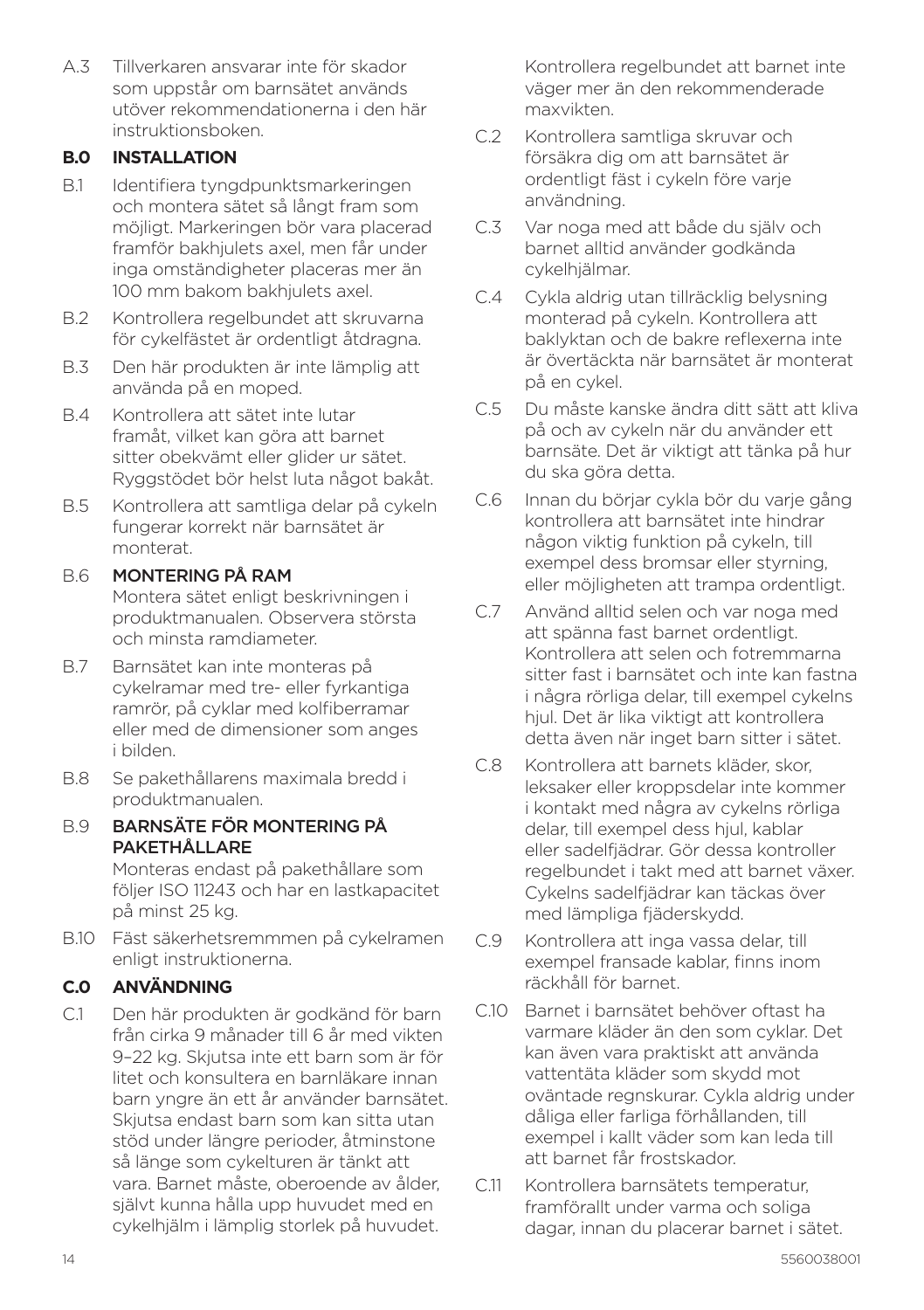- C.12 Låt aldrig barnsätet sitta kvar på cykeln när du transporterar den på en bil. Luftströmmarna runt bilen kan skada sätet eller orsaka att det inte längre sitter fast lika väl i cykeln, vilket i sin tur kan ge upphov till olyckor.
- C.13 Innan du använder barnsätet bör du kontrollera om det finns några nationella lagar eller regler som gäller transporter av barn i cykelsäten.

## **D.0 UNDERHÅLL**

- D.1 Använd endast ljummet tvålvatten när du rengör barnsätet. Tvättråd för sittdynan finns på dynan.
- D.2 Kontakta närmaste Thule-återförsäljare om någon del av barnsätet skadas eller går sönder.

## **E.0 VARNINGAR**

- E.1 Fäst inte extra bagage eller utrustning i barnsätet. Extra last bör fästas på cykelns främre del.
- E.2 Ändra inte produkten på något sätt.
- E.3 Cykeln kan få förändrade köregenskaper med ett barn i barnsätet, framförallt vad gäller balansen, styrningen och inbromsningar.
- E.4 Lämna aldrig cykeln utan uppsikt när den är parkerad och det sitter ett barn i barnsätet.
- E.5 Lämna aldrig barnet i barnsätet när cykeln är parkerad och endast vilar på sidostödet.
- E.6 Använd inte barnsätet om någon av dess delar är trasig.
- E.7 Om säkerhetsanvisningarna inte följs kan cyklisten eller barnet drabbas av allvarliga skador eller dödsfall.
- E.8 Ta inte bort nyckelringen: storleken på den minskar risken för kvävning om ditt barn skulle råka stoppa nyckeln i munnen.
- E.9 Enligt ASTM F1625-00 ska bagage eller tillbehör inte fästas i hållaren då det kan leda till att högsta tillåtna lastkapacitet överskrids och att stabiliteten minskar. Den totalt tillåtna lastkapaciteten för hållaren är 18 kg.



## **A.0 FORSIGTIG**

- A.1 Sørg for at opbevare denne manual sikkert, efter du har monteret barnesædet. Du eller andre brugere kan få brug for den ved senere lejligheder.
- A.2 Du skal sikre dig, at din cykel passer til dette barnesæde. Hvis du har nogen spørgsmål, så se venligst den information, der fulgte med cyklen, eller spørg cykelhandleren eller producenten til råds.
- A.3 Producenten er ikke ansvarlig for skader, der måtte opstå som følge af anvendelse ud over, hvad der anbefales i denne vejledning.

## **B.0 INSTALLATION**

- B.1 Gå ud fra tyngdepunktsmarkeringen, og monter sædet så langt fremme som muligt. Mærket skal helst sidde foran baghjulets aksel, men under ingen omstændigheder mere end 100 mm (3,94") bag punktet lige over baghjulets aksel.
- B.2 Sørg for, at beslagskruerne er strammet helt til, og tjek dem jævnligt.
- B.3 Dette produkt er ikke egnet til brug på en knallert.
- B.4 For at sikre optimal komfort og sikkerhed for barnet skal du sørge for, at sædet ikke skråner fremad, så barnet kan glide ud af det. Ryglænet skal helst skråne let bagud.
- B.5 Tjek, at alle cyklens dele fungerer korrekt med sædet monteret.

## B.6 STELMONTERET

Monter sædet som beskrevet i produktvejledningen. Overhold stellets maksimum- og minimumdiameter.

- B.7 Kan ikke monteres på cykler med firkantede stel, trekantede stel eller kulfiberstel eller geometri som på billedet.
- B.8 Tjek maksimumbredde af bagagebærer i produktvejledningen.

#### B.9 STOLE TIL BAGMONTERING PÅ BAGAGEBÆRER

Stolen må kun monteres på en bagagebærer, der overholder ISO 11243 og har en lastkapacitet på minimum 25 kg.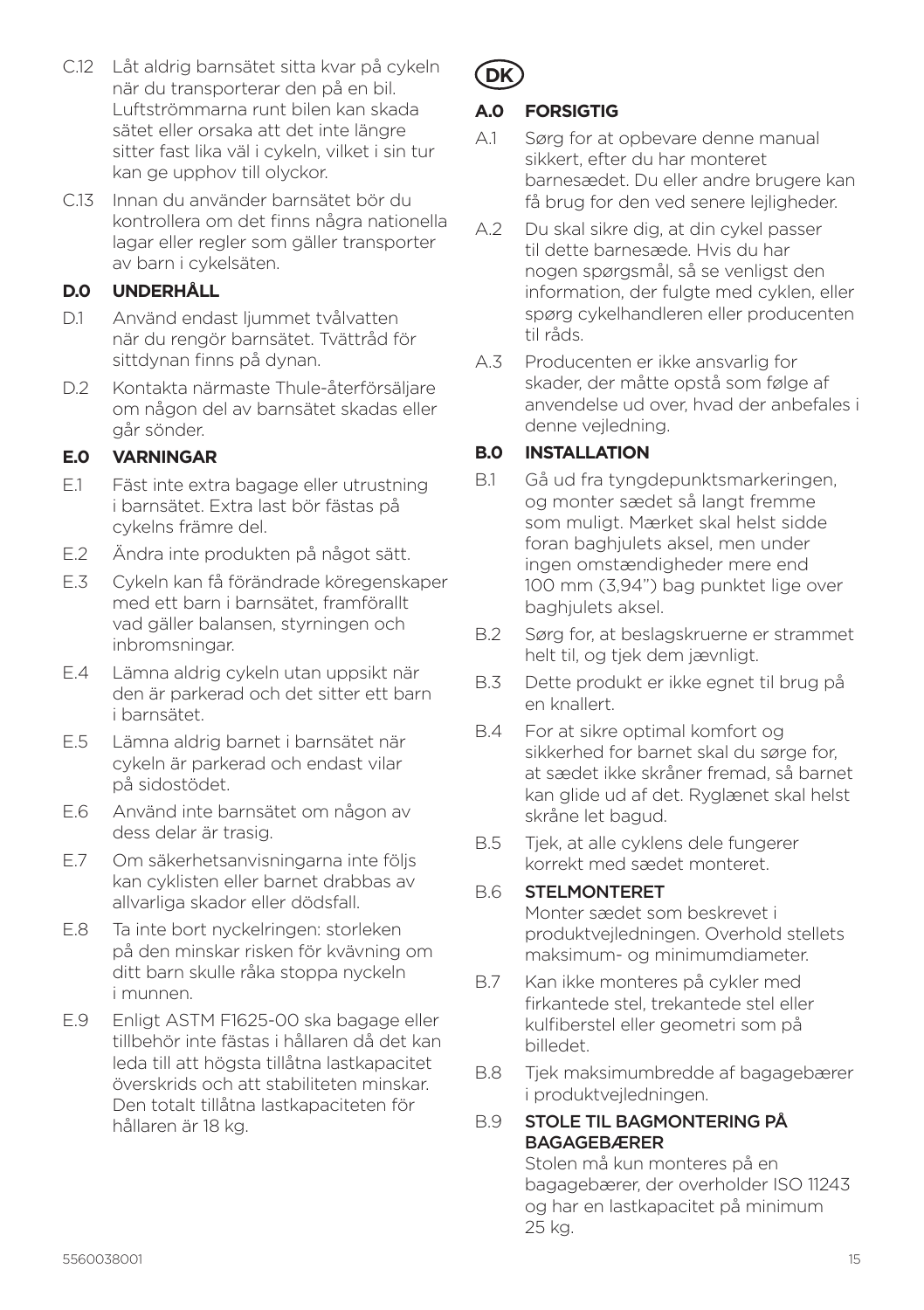B.10 Fastgør sikkerhedsstroppen på cykelstellet i henhold til instruktionen.

### **C.0 ANVENDELSE**

- C.1 Dette produkt er godkendt til børn i alderen 9 måneder og op til 6 år, med en vægt på 9-22 kg. Brug ikke sædet til yngre børn, som er for små til at sidde sikkert, og spørg din læge, inden du anvender sædet til børn under 1 år. Kør kun med børn, der kan sidde alene i længere tid ad gangen eller i hvert fald, så længe cykelturen varer. Uanset barnets alder skal barnet selv kunne holde sit hoved oppe med en korrekt tilpasset cykelhjem på hovedet. Tjek regelmæssigt, at barnet ikke overskrider maksimalvægten.
- C.2 Før hver brug skal du tjekke alle skruer for at sikre dig, at barnesædet er fastgjort korrekt på cyklen.
- C.3 Sørg for, at både du og barnet bærer en godkendt cykelhjelm under kørslen.
- C.4 Kør aldrig på cykel efter mørkets frembrud uden godkendte lygter. Sørg for, at de bagerste reflekser eller baglys ikke er tildækket, når du anvender et barnesæde på cyklen.
- C.5 Tilstedeværelsen af et barnesæde kan kræve, at du ændrer den måde, du stiger af og på cyklen. Vær venligst opmærksom på dette.
- C.6 Inden du kører af sted, skal du hver gang sikre, at barnesædet ikke kommer i vejen for bremser, pedaler eller styr.
- C.7 Brug altid selen, og sørg for, at den er korrekt fastgjort omkring barnet. Sørg for, at selen og fodremmene ikke er løse eller kan komme i klemme i bevægelige dele såsom hjulene. Dette gælder også, når du anvender cyklen uden et barn i sædet.
- C.8 Sørg for, at barnets tøj, sko, legetøj eller kropsdele ikke kommer i kontakt med nogen af cyklens bevægelige dele, såsom hjul, kabler og saddelfjedrer. Tjek dette regelmæssigt, efterhånden som barnet vokser. Saddelfjedrer kan eventuelt dækkes med en passende fiederbeskyttelse.
- C.9 Sørg for, at der ikke er nogen skarpe genstande inden for barnets rækkevidde, f.eks. flossede kabler.
- C.10 Barnet i barnesædet har ofte brug for at være varmere klædt på end cyklisten.

For at beskytte jer begge mod uventet regn er vandtæt beklædning en god ide. Kør aldrig under barske eller farlige forhold som kraftig frost, der kunne give barnet forfrysninger.

- C.11 Tjek sædets temperatur, inden du sætter barnet i det, særligt på varme, solrige dage.
- C.12 Fiern barnesædet, når du transporterer cyklen på en bil. Vinden kan forårsage skader på sædet eller rive det løs fra cyklen, hvilket kan resultere i en ulykke.
- C.13 Tjek inden anvendelse, om der er nogen nationale love eller regler, der gælder specielt for transport af børn på cykelsæder.

### **D.0 VEDLIGEHOLDELSE**

- D.1 Barnesædet rengøres med lunkent sæbevand. Se vaskeanvisningen på siddepuden angående rengøring af denne.
- D.2 Kontakt venligst din nærmeste Thule-forhandler, hvis nogen del af barnesædet er beskadiget eller defekt.

#### **E.0 ADVARSLER**

- E.1 Monter ikke ekstra bagage eller udstyr på barnesædet. Eventuel ekstra bagage eller udstyr anbringes bedst foran på cyklen.
- E.2 Produktet må ikke ændres eller tilpasses på nogen måde.
- E.3 Cyklen kan opføre sig anderledes med et barn i sædet, især hvad angår balance samt styre- og bremsefunktion.
- E.4 Efterlad aldrig cyklen parkeret uden opsyn med et barn i sædet.
- E.5 Efterlad aldrig barnet i sædet, når cyklen er parkeret og kun støttet af en støttefod.
- E.6 Brug ikke sædet, hvis en del af det er i stykker.
- E.7 Manglende overholdelse af sikkerhedsanvisningerne kan føre til alvorlige skader eller død for barnet eller cyklisten.
- E.8 Den monterede nøglering må ikke fiernes. Dens størrelse minimerer risikoen for kvælning, hvis et barn kommer til at sluge den.
- E.9 Ifølge ASTM F1625-00, må der ikke fastgøres noget yderligere bagage eller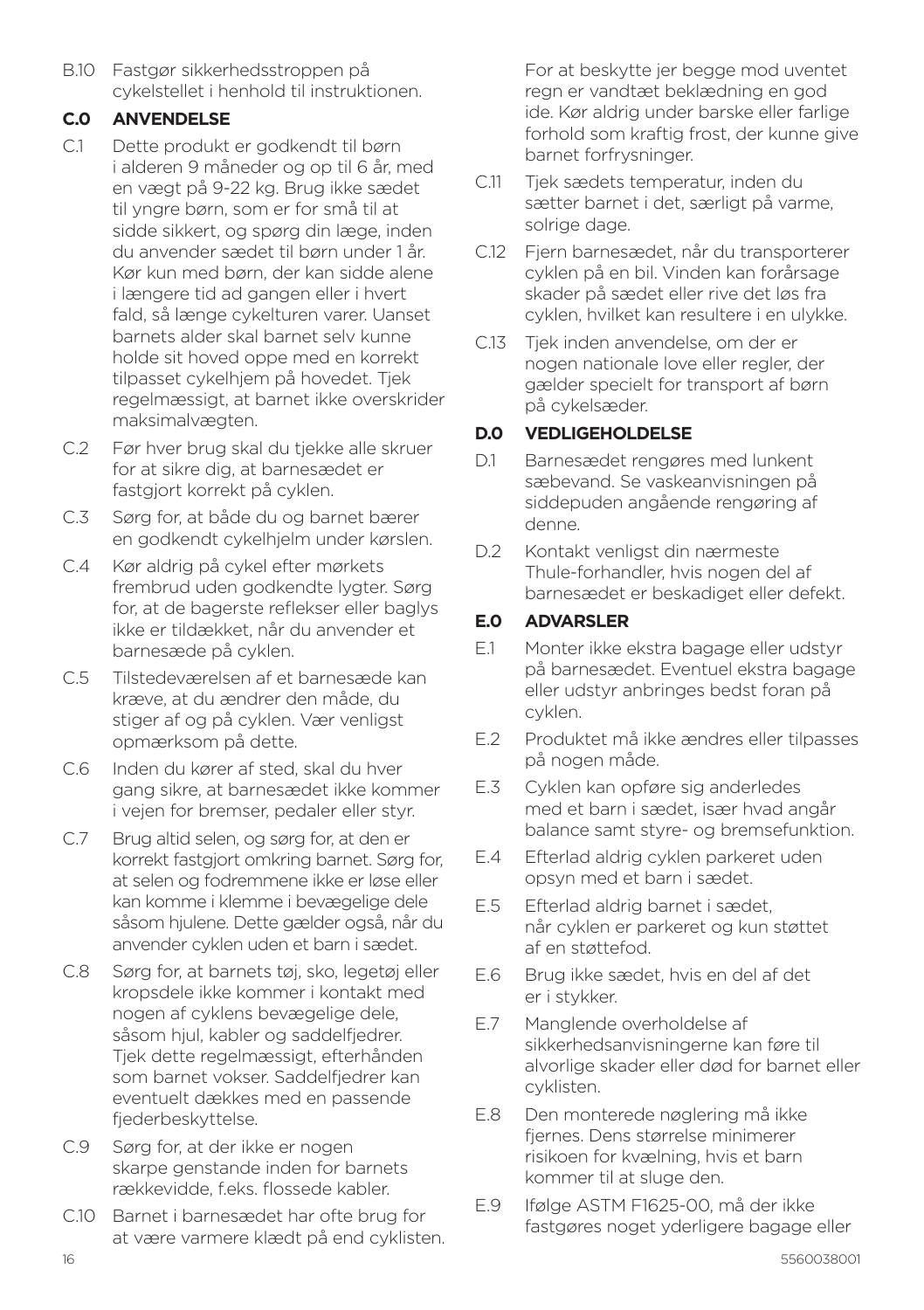tilbehør til bagagebæreren, da det kan overskride den maksimale lastgrænse og forringe stabiliteten. Den totale lastgrænse for bagagebæreren er 18 kg (40lb).

# **NO**

## **A.0 FORSIKTIG**

- A.1 Ta vare på denne brukerveiledningen når du har montert barnesetet. Du eller andre brukere kan ha behov for å se i den senere.
- A.2 Sjekk at sykkelen kan brukes sammen med dette barnesetet. Dersom du har spørsmål, kan du se i informasjonen som følger med sykkelen, eller du kan spørre sykkelforhandleren eller produsenten.
- A.3 Produsenten kan ikke holdes ansvarlig for skader som skyldes bruk utover det som er anbefalt i denne brukerveiledningen.

### **B.0 MONTERING**

- B.1 Finn balansepunktmerket og monter setet så langt fremme som mulig. Balansepunktmerket bør være foran bakhjulsakslingen og under ingen omstendighet lenger bak enn 100 mm (3,94 tommer), målt i forhold til den loddrette forlengelsen av akslingen.
- B.2 Sjekk regelmessig at brakettskruene er strammet godt til.
- B.3 Dette produktet egner seg ikke for bruk på mopeder.
- B.4 Av hensyn til barnets komfort og sikkerhet må barnesetet ikke skråne nedover framover, slik at barnet kan gli ut av det. Ryggstøtten bør skråne svakt bakover.
- B.5 Sjekk at sykkelen fungerer som den skal når barnesetet er montert.

#### B.6 RAMMEMONTERT

Monter setet slik det beskrives i produkthåndboken, og vær obs på maksimum og minimum rammediameter.

- B.7 Barnesetet kan ikke monteres på sykler med firkantede rammer, trekantede rammer, karbonfiber-rammer eller rammeformene som er vist på bildet.
- B.8 Sjekk produkthåndboken for informasjon om maksimal bredde på bagasjebrettet.

#### B.9 BAKSETER SOM FESTES PÅ BAGASJEBRETT

5560038001 17 Barnesetet skal kun monteres på

bagasjebrett som innfrir ISO 11243 og har en lastekapasitet på minst 25 kg.

B.10 Fest sikkerhetsstroppen på sykkelrammen i tråd med instruksjonene.

## **C.0 BRUK**

- C.1 Dette produktet er godkjent for barn fra 9 måneder til 6 år, med en vekt på 9–22 kg. Ikke bruk barnesetet til barn som er for små. Rådfør deg med en barnelege før du bruker setet til et barn som er under 1 år gammelt. Bruk setet kun til barn som er i stand til å sitte uten støtte over lengre tidsperioder. Barnet må som minimum være i stand til å sitte uten støtte under hele sykkelturen. Uansett alder må barnet kunne holde hodet oppe mens det har på seg en sykkelhjelm av korrekt størrelse. Sjekk regelmessig at barnet ikke overskrider maksimumsvekten.
- C.2 Sjekk alle skruer før hver bruk for å sørge for at barnesetet er trygt festet til sykkelen.
- C.3 Under sykkelturen må både du og barnet ha på godkjente sykkelhjelmer.
- C.4 Sykle aldri om kvelden uten tilstrekkelig med lys på sykkelen. Dekk ikke til de bakre refleksene eller baklyset når du bruker barnesetet på en sykkel.
- C.5 Når det er montert barnesete på sykkelen, må du kanskje endre hvordan du stiger på eller går av sykkelen. Vær ekstra oppmerksom på dette.
- C.6 Sjekk før hver tur at det påmonterte barnesetet ikke hindrer bremser, pedaler eller styring.
- C.7 Bruk alltid festeselen, og sjekk at det er korrekt festet til barnet. Sjekk at festeselen og fotstroppene ikke er løse eller kan vikle seg inn i bevegelige deler som for eksempel hjulene. Dette gjelder også når du bruker sykkelen uten barn i setet.
- C.8 Sjekk at barnets klær, sko, leker eller kroppsdeler ikke kommer i kontakt med bevegelige deler på sykkelen (f.eks. hjul, vaiere og setefjær). Sjekk dette regelmessig etter som barnet vokser til. Setefjærene kan dekkes til med et egnet fjærdeksel.
- C.9 Sjekk at det ikke finnes skarpe gjenstander (f.eks. frynsete kabler) innenfor barnets rekkevidde.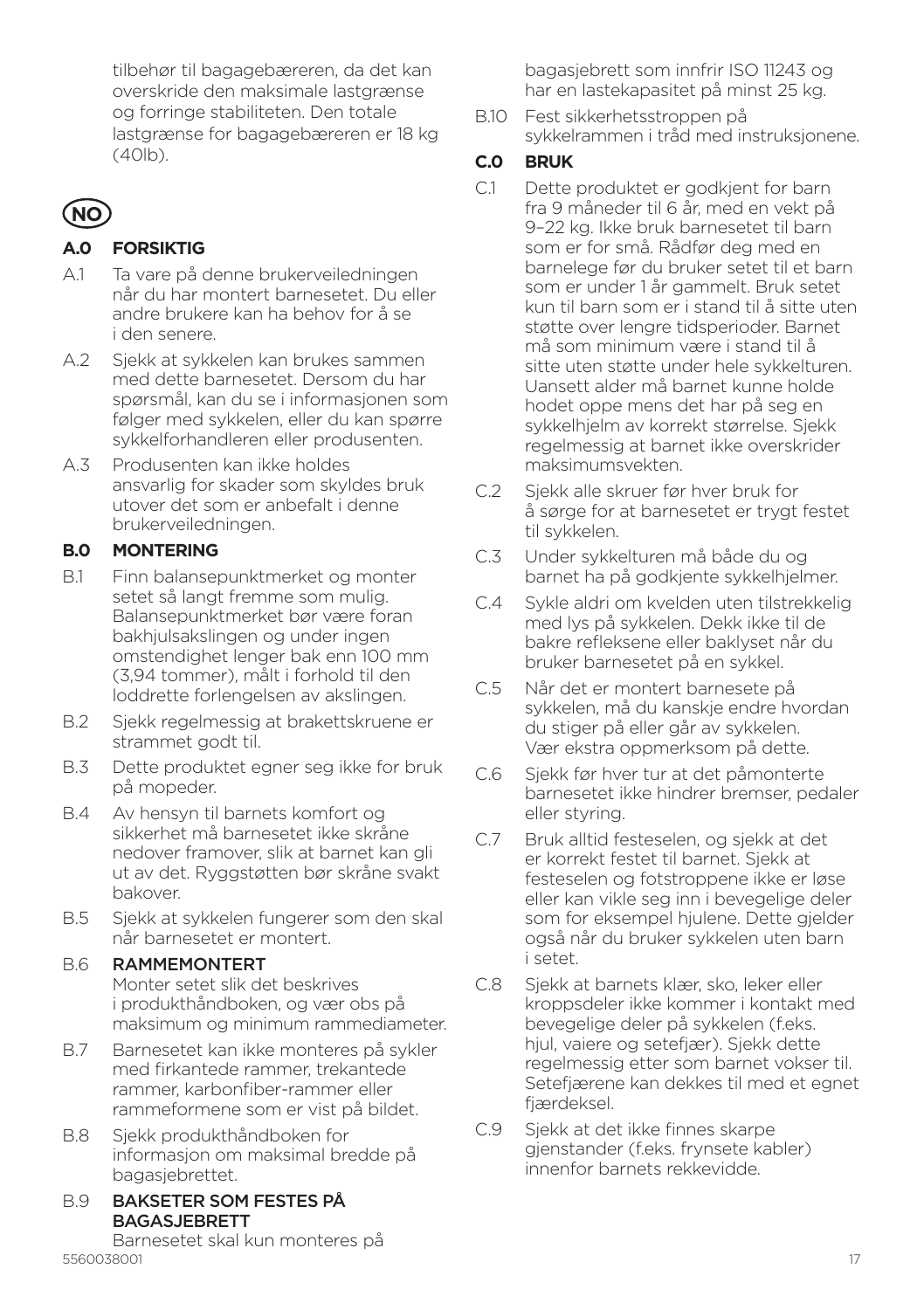- C.10 Et barn som transporteres i setet, vil ofte ha større behov for varme klær enn syklisten. Det kan være lurt å bruke vanntette ytterklær i tilfelle det skulle begynne å regne. Sykle aldri i uvær eller under forhold som kan være farlige for barnet (f.eks. ved kaldt vær der barnet risikerer frostskader).
- C.11 Sjekk temperaturen i setet før du setter barnet i det. Dette er særlig viktig på varme, solfylte dager.
- C.12 Ta av barnesetet når du transporterer sykkelen på en bil. Luftturbulens kan skade setet eller løsne fester, noe som kan føre til ulykker.
- C.13 Før du tar i bruk barnesetet, bør du sjekke eventuelle nasjonale lover eller forskrifter som gjelder transport av barn i barnesete på sykkel.

### **D.0 VEDLIKEHOLD**

- D.1 Rengjør barnesetet med lunket såpevann (se den separate rengjøringsveiledningen for polstringer).
- D.2 Kontakt nærmeste Thule-forhandler dersom en del av barnesetet blir skadet eller ødelagt.

#### **E.0 ADVARSLER**

- E.1 Ikke fest ekstra bagasje eller utstyr til barnesetet. All ekstra vekt bør festes foran på sykkelen.
- E.2 Ikke utfør noen form for endringer på produktet.
- E.3 Sykkelen kan oppføre seg annerledes (særlig med tanke på balanse, styring og bremsing) når det sitter et barn i barnesetet.
- E.4 La aldri sykkelen stå uten tilsyn mens det sitter et barn i barnesetet.
- E.5 Aldri la barnet sitte igjen i setet når sykkelen står parkert med bare fotstøtten som støtte.
- E.6 Ikke bruk setet dersom en del av det er ødelagt.
- E.7 Dersom disse sikkerhetsanvisningene ikke følges, kan barnet eller syklisten risikere alvorlige eller livstruende skader.
- E.8 Ikke fjern den tilkoblede nøkkelringen. Størrelsen på nøkkelringen reduserer barnets risiko for kvelning ved svelging.
- E.9 I henhold til ASTM F1625-00 skal ikke ekstra bagasje eller tilbehør festes til barnesetet, da dette kan overskride lastgrensen og redusere stabiliteten. Total lastgrense for barnesetet er 18 kg.

# **FI**

#### **A.0 VAARA**

- A.1 Pidä tämä opas tallessa lastenistuimen asentamisen jälkeen. Oppaasta voi olla apua myöhemmin sinulle tai muille käyttäjille.
- A.2 Varmista, että polkupyöräsi on yhteensopiva tämän lastenistuimen kanssa. Jos sinulla on kysyttävää, tarkista polkupyörän mukana toimitetut tiedot tai ota yhteyttä polkupyörän myyjään tai valmistajaan.
- A.3 Valmistaja ei vastaa vahingoista, jotka aiheutuvat tässä oppaassa annettujen suositusten vastaisesta käytöstä.

#### **B.0 ASENNUS**

- B.1 Painopisteen keskikohta on merkitty istuimeen. Asenna istuin niin eteen kuin se on mahdollista. Painopisteen keskikohtamerkin tulisi olla takarenkaan akselin etupuolella ja se ei saa missään tapauksessa olla yli 100 mm takarenkaan akselia taaempana.
- B.2 Varmista, että kiinnikkeen ruuvit on kiristetty kunnolla, ja tarkista ne usein.
- B.3 Tämä tuote ei sovellu asennettavaksi mopoon.
- B.4 Jotta lapsen asento olisi optimaalinen ja mukava, varmista, ettei istuin vietä eteenpäin. Muutoin lapsi liukuu istuimelta. Ihanteellisinta on, jos selkänoja viettää hieman taaksepäin.
- B.5 Tarkista, että kaikki polkupyörän osat toimivat oikein istuimen ollessa kiinnitettynä.

#### B.6 RUNKOON ASENNETTAVA

Asenna istuin sen käyttöohjeessa kuvatulla tavalla. Kiinnitä erityishuomiota rungon vähimmäisja enimmäishalkaisijaan.

- B.7 Istuinta ei voi asentaa polkupyöriin, joiden runkoputket ovat nelikulmaiset tai kolmionmuotoiset tai joissa on hiilikuiturunko, eikä oheisessa kuvassa esitettyihin runkomuotoihin.
- B.8. Tarkasta taakkatelineen enimmäisleveys tuotteen käyttöohjeesta.

#### B.9 TAAKKATELINEESEEN KIINNITETTÄVÄT TAKAISTUIMET

Asenna istuin vain taakkatelineeseen, jolla on ISO 11243 -hyväksyntä ja vähintään 25 kg:n kuormakapasiteetti.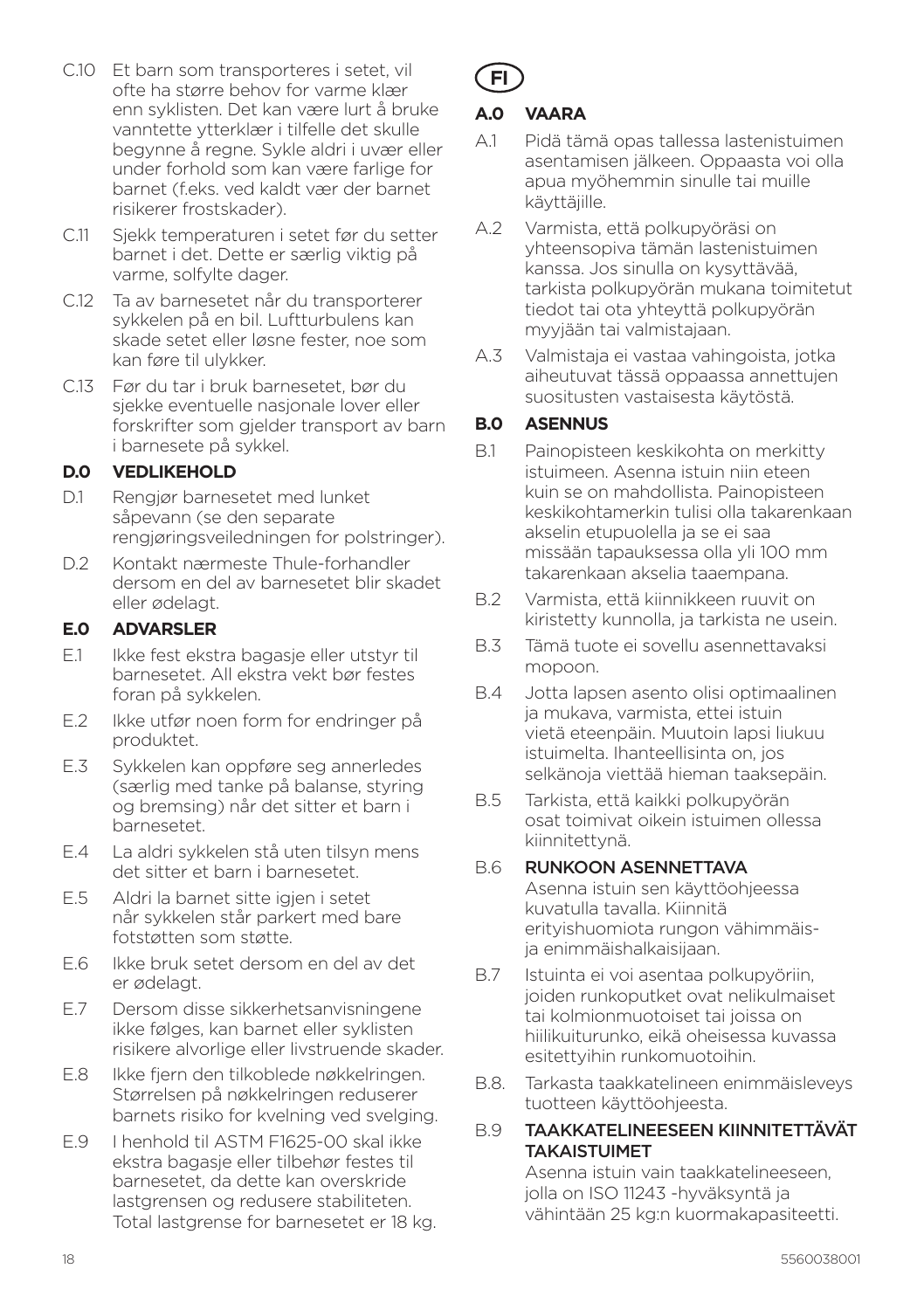B.10 Kiinnitä turvahihna polkupyörän runkoon ohjeiden mukaisesti.

## **C.0 KÄYTTÖ**

- C.1. Tämä tuote on hyväksytty 9 kk – 6 vuotta vanhoille, 9–22 kg:n painoisille lapsille. Älä kuljeta istuimessa liian nuoria lapsia. Kysy neuvoa lastenlääkäriltä ennen alle vuoden vanhan lapsen kuljettamista istuimessa. Kuljeta vain lapsia, jotka pystyvät istumaan pitkään omatoimisesti (vähintään pyörämatkan ajan). Iästä riippumatta lapsen on kyettävä pitämään päänsä pystyssä oikeankokoinen pyöräilykypärä päässään. Tarkista säännöllisesti, ettei lapsi ylitä sallittua enimmäispainoa.
- C.2 Tarkasta ennen käyttöä, että lastenistuin on kiinnitetty tukevasti polkupyörään kaikilla ruuveilla.
- C.3 Käytä aina ajaessasi hyväksyttyä pyöräilykypärää ja pue aina kypärä myös lapselle.
- C.4 Älä aja polkupyörällä öisin ilman riittävää valaistusta. Älä peitä lastenistuimella polkupyörän takaheijastimia tai takavaloa.
- C.5 Lastenistuin voi edellyttää, että muutat tapaa, jolla nouset polkupyörän päälle ja pois sen päältä. Kiinnitä erityistä huomiota tähän.
- C.6 Varmista aina ennen liikkeelle lähtemistä, että lastenistuin ei haittaa jarruttamista, polkemista eikä ohjaamista.
- C.7 Käytä aina valjaita ja varmista, että asetat ne oikein lapsen päälle. Varmista, etteivät valjaat ja jalkahihna ole löysällä ja etteivät ne voi joutua kosketuksiin liikkuvien osien, kuten renkaiden kanssa. Tämä koskee myös tilanteita, joissa ajat polkupyörällä ilman lasta istuimessa.
- C.8 Varmista, etteivät lapsen vaatteet, kengät, lelut tai ruumiinosat pääse kosketuksiin polkupyörän liikkuvien osien (kuten renkaiden, kaapeleiden tai satulan jousien) kanssa. Tarkista tämä säännöllisesti lapsen kasvaessa. Satulan jouset voi peittää asianmukaisella jousisuojuksella.
- C.9 Varmista, ettei lapsen lähellä ole teräviä esineitä, kuten hankautuneita kaapeleita.
- 5560038001 19 C.10 Paikallaan istuva lapsi on puettava lämpimämmin kuin pyöräilijä. Sateen

varalta mukana kannattaa pitää sadetta pitäviä vaatteita. Älä koskaan aja epäsuotuisissa tai vaarallisissa olosuhteissa, kuten niin kylmässä, että lapsi voi altistua paleltumille.

- C.11 Tarkista istuimen lämpötila ennen lapsen asettamista siihen, erityisesti kuumalla ja aurinkoisella säällä.
- C.12 Irrota lastenistuin, kun kuljetat polkupyörää autolla. Ilmavirta voi vahingoittaa istuinta tai heikentää sen kiinnitystä, mistä voi aiheutua vaaratilanteita.
- C.13 Tarkista ennen käyttöä, onko lapsen kuljettamisesta polkupyörällä lastenistuimessa paikallisia säädöksiä tai määräyksiä.

## **D.0 YLLÄPITO**

- D.1 Käytä lastenistuimen puhdistamiseen vain haaleaa saippuavettä. Pehmusteen voi pestä siinä olevien pesuohjeiden mukaisesti.
- D.2 Jos jokin lastenistuimen osa vaurioituu tai rikkoutuu, ota yhteyttä lähimpään Thule-jälleenmyyjään.

## **E.0 VAROITUKSET**

- E.1 Älä kiinnitä ylimääräisiä tavaroita tai varusteita lastenistuimeen. Lisäkuorma kannattaa sijoittaa polkupyörän etupuolelle.
- E.2 Älä muokkaa tuotetta millään tavalla.
- E.3 Polkupyörä saattaa toimia eri tavoin lastenistuimen ollessa asennettuna. Vaikutus voi näkyä erityisesti pyörän tasapainossa, ohjattavuudessa ja jarrutuksissa.
- E.4 Älä koskaan jätä polkupyörää valvomatta lapsen ollessa istuimessa.
- E.5 Älä koskaan jätä lasta istuimen, kun polkupyörä on pysäköitynä pelkän jalkatuen varassa.
- E.6 Älä käytä istuinta, jos jokin sen osa on rikkoutunut.
- E.7 Turvaohjeiden noudattamatta jättäminen voi aiheuttaa vakavien vammojen tai kuolemanvaaran lapselle tai pyöräilijälle.
- E.8 Älä irrota kiinnitettyä avainrengasta. Sen koko vähentää tukehtumisen vaaraa.
- E.9 ASTM F1625-00 -turvallisuusstandardin mukaisesti telineeseen ei pidä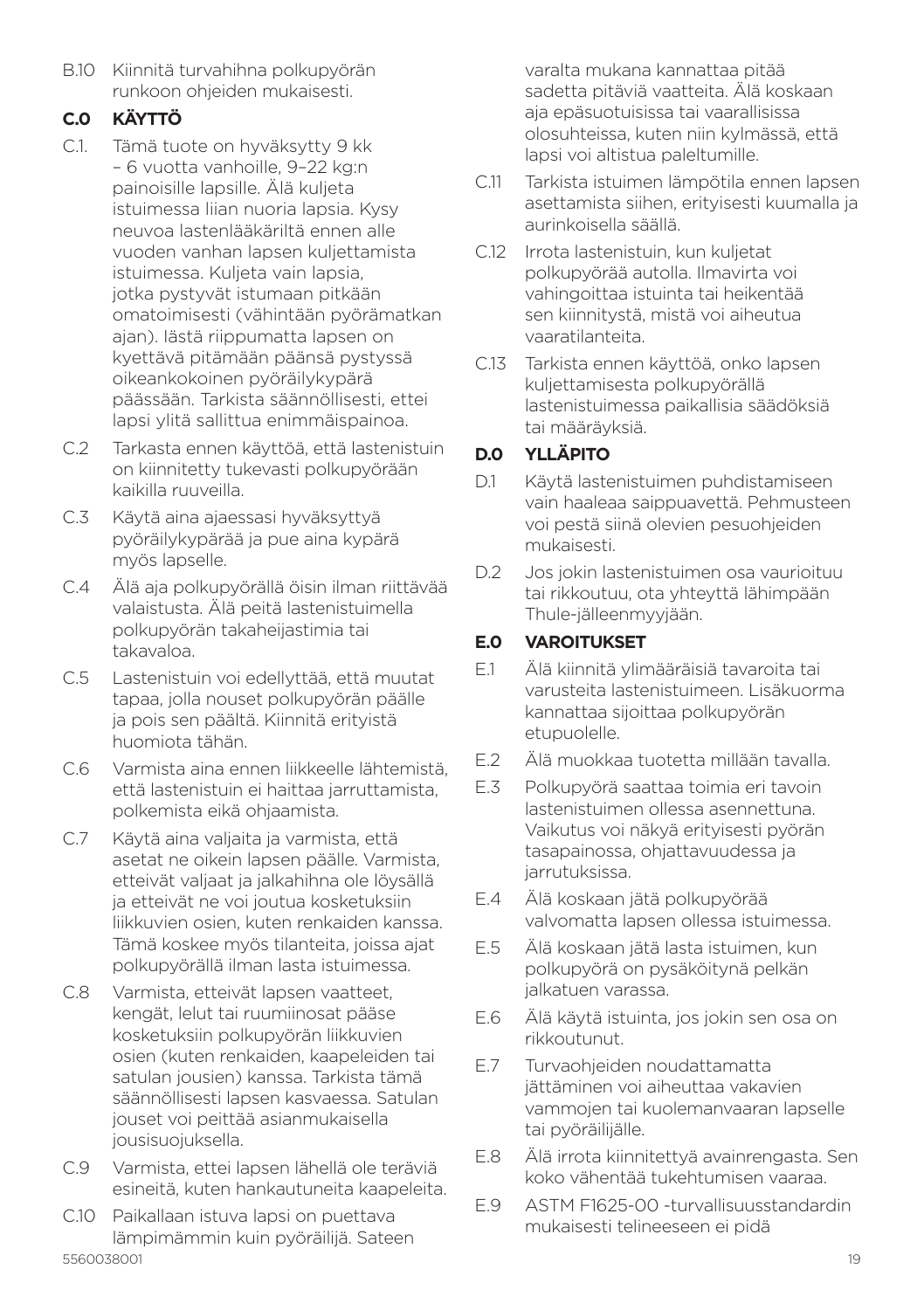kiinnittää muita matkatavaroita tai lisävarusteita, sillä ne voivat ylittää kuormitusrajoituksen ja heikentää vakautta. Telineen enimmäiskuormitusrajoitus on 18 kg.

# **IS**

## **A.0** VARÚÐ

- A.1 Passaðu að geyma þessa handbók á öruggum stað eftir að þú setur hjólasætið upp. Þú eða aðrir notendur gætuð þurft hana til síðari nota.
- A.2 Gakktu úr skugga um að hjólið þitt sé samhæfanlegt við þetta barnasæti. Ef einhverjar spurningar vakna skaltu athuga upplýsingarnar sem fylgja með hjólinu eða spyrja söluaðila eða framleiðanda hjólsins.
- A.3 Framleiðandinn ber enga ábyrgð á tjóni sem verður vegna annarrar notkunar en þeirrar sem er lýst í þessari eigendahandbók.

## **B.0** UPPSETNING

- B.1 Finndu þyngdarpunktinn og settu sætið upp eins langt fram og hægt er. Best væri að þessi punktur væri fyrir framan öxul afturhjólsins, en ekki undir neinum kringumstæðum meira en 100 mm (3,94") fyrir aftan punktinn sem er beint fyrir ofan öxul afturhjólsins.
- B.2 Gakktu úr skugga um að skrúfur séu hertar að fullu og athugaðu þær oft.
- B.3 Varan hentar ekki til notkunar á létt bifhjól.
- B.4 Fyrir hámarksþægindi og -öryggi skal passa að sætið hallist ekki fram, svo að hætta sé á að barnið renni úr því.
- B.5 Athugaðu að allir hlutar reiðhjólsins virki rétt með sætið uppsett.

### B.6 UPPSETT Á GRIND

Festu sætið eins og lýst er í vöruhandbókinni. Hugaðu að hámarksog lágmarksþvermáli grindarinnar.

- B.7 Má ekki setja upp á reiðhjól með ferkantaðar, þríhyrndar eða kolefnistrefjagrindur eða umfang, í samræmi við myndina.
- B.8 Athugaðu vöruhandbókina vegna hámarksbreiddar farangursbera.

#### B.9 AFTURSÆTI TIL FESTINGAR Á FARANGURSBERA

Settu sætið aðeins upp á farangurbera sem samræmist ISO 11243 og er með burðargetu að lágmarki upp á 25 kg.

B.10 Festu öryggisólina við hjólagrindina í samræmi við leiðbeiningar.

## **C.0** NOTKUN

- C.1 Þessi vara er samþykkt fyrir börn frá 9 mánaða og allt að 6 ára aldri, sem vega 9-22 kg (20-48,5 lbs). Berðu ekki barn sem er of ungt og ráðfærðu þig ávallt við barnalækni áður en flutt er barn undir 1 árs aldri. Berðu aðeins börn sem geta setið án stuðnings í lengri tíma, að minnsta kosti jafn lengi og áætluð hjólaferð stendur. Barnið verður að geta haldið höfði og klæðst hjólahjálmi í réttri stærð, óháð aldri. Athugaðu reglulega að barnið fari ekki fram yfir hámarksþyngdina.
- C.2 Athugaðu allar skrúfur fyrir hverja notkun, til að sannprófa að barnasætið sé tryggilega fest við reiðhjólið.
- C.3 Passaðu að bæði þú og barnið klæðist viðurkenndum hjólahjálmum á meðan hjólaferðinni stendur.
- C.4 Notaðu reiðhjólið aldrei að kvöldi til án viðeigandi lýsingar. Hyldu afturglitaugun eða afturljósin ekki þegar barnasæti er notað á reiðhjólið.
- C.5 Notkun á barnastól á reiðhjól kann að krefjast þess að þú breytir því hvernig þú stígur á eða af reiðhjóli. Veittu þessu sérstaka athygli.
- C.6 Fyrir hverja hjólreiðaferð skal tryggja að uppsett hjólasætið trufli ekki hemlun, fótstig eða stýri.
- C.7 Notaðu beislið alltaf og gakktu úr skugga um að þú festir það rétt utan um barnið. Tryggðu að beislið og fótböndin séu ekki laus eða gætu fest í hlutum á hreyfingu, eins og hjólunum. Þetta á einnig við þegar þú notar reiðhjólið án þess að barn sitji í sætinu.
- C.8 Passið að föt barnsins, skór, leikföng eða líkamshlutar komist ekki í snertingu við neina hluti reiðhjólsins sem eru á hreyfingu, eins og hjólin, vírana og hnakkgormana. Athugið þetta reglulega eftir því sem barnið stækkar. Hægt er að hylja hnakkgormana með viðeigandi gormavörn.
- C.9 Tryggið að það séu engir beittir hlutir innan seilingar barnsins, t.d. trosnaðar leiðslur.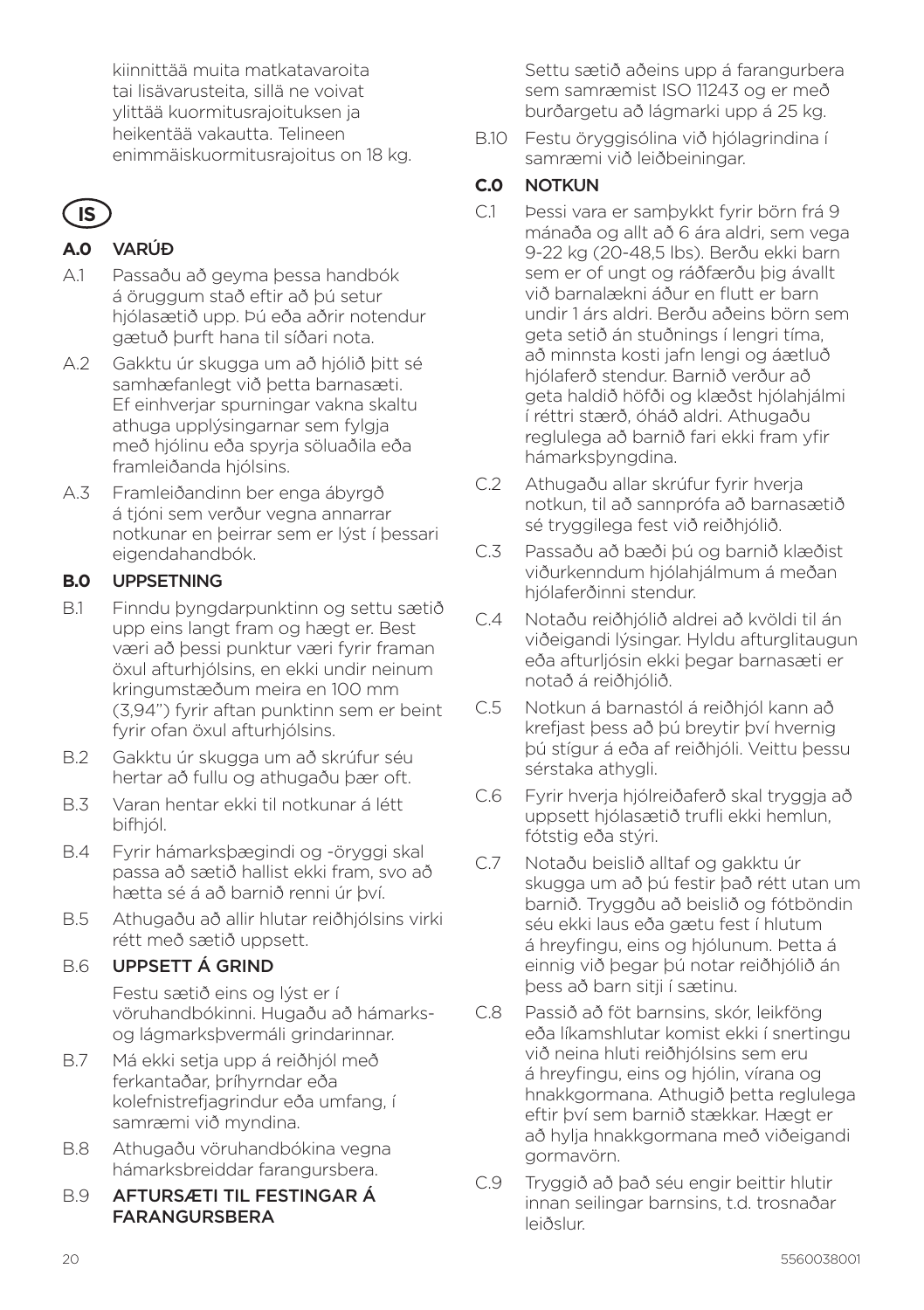- C.10 Sitjandi barnið þarf oft hlýrri föt en hjólreiðamaðurinn. Til að verja ykkur bæði fyrir óvæntri rigningu er skynsamlegt að hafa með sér vatnsheld föt. Hjólið aldrei í óblíðum eða hættulegum aðstæðum, eins og köldu veðri sem getur valdið því að barnið verði fyrir kali.
- C.11 Athugaðu hitastig sætisins áður en þú setur barnið í það, sérstaklega á heitum og sólríkum dögum.
- C.12 Fjarlægðu barnasætið begar reiðhjólið er flutt á bíl. Órói í lofti kann að skemma sætið eða losa festingar á því, sem gæti valdið slysi.
- C.13 Fyrir notkun skal athuga hvort það séu einhver innlend lög og reglugerðir sem eiga sérstaklega við um hjólreiðar með barn í barnasæti.

#### **D.0** VIÐHALD

- D.1 Aðeins skal nota volgt sápuvatn til að hreinsa barnasætið. Sjá þvottaleiðbeiningar á áklæðinu til að hreinsa áklæðið
- D.2 Ef einhver hluti barnasætisins er skemmdur eða brotinn skal hafa samband við næsta söluaðila Thule.

### **E.0** VIÐVARANIR

- E.1 Festið ekki aukafarangur eða búnað við barnasætið. Allt aukahlass er best að festa við framhluta reiðhjólsins.
- E.2 Breytið vörunni ekki á neinn hátt.
- E.3 Reiðhjólið kann að haga sér á annan hátt með barn í sætinu, sérstaklega varðandi jafnvægi, stýringu og hemlun.
- E.4 Hafið reiðhjólið aldrei eftirlitslaust með barnið í sætinu.
- E.5 Hafið barnið aldrei eftirlitslaust í sætinu þegar reiðhjólið er kyrrstætt og einungis stutt af standara.
- E.6 Notið ekki sætið ef einhver hluti þess er brotinn.
- E.7 Misbrestur á því að fylgja öryggisleiðbeiningum getur leitt til alvarlegra meiðsla eða dauða barns eða hjólreiðamanns.
- E.8 Fjarlægðu ekki viðfestan lyklahring, stærð hans dregur úr hættunni á því að barnið kafni ef hann er innbyrtur.
- E.9 Samkvæmt ASTM F1625-00 skulu viðbótarfarangur eða aukabúnaður ekki vera fest við berann, þar sem hann getur farið yfir álagsmörk og dregið úr

stöðuleika. Heildarálagsmörk berans eru 18 kg (40lb).

**ET**

## **A.0 TÄHELEPANU**

- A.1 Kui olete lasteistme jalgrattale paigaldanud, hoidke see juhend turvalises kohas alles. Teil või teistel kasutajatel võib seda edaspidi vaja minna.
- A.2 Veenduge, et teie jalgratas sobib selle lasteistmega kasutamiseks. Kui teil on küsimusi, lugege jalgrattaga kaasas olnud teavet või pöörduge jalgratta edasimüüja või tootja poole.
- A.3 Tootja ei vastuta kahjude eest, mis tulenevad sellest, et toodet ei kasutata selles juhendis soovitatud viisil.

## **B.0 PAIGALDUS**

- B.1 Leidke raskuskeskme tähis ja paigaldage iste nii kaugele ette, kui võimalik. See tähis peaks jääma tagaratta telje ette, kuid mitte mingil juhul tagaratta vertikaalteljest kaugemale kui 100 mm (3,94").
- B.2 Veenduge, et klambri kruvid on tugevasti kinni ja kontrollige neid regulaarselt.
- B.3 See toode ei sobi kasutamiseks mopeedidel.
- B.4 Lapse optimaalse mugavuse ja turvalisuse tagamiseks veenduge, et iste poleks ettepoole kaldu, nii et laps võiks sellest välja libiseda. Seljatugi peaks olema veidi tahapoole kaldu.
- B.5 Kontrollige, et kõik jalgratta funktsioonid töötavad õigesti, kui iste on paigaldatud.

#### B.6 RAAMILE PAIGALDATAV

Paigaldage iste tootejuhendis kirjeldatud viisil. Pöörake tähelepanu maksimaalsele ja minimaalsele raami diameetrile.

- B.7 Lasteistet ei saa paigaldada nelikantvõi kolmkanttoruga raamidele, süsinikraamidele ega muu kujuga raamidele pildi järgi.
- B.8 Kontrollige pakiraami maksimumlaiust tootejuhendist.

#### B.9 ISTME KINNITAMINE PAKIRAAMILE Paigaldage iste ainult pakiraamidele, mis vastavad standardile ISO 11243 ja mille minimaalne kandevõime on 25 kg.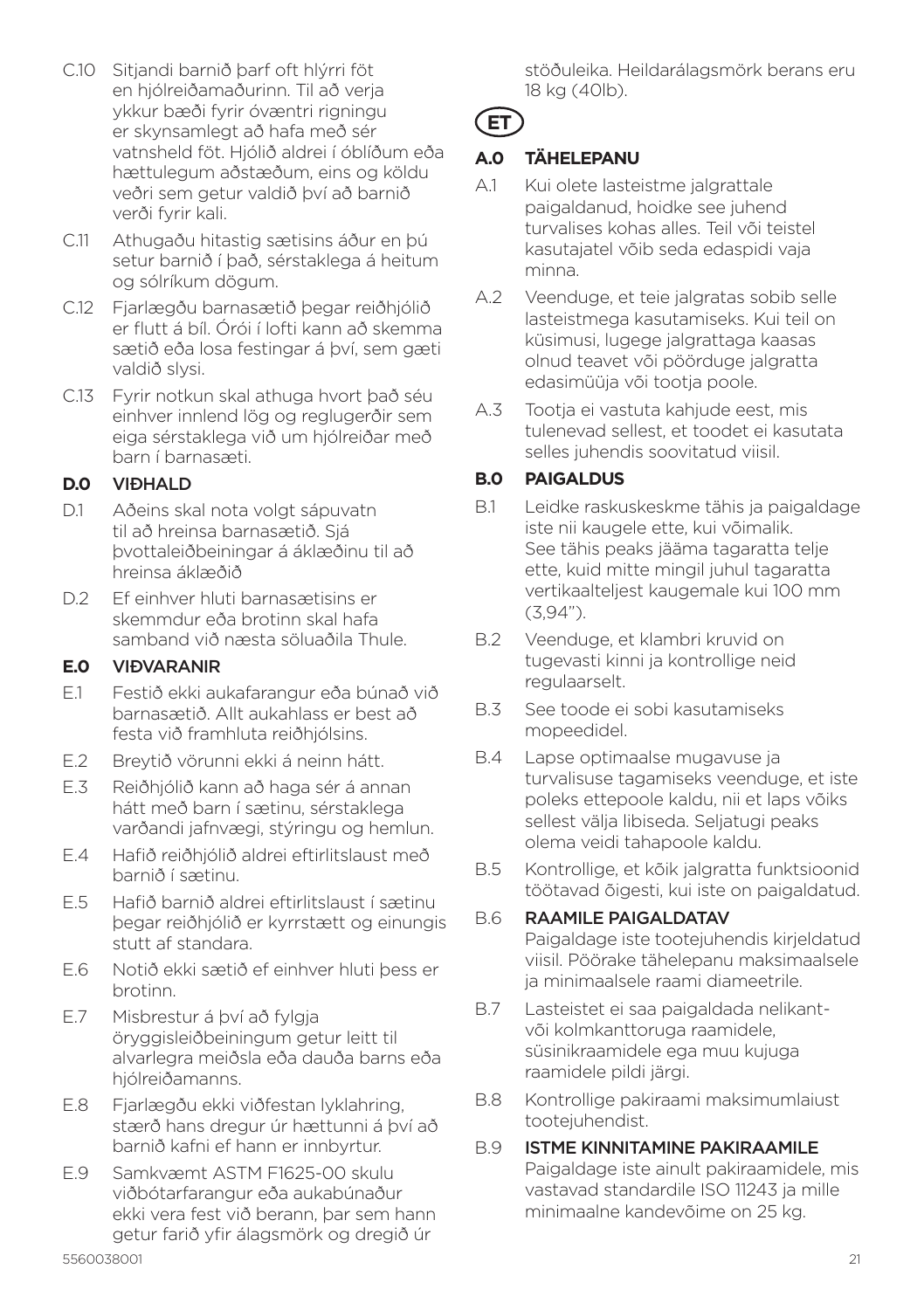B.10 Kinnitage turvarihm rattaraami külge vastavalt juhisele.

## **C.0 KASUTAMINE**

- C.1 See toode on heaks kiidetud 9 kuu kuni 6 aasta vanuste 9–22 kg laste sõidutamiseks. Ärge sõidutage sellega liiga väikest last ja enne, kui transpordite alla 1-aastast last, konsulteerige alati lastearstiga. Sõidutage ainult lapsi, kes suudavad pikema aja jooksul (vähemalt plaanitud jalgrattamatka aja) istuda teiste abita. Vanusest sõltumata peab laps saama õige suurusega jalgrattakiivrit kandes hoida pead püsti. Kontrollige regulaarselt, et lapse kaal ei ületaks suurimat lubatud kaalu.
- C.2 Enne iga kasutamist vaadake üle kõik kruvid, et kontrollida, kas lasteiste on ratta külge turvaliselt kinnitatud.
- C.3 Sõidu ajal peate nii teie kui ka teie laps kandma nõuetele vastavat jalgrattakiivrit.
- C.4 Ärge kunagi sõitke öösel jalgrattaga, kui pole piisavalt valgust. Kui kasutate jalgrattal lasteistet, ärge katke tagumisi helkureid ega tagatuld kinni.
- C.5 Kui jalgrattale on paigaldatud lasteiste, peate võib-olla muutma jalgrattale istumise ja jalgrattalt maha tulemise viisi. Pöörake sellele erilist tähelepanu.
- C.6 Enne iga sõitu veenduge, et paigaldatud jalgrattaiste ei häiri pidurdamist, pedaalimist ega juhtimist.
- C.7 Kasutage alati turvarihmu ja veenduge, et kinnitate need lapse ümber õigesti. Veenduge, et turvarihmad ja jalarihmad pole liiga lõdvalt kinnitatud ega jääks liikuvate osade (nt rataste) vahele kinni. See kehtib ka siis, kui kasutate jalgratast ilma lapseta.
- C.8 Veenduge, et lapse riided, jalanõud, mänguasjad ega kehaosad ei puutuks kokku jalgratta liikuvate osadega (nt rataste, rehvide või sadulavedrudega). Kontrollige seda lapse kasvamise ajal regulaarselt. Sadulavedrud saab katta sobiva vedrukaitsega.
- C.9 Veenduge, et lapse käeulatuses poleks teravaid objekte (nt kulunud trosse).
- C.10 Lasteistmel istuvale lapsele tuleb sageli panna selga soojemad riided kui juhile. Ootamatu vihma kaitseks tasuks kanda

veekindlaid riideid. Ärge kunagi sõitke karmides või ohtlikes oludes, näiteks külma ilmaga, kui laps võib saada külmakahjustusi.

- C.11 Enne kui asetate lapse istuma kontrollige istme temperatuuri (eriti kuumal ja päikselisel päeval).
- C.12 Kui soovite jalgratast transportida autoga, eemaldage lasteiste. Õhuturbulents võib istet kahjustada või selle kinnitusi lõdvendada ja põhjustada õnnetuse.
- C.13 Kontrollige enne kasutamist, kas lapse sõidutamist jalgratta lasteistmel reguleerivad mingid kohalikud seadused või eeskirjad.

## **D.0 HOOLDUS**

- D.1 Kasutage lasteistme puhastamiseks ainult leiget seebivett. Polstri puhastamiseks lugege polstril olevaid pesemisjuhiseid.
- D.2 Kui lasteistme mõni osa saab kahjustada või läheb katki, pöörduge lähima Thule edasimüüja poole.

### **E.0 HOIATUSED**

- E.1 Ärge kinnitage lasteistmele lisakoormat või -varustust. Kogu lisakoorem tuleks kinnitada jalgratta esiosale.
- E.2 Ärge muutke toodet mingil viisil.
- E.3 Kui laps istub lasteistmel, võib jalgratas tavalisest teistmoodi käituda, eriti mis puudutab tasakaalu, juhtimist ja pidurdamist.
- E.4 Ärge kunagi jätke jalgratast järelevalveta, kui pargite jalgratta ja laps istub istmel.
- E.5 Ärge kunagi jätke last istmele istuma, kui jalgratas on pargitud ja toetub ainult tugijalale.
- E.6 Ärge kasutage lasteistet, kui mõni selle osa on katki.
- E.7 Turvanõuete rikkumine võib põhjustada lapsele või juhile tõsiseid vigastusi või lõppeda surmaga.
- E.8 Ärge eemaldage kinnitatud võtmerõngast, selle suurus on selline, mis vähendab lämbumisohtu, kui laps selle juhuslikult alla neelab.
- E.9 Vastavalt ASTM F1625-00-le ei tohiks pakiraamile kinnitada täiendavat pagasit ega tarvikuid, kuna need võivad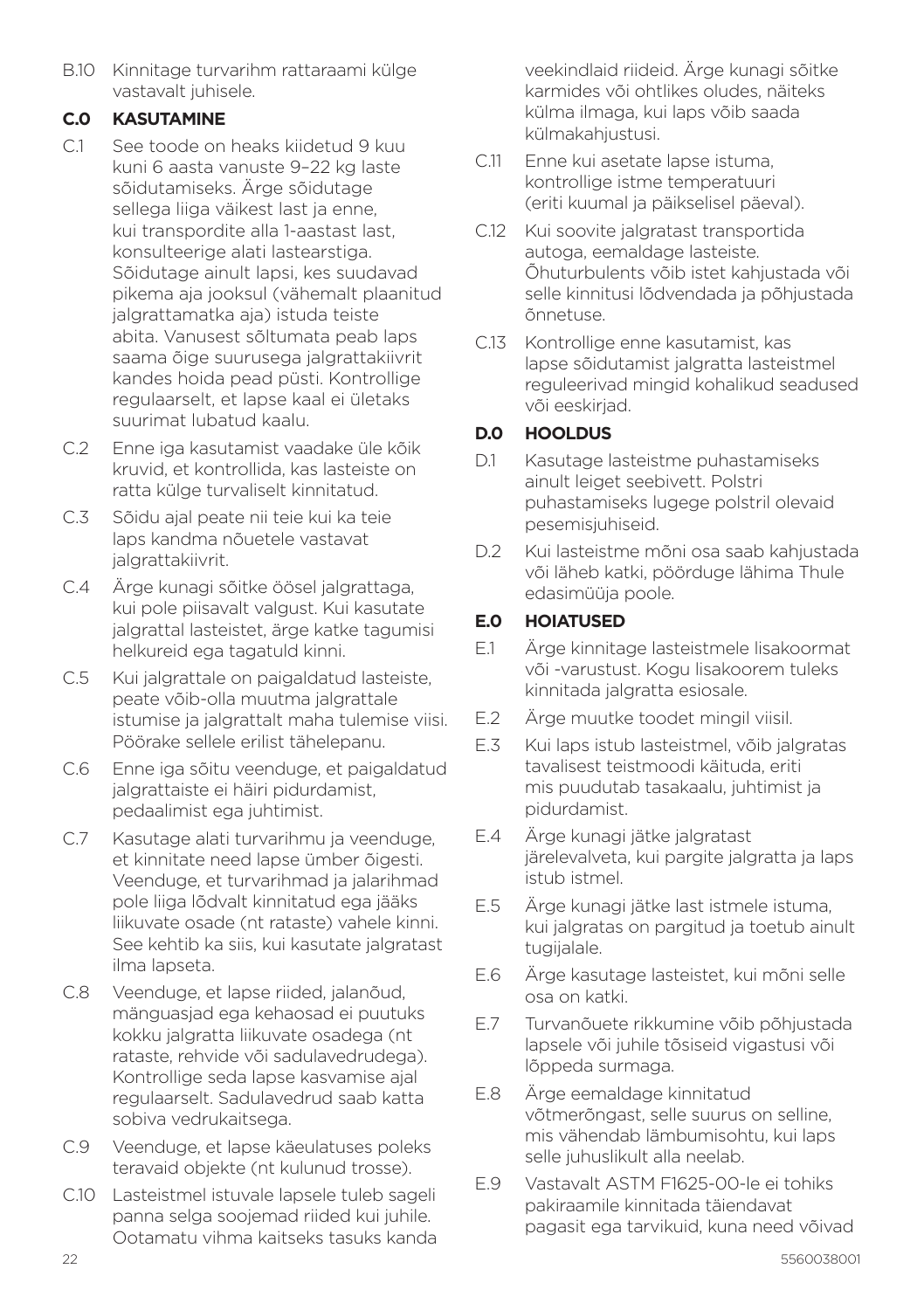ületada suurimat lubatud koormust ja vähendada stabiilsust. Pakiraami suurim lubatud koormus on 18 kg.

## **LV**

## **A.0 UZMANĪBU!**

- A.1 Gādājiet, lai šī rokasgrāmata pēc velosipēda sēdekļa uzstādīšanas tiktu glabāta drošā vietā. Jums vai citiem lietotājiem var rasties vajadzība to izmantot vēlāk.
- A.2 Pārliecinieties, vai jūsu velosipēds ir saderīgs ar šo bērnu sēdekli. Ja jums rodas kādi jautājumi, pārbaudiet velosipēda komplektācijā iekļauto informāciju vai sazinieties ar velosipēda pārdevēju vai ražotāju.
- A.3 Ražotājs neatbild par kaitējumu, ja tas radies tādas lietošanas dēļ, kas neatbilst šajā īpašnieka rokasgrāmatā aprakstītajai lietošanai.

## **B.0 UZSTĀDĪŠANA**

- B.1 Nosakiet gravitācijas atzīmes centru un uzstādiet sēdekli pēc iespējas tālāk uz priekšpusi. Ir ieteicams novietot sēdekli tā, lai atzīme būtu aizmugurējā riteņa ass priekšpusē, bet nekādā gadījumā ne tālāk par 100 mm (3,94 collām) aiz aizmugurējā riteņa ass verikālā punkta.
- B.2 Gādājiet, lai skavas skrūves būtu cieši pievilktas, un regulāri tās pārbaudiet.
- B.3 Šis produkts nav piemērots uzstādīšanai uz mopēda.
- B.4 Lai nodrošinātu optimālu bērna komfortu un drošību, gādājiet, lai sēdeklis nebūtu sagāzies uz priekšu (jo bērns no tā var izslīdēt). Ir ieteicams aizmugures atzveltni nedaudz atliekt uz aizmuguri.
- B.5 Pārbaudiet, vai pēc sēdekļa uzstādīšanas visas velosipēda daļas darbojas pareizi.
- B.6 UZSTĀDĪŠANA UZ RĀMJA Uzstādiet sēdekli atbilstoši norādījumiem produkta rokasgrāmatā. Pievērsiet uzmanību maksimālajam un minimālajam velosipēda rāmja diametram.
- B.7 Produktu nedrīkst uzstādīt velosipēdiem, kuriem ir kvadrātveida, trīsstūrveida, oglekļa šķiedru (karbona) rāmis vai ģeometrija, kas norādīta attēlā.

B.8 Velosipēda bagāžnieka maksimālo pieļaujamo platumu skatiet produkta rokasgrāmatā.

#### B.9 AIZMUGURĒJIE SĒDEKLI, KURUS VAR PIESTIPRINĀT PIE VELOSIPĒDA BAGĀŽNIEKA

Uzstādiet sēdekli tikai pie tāda velosipēda bagāžnieka, kas atbilst standartam ISO 11243 un kura kravnesība ir ne mazāka par 25 kg.

B.10 Piestipriniet drošības siksnu pie velosipēda rāmja atbilstoši norādījumiem.

## **C.0 LIETOŠANA**

- C.1 Šis produkts ir apstiprināts lietošanai bērniem no 9 mēnešu līdz 6 gadu vecumam (bērna svars: 9–22 kg (20–48,5 mārciņas)). Nepārvadājiet šajā sēdeklī bērnu, kura vecums ir mazāks par šeit norādīto, un, pirms pārvadājat bērnu, kurš nav sasniedzis 1 gada vecumu, noteikti sazinieties ar pediatru. Pārvadājiet tikai tādus bērnus, kuri spēj ilgstoši sēdēt bez palīdzības vismaz plānotā velobrauciena ilgumā. Neatkarīgi no vecuma bērnam ir jāspēj noturēt galvu, kad tam ir uzlikta atbilstoša izmēra velosipēdista ķivere. Regulāri pārbaudiet, vai bērna svars nepārsniedz noteikto maksimālo svaru.
- C.2 Pirms katras lietošanas pārbaudiet visas skrūves, lai pārliecinātos, vai bērna sēdeklis ir droši piestiprināts pie velosipēda.
- C.3 Brauciena laikā gan jums, gan bērnam ir jālieto lietošanai apstiprināta velosipēdista ķivere.
- C.4 Nekādā gadījumā nebrauciet ar velosipēdu diennakts tumšajā laikā, ja nav uzstādīts piemērots apgaismojums. Ja piestiprināt velosipēdam bērna sēdekli, neaizsedziet aizmugurē esošos atstarotājus vai apgaismojumu.
- C.5 Ja velosipēdam piestiprināsiet bērnu sēdekli, iespējams, būs jāmaina veids, kā uzkāpt un nokāpt no velosipēda. Pievērsiet tam papildu uzmanību.
- C.6 Pirms katra brauciena pārliecinieties, vai piestiprinātais velosipēda sēdeklis netraucē bremzēt, mīties vai stūrēt.
- C.7 Vienmēr lietojiet drošības jostas un pārliecinieties, vai bērns tajās ir nostiprināts pareizi. Pārbaudiet, vai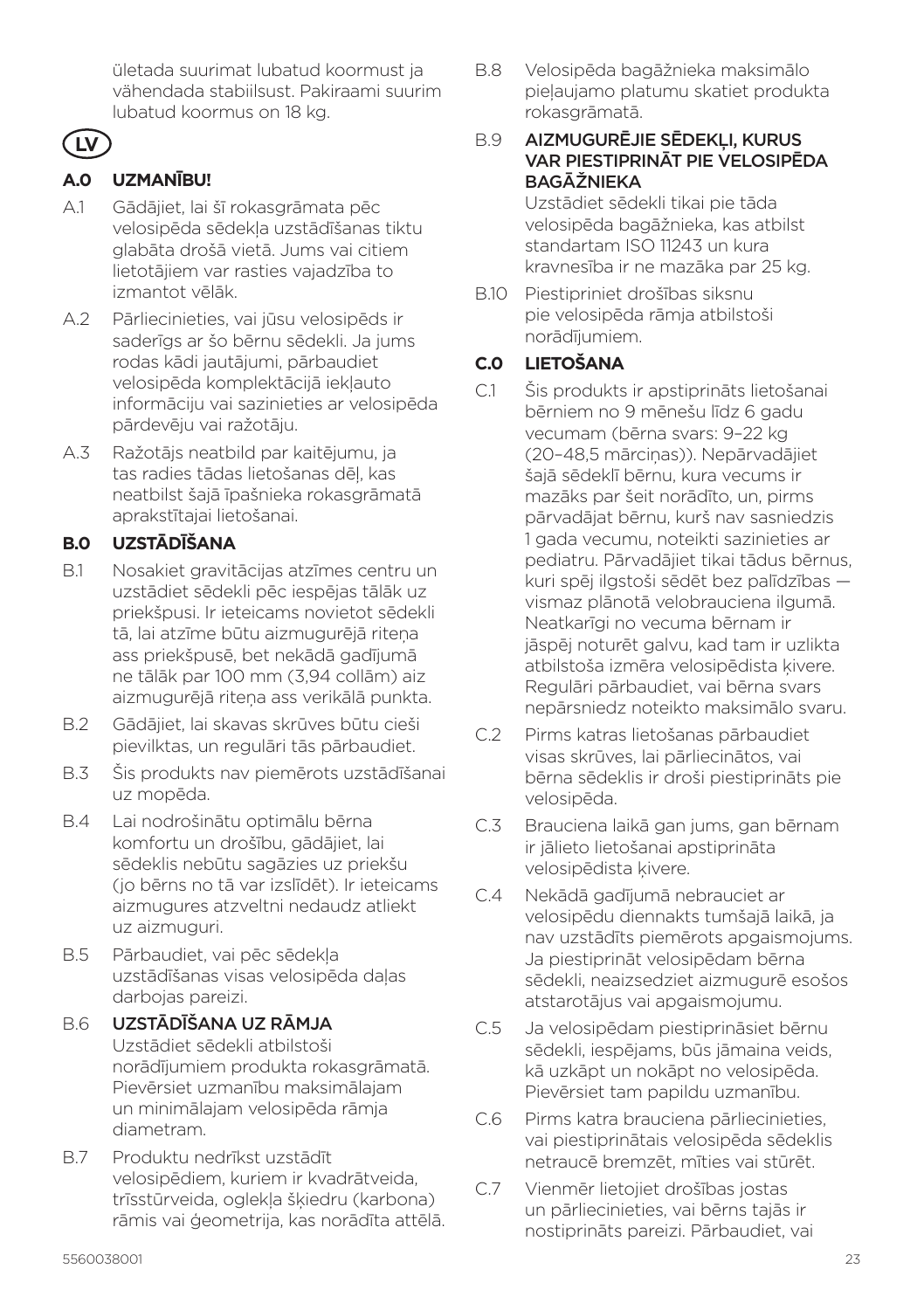jostas un kāju siksnas nav kļuvušas vaļīgas un nevar tikt ierautas kustīgajās daļās, piemēram, riteņos. Tas attiecas arī uz gadījumiem, kad velosipēdam ir piestiprināts sēdeklis, bet bērns netiek pārvadāts.

- C.8 Gādājiet, lai nekādās velosipēda kustīgajās daļās (piemēram, ritenos, vados un sēdekļa atsperēs) neiekļūtu bērna apģērbs, apavi, rotaļlietas vai kermena daļas. Bērnam kļūstot vecākam, to regulāri pārbaudiet. Sēdekļa atsperes var nosegt ar atbilstošu atsperu aizsargu.
- C.9 Gādājiet, lai bērnam nebūtu aizsniedzami asi priekšmeti, piemēram, valēji kabeli.
- C.10 Bērnam, kurš sēž sēdeklī, bieži ir nepieciešams siltāks apģērbs nekā pašam braucējam. Lai aizsargātu gan sevi, gan bērnu no neparedzētas lietusgāzes, ir ieteicams valkāt ūdensdrošu apģērbu. Nekad nebrauciet nelabvēlīgos vai bīstamos laikapstākļos, piemēram, aukstumā — bērns var gūt apsaldējumus.
- C.11 Pirms sēdināt bērnu sēdeklī, pārbaudiet bērnu sēdekļa temperatūru - jo īpaši karstās, saulainās dienās.
- C.12 Pirms velosipēda pārvadāšanas automašīnā noņemiet bērnu sēdekli. Automašīnas šūpošanās var sabojāt sēdekli vai padarīt vaļīgākus stiprinājumus, kas savukārt var izraisīt negadījumu.
- C.13 Pirms lietošanas pārbaudiet, vai pastāv jebkādi valsts tiesību akti vai noteikumi attiecībā uz bērna pārvadāšanu velosipēda bērnu sēdeklī.

### **D.0 APKOPE**

- D.1 Bērnu sēdekļa tīrīšanai izmantojiet tikai remdenu ziepjūdeni. Lai iztīrītu polsterējumu, skatiet uz tā sniegtos mazgāšanas norādījumus.
- D.2 Ja kāda bērnu sēdekļa daļa ir bojāta vai salauzta, sazinieties ar tuvāko Thule izplatītāju.

## **E.0 BRĪDINĀJUMI**

- E.1 Nepievienojiet bērnu sēdeklim nekādu papildu bagāžu vai aprīkojumu. Jebkādu papildu bagāžu ir ieteicams pievienot velosipēda priekšpusē.
- E.2 Nekādā veidā nepārveidojiet produktu.
- E.3 Pārvadājot sēdeklī bērnu, braukšana ar velosipēdu var atšķirties no braukšanas parastos apstākļos (jo īpaši var atšķirties līdzsvara noturēšana, stūrēšana un bremzēšana).
- E.4 Nekad neatstājiet velosipēdu bez uzraudzības, ja sēdeklī sēž bērns.
- E.5 Nekad neatstājiet velosipēdu bez uzraudzības, atbalstot to tikai uz atbalsta kājiņas, ja sēdeklī sēž bērns.
- E.6 Nelietojiet sēdekli, ja ir salūzusi kāda no tā daļām.
- E.7 Drošības norādījumu neievērošana var radīt nopietnus ievainojumus vai izraisīt bērna vai velosipēda vadītāja nāvi.
- E.8 Nenoņemiet piestiprināto atslēgas gredzenu — tā lielums samazina bērna nosmakšanas risku atslēgas norīšanas gadījumā.
- E.9 Saskaņā ar ASTM F1625-00 turētājam nedrīkst piestiprināt papildu bagāžu vai piederumus, jo tie varētu pārsniegt kravnesības ierobežojumu un pasliktināt stabilitāti. Turētāja kopējās kravnesības ierobežojums ir 18 kg (40 mārcinas).

# **LT**

## **A.0 DĖMESIO**

- A.1 Pritvirtinę dviračio kėdutę, laikykite šį vadovą saugioje vietoje. Jo gali prireikti jums arba kitiems naudotojams ateityje.
- A.2 Isitikinkite, kad dviratis suderinamas su vaiko kėdute. Iškilus bet kokiems klausimams, peržiūrėkite kartu su dviračiu pateiktą informaciją arba teiraukitės dviračio pardavėjo ar gamintojo.
- A.3 Gamintojas neatsako už nuostolius, atsiradusius naudojant ne taip, kaip rekomenduojama šiame savininko vadove.

## **B.0 MONTAVIMAS**

- B.1 Nustatykite svorio centro žymę ir pritvirtinkite kėdutę kuo toliau priekyje. Rekomenduojama, kad ši žymė būtų priekyje galinio rato ašies, tačiau jokiu būdu ne toliau nei 100 mm (3,94 col.) už taško, išvesto vertikaliai iš galinio rato ašies.
- B.2 Isitikinkite, kad laikiklio varžtai visiškai priveržti ir dažnai juos tikrinkite.
- B.3 Šis produktas netinka mopedams.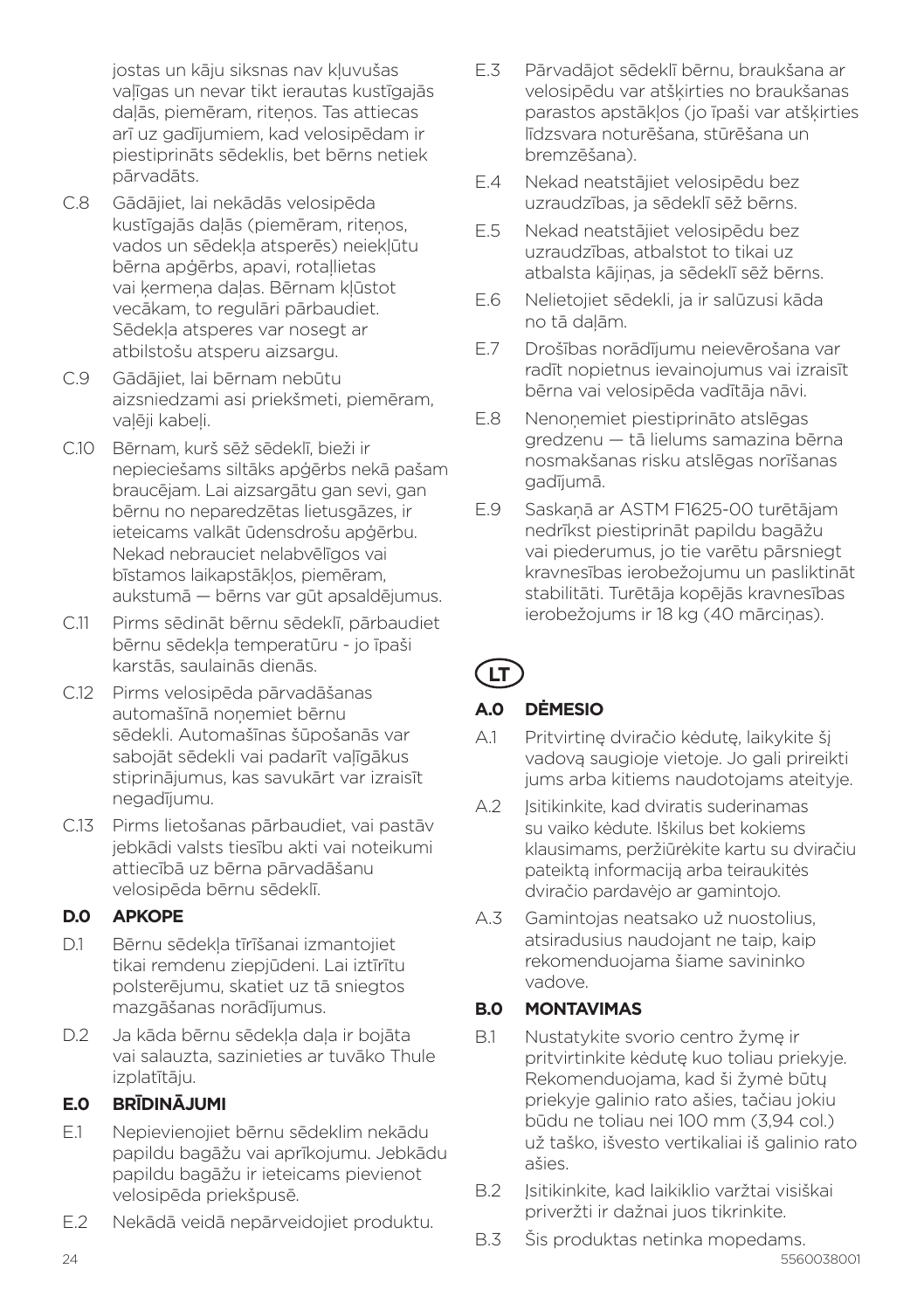- B.4 Siekdami užtikrinti optimalų vaiko komfortą ir saugą, patikrinkite, ar kėdutė nepasvirusi į priekį, kad vaikas iš jos neišslystų. Rekomenduojama atlošą paversti šiek tiek atgal.
- B.5 Patikrinkite, ar pritvirtinus kėdutę tinkamai veikia visos dviračio dalys.

#### B.6 TVIRTINIMAS PRIE RĖMO Pritvirtinkite sėdynę, kaip aprašyta gaminio vadove. Atkreipkite dėmesį į didžiausią ir mažiausią leistiną rėmo skersmenį.

- B.7 Negalima tvirtinti ant kvadratinių, trikampių, anglies pluošto rėmų ar paveikslėlyje pavaizduotų formų.
- B.8 Informacijos apie didžiausią bagažo laikiklio plotį žr. gaminio vadove.

### B.9 GALINIŲ SĖDYNIŲ TVIRTINIMAS PRIE BAGAŽO LAIKIKLIO

Tvirtinkite sėdynę tik prie bagažo laikiklio, kuris atitinka ISO 11243 ir kurio apkrovos geba ne mažesnė nei 25 kg.

B.10 Pritvirtinkite saugos diržą prie dviračio rėmo pagal instrukciją.

### **C.0 NAUDOJIMAS**

- C.1 Šis produktas patvirtintas naudoti nuo 9 mėnesių iki 6 metų amžiaus vaikams, kurių svoris 9–22 kg (20–48,5 sv.). Nevežkite vaiko, kuris dar per mažas, ir visada prieš veždami jaunesnį nei 1 metų vaiką pasitarkite su pediatru. Vežkite tik vaikus, kurie gali pakankamai ilgai savarankiškai sėdėti (bent jau tiek, kiek trunka kelionė). Neatsižvelgiant į vaiko amžių, jis privalo gebėti išlaikyti galvą dėvėdamas tinkamo dydžio dviratininko šalmą. Nuolat tikrinkite, ar vaikas neviršija maksimalaus leistino svorio.
- C.2 Prieš kiekvieną naudojimą patikrinkite visus varžtus ir įsitikinkite, kad vaiko sėdynė saugiai pritvirtinta prie dviračio.
- C.3 Važiuodami tiek jūs, tiek vaikas būtinai dėvėkite patvirtintus dviratininkų šalmus.
- C.4 Niekuomet nevažiuokite dviračiu naktį be atitinkamo apšvietimo. Naudodami ant dviračio vaiko kėdutę, neuždenkite galinių atšvaitų ar galinio žibinto.
- C.5 Naudojant vaiko dviračio kėdutę gali tekti keisti užsėdimo ant dviračio ir nulipimo nuo jo būdą. Būkite ypač atsargūs.
- C.6 Prieš kiekvieną važiavimą patikrinkite, ar pritvirtinta dviračio kėdutė nekliudo stabdyti, minti pedalus arba vairuoti.
- C.7 Visuomet naudokite saugos diržus ir patikrinkite, ar tinkamai jais prisegtas vaikas. Patikrinkite, ar neatsilaisvinę saugos diržai ir pėdų dirželiai ir ar neįstrigę judančiose dalyse, pavyzdžiui, ratuose. Tai galioja ir naudojant dviratį, kai vaikas nesėdi kėdutėje.
- C.8 Užtikrinkite, kad vaiko drabužiai, batai, žaislai ar kūno dalys nesiliestų prie jokių judančių dviračio dalių, pavyzdžiui, ratų, vielų ir balnelio spyruoklių. Nuolat tai tikrinkite vaikui augant. Balnelio spyruokles galima uždengti atitinkama spyruoklių apsauga.
- C.9 Įsitikinkite, kad vaikas nepasiekia aštrių objektų, pvz., atspurusių trosų.
- C.10 Sėdinčiam vaikui dažnai reikia šiltesnių drabužių nei dviratininkui. Norint apsisaugoti nuo netikėto lietaus, pravartu turėti vandeniui nepralaidžius drabužius. Niekuomet nevažiuokite stačiu šlaitu arba pavojingomis sąlygomis, pavyzdžiui, šaltu oru, kai vaikas gali nušalti.
- C.11 Prieš sodindami vaiką, ypač karštomis, saulėtomis dienomis, patikrinkite kėdutės temperatūrą.
- C.12 Nuimkite vaiko kėdutę transportuodami dviratį automobiliu. oro sūkuriai gali pažeisti kėdutę arba atlaisvinti tvirtinimą ir sukelti avariją.
- C.13 Prieš naudodami pasidomėkite, ar yra nacionalinių įstatymų ir teisės aktų, susijusių su vaiko vežimu dviračio vaiko kėdutėje.

## **D.0 PRIEŽIŪRA**

- D.1 Valykite kėdutę tik drungnu vandeniu su muilu. Jei norite išvalyti įdėklą, žr. įdėklo plovimo instrukcijas.
- D.2 Jei kuri nors vaiko kėdutės dalis pažeista arba sugadinta, kreipkitės į artimiausią "Thule" pardavėją.

## **E.0 ĮSPĖJIMAI**

- E.1 Netvirtinkite prie vaiko kėdutės papildomo bagažo arba įrangos. Bet kokį papildomą krovinį geriausia tvirtinti dviračio priekyje.
- E.2 Jokiu būdu nemodifikuokite produkto.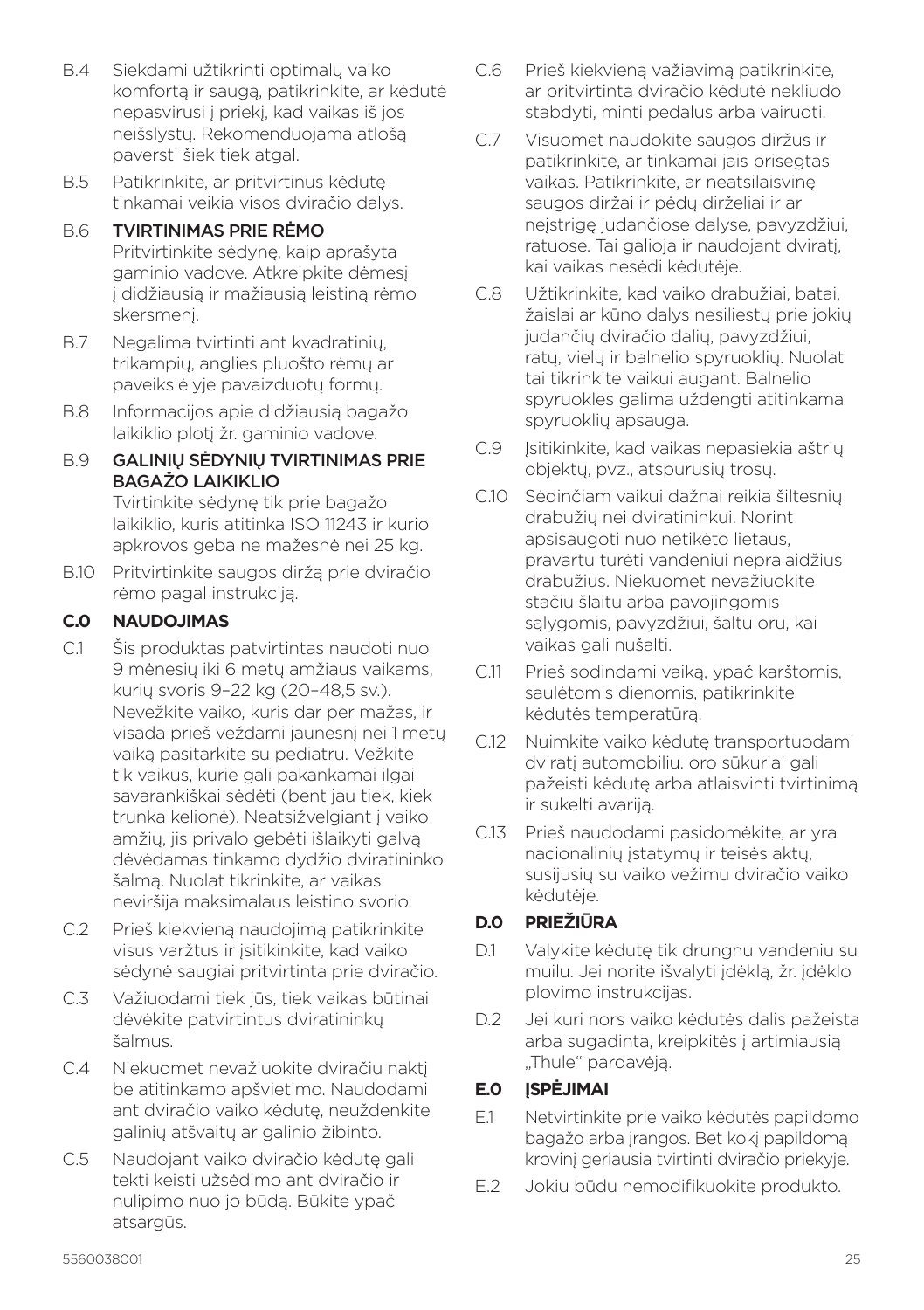- E.3 Kėdutėje sėdint vaikui dviračio valdymas, ypač pusiausvyros išlaikymas, vairavimas ir stabdymas, gali pasikeisti.
- E.4 Niekuomet nepalikite pastatyto dviračio su vaiku kėdutėje be priežiūros.
- E.5 Niekuomet nepalikite vaiko kėdutėje, kai dviratis pastatomas ir atremiamas tik atramine kojele.
- E.6 Nenaudokite kėdutės, jei pažeista kuri nors jos dalis.
- E.7 Nesilaikant saugos instrukcijų, vaikas arba dviratininkas gali patirti rimtų arba mirtinų sužeidimų.
- E.8 Nenuimkite raktų nuo žiedo, nes žiedas yra tokio dydžio, kad vaiko prarytas sumažintų uždusimo riziką.
- E.9 Pagal ASTM F1625-00, prie laikiklio neturėtų būti tvirtinamas papildomas bagažas arba priedai, nes jie gali viršyti apkrovos ribą ir gali būti sumažintas stabilumas. Bendra laikiklio apkrovos riba yra 18 kg (40 sv).

## **RU**

#### **А.0 ВНИМАНИЕ!**

- А.1 Храните это руководство в надежном месте после установки велосипедного сиденья. Оно может пригодиться вам в будущем.
- А.2 Убедитесь, что на ваш велосипед можно установить данное детское сиденье. Если у вас есть вопросы, ознакомьтесь с информацией о вашем велосипеде либо задайте их дилеру или производителю велосипеда.
- А.3 Производитель не несет ответственности за повреждения, возникшие в результате действий, не предусмотренных настоящим руководством по эксплуатации.

#### **Б.0 УСТАНОВКА**

Б.1 Укажите отметку центра тяжести и установите сиденье как можно ближе к передней части велосипеда. Желательно, чтобы эта метка была перед осью заднего колеса; она ни в коем случае не должна находиться на расстоянии более 100 мм за точкой, расположенной над осью заднего колеса.

- Б.2 Убедитесь, что болты крепко затянуты, и регулярно это проверяйте.
- Б.3 Данное изделие не может использоваться на мопеде.
- Б.4 Для обеспечения максимального комфорта и безопасности ребенка убедитесь, что сиденье не наклоняется вперед и ребенок не будет соскальзывать с него. Желательно, чтобы спинка сиденья немного отклонялась назад.
- Б.5 Удостоверьтесь, что все части велосипеда исправно работают с закрепленным на велосипеде сиденьем.

#### Б.6 КРЕПЛЕНИЕ НА РАМУ

Устанавливайте сиденье согласно руководству пользователя. Обратите внимание на информацию о максимальном и минимальном диаметре рамы.

- Б.7 Не предназначено для установки на велосипеды с карбоновыми, квадратными или треугольными рамами, а также рамами других конфигураций, представленными на рисунке.
- Б.8 Информацию о максимальной ширине багажника можно найти в руководстве пользователя.

#### Б.9 СИДЕНЬЯ, КОТОРЫЕ КРЕПЯТСЯ К ЗАДНЕМУ БАГАЖНИКУ Сиденье крепится только к багажникам, соответствующим нормативам ISO 11243 с допустимой нагрузкой не менее 25 кг.

B.10 Пристегните ремешок безопасности к раме велосипеда, руководствуясь инструкцией.

#### **В.0 ИСПОЛЬЗОВАНИЕ**

В.1 Этот продукт предназначен для детей от 9 месяцев до 6 лет весом от 9 до 22 кг. Не перевозите в нем детей младшего возраста, которые не могут сидеть самостоятельно. Проконсультируйтесь с педиатром перед перевозкой детей младше одного года. Перевозите детей, которые могут сидеть долго без посторонней помощи, по крайней мере столько, сколько продлится предполагаемая поездка. Независимо от возраста ребенок должен уметь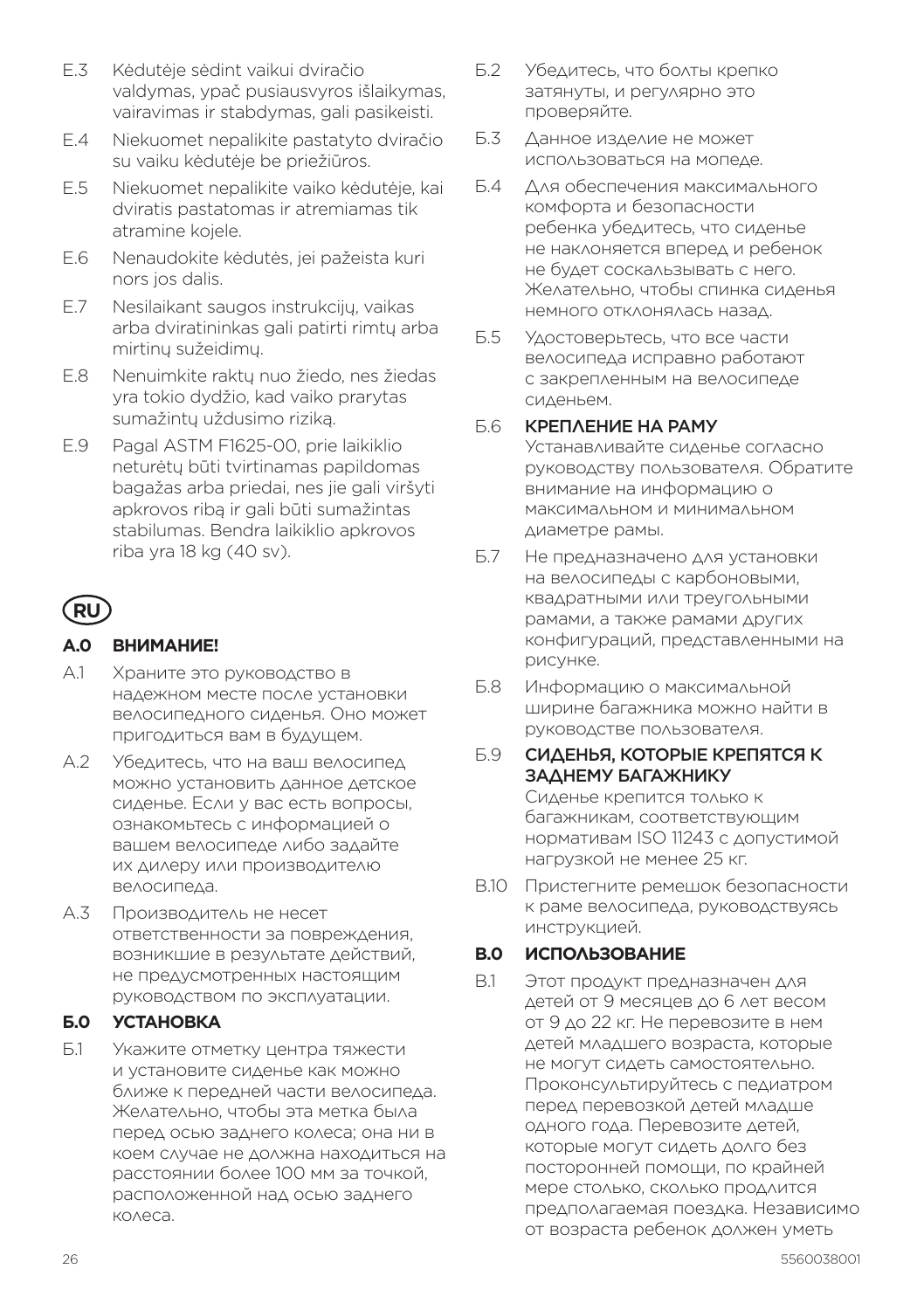держать голову с надетым на нее велосипедным шлемом подходящего размера. Следите за тем, чтобы вес ребенка не превышал максимально разрешенный.

- В.2 Перед каждым использованием проверяйте все винты, чтобы убедиться в надежности крепления детского сиденья к велосипеду.
- В.3 Во время езды на велосипеде всегда надевайте защитные шлемы на себя и ребенка.
- В.4 Не управляйте велосипедом ночью без должного освещения. Не закрывайте задний фонарь или рефлекторы, когда используете детское сиденье.
- В.5 Закрепленное на велосипеде детское сиденье может потребовать изменения привычного способа управления велосипедом. Уделите этому особое внимание.
- В.6 Перед каждой поездкой проверяйте, не соприкасается ли установленное сиденье с тормозами, педалями или рулем.
- В.7 Всегда используйте ремни безопасности и следите, чтобы они были застегнуты правильно. Убедитесь, что ремни безопасности и крепление для ног не ослабятся и не запутаются в подвижных частях велосипеда. Это также необходимо проверять, когда ребенка в сиденье нет.
- В.8 Детская одежда, игрушки, обувь и части тела не должны соприкасаться с подвижными частями велосипеда, такими как колеса, тросы и пружины сиденья. Проверяйте это по мере роста ребенка. Пружины сиденья могут быть закрыты специальным покрытием.
- В.9 Убедитесь, что в зоне доступа ребенка нет острых предметов, например кабелей с торчащими из них жилками.
- В.10 Сидящему ребенку зачастую нужна более теплая одежда, чем велосипедисту. Для защиты взрослого и ребенка от неожиданного дождя рекомендуем иметь при себе водонепроницаемую одежду. Не ездите на велосипеде

при плохих погодных условиях, например в холодную погоду, чтобы не простудить ребенка.

- В.11 Проверяйте температуру сиденья до того, как посадить в него ребенка, особенно в жаркие солнечные дни.
- В.12 Убирайте сиденье при транспортировке велосипеда на автомобиле. Воздушные потоки могут повредить сиденье или крепления, что может привести к несчастному случаю.
- В.13 Перед использованием ознакомьтесь с национальными законами и правилами о перевозке ребенка в детском велосипедном сиденье.

#### **Г.0 ОБСЛУЖИВАНИЕ**

- Г.1 Для чистки сиденья используйте только теплую мыльную воду. Для чистки подкладки см. специальные инструкции.
- Г.2 Если какая-либо часть сиденья окажется повреждена или сломана, обратитесь к ближайшему дилеру Thule.

### **Д.0 ПРЕДУПРЕЖДЕНИЯ**

- Д.1 Не прикрепляйте дополнительный груз к детскому сиденью. Любую дополнительную нагрузку лучше крепить к передней части велосипеда.
- Д.2 Запрещается вносить в продукт какие-либо изменения.
- Д.3 Управление велосипедом с сидящим в сиденье ребенком может отличаться, что особенно важно учитывать при балансировании и торможении.
- Д.4 Не оставляйте велосипед без присмотра, когда ребенок находится в сиденье.
- Д.5 Не оставляйте ребенка в сиденье, когда велосипед припаркован и поддерживается только выдвижной опорной подставкой.
- Д.6 Не используйте сиденье в случае малейшей его неисправности.
- Д.7 Несоблюдение инструкций по технике безопасности может привести к серьезным повреждениям или гибели ребенка или велосипедиста.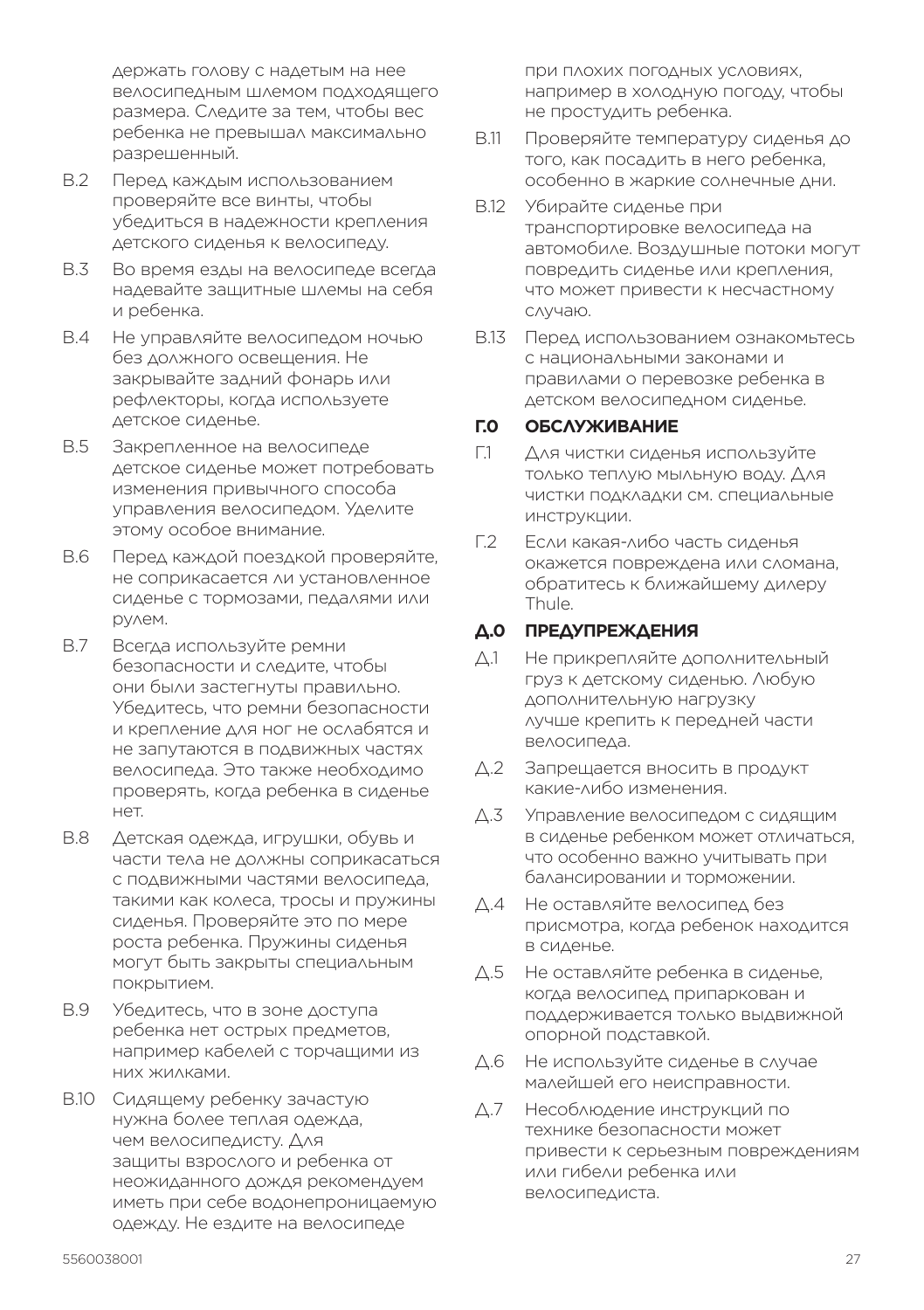- Д.8 Не снимайте прикрепленное кольцо для ключей. Его размер уменьшает риск удушья ребенка в случае проглатывания.
- Д.9 По стандарту ASTM F1625-00 к багажнику нельзя крепить дополнительный багаж или аксессуары, так как вы можете превысить лимит нагрузки, из-за чего снизится стабильность. Общий лимит нагрузки на багажник: 18 кг.

# **UK**

## **1.0 УВАГА**

- 1.1 Після встановлення велосипедного крісла зберігайте цей посібник. Він може знадобитися вам чи іншим користувачам для довідки в майбутньому.
- 1.2 Упевніться, що ваш велосипед підходить для встановлення цього дитячого крісла. Якщо у вас є запитання, перегляньте посібники з експлуатації велосипеда або зверніться до його продавця чи виробника.
- 1.3 Виробник не несе відповідальності за пошкодження, спричинені недотриманням рекомендацій щодо використання, наведених у цьому посібнику користувача.

## **2.0 ВСТАНОВЛЕННЯ**

- 2.1 Знайдіть на кріслі позначку центру ваги й установіть крісло якомога ближче до сідла велосипеда. Бажано, щоб ця позначка розташовувалася перед віссю заднього колеса та не виходила в зворотний бік за вісь більше ніж на 100 мм.
- 2.2 Упевніться, що болти кронштейна повністю затягнуто, і регулярно перевіряйте їх.
- 2.3 Цей виріб не можна встановлювати на мопед.
- 2.4 Щоб забезпечити дитині максимальний рівень комфорту та безпеки, крісло не має нахилятися вперед, тому що дитина може вислизати з нього. Бажано, щоб спинка крісла була трохи відхилена назад.

2.5 Після встановлення крісла переконайтеся, що велосипед рухається нормально та крісло не заважає вам ним керувати.

### 2.6 УСТАНОВКА НА РАМІ

Установлюйте згідно з інструкціями в посібнику користувача. Зверніть увагу на відомості про максимальний і мінімальний діаметр рами.

- 2.7 Не можна встановлювати на велосипеди з квадратними, трикутними та карбоновими рамами або рамами з геометрією, наведеною на малюнку.
- 2.8 Відомості про максимальну ширину багажника можна дізнатися в посібнику користувача.

#### 2.9 ВЕЛОСИПЕДНЕ КРІСЛО, ЩО ВСТАНОВЛЮЄТЬСЯ НА БАГАЖНИК Установлюйте крісло лише на багажники, які відповідають вимогам ISO 11243 та мають вантажопідйомність не менше 25 кг.

2.10 Пристебніть ремінь безпеки до рами велосипеда, як зазначено в інструкції.

## **3.0 ВИКОРИСТАННЯ**

- 3.1 Цей виріб схвалено для перевезення дітей віком від 9 місяців до 6 років і вагою від 9 до 22 кг. Не рекомендовано для дітей молодшого віку. Якщо ви плануєте поїздку з дитиною, якій ще не виповнився один рік, обов'язково проконсультуйтеся з педіатром. Перевозьте лише дітей, які можуть самостійно сидіти протягом тривалого часу, принаймні протягом запланованого часу в дорозі. Незалежно від віку дитина має вміти сама тримати голову у велосипедному шоломі відповідного розміру. У міру зростання дитини перевіряйте, чи не перевищується максимально допустима вага.
- 3.2 Перед кожним використанням перевіряйте, чи міцно затягнуто всі болти та чи крісло надійно закріплено на велосипеді.
- 3.3 Обов'язково надягайте в поїздку собі та дитині велосипедні шоломи, які відповідають стандартам безпеки.
- 3.4 У жодному разі не їздьте на велосипеді вночі без належного освітлення. Під час використання дитячого велосипедного крісла стежте, щоб задні відбивачі та задній ліхтар не було закрито.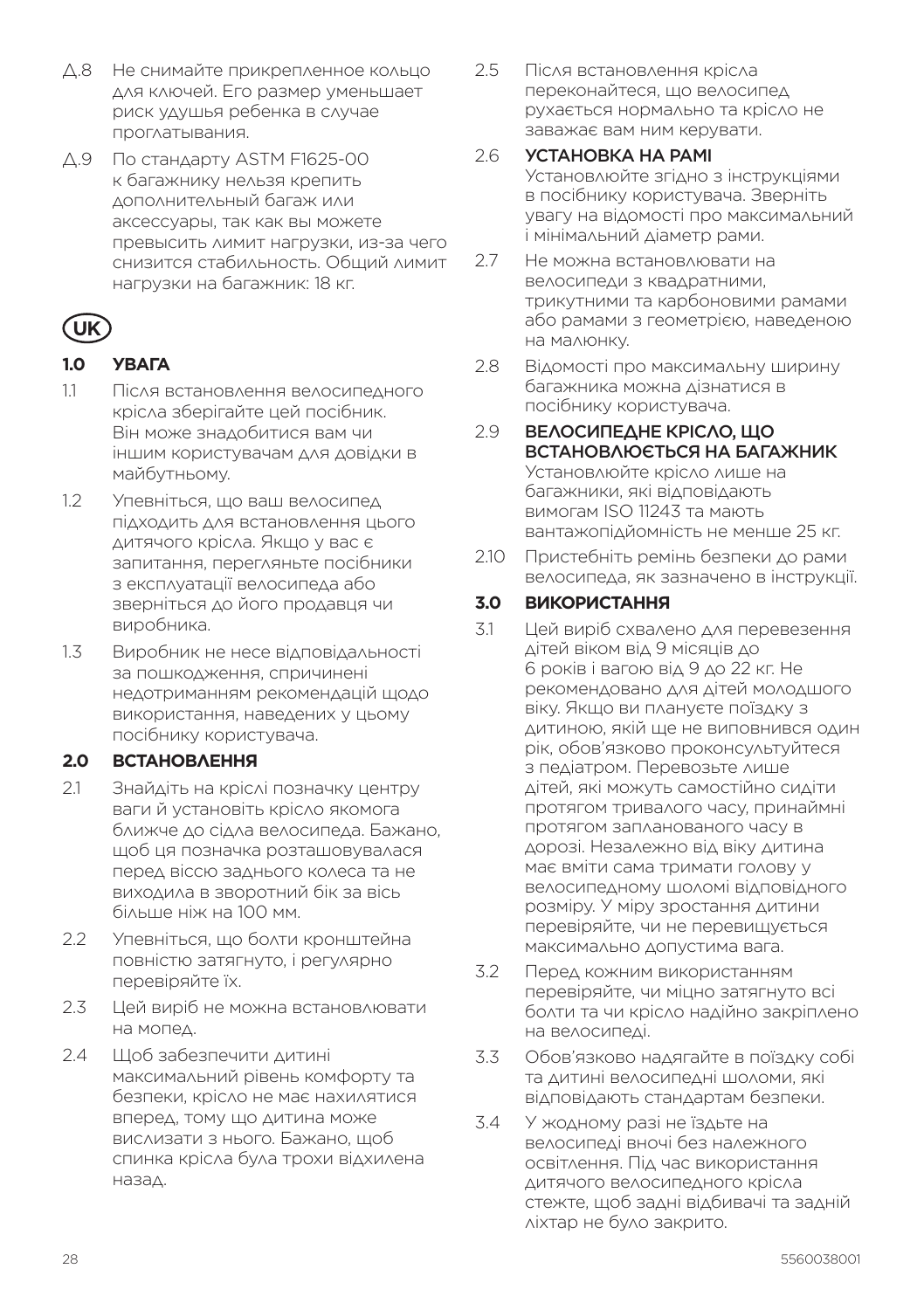- 3.5 Встановлене дитяче велосипедне крісло, можливо, заважатиме вам сідати на велосипед і вставати з нього звичним способом. Зверніть на це особливу увагу.
- 3.6 Перед кожною поїздкою перевіряйте, чи не перешкоджає встановлене велосипедне крісло гальмуванню, обертанню педалей або керма.
- 3.7 Завжди користуйтеся ременями безпеки та правильно застібайте їх на дитині. Ремені безпеки та кріплення для ніг не мають бовтатися, інакше можуть потрапити в рухомі деталі, зокрема в колесо. Звертайте на це увагу, коли керуєте велосипедом з установленим кріслом без дитини.
- 3.8 Стежте за тим, щоб дитина не торкалася рухомих деталей велосипеда: коліс, тросів і пружин сідла, зокрема своїм одягом, взуттям та іграшками. У міру зростання дитини перевіряйте, що рухомі деталі недоступні. Пружини сідла можна закрити спеціальним кожухом.
- 3.9 Упевніться, що в межах досяжності дитини немає гострих предметів, наприклад зношених кабелів.
- 3.10 Дитині в кріслі зазвичай необхідний тепліший одяг, ніж велосипедисту. Доречно буде мати при собі водонепроникний одяг для захисту від неочікуваного дощу. Не їздьте в суворих або небезпечних умовах, наприклад у холодну погоду, тому що це може призвести до переохолодження або обмороження в дитини.
- 3.11 Перевіряйте температуру крісла, перш ніж посадити в нього дитину, особливо в сонячні спекотні дні.
- 3.12 Знімайте дитяче крісло, коли перевозите велосипед на автомобілі. Потоки повітря можуть пошкодити крісло або послабити його кріплення, що може призвести до нещасного випадку.
- 3.13 Перед використанням ознайомтесь із законами та правилами перевезення дитини у велосипедному кріслі у вашій країні.

## **4.0 ТЕХНІЧНЕ ОБСЛУГОВУВАННЯ**

- 4.1 Очищуйте дитяче крісло лише за допомогою теплої води з мильним розчином. Рекомендації щодо очищення підкладки читайте в інструкціях на самому виробі.
- 4.2 Якщо будь-яку деталь дитячого крісла було пошкоджено або зламано, зверніться до найближчого дилера Thule.

#### **5.0 ПОПЕРЕДЖЕННЯ**

- 5.1 Не прикріплюйте до дитячого крісла додатковий багаж або обладнання. Будь-який додатковий вантаж краще розмістити на передній частині велосипеда.
- 5.2 Не модифікуйте виріб жодним чином.
- 5.3 З дитиною в кріслі керування велосипедом може відрізнятися, особливо це стосується рівноваги, кермування та гальмування.
- 5.4 Не залишайте велосипед із дитиною в кріслі без нагляду.
- 5.5 Не залишайте дитину в кріслі велосипеда, спертого на підніжку.
- 5.6 Не використовуйте крісло, якщо будьяка з його деталей зламана.
- 5.7 Недотримання інструкцій із техніки безпеки може призвести до тяжкого травмування дитини або велосипедиста та навіть смерті.
- 5.8 Не знімайте з ключа кільце. Його великий розмір заважатиме дитині проковтнути ключ і знизить ризик задухи.
- 5.9 Згідно зі стандартом ASTM F1625-00 додатковий багаж або приладдя не можна кріпити до багажника, оскільки це може призвести до перевищення гранично допустимого навантаження та зменшення стабільності. Загальне гранично допустиме навантаження для багажника становить 18 кг (40 фунта).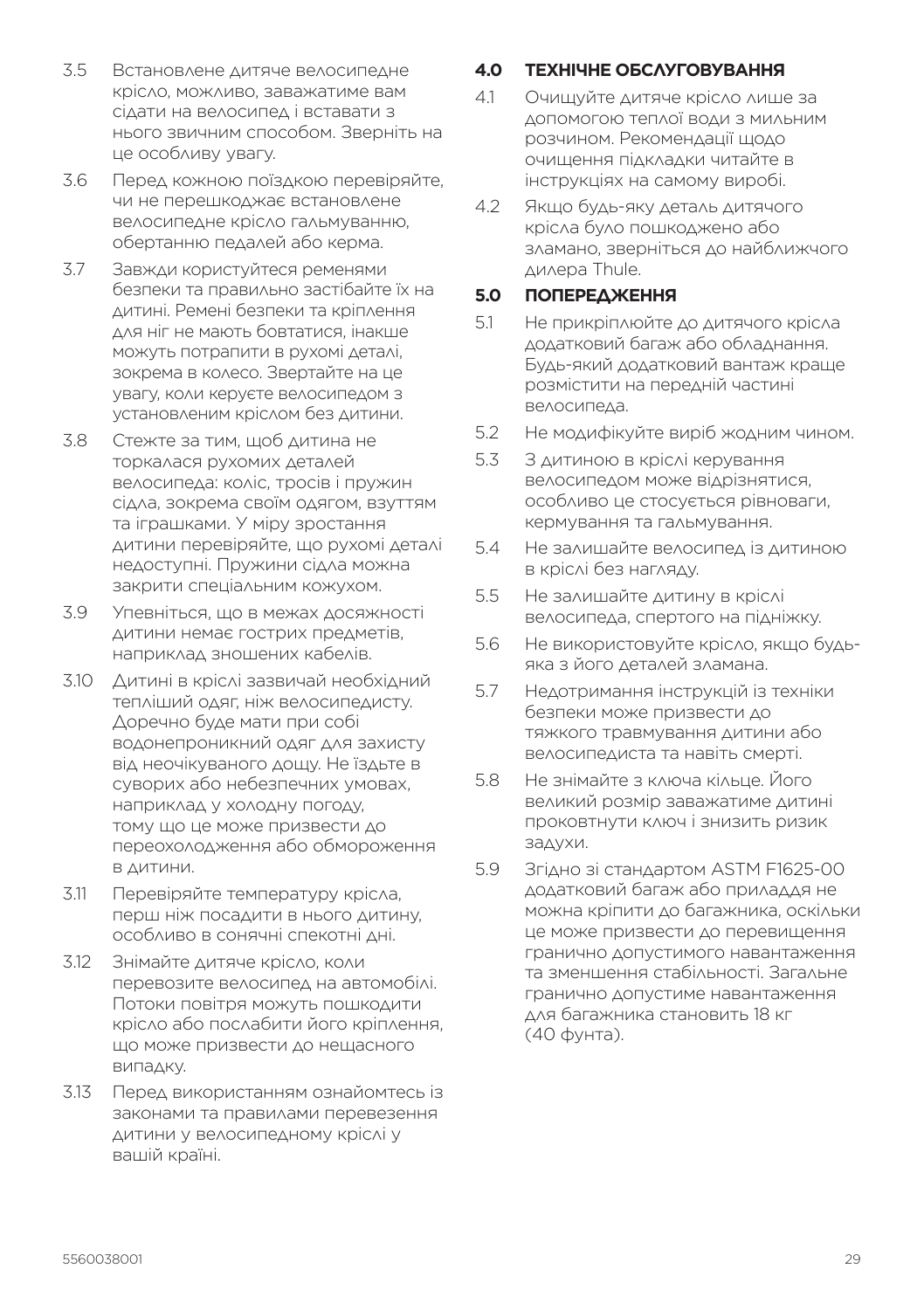

## **A.0 UWAGA**

- A.1 Po zamontowaniu fotelika przechowuj tę instrukcję w bezpiecznym miejscu. Ty lub inni użytkownicy mogą chcieć skorzystać z niej ponownie w przyszłości.
- A.2 Upewnij się, że rower jest kompatybilny z fotelikiem. W razie pytań zajrzyj do dokumentacji dołączonej do roweru albo zapytaj sprzedawcę lub producenta roweru.
- A.3 Producent nie odpowiada za szkody, które powstały na skutek korzystania z fotelika w sposób inny niż zalecany w niniejszej instrukcji.

### **B.0 MONTAŻ**

- B.1 Znajdź oznaczenie środka ciężkości i zamocuj fotelik w pozycji możliwie najbardziej wysuniętej do przodu. Najlepiej, by znak znajdował się nad osią tylnego koła i nigdy nie dalej niż 100 mm za osią tylnego koła w pionie.
- B.2 Upewnij się, że śruby uchwytu są dobrze dokręcone i często je sprawdzaj.
- B.3 Produkt ten nie nadaje się do użycia na motorowerach.
- B.4 Dla wygody i bezpieczeństwa dziecka upewnij się, że fotelik nie pochyla się do przodu, a dziecko się z niego nie wysuwa. Najlepiej, kiedy oparcie fotelika jest lekko odchylone do tyłu.
- B.5 Sprawdź, czy po zamocowaniu fotelika wszystkie części roweru działają prawidłowo.

#### B.6 MONTAŻ NA RAMIE

Montuj fotelik w sposób zalecany w instrukcji, zwracając uwagę na maksymalną i minimalną średnicę ramy.

- B.7 Nie można montować na rowerach z ramami o przekroju prostokątnym lub trójkątnym, na ramach z włókna węglowego, ani na ramach o geometrii wskazanej na rysunku.
- B.8 Maksymalną szerokość bagażnika znajdziesz w instrukcji obsługi produktu.

#### B.9 FOTELIKI DO MONTAŻU NA TYLNYM BAGAŻNIKU

Należy montować fotelik tylko na bagażnik spełniający wymogi normy ISO 11243 i o dopuszczalnej ładowności powyżej 25 kg.

B.10 Zamocuj pasek zabezpieczający do ramy roweru w sposób pokazany w instrukcji.

#### **C.0 UŻYTKOWANIE**

- C.1 Fotelik jest przeznaczony dla dzieci od 9 miesiąca do 6 roku życia ważących 9–22 kg. Nie należy przewozić zbyt małych dzieci. Przed umieszczeniem w foteliku dziecka poniżej jednego roku należy skonsultować się z pediatrą. Należy przewozić tylko te dzieci, które mogą siedzieć bez pomocy dorosłego przez dłuższy czas, przynajmniej tak długo, jak ma trwać jazda na rowerze. Niezależnie od wieku dziecko musi być w stanie samodzielnie utrzymać główkę w odpowiednio dopasowanym kasku. Regularnie sprawdzaj, czy waga dziecka nie przekracza maksymalnej dopuszczalnej wartości.
- C.2 Przed każdym użyciem sprawdź wszystkie śruby, aby mieć pewność, że fotelik jest dobrze przymocowany do roweru.
- C.3 Zanim wyruszysz w drogę, załóż odpowiedni kask rowerowy sobie i dziecku.
- C.4 Nigdy nie jedź rowerem w nocy bez odpowiedniego oświetlenia. Fotelik nie może zasłaniać elementów odblaskowych lub tylnych świateł roweru.
- C.5 Zamontowany fotelik może wymagać zmiany sposobu wsiadania na rower i zsiadania z niego. Zwróć na to uwagę.
- C.6 Zanim wyruszysz w drogę, upewnij się, że fotelik nie zakłóca pracy hamulców, pedałów ani kierownicy.
- C.7 Zawsze używaj szelek i upewnij się, że dziecko jest w nich prawidłowo zapięte. Ani szelki, ani zapięcia na stopy nie mogą być zbyt luźne, ponieważ mogłyby się zaplątać w ruchome części roweru, takie jak koła. Dotyczy to również jazdy na rowerze z pustym fotelikiem.
- C.8 Upewnij się, że ubranie, buty, zabawki ani żadna część ciała dziecka nie styka się z ruchomymi częściami roweru, takimi jak koła, przewody czy sprężyny siodełka. Sprawdzaj to regularnie wraz z procesem wzrostu dziecka. Sprężyny siodełka można zabezpieczyć specjalną osłoną.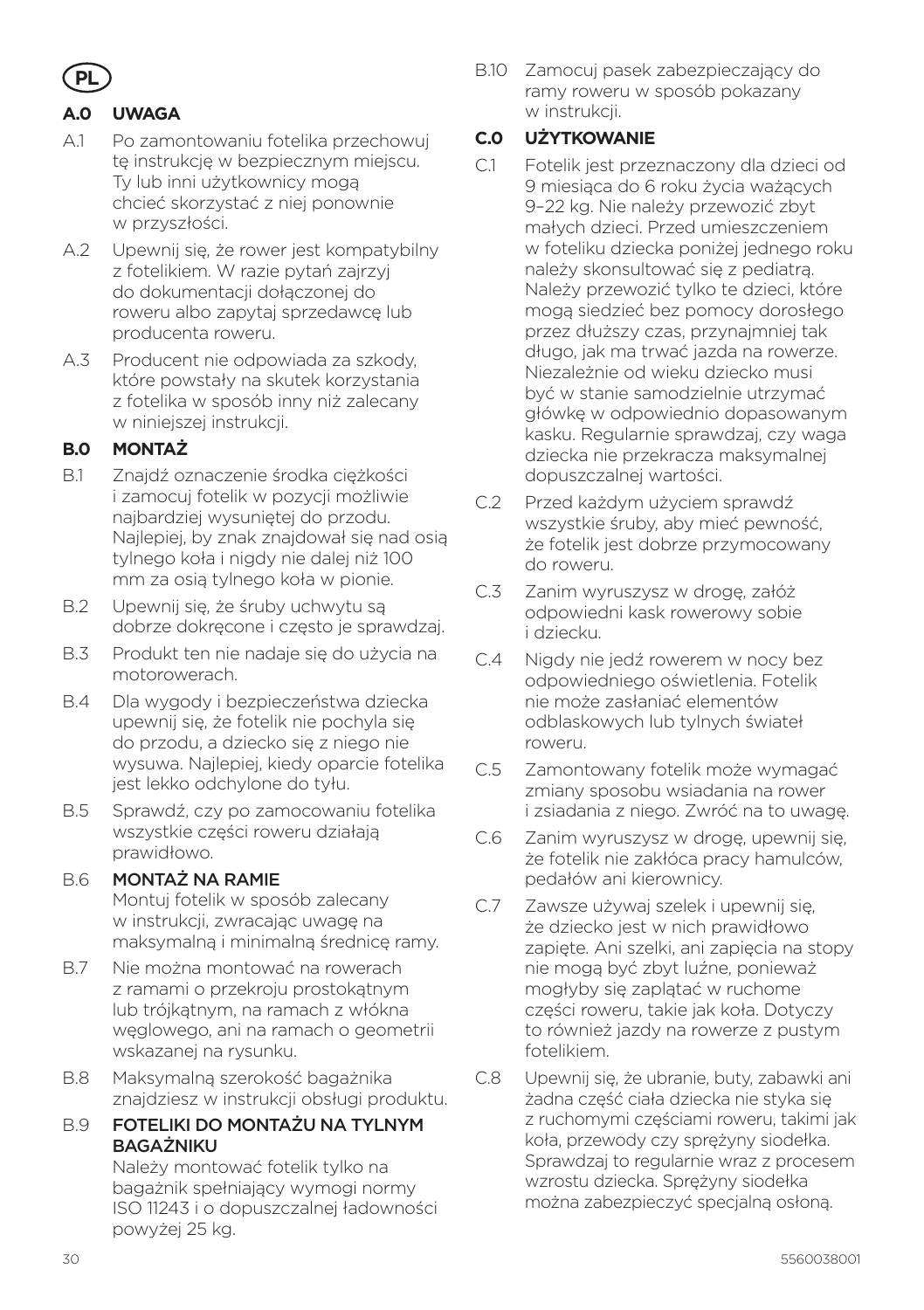- C.9 Upewnij się, że w zasięgu dziecka nie ma żadnych ostrych przedmiotów, np. przetartych kabli.
- C.10 Dziecko w foteliku zazwyczaj musi być ubrane cieplej niż sam rowerzysta. Aby zabezpieczyć się przed nieoczekiwanym deszczem, zawsze warto mieć przy sobie nieprzemakalne ubranie. Nie należy wybierać się w podróż w brzydką pogodę i przy niebezpiecznych warunkach, np. kiedy jest zimno, ponieważ dziecko może nabawić się odmrożeń.
- C.11 Zanim posadzisz dziecko w foteliku, sprawdź, czy nie jest zbyt nagrzany, zwłaszcza w upalne, słoneczne dni.
- C.12 W trakcie transportu roweru na bagażniku samochodowym należy zdiąć fotelik. Ped powietrza podczas jazdy może go uszkodzić lub poluzować uchwyt, co może doprowadzić do wypadku.
- C.13 Zanim zaczniesz korzystać z fotelika, zapoznaj się ze wszystkimi lokalnymi przepisami o bezpiecznym przewożeniu dziecka w foteliku rowerowym.

### **D.0 KONSERWACJA**

- D.1 Fotelik należy czyścić wyłącznie letnią wodą z mydłem. Wyściółkę należy czyścić zgodnie z naszytymi na niej instrukcjami prania.
- D.2 Jeśli jakaś część fotelika ulegnie uszkodzeniu, skontaktuj się z najbliższym sprzedawcą Thule.

#### **E.0 OSTRZEŻENIA**

- E.1 Nie należy mocować do fotelika dodatkowego bagażu ani sprzętu. Dodatkowe obciążenie najlepiej zamocować z przodu roweru.
- E.2 Fotelika nie należy w żaden sposób modyfikować.
- E.3 Z dzieckiem w foteliku rower może zachowywać się inaczej niż zwykle, szczególnie w zakresie równowagi, kierowania i hamowania.
- E.4 Nigdy nie zostawiaj roweru z dzieckiem w foteliku bez nadzoru.
- E.5 Nigdy nie zostawiaj roweru z dzieckiem w foteliku, kiedy rower jest zaparkowany i oparty tylko na nóżce.
- E.6 Nie należy używać fotelika, jeśli jakakolwiek jego część jest uszkodzona.
- E.7 Nieprzestrzeganie instrukcji bezpieczeństwa może być przyczyną poważnych obrażeń lub śmierci dziecka albo osoby kierującej rowerem.
- E.8 Nie należy zdejmować dołączonego breloczka na klucze. Jego rozmiar został tak dopasowany, aby zminimalizować ryzyko zadławienia się dziecka w wypadku połknięcia.
- E.9 Zgodnie z normą ASTM F1625-00 do bagażnika nie należy mocować dodatkowego bagażu lub akcesoriów, ponieważ mogą one spowodować przekroczenie dopuszczalnego obciążenia i zmniejszyć stabilność. Całkowity limit obciążenia dla bagażnika wynosi 18 kg.

# **CS**

## **A.0 UPOZORNĚNÍ**

- A.1 Až cyklosedačku namontujete, tento návod uložte na bezpečném místě, abyste jej vy i ostatní v případě potřeby kdykoli snadno našli.
- A.2 Ověřte si, zda je tato cyklosedačka pro vaše kolo skutečně vhodná. Pokud si nejste jisti, nahlédněte do brožury s informacemi o kole nebo kontaktujte prodejce či výrobce kol.
- A.3 Výrobce nenese odpovědnost za škody vzniklé v důsledku jiného způsobu použití, než který je uveden v této příručce.

## **B.0 MONTÁŽ**

- B.1 Podívejte se, kde je značka těžiště, a namontujte sedačku co nejvíce dopředu. Značka těžiště by ideálně měla být před osou zadního kola, v žádném případě však nesmí být více než 100 mm za úrovní osy zadního kola.
- B.2 Šrouby držáku pečlivě dotáhněte a často kontrolujte, zda se neuvolnily.
- B.3 Tento výrobek není vhodný k montáži na moped.
- B.4 Aby bylo vaše dítě v maximálním bezpečí a cítilo se pohodlně, sedačka nesmí být nakloněna dopředu. Při takovém nastavení by z ní totiž mohlo vaše dítě vyklouznout. V ideálním případě by sedadlo mělo být lehce zakloněné.
- B.5 Až sedačku namontujete, zkontrolujte, zda všechny součásti kola stále fungují tak, jak mají.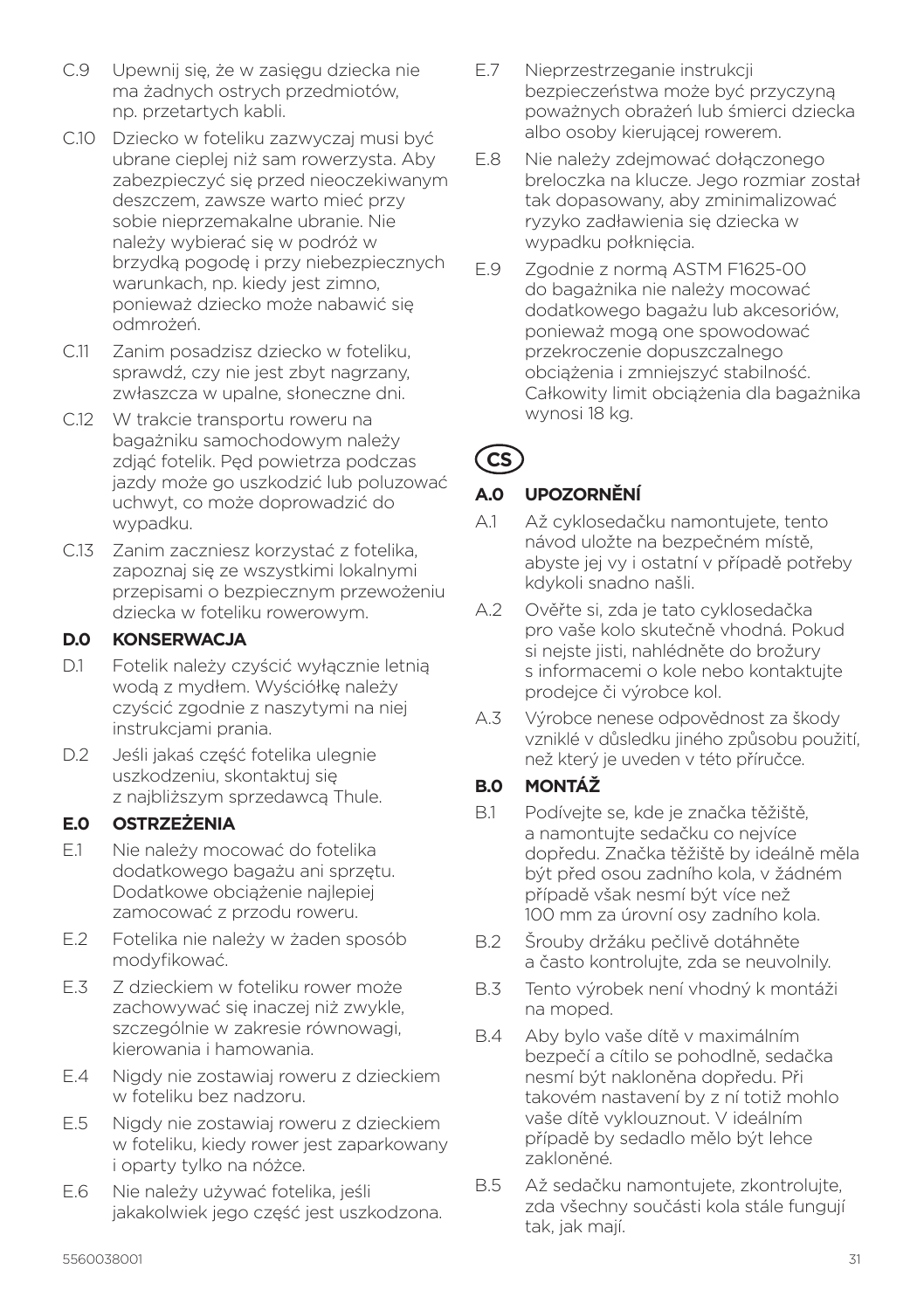## B.6 MONTÁŽ NA RÁM

Sedačku montujte podle postupu popsaném v produktové příručce. Dávejte při tom pozor na maximální a minimální průměr rámu.

- B.7 Sedačku nelze namontovat na kola s rámem se čtvercovým a trojúhelníkovým profilem, s rámem z karbonu ani na typy geometrie znázorněné na obrázku.
- B.8 V produktové příručce zkontrolujte maximální šířku zadního nosiče.

#### B.9 ZADNÍ SEDAČKY PRO UPEVNĚNÍ NA ZADNÍ NOSIČ

Sedačku montujte pouze na zadní nosič s minimální nosností 25 kg, který zodpovídá normě ISO 11243.

B.10 Bezpečnostní popruh upevněte k rámu kola podle pokynů.

## **C.0 POUŽITÍ**

- C.1 Tato cyklosedačka je schválena pro převážení dětí ve věku od 9 měsíců do 6 let, které váží 9–22 kg. Nevozte v ní příliš malé děti a chcete-li v ní vozit děti mladší 1 roku, nejprve se poraďte s pediatrem. Sedačku používejte pouze pro děti, které dokážou sedět delší dobu bez opory – alespoň po celou dobu plánované cesty. Bez ohledu na věk platí, že dítě převážené v sedačce musí být bez problémů schopné udržet ve vzpřímené poloze hlavu s cyklistickou přilbou správné velikosti. Pravidelně kontrolujte, zda dítě nepřesáhlo hmotnostní limit.
- C.2 Před každou jízdou zkontrolujte dotažení všech šroubů, abyste měli jistotu, že je cyklosedačka na kole bezpečně upevněna.
- C.3 Při jízdě mějte vy i dítě nasazenou cyklistickou přilbu odpovídající bezpečnostním normám.
- C.4 Večer a v noci nikdy nevyjíždějte na kole bez vhodného osvětlení. Dbejte na to, aby cyklosedačka nezakrývala zadní odrazky ani zadní světla.
- C.5 Po namontování cyklosedačky může být nutné změnit navyklý způsob nasedání na kolo a sesedání z kola. Mějte to prosím na paměti.
- C.6 Před každou jízdou zkontrolujte, zda namontovaná cyklosedačka neomezuje funkci brzd ani pohyb pedálů a možnosti řízení kola.
- C.7 Při jízdě vždy používejte popruh. Dbejte na to, abyste jím dítě připoutali správně. Popruh ani řemínky k uchycení nohou nikdy nesmí volně viset, protože by se mohly zamotat do pohyblivých součástí, například do výpletu kola. Toto pravidlo platí i v případě, že v sedačce zrovna dítě nevezete.
- C.8 Dbejte na to, aby se oblečení, boty, hračky ani končetiny dítěte nemohly dostat do styku s pohyblivými částmi kola, například s lanky, koly či sedlovými pružinami. Protože dítě roste, je třeba pravidelně kontrolovat, zda je vše v pořádku. Sedlové pružiny je možné zakrýt vhodným krytem.
- C.9 Pravidelně kontrolujte, jestli v dosahu dítěte nejsou žádné ostré předměty, například roztřepená lanka.
- C.10 Dítě v sedačce v mnoha případech potřebuje teplejší oblečení než cyklista. Aby vás nezaskočila nenadálá přeháňka, je vhodné s sebou pro sebe i pro dítě vozit nepromokavé oblečení. Nikdy nevyjíždějte ve zrádném či nepříznivém počasí, například jestliže je chladno a hrozí, že by dítě mohlo omrznout.
- C.11 Než dítě usadíte do sedačky, zkontrolujte, zda není příliš teplá. Důležité to je především v horkých, slunečných dnech.
- C.12 Chcete-li kolo převážet na autě, cyklosedačku z něj odmontujte. Vlivem vzduchových turbulencí by se mohla poškodit nebo uvolnit a mohlo by dojít k nehodě.
- C.13 Než sedačku začnete používat, seznamte se s předpisy a zákony, které ve vaší zemi platí pro převážení dětí v dětských cyklosedačkách.

## **D.0 ÚDRŽBA**

- D.1 Cyklosedačku čistěte pouze vlažným mýdlovým roztokem. Měkkou vložku můžete prát podle pokynů, které jsou na ní uvedeny.
- D.2 Pokud se jakákoli část cyklosedačky rozbije či poškodí, vyhledejte nejbližšího prodejce výrobků Thule.

## **E.0 VAROVÁNÍ**

E.1 Nikdy na cyklosedačku neupevňujte žádná zavazadla ani žádné vybavení. Případný náklad je nejvhodnější připevnit na přední část kola.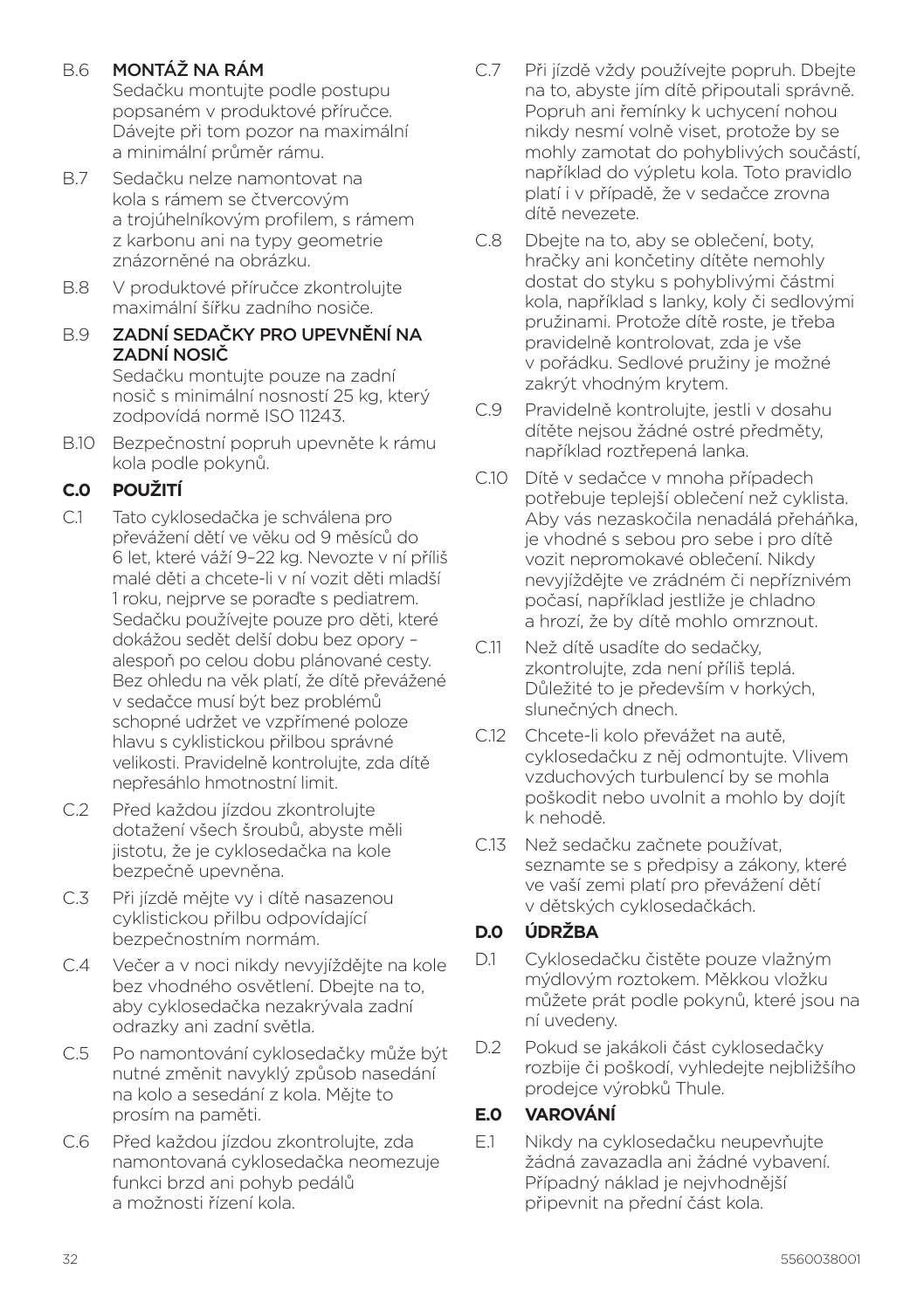- E.2 Výrobek nijak neupravujte.
- E.3 Vezete-li na kole dítě v sedačce, může se kolo chovat jinak, než jste zvyklí. Jde zejména o udržování rovnováhy, řízení a brzdění.
- E.4 Pokud od kola odcházíte, nikdy v sedačce dítě nenechávejte.
- E.5 Dítě v sedačce nenechávejte ani tehdy, chcete-li kolo odstavit pouze na stojánek.
- E.6 Je-li sedačka jakkoli poškozená, nepoužívejte ji.
- E.7 V případě nedodržení bezpečnostních pokynů hrozí vážné zranění nebo i smrt dítěte či cyklisty.
- E.8 Neodstraňujte připojený kroužek na klíče, jeho velikost snižuje riziko vdechnutí dítětem, a tím i udušení dítěte.
- E.9 Podle normy ASTM F1625-00 se na nosič nesmí připevňovat další zavazadla ani příslušenství, protože by se jejich připevněním mohla překročit maximální nosnost nosiče a tím snížit jeho stabilita. Maximální nosnost nosiče činí 18 kg.

## **HU**

## **A.0 FIGYELEM**

- A.1 Őrizze meg ezt az útmutatót a kerékpárülés felszerelése után. A későbbiekben még szüksége lehet rá Önnek vagy más felhasználóknak.
- A.2 Ellenőrizze le, hogy a gyerekülés használható-e a kerékpárjával. Ha kérdése van, ellenőrizze a kerékpárhoz mellékelt információkat, vagy érdeklődjön a kerékpár árusítójánál vagy gyártójánál.
- A.3 A gyártó nem felelős a jelen használati útmutatóban javasoltakon kívüli használat miatt fellépő esetleges károkért.

## **B.0 FELSZERELÉS**

- B.1 Keresse meg a tömegközéppont-jelet (19), és rögzítse az ülést annyira elöl, amennyire lehetséges. Ha lehet, a jelzés a hátsó kerék tengelyével szemben legyen, de semmiképpen se legyen 100 mm-nél hátrébb, mint a hátsó kerék feletti pont.
- B.2 Ügyeljen arra, hogy a konzolcsavarok teljesen meg legyenek húzva, és rendszeresen ellenőrizze őket.
- B.3 Ez a termék nem használható mopeden.
- B.4 A gyermek maximális kényelme és biztonsága érdekében ügyeljen arra, hogy az ülés ne lejtsen előrefelé, nehogy a gyermek lecsússzon róla. Optimális esetben a háttámlának kissé hátrafelé kell dőlnie.
- B.5 Ellenőrizze, hogy a kerékpár minden része megfelelően működik-e úgy, hogy fel van szerelve rá az ülés.

#### B.6 RÖGZÍTÉS A VÁZON

Az ülést rögzítse a termékkézikönyv szerint. Ügyeljen a maximális és minimális keresztmetszetre.

- B.7 Az ülés nem szerelhető fel négyzet vagy háromszög keresztmetszetű, szénszálas vázakra, illetve a képen látható felépítésekre.
- B.8 A csomagtartó maximális szélességét ellenőrizze a termék kézikönyvében.

#### B.9 CSOMAGTARTÓHOZ CSATLAKOZTATHATÓ HÁTSÓ ÜLÉSEK Az ülést csak az ISO 11243 szabványnak megfelelő, és legfeljebb 25 kg-os teherbírású csomagtartóra rögzítse.

B.10 A biztonsági csuklópántot a bicikli vázához rögzítse, az útmutatónak megfelelően.

## **C.0 HASZNÁLAT**

- C.1 A termék 9–22 kg-os, 9 hónapos és 6 éves kor közötti gyermekek számára alkalmas. Ne szállítson vele ennél fiatalabb gyermeket, és 1 évesnél fiatalabb gyermek szállítása előtt kérje ki gyermekorvosa tanácsát. Csak olyan gyermekeket szállítson, akik már hosszabb ideig tudnak önállóan ülni, de minimum annyi ideig, ameddig a tervezett kerékpáros utazás tartani fog. A gyermeknek életkortól függetlenül képesnek kell lennie egyenesen tartania a fejét megfelelő méretű bukósisak viselése közben. Rendszeresen ellenőrizze, hogy a gyermek tömege nem lépte túl a maximálisan megengedettet.
- C.2 Minden egyes használat előtt ellenőrizze, hogy a csavarok megfelelően rögzítik-e a gyerekülést a kerékpárhoz.
- C.3 Az utazás során ügyeljen rá, hogy Ön és gyermeke is engedélyezett kerékpárbukósisakot viseljen.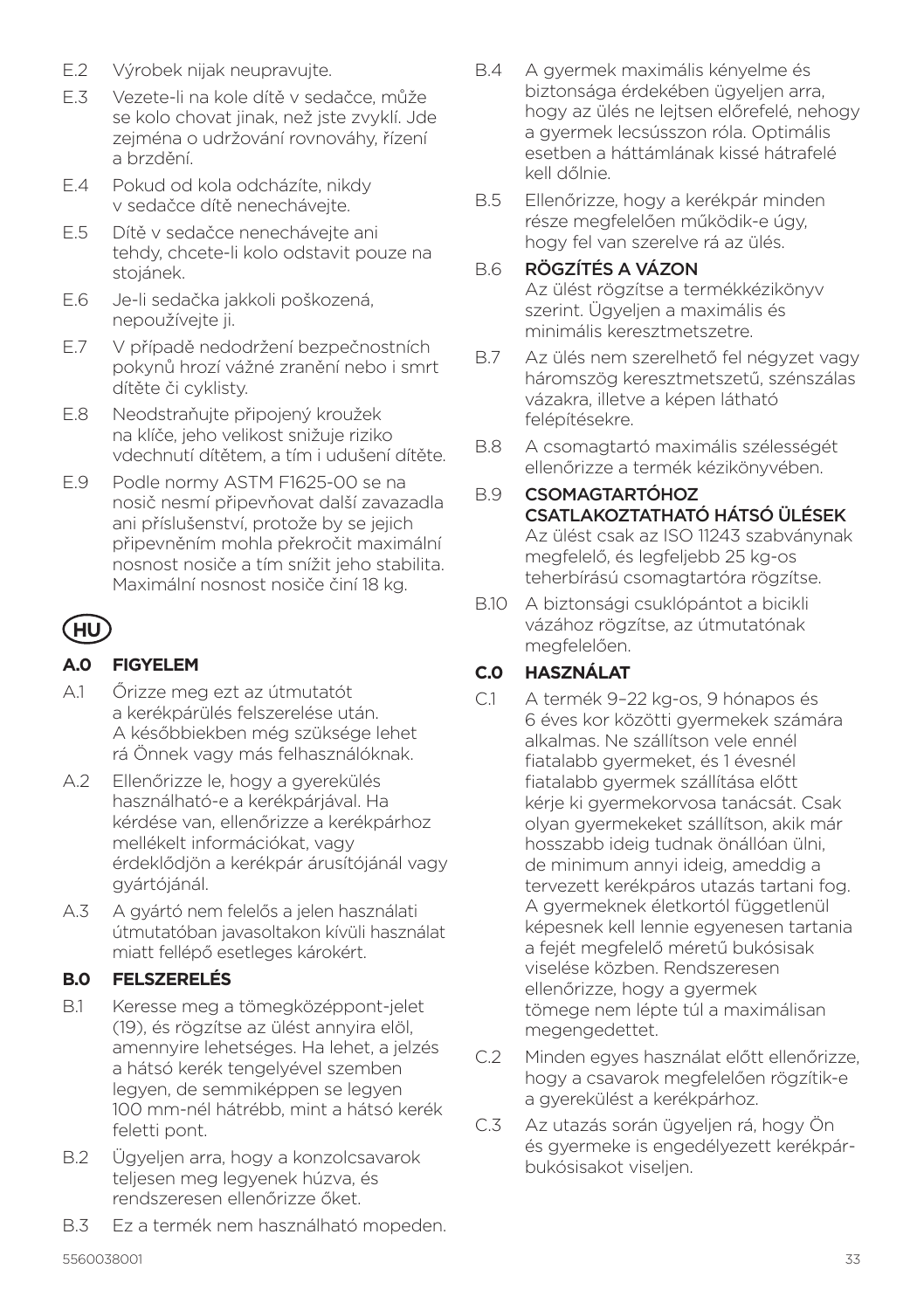- C.4 Soha ne kerékpározzon sötétben megfelelő világítás nélkül. Ne takarja le a hátsó fényvisszaverőket és a hátsó lámpákat, ha gyerekülést használ a kerékpáron.
- C.5 A gyerekülés használata megkívánhatja, hogy másként szálljon fel a kerékpárra és szálljon le róla. Erre fordítson különös figyelmet.
- C.6 Utazás előtt ellenőrizze, hogy a felszerelt gyerekülés nem zavarja-e a fékezést, a pedálozást vagy a kormányzást.
- C.7 Mindig használja a biztonsági övet, és ellenőrizze, hogy megfelelően rögzíti-e a gyermeket. Ellenőrizze, hogy a biztonsági öv és a lábszíjak nem lazultak-e ki, vagy nem kaphatja-e be őket mozgó alkatrész, például kerék. Ez arra az esetre is vonatkozik, amikor nem ül gyermek az ülésben.
- C.8 Ellenőrizze, hogy a gyermek ruhája, cipője, játékai és testrészei ne érintkezzenek a kerékpár semmilyen mozgó alkatrészével, például a kerekekkel, a kábelekkel vagy a nyeregrugóval. Ezt időről időre ellenőrizze újra, ahogy a gyermek növekszik. A nyeregrugók megfelelő rugóvédővel takarhatók le.
- C.9 Ügyeljen arra, hogy a gyermek ne érhessen el éles tárgyat, pl. elhasználódott kábelt.
- C.10 Az ülő gyermeknek melegebb ruhára van szüksége, mint a kerékpárosnak. A hirtelen eleredő eső ellen javasolt vízhatlan ruhát tartania magánál. Soha ne kerékpározzon viharban vagy veszélyes körülmények között, például olyan hidegben, amitől a gyermek fagyási sérülést szerezhet.
- C.11 A gyermek beleültetése előtt ellenőrizze az ülés hőmérsékletét, különösen napos, forró napokon.
- C.12 Ha autón szállítia a kerékpárt, távolítsa el a gyerekülést. A légellenállás kárt tehet az ülésben, vagy kilazíthatja, ami balesetet okozhat.
- C.13 Használat előtt ellenőrizze, hogy melyek a gyermekek kerékpár-gyerekülésben való szállítására vonatkozó szabályozások.

### **D.0 KARBANTARTÁS**

D.1 A gyerekülés tisztításához kizárólag langyos szappanos vizet használjon. A párnázott huzat tisztításakor olvassa el a rajta található útmutatást

D.2 Ha a gyerekülés bármely része megsérül vagy eltörik, forduljon a legközelebbi Thule-kereskedőhöz.

## **E.0 FIGYELMEZTETÉSEK**

- E.1 Ne rögzítsen plusz terhet vagy felszerelést a gyereküléshez. A plusz terhet javasolt a kerékpár elején szállítani.
- E.2 Semmilyen módon ne módosítsa a terméket.
- E.3 A kerékpár másként viselkedhet, ha gyermek ül rajta, különösen az egyensúly, a kormányzás és a fékezés szempontiából.
- E.4 Soha ne hagyja felügyelet nélkül a kerékpárt, ha a gyermek az ülésben van.
- E.5 Soha ne hagyja a gyermeket az ülésben, ha a kerékpárt leparkolta, és csak a támasz tartia.
- E.6 Ne használja az ülést, ha törött vagy sérült bármelyik része.
- E.7 A biztonsági utasítások be nem tartása a gyermek vagy a kerékpáros súlyos sérülését vagy akár halálát is okozhatja.
- E.8 Ne távolítsa el a felszerelt kulcskarikát: ezt a nagy mérete miatt nem tudják lenyelni a gyerekek, így csökkenti a fulladás veszélyét.
- E.9 Az ASTM F1625-00 szabvány szerint további csomagokat vagy tartozékokat nem szabad a hordozóra erősíteni, mivel azok meghaladhatják a terhelhetőségi határértéket és csökkenthetik a stabilitást. A hordozó teljes terhelhetősége 18 kg (40 font).

**RO**

## **A.0 ATENŢIE**

- A.1 Păstrati acest manual într-un loc sigur după ce ati montat scaunul pentru bicicletă. Dumneavoastră sau alti utilizatori aţi putea avea nevoie de el în viitor.
- A.2 Asigurati-vă că bicicleta este compatibilă cu acest scaun pentru copil. Dacă aveti întrebări, consultati informațiile furnizate împreună cu bicicleta sau întrebati comerciantul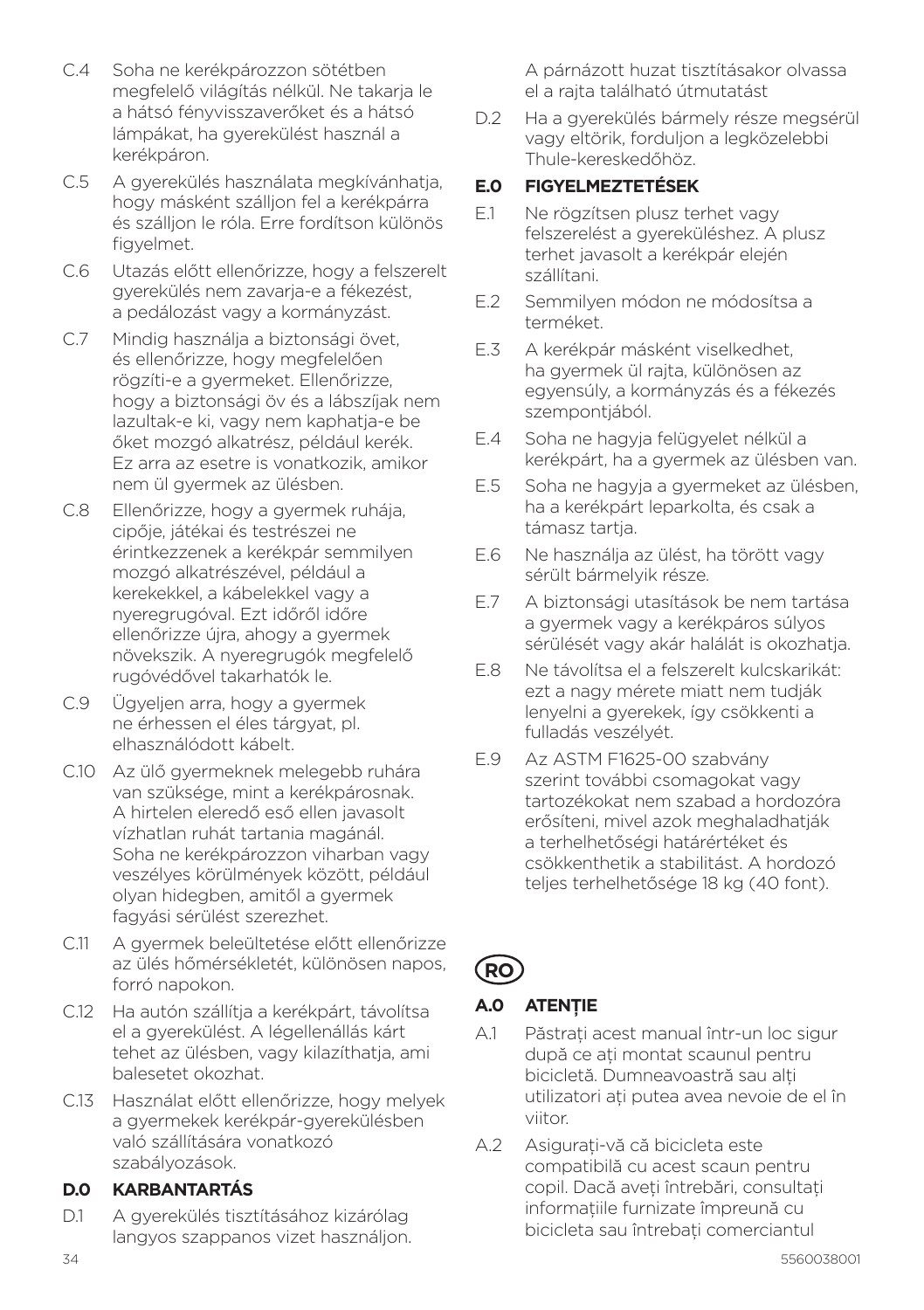comerciantul de la care ati achizitionat bicicleta ori producătorul.

A.3 Producătorul nu este responsabil pentru daune care decurg din utilizarea în alte moduri decât cele recomandate în manualul de utilizare.

#### **B.0 INSTALARE**

- B.1 Identificati marcajul centrului de greutate și montați scaunul cât mai în fată posibil. Este de preferat ca acest marcaj să fie în faţa axei roţii spate, dar nu la mai mult de 100 mm (3,94") în spatele unui punct pe verticală deasupra axei rotii spate.
- B.2 Asigurati-vă că suruburile consolei sunt strânse până la capăt și verificați-le în mod frecvent.
- B.3 Acest produs nu este adecvat pentru utilizarea pe un moped.
- B.4 Pentru confortul și siguranța optime ale copilului, aveti grijă ca scaunului să nu fie înclinat spre înainte, astfel încât să existe posibilitatea alunecării copilului. Este de preferat ca spătarul să fie înclinat uşor spre înapoi.
- B.5 Verificati ca toate componentele bicicletei să funcționeze corect cu scaunul montat.
- B.6 MONTAREA PE CADRU Montati scaunul așa cum este descris în manualul produsului. Acordați atenție diametrului maxim şi minim al cadrului.
- B.7 Nu poate fi montat pe biciclete cu cadre sau geometrii pătrate, triunghiulare sau din fibră de carbon, conform imaginii.
- B.8 Examinati manualul produsului pentru a vedea lătimea maximă a suportului pentru bagaje.

#### B.9 SCAUNE SPATE PENTRU ATAŞARE LA UN SUPORT PENTRU BAGAJE

Montati scaunul numai pe un sport pentru bagaje, care este conform cu ISO 11243, şi are o capacitate de încărcare de minimum 25 kg.

B.10 Fixati centura de sigurantă pe cadrul bicicletei, conform instructiunilor.

## **C.0 UTILIZARE**

C.1 Acest produs este aprobat pentru copiii între aproximativ 9 luni şi 6 ani, cu o greutate între 9 şi 22 kg (20 – 48,5 lb). Nu transportaţi un copil prea mic si consultati întotdeauna un medic

pediatru înainte de a transporta un copil mai mic de 1 an. Transportati numai copii care pot sta nesupravegheati perioade mai lungi de timp, cel putin pe durata călătoriei cu bicicleta. Indiferent de vârstă, copilul trebuie să poată să-și țină capul sus şi să poată să poarte o cască de bicicletă de dimensiunea corectă. Verificati în mod regulat ca greutatea copilului să nu depăşească greutatea maximă.

- C.2 Înainte de fiecare utilizare, verificați toate şuruburile pentru a vă asigura că scaunul pentru copii este ataşat în sigurantă la bicicletă.
- C.3 Aveţi grijă ca, în timpul călătoriei, atât dumneavoastră cât și copilul să purtați căşti de bicicletă omologate.
- C.4 Nu mergeți niciodată pe bicicletă pe timp de noapte, fără iluminare adecvată. Nu acoperiti reflectoarele sau luminile din spate când utilizaţi scaunul pentru copil pe o bicicletă.
- C.5 Prezenta unui scaun de bicicletă pentru copil poate impune să modificati modul în care vă suiţi pe bicicletă şi modul în care vă dati jos de pe aceasta. Acordati atenție suplimentară acestor operații.
- C.6 Înainte de fiecare călătorie, asigurați-vă că scaunul pentru bicicletă nu afectează frânarea, pedalarea sau directia.
- C.7 Utilizati centura întotdeauna și asigurativă că este fixată corect în jurul copilului. Asigurati-vă că centura și benzile de fixare nu se desprind şi că nu s-ar putea prinde de componente în mişcare, precum roţile. Acest lucru este valabil şi pentru situatiile în care utilizati bicicleta fără un copil aşezat în scaun.
- C.8 Asigurați-vă că hainele, încălțămintea, jucăriile sau membrele copilului nu intră în contact cu niciuna dintre componentele în mişcare ale bicicletei, precum rotile, cablurile și arcurile șeii. Verificati aceste lucruri în mod regulat pe măsură ce copilul creşte. Arcurile şeii pot fi acoperite cu o protectie pentru arcuri adecvată.
- C.9 Asigurati-vă că nu există obiecte ascuțite la îndemâna copilului, de exemplu, cabluri uzate.
- C.10 Copilul aflat în scaun are nevoie de de haine mai călduroase decât cele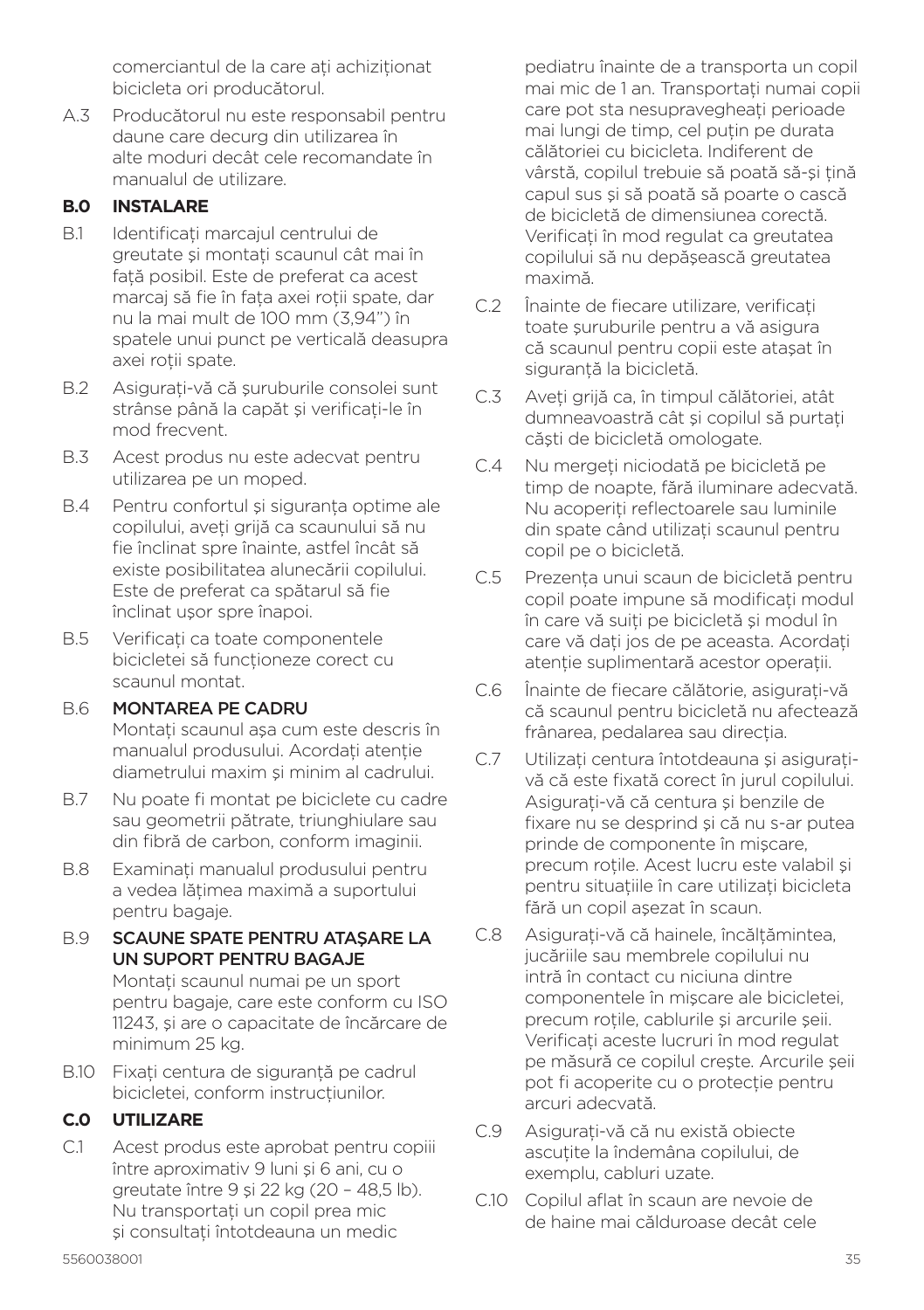ale biciclistului. Pentru a vă proteja de ploi neașteptate, este prudent să aveti îmbrăcăminte impermeabilă. Nu vă deplasati niciodată în conditii dificile sau periculoase, precum vremea de iarnă, care poate provoca degerături copilului.

- C.11 Verificati temperatura scaunului înainte de a aşeza copilul, în special în zilele toride, însorite.
- C.12 Scoateti scaunul pentru copil când transportati bicicleta pe un automobil. Turbulentele pot afecta scaunul sau pot slăbi punctele de prindere, ceea ce poate duce la accidente.
- C.13 Înainte de utilizare, verificati dacă există legi și reglementări nationale speciale pentru transportul unui copil într-un scaun de bicicletă pentru copil.

### **D.0 ÎNTREŢINERE**

- D.1 Pentru a curăța scaunul pentru copil, utilizați doar apă călduță cu săpun. Pentru a curăta căptușeala, consultați instructiunile de spălare de pe aceasta.
- D.2 Dacă orice parte a scaunului pentru copil este deteriorată sau ruptă, contactati cel mai apropiat dealer Thule.

#### **E.0 AVERTISMENTE**

- E1 Nu ataşati bagaje sau echipamente suplimentare la scaunul pentru copil. Orice încărcătură suplimentară trebuie atasată de capătul din față al bicicletei.
- E.2 Nu modificati produsul în niciun fel.
- E.3 Bicicleta se poate comporta diferit cu un copil în scaun, în special în ceea ce priveşte echilibrul, direcţia şi frânarea.
- E.4 Nu lăsati niciodată bicicleta parcată nesupravegheată când se află un copil în scaun.
- E.5 Nu lăsați niciodată copilul în scaun când bicicleta este parcată şi sprijinită doar de un stativ.
- E.6 Nu utilizati scaunul dacă există componente rupte.
- E.7 În cazul în care nu respectati instructiunile de sigurantă, se poate ajunge la rănirea gravă sau la decesul copilului sau biciclistului.
- E.8 Nu eliminati brelocul atasat, deoarece dimensiunea acestuia reduce riscul de sufocare a copilului în cazul în care este înghitit.

E.9 Conform ASTM F1625-00, atașarea de bagaje sau de accesorii suplimentare la portbagaj este interzisă, deoarece se poate depăși limita de sarcină, fiind afectată stabilitatea. Sarcina totală maximă pentru portbagaj este 18 kg (40 lb).

# **SK**

### **A.0 UPOZORNENIE**

- A.1 Po namontovaní cyklosedačky odložte túto príručku na bezpečnom mieste. V budúcnosti si ju možno budete potrebovať pozrieť vy alebo niekto iný.
- A.2 Presvedčte sa, či je váš bicykel kompatibilný s touto detskou sedačkou. V prípade akýchkoľvek otázok si pozrite informácie dodané s bicyklom alebo sa spýtajte predajcu či výrobcu bicykla.
- A.3 Výrobca nie je zodpovedný za škody, ktoré vznikli pri používaní iným spôsobom, než sa uvádza v tejto príručke.

## **B.0 INŠTALÁCIA**

- B.1 Nájdite stred značky vyváženia a sedačku namontujte čo najviac dopredu. Je vhodné, aby táto značka bola pred osou zadného kolesa, ale v žiadnom prípade nie viac ako 100 mm za bodom kolmo nad osou zadného kolesa.
- B.2 Presvedčte sa, že skrutky svorky sú úplne pritiahnuté, a pravidelne ich kontrolujte.
- B.3 Tento produkt nie je vhodný na používanie na mopede.
- B.4 V záujme optimálneho pohodlia a bezpečnosti dieťaťa sa presvedčte, či sa sedačka nenakláňa dopredu a neumožňuje dieťaťu z nej vykĺznuť. Opierka chrbta by mala byť prednostne naklonená mierne dozadu.
- B.5 Skontrolujte, či všetky časti bicykla fungujú pri namontovanej sedačke správne.

#### B.6 MONTÁŽ NA RÁM

Pri montáži sedačky postupujte podľa pokynov v príručke. Dbajte na maximálny a minimálny priemer rámu.

B.7 Sedačka sa nemôže montovať na rámy so štvorhranným alebo trojuholníkovým prierezom ani na rámy z uhlíkových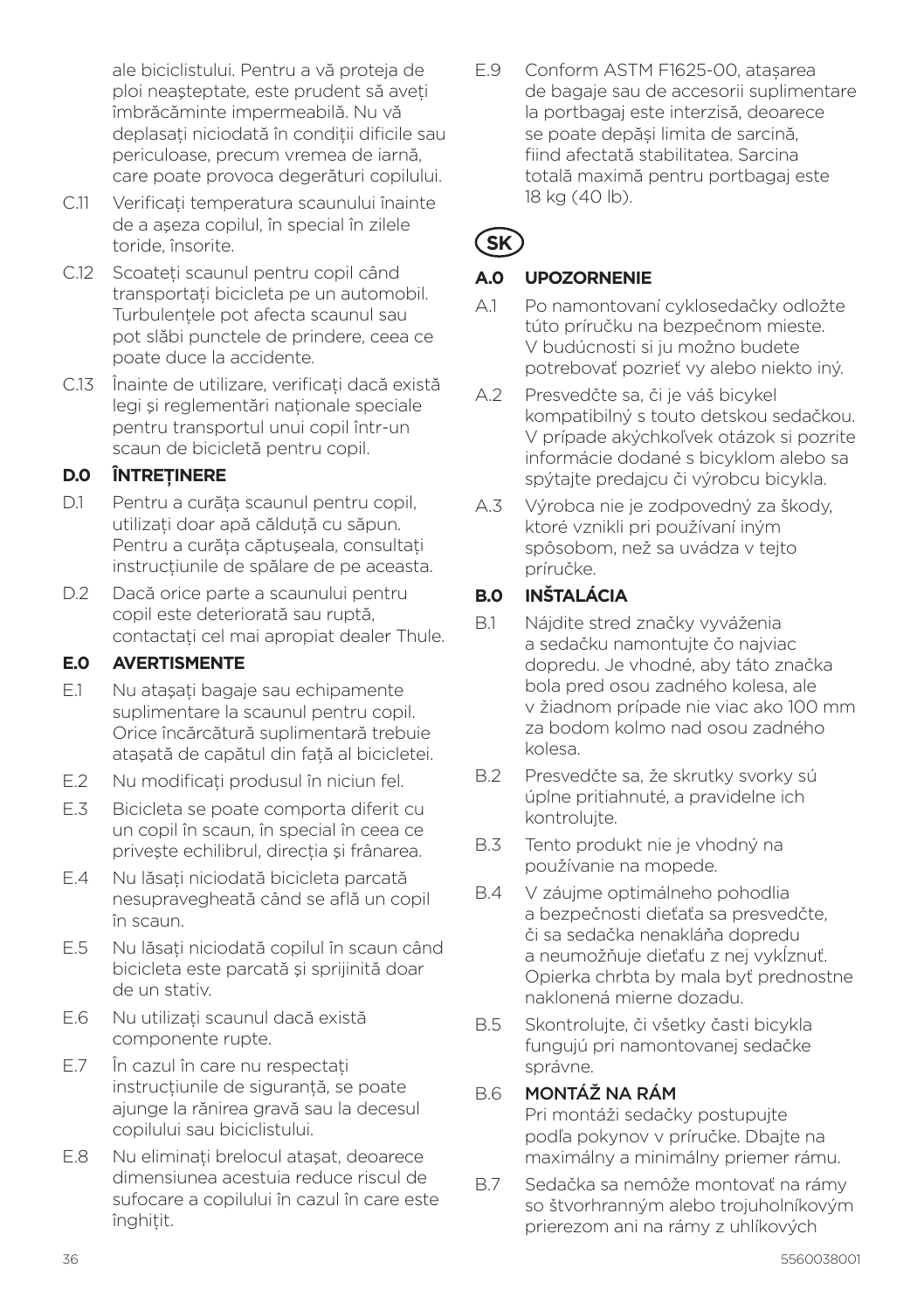vlákien alebo geometrie znázornené na obrázku.

- B.8 Údaje o maximálnej šírke nosiča batožiny nájdete v príručke.
- B.9 ZADNÉ SEDAČKY NA PRIPEVNENIE K NOSIČU BATOŽINY

Sedačku montujte len na nosič batožiny, ktorý vyhovuje norme ISO 11243 a má minimálnu nosnosť 25 kg.

B.10 Utiahnite bezpečnostný popruh k rámu bicykla podľa pokynov.

## **C.0 POUŽÍVANIE**

- C.1 Tento produkt je určený pre deti približne vo veku od 9 mesiacov do 6 rokov s hmotnosťou 9 – 22 kg. Neprepravujte dieťa, ktoré je príliš malé. Prepravu dieťaťa mladšieho ako jeden rok vždy prekonzultujte najprv s lekárom. Prepravujte len deti, ktoré dokážu dlhšie sedieť bez pomoci, prinajmenšom po dobu plánovanej jazdy na bicykli. Nezávisle od veku musí dieťa pri nosení správne veľkej cyklistickej prilby vedieť udržať hlavu vzpriamenú. Pravidelne kontrolujte, či dieťa nepresahuje maximálnu hmotnosť.
- C.2 Pred každým použitím skontrolujte všetky skrutky a uistite sa, že je detská sedačka na bicykli bezpečne upevnená.
- C.3 Uistite sa, že pri jazde nosíte vy aj vaše dieťa schválenú cyklistickú prilbu.
- C.4 Nikdy nejazdite na bicykli v noci bez primeraného osvetlenia. Pri používaní detskej sedačky na bicykli nikdy nezakrývajte zadné svetlá alebo odrazky.
- C.5 Prítomnosť detskej cyklosedačky môže vyžadovať, aby ste zmenili spôsob nastupovania na bicykel alebo vystupovania z neho. Venujte tomu dodatočnú pozornosť.
- C.6 Pred každou jazdou sa presvedčte, či namontovaná cyklosedačka neovplyvňuje brzdenie, pedálovanie alebo riadenie.
- C.7 Vždy používajte popruhy a dbajte na to, aby ste nimi dieťa správne pripútali. Uistite sa, či popruhy na telo a popruhy na nohy nie sú príliš voľné alebo či nemôžu uviaznuť v pohyblivých častiach, napríklad kolesách. To platí aj vtedy, keď používate bicykel bez dieťaťa v sedačke.
- C.8 Dbajte na to, aby sa oblečenie, obuv, hračky alebo časti tela dieťaťa nedostali do kontaktu so žiadnymi pohyblivými časťami bicykla, napríklad kolesami, lankami a pružinami sedadla. Vzhľadom na rast dieťaťa to pravidelne kontrolujte. Pružiny sedadla možno zakryť vhodnými krytmi pružín.
- C.9 Dbajte na to, aby sa v dosahu dieťaťa nenachádzali žiadne ostré predmety, napríklad rozstrapkané lanká.
- C.10 Dieťa, ktoré sedí v sedačke, často potrebuje teplejšie oblečenie ako jazdec. Na ochranu pred nečakaným dažďom je vhodné mať so sebou nepremokavé oblečenie. Nikdy nejazdite v nevľúdnych alebo nebezpečných podmienkach, napríklad v chladnom počasí, ktoré by mohlo dieťaťu spôsobiť omrzliny.
- C.11 Pred posadením dieťaťa skontrolujte teplotu sedačky, najmä v horúcich slnečných dňoch.
- C.12 Pri prevoze bicykla na vozidle odstráňte detskú sedačku. Turbulencia vzduchu môže poškodiť sedačku alebo uvoľniť jej upevnenie, čo by mohlo mať za následok nehodu.
- C.13 Pred použitím si overte, či neexistujú štátne zákony a nariadenia týkajúce sa prepravy dieťaťa v detskej cyklosedačke.

## **D.0 ÚDRŽBA**

- D.1 Detskú sedačku čistite len vlažnou saponátovou vodou. Ak chcete vyčistiť poťah, pozrite si pokyny týkajúce sa prania na poťahu.
- D.2 Ak je niektorá časť detskej sedačky poškodená alebo zlomená, kontaktujte najbližšieho predajcu produktov Thule.

#### **E.0 VAROVANIE**

- E.1 K detskej sedačke nepripájajte ďalšiu batožinu ani príslušenstvo. Akýkoľvek ďalší náklad je najvhodnejšie pripevniť na prednú stranu bicykla.
- E.2 Produkt žiadnym spôsobom neupravujte.
- E.3 Bicykel sa môže s dieťaťom v sedačke správať odlišne, najmä čo sa týka rovnováhy, riadenia a brzdenia.
- E.4 Nikdy nenechávajte bicykel odstavený bez dozoru, keď je dieťa v sedačke.
- E.5 Nikdy nenechávajte dieťa v sedačke, keď je bicykel odstavený a podoprený len stojanom.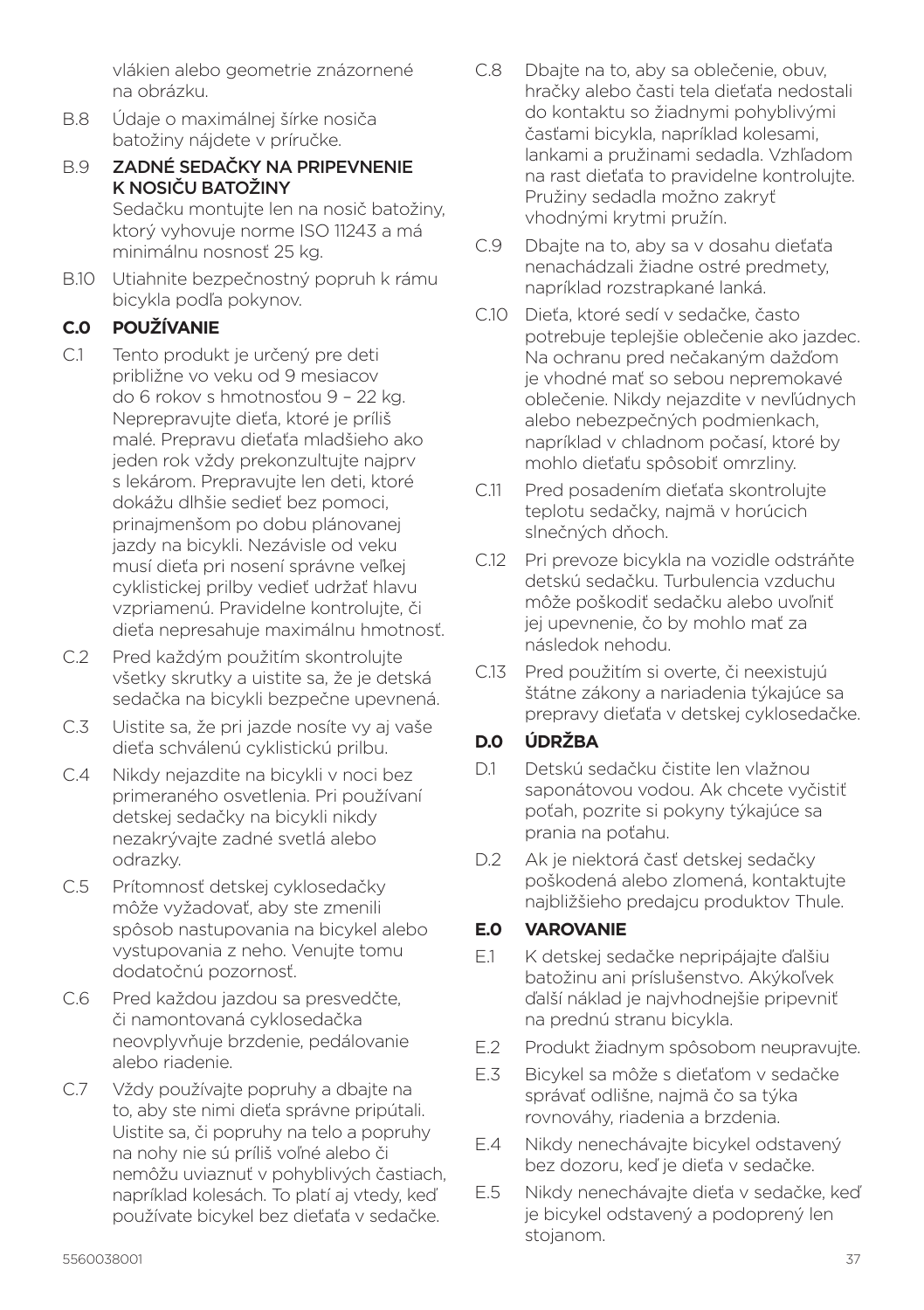- E.6 Sedačku nepoužívajte, ak je niektorá jej časť zlomená.
- E.7 Nedodržanie bezpečnostných pokynov môže viesť k vážnemu zraneniu alebo úmrtiu dieťaťa alebo jazdca.
- E.8 Nevyberajte priložený krúžok na kľúč. Vďaka svojej veľkosti znižuje riziko zadusenia vášho dieťaťa v prípade jeho prehltnutia.
- E.9 Podľa ASTM F1625-00 by sa k nosiču nemala pripevňovať ďalšia batožina alebo príslušenstvo, pretože môžu prekročiť limit zaťaženia a môžu znížiť stabilitu. Celková nosnosť nosiča je 18 kg.

## **SL**

## **A.0 POZOR**

- A.1 Ko je otroški sedež varno nameščen in pritrjen na kolo, shranite priročnik, saj ga boste vi ali pa kdo drug morda še kdaj potrebovali.
- A.2 Prepričajte se, ali ta otroški sedež ustreza vašemu modelu kolesa. Če imate pomisleke, se posvetujte s prodajalcem oziroma proizvajalcem kolesa.
- A.3 Proizvajalec ni odgovoren za škodo, ki nastane zaradi drugačne uporabe, kot je priporočena v tem priročniku.

## **B.0 NAMESTITEV**

- B.1 Določite sredino oznake težnosti in sedež namestite čim bolj naprej. Če je mogoče, naj bo ta oznaka pred osjo zadnjega obročnika, vendar nikakor več kot 100 mm (3,94 palca) za točko, ki je navpično nad osjo zadnjega obročnika.
- B.2 Pogosto preverjajte, ali so vsi vijaki na kolesarskem prtljažniku trdno priviti.
- B.3 Izdelek ni primeren za uporabo na mopedu.
- B.4 Za največje udobje in najboljšo varnost otroka se prepričajte, da sedež ni nagnjen naprej, saj lahko otrok zdrsne z njega. Najbolje je, da je naslonjalo nagnjeno rahlo nazaj.
- B.5 Preverite, ali vsi deli kolesa delujejo pravilno, tudi kadar je nameščen sedež.

## B.6 PRITRDITEV NA OKVIR Sedež namestite kot je opisano v priročniku za izdelek. Pazite na največji

in najmanjši premer okvirja.

- B.7 Namestitev na kvadratne in trikotne okvirje ali okvirje iz karbonskih vlaken oziroma z geometrijami kot na sliki ni dovoljena.
- B.8 Preverite podatek o največji širini prtljažnika v priročniku za izdelek.

## B.9 ZADNJI SEDEŽI ZA PRITRDITEV NA PRTLJAŽNIK

Sedež pritrdite samo na prtljažnik, ki je skladen s standardom ISO 11243 in ima nosilnost najmanj 25 kg.

B.10 Skladno z navodili pripnite varnostni trak na okvir kolesa.

## **C.0 UPORABA**

- C.1 Ta izdelek ustreza otrokom starosti od 9 mesecev do 6 let in težkim od 9 do 22 kg. Ne prevažajte otroka, ki je premajhen; če nameravate prevažati otroka, mlajšega od 1 leta, se pred tem obvezno posvetujte s pediatrom. Prevažajte samo otroke, ki lahko brez pomoči sedijo dalj časa oziroma vsaj toliko časa, kot bo predvidoma trajala vožnja s kolesom. Ne glede na starost mora biti otrok dovolj razvit, da brez težav drži pokonci glavo s kolesarsko čelado ustrezne velikosti. Redno preverjajte, ali otrok morebiti ne presega največje dovoljene teže.
- C.2 Pred vsako uporabo preverite privitost vseh vijakov, da bo otroški sedež trdno nameščen na kolesu.
- C.3 Med vožnjo s kolesom morate vi in otrok nositi ustrezno kolesarsko čelado.
- C.4 Nikoli ne vozite kolesa ponoči brez ustreznih svetil. Zadnji odsevniki ali luči ne smejo biti zakriti, tudi ko je na kolo pritrjen otroški sedež.
- C.5 Opozarjamo vas, da bodite posebno pozorni na to, kako stopate na kolo in sestopate z njega, kadar je na sedežu otrok.
- C.6 Pred vsako vožnjo preverite, da pritrjen otroški sedež ne ovira zaviranja, vrtenja pedal ali krmiljenja.
- C.7 Vedno uporabljajte varnostni pas in se prepričajte, da je otrok na sedežu pravilno pripet. Varnostni pas in pasovi za noge ne smejo biti nameščeni ohlapno, da se ne zataknejo med premikajoče se dele, kot so kolesa.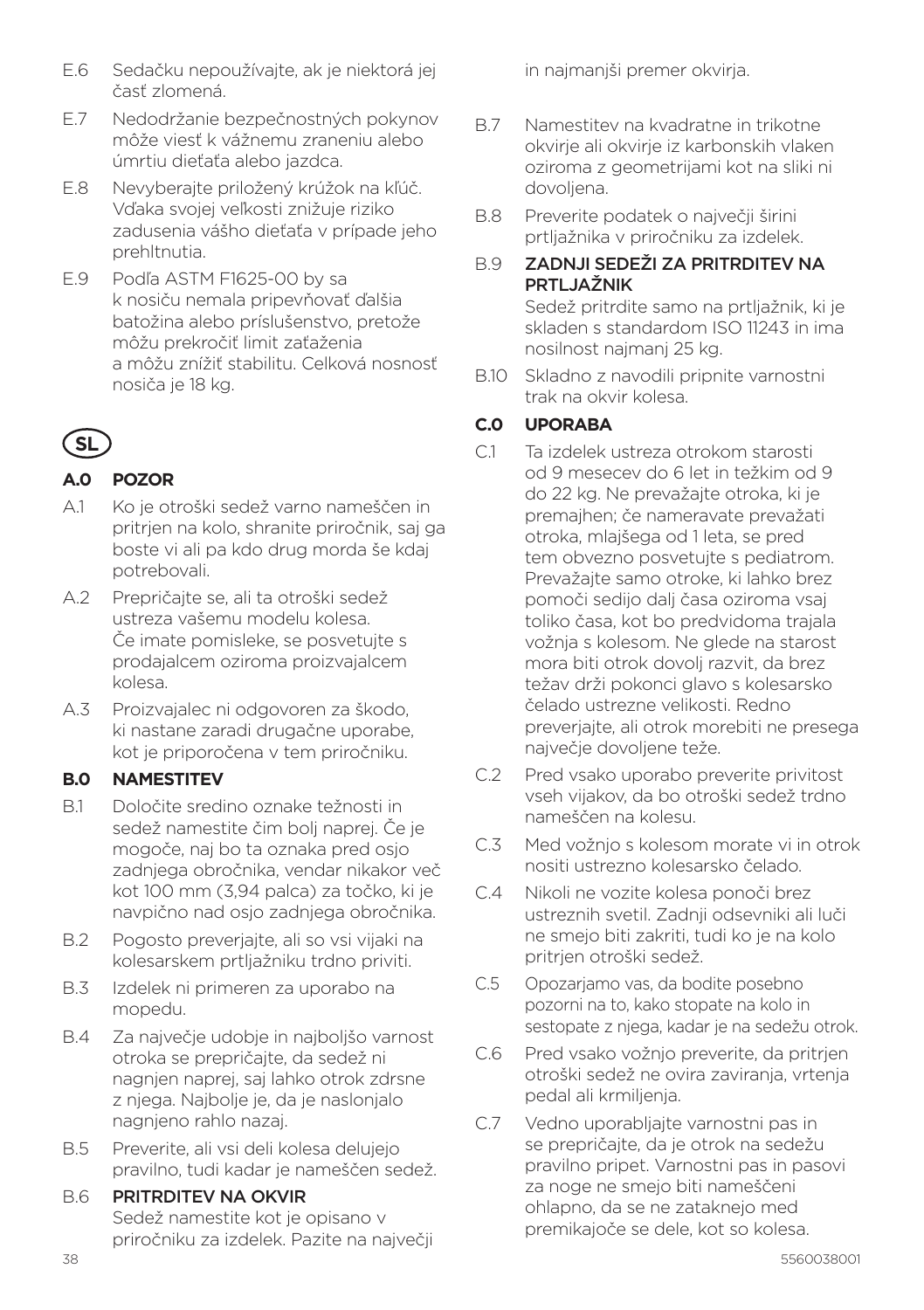To velja tudi, če na sedežu ni otroka.

- C.8 Prepričajte se, da se otrok, njegova obleka, čevlji ali igrače ne dotikajo premikajočih se delov ali drugih nevarnih delov kolesa, kot so kolesa, žice ali vzmeti sedeža. To preverjajte redno, ker otrok raste. Vzmeti sedeža lahko prekrijete s primernim ščitnikom.
- C.9 Pazite, da v otrokovem dosegu ni ostrih predmetov, denimo scefranih kablov.
- C.10 Otrok, ki sedi na sedežu, potrebuje toplejša oblačila kot kolesar. Da bi tako sebe kot otroka zaščitili pred nepričakovanim dežjem, nosite s seboj nepremočljivo obleko. Nikoli ne vozite v neugodnih ali nevarnih pogojih, kot je hladnejše vreme, zaradi katerega otrok lahko dobi ozebline.
- C.11 Preverite temperaturo sedeža, preden posedete otroka, še zlasti v vročih poletnih dneh.
- C.12 Pred prevozom kolesa na avtomobilu odstranite otroški sedež. Zračni vrtinci lahko poškodujejo sedež ali zrahljajo vezi, kar lahko povzroči nesrečo.
- C.13 Pred uporabo otroškega sedeža na kolesu preverite predpise in jih upoštevajte pri prevozu otroka na otroškem kolesarskem sedežu.

### **D.0 VZDRŽEVANJE**

- D.1 Otroški sedež čistite z mlačno milnico. Za čiščenje podloge upoštevajte navodila za pranje na njej.
- D.2 Če je kateri koli del otroškega sedeža poškodovan ali zlomljen, se obrnite na najbližjega prodajalca izdelkov Thule.

#### **E.0 OPOZORILA**

- E.1 Na otroški sedež ne pritrjujte dodatne prtljage ali opreme. Kakršno koli dodatno breme pritrdite na sprednji del kolesa.
- E.2 Izdelka ne spreminjajte na noben način.
- E.3 Z otrokom na sedežu je upravljanje kolesa spremenjeno in oteženo, zlasti pri ravnotežju, krmiljenju in zaviranju.
- E.4 Če je otrok na sedežu, nikoli ne puščajte kolesa brez nadzora.
- E.5 Otroka nikoli ne puščajte na sedežu, kadar je kolo parkirano.
- 5560038001 39 E.6 Ne uporabljajte sedeža, če je kateri koli

del poškodovan.

- E.7 Nedosledno upoštevanje varnostnih navodil lahko pripelje do resnih poškodb ali celo smrti otroka ali kolesarja.
- E.8 Ne odstranjujte pritrjenega obeska za ključ, njegova velikost zmanjšuje možnost, da bi se otrok zadušil, če ga nese v usta.
- E.9 V skladu s ASTM F1625-00, dodatna prtljaga ali dodatki ne sme biti pritrjena na nosilec, ker lahko preseže mejo obremenitve in lahko omeji stabilnost. Omejitev skupne obremenitve za nosilec je 18 kg (40 lb).

# **BG**

### **A.0 ВНИМАНИЕ**

- A.1 Не забравяйте да приберете това ръководство на сигурно място, след като монтирате столчето на велосипеда. То може да е необходимо на Вас или на други потребители за бъдещи справки.
- A.2 Уверете се, че велосипедът Ви е съвместим с това детско столче. Ако имате въпроси, моля, прегледайте информацията, предоставена заедно с велосипеда, или попитайте дистрибутора или производителя му.
- A.3 Производителят не носи отговорност за щети, произтичащи от употреба, извън препоръчаната в това ръководство на собственика.

## **B.0 МОНТАЖ**

- B.1 Намерете маркировката на центъра на тежестта и монтирайте столчето възможно най-далече от него. За предпочитане е тази маркировка да бъде пред задния мост, но в никакъв случай на повече от 100 mm (3,94 инча) зад точката, която се намира вертикално над задния мост.
- B.2 Уверете се, че винтовете на скобите са напълно затегнати и ги проверявайте редовно.
- B.3 Този продукт не е подходящ за използване с мотопед.
- B.4 За да осигурите максимален комфорт и безопасност на детето, уверете се, че столчето не е наклонено напред, което би позволило на детето да се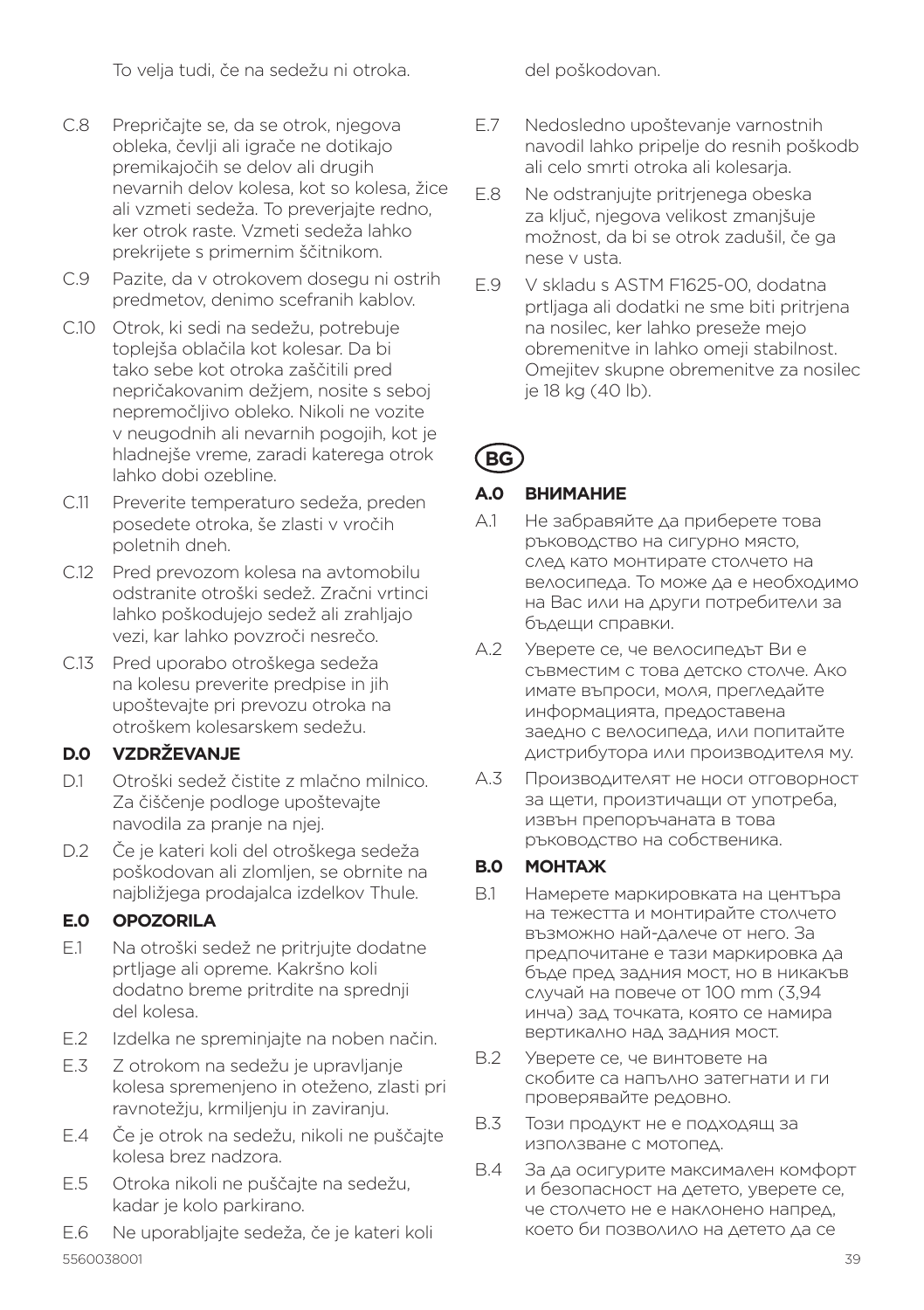изплъзне от него. За предпочитане е облегалката да е леко наклонена назад.

- B.5 Проверете дали всички части на велосипеда функционират правилно при монтирано столче.
- B.6 МОНТИРАНЕ КЪМ РАМКАТА Монтирайте столчето, както е описано в ръководството за продукта. Обърнете внимание на максималния и минималния диаметър на рамката.
- B.7 Не може да се монтира на велосипеди с квадратни и триъгълни рамки или с рамки от карбонови влакна, или с геометрии като тези на снимката.
- B.8 Проверете в ръководството на продукта каква е максималната ширина на багажника.

#### B.9 ЗАДНИ СТОЛЧЕТА ЗА ПРИКРЕПВАНЕ КЪМ БАГАЖНИК Монтирайте столчето само към

багажник, който съответства на ISO 11243 и има товароносимост минимум 25 kg.

B.10 Закрепете обезопасителния ремък към рамката на велосипеда съгласно инструкцията.

#### **C.0 ИЗПОЛЗВАНЕ**

- C.1 Този продукт е одобрен за деца на възраст от 9 месеца до 6 години с тегло 9-22 kg (20-48,5 паунда). Не поставяйте в него деца, които са твърде малки, и винаги се консултирайте с педиатър, когато превозвате дете на възраст под 1 година. Возете само деца, които могат да седят без чужда помощ за по-дълъг период от време, поне за времетраенето на предвиденото пътуване с велосипед. Независимо от възрастта си детето трябва да може да държи главата си изправена и да носи велосипедна каска с подходяща големина. Проверявайте редовно дали теглото на детето не превишава максималното.
- C.2 Проверявайте всички винтове преди всяка употреба, за да се уверите, чу детското столче е здраво закрепено към велосипеда.
- C.3 Вие и детето трябва задължително да носите одобрени велосипедни каски по време на пътуването.
- C.4 Никога не пътувайте с велосипед нощно време без подходящо осветление. Не покривайте задните рефлектори или задните светлини, когато използвате детското столче на велосипеда.
- C.5 Наличието на детско столче за велосипед може да наложи промени в начина по който се качвате на/ слизате от велосипеда. Моля, обърнете на това специално внимание.
- C.6 Преди всяко пътуване се уверявайте, че монтираното столче за велосипед не пречи на спирачките, педалите или управлението.
- C.7 Винаги използвайте ремъците и се уверявайте, че сте закрепили правилно детето с тях. Уверявайте се, че общите ремъци и тези през краката не са разхлабени и не могат да се захванат в движещите се части, например в колелата. това трябва да се спазва и когато използвате велосипеда, без да има дете в столчето.
- C.8 Уверете се, че дрехите, обувките, играчките или части от тялото на детето не влизат в контакт с движещите се части на велосипеда, например с колелата, кабелите и пружините на седалката. Правете редовно тази проверка, тъй като детето расте. Можете да покриете пружините на седалката с подходящ протектор за пружини.
- C.9 Уверете се, че в обсега на детето няма остри предмети, например протъркани кабели.
- C.10 Детето, което седи, често се нуждае от по-топли дрехи отколкото велосипедиста. За да се предпазите от намокряне при неочакван дъжд, е разумно да носите водоустойчиво облекло. Никога не пътувайте при неблагоприятни или опасни условия, например при студено време, когато детето може да измръзне.
- C.11 Проверете температурата на столчето, преди да поставите детето, особено в горещи слънчеви дни.
- C.12 Сваляйте детското столче, когато превозвате велосипеда с автомобил. Въздушните турбуленции може да повредят седалката или да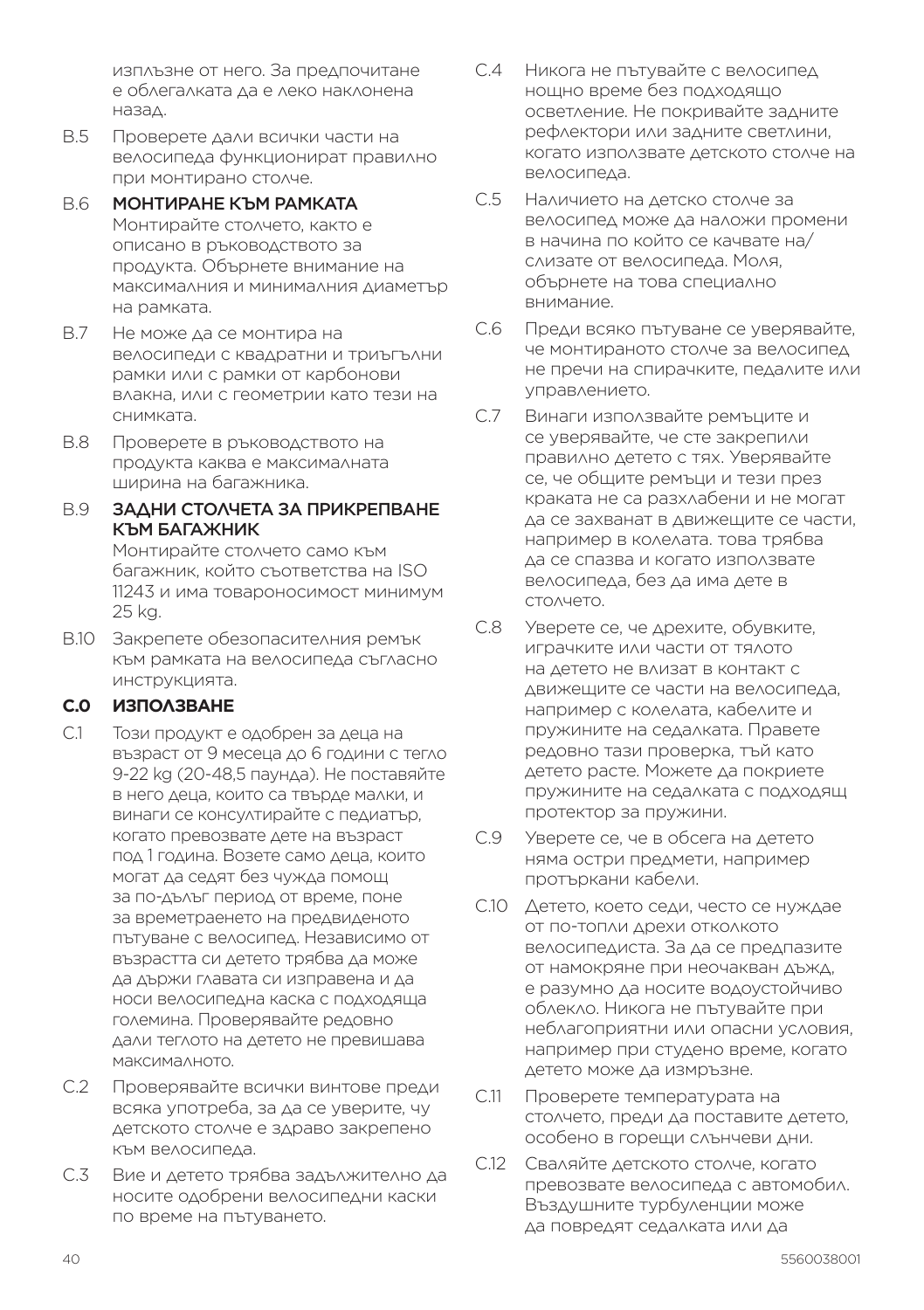предизвикат разхлабване на закрепването, което да доведе до инцидент.

C.13 Преди използване на столчето проверете дали има национални закони и нормативи за превозване на дете в детско столче за велосипед.

#### **D.0 ПОДДРЪЖКА**

- D.1 При почистване на детското столче използвайте само хладка сапунена вода. За почистване на подплатата прегледайте указанията за пране, отнасящи се за нея.
- D.2 Ако някоя част от детското столче се повреди или счупи, свържете се с най-близкия дистрибутор на Thule.

#### **E.0 ПРЕДУПРЕЖДЕНИЯ**

- E.1 Не закрепвайте допълнителен багаж или оборудване към детското столче. Най-добре е да закрепите допълнителния товар към предния край на велосипеда.
- E.2 Не правите никакви промени в продукта.
- E.3 Когато в столчето има дете, поведението на велосипеда може да е различно, особено по отношение на баланса, управлението и спирането.
- E.4 Никога не оставяйте велосипеда паркиран без надзор, ако в столчето има дете.
- E.5 Никога не оставяйте детето в столчето, когато велосипедът е паркиран и поддържан само от степенката.
- E.6 Не използвайте столчето, ако някоя част е счупена.
- E.7 Неспазването на указанията на безопасност може да доведе до сериозно нараняване или смърт на детето или велосипедиста.
- E.8 Не сваляйте прикрепения ключодържател, неговият размер намалява риска от задушаване на детето в случай на поглъщане.
- E.9 Съгласно ASTM F1625-00 допълнителен багаж или аксесоари не трябва да се прикрепят към багажника, тъй като те могат да надвишават ограничението за натоварване и да намалят стабилността. Общото ограничение

за натоварване на багажника е 18 кг (40 фунта).

#### **A.0 OPREZ**

- A.1 Nakon što sjedalicu montirate na bicikl ovaj priručnik držite na sigurnom mjestu. Možda će biti potreban vama ili drugim korisnicima za buduću uporabu.
- A.2 Provjerite je li vaš bicikl kompatibilan s ovom dječjom sjedalicom. Ako imate ikakva pitanja, provjerite informacije isporučene uz bicikl ili kontaktirajte prodavača ili proizvođača bicikla.
- A.3 Proizvođač ne odgovara za oštećenja nastala uporabom koja je suprotna onoj koja je preporučena ovim korisničkim priručnikom.

#### **B.0 POSTAVLJANJE**

- B.1 Utvrdite težište i sjedalicu montirajte što je moguće više naprijed. Poželjno je da je ispred osovine stražnjeg kotača, ali ni u kom slučaju više od 100 mm (3,94") iza točke koja se nalazi okomito iznad osovine stražnjeg kotača.
- B.2 Provjerite jesu li vijci držača potpuno zategnuti te često ponavljajte tu provjeru.
- B.3 Ovaj proizvod nije prikladan za korištenje na mopedu.
- B.4 Za optimalnu udobnost i sigurnost djeteta pripazite da sjedalica nije nagnuta prema naprijed kako dijete ne bi iskliznulo iz nje. Poželjno je da naslon bude nagnut malo unazad.
- B.5 Provjerite funkcioniraju li svi dijelovi bicikla ispravno kada je montirana sjedalica.

#### B.6 MONTAŽA NA RAMU

Sjedalicu montirajte na ramu onako kako je navedeno u priručniku za uporabu proizvoda. Obratite pozornost na maksimalni i minimalni promjer rame.

- B.7 Ne može se montirati na bicikle s četvrtastim, trokutastim ili karbonskim ramama ili geometrijama koje odgovaraju slici.
- B.8 Maksimalnu širinu nosača prtljage provjerite u priručniku za uporabu proizvoda.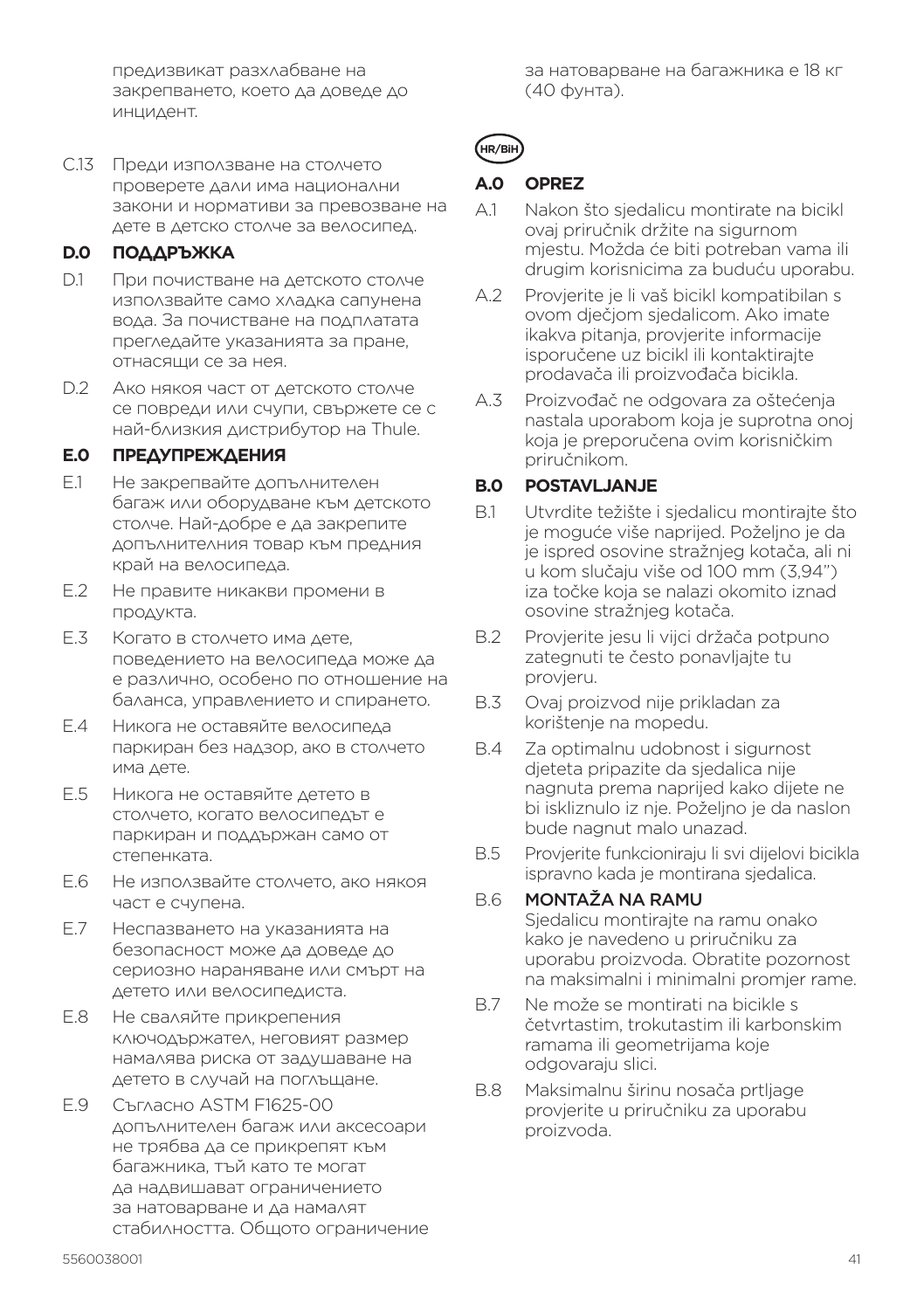B.9 STRAŽNJE SJEDALICE ZA PRIČVRŠĆIVANJE NA NOSAČ PRTLJAGE

Siedalicu montiraite samo na nosač prtljage koji je u skladu s normom ISO 11243 i ima nosivost od minimalno 25kg.

B.10 Pričvrstite sigurnosnu traku na ramu bicikla u skladu s uputama.

## **C.0 KORIŠTENJE**

- C.1 Ovaj je proizvod odobren za djecu uzrasta od 9 mjeseci do 6 godina, težine od 9 do 22 kg (20 lb – 48,5 lb). Nemojte prevoziti premaleno dijete i uvijek se posavjetujte s pedijatrom prije prevoženja djeteta mlađeg od godinu dana. Vozite samo djecu koja mogu samostalno sjediti dulje vrijeme, najmanje onoliko koliko traje planirani biciklistički izlet. Bez obzira na godine života dijete mora biti u stanju držati svoju glavu uspravno te nositi biciklističku kacigu odgovarajuće veličine. Redovito provjeravajte da dijete ne prelazi maksimalnu težinu.
- C.2 Prije svakog korištenja provjerite sve vijke kako biste se uvjerili da je dječja sjedalica dobro pričvršćena na bicikl.
- C.3 Tijekom vožnje i vi i vaše dijete morate nositi odobrenu biciklističku kacigu.
- C.4 Nikada ne vozite bicikl bez odgovarajuće opreme noću. Ne prekrivajte stražnje reflektore ili stražnje svjetlo kada koristite dječju sjedalicu na biciklu.
- C.5 Prisutnost dječje sjedalice na biciklu može zahtijevati od vas da promijenite način na koji se penjete na bicikl i silazite s njega. Obratite posebnu pozornost na to.
- C.6 Prije svake vožnje provjerite ometa li sjedalica montirana na bicikl kočenje, pedaliranje ili upravljanje.
- C.7 Uvijek koristite pojas i provjerite jeste li ga ispravno učvrstili oko djeteta. Provjerite da pojas i trake za stopala nisu prelabavi te da se ne mogu zaglaviti između pokretnih dijelova kao što su kotači. Ovo se odnosi i na situacije kada koristite bicikl bez djeteta u sjedalici.
- C.8 Provjerite da djetetova odjeća, cipele, igračke ili dijelovi tijela ne dolaze u kontakt ni s jednim pokretnim dijelom bicikla, kao što su kotači, žice i opruge sjedala. Ovo redovito provjeravajte kako dijete raste. Opruge sjedala mogu se pokriti prikladnim štitnicima.
- C.9 Oštri predmeti ne smiju biti u dosegu djeteta, npr. oštećeni kabeli.
- C.10 Djetetu u sjedalici često je potrebna toplija odjeća nego biciklistu. Kako biste se oboje zaštitili od neočekivane kiše, nosite vodootpornu odjeću. Nikada se nemojte voziti tijekom vremenskih nepogoda ili u opasnim uvjetima, kao što je hladnoća koja bi djetetu mogla uzrokovati ozebline.
- C.11 Provjerite temperaturu sjedalice prije nego što u nju stavite dijete, posebno tijekom vrućih sunčanih dana.
- C.12 Uklonite dječju sjedalicu kada prevozite bicikl na automobilu. Zračna turbulencija mogla bi oštetiti sjedalicu ili je olabaviti, što bi moglo dovesti do nesreće.
- C.13 Prije korištenja provjerite postoje li nacionalni zakoni i propisi koji se posebno odnose na prevoženje djeteta u dječjoj sjedalici za bicikl.

## **D.0 ODRŽAVANJE**

- D.1 Za čišćenje dječje sjedalice upotrebljavajte samo mlaku vodu sa sapunom. Za pranje obloge pogledajte odgovarajuće upute za pranje.
- D.2 Ako je bilo koji dio dječje sjedalice oštećen ili potrgan, kontaktirajte najbližeg Thule prodavatelja.

#### **E.0 UPOZORENJA**

- E.1 Ne pričvršćujte dodatnu prtljagu ili opremu na dječju sjedalicu. Svaki dodatni teret najbolje je pričvrsti na prednju stranu bicikla.
- E.2 Nemojte modificirati proizvod ni na koji način.
- E.3 Bicikl se može drugačije ponašati ako je dijete u sjedalici, posebno u pogledu ravnoteže, upravljanja i kočenja.
- E.4 Nikada nemojte ostaviti parkirani bicikl bez nadzora ako je dijete u sjedalici.
- E.5 Nikada nemojte ostaviti dijete u sjedalici kada je bicikl parkiran i podupire ga samo nožica za bicikl.
- E.6 Ne upotrebljavajte sjedalicu ako je bilo koji njezin dio neispravan.
- E.7 Nepridržavanje sigurnosnih uputa može dovesti do ozbiljnih ozljeda ili smrti djeteta ili biciklista.
- E.8 Ne skidajte postavljeni prsten ključa, njegova veličina smanjuje opasnost od gušenja djeteta u slučaju gutanja.
- E.9 Prema ASTM F1625-00, dodatna prtljaga ili dodatna oprema ne bi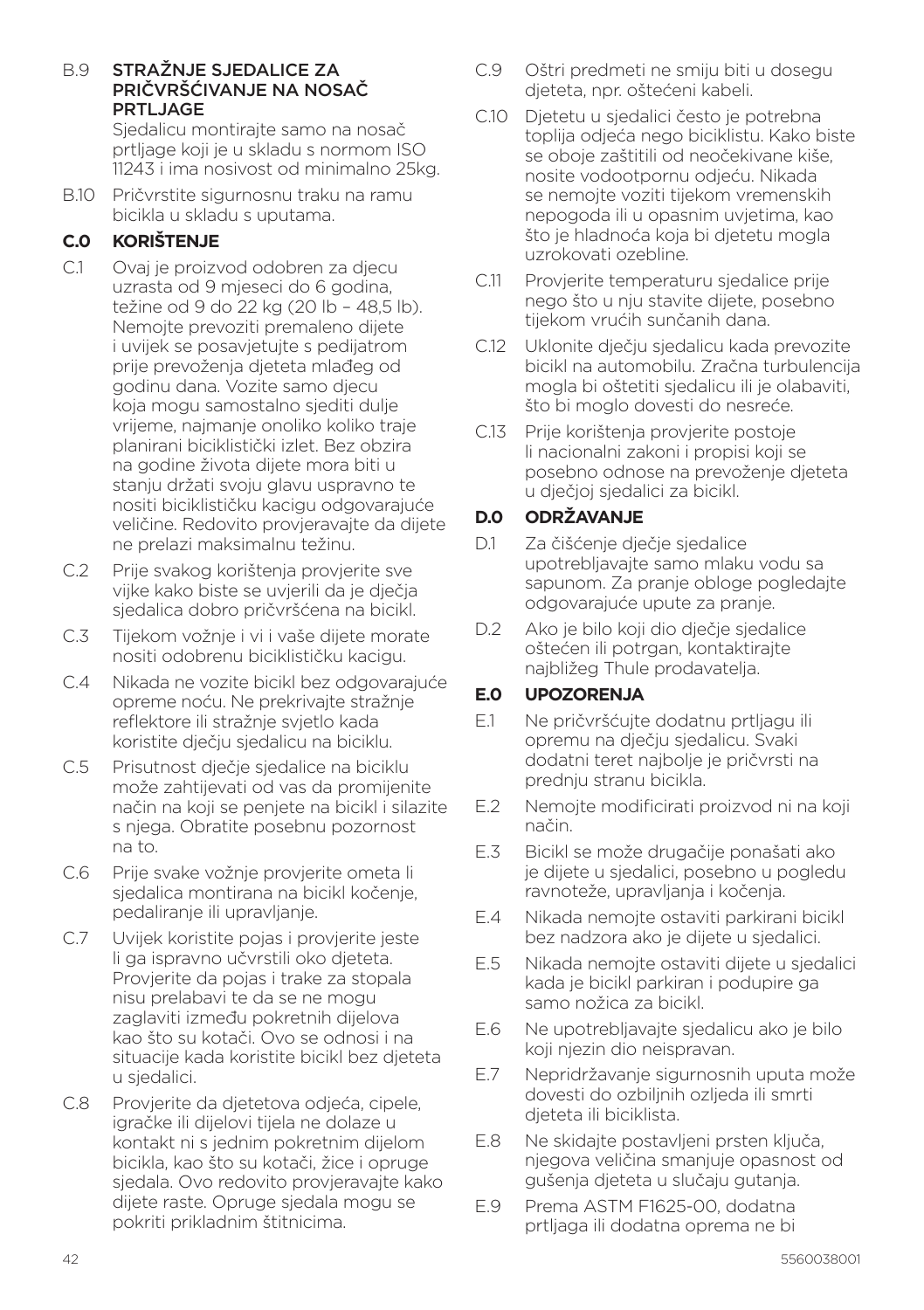trebali biti pričvršćeni na nosač, jer mogu premašiti ograničenje opterećenja i smanjiti stabilnost. Ograničenje ukupnog opterećenja za nosač je 18 kg (40 lb).

# **EL**

## **A.0 ΠΡΟΣΟΧΗ**

- A.1 Αφού τοποθετήσετε το κάθισμα στο ποδήλατο, αποθηκεύστε το παρόν εγχειρίδιο σε ένα ασφαλές μέρος, καθώς εσείς ή άλλοι χρήστες ενδέχεται να το χρειαστείτε για μελλοντική αναφορά.
- A.2 Βεβαιωθείτε ότι το ποδήλατο είναι συμβατό με το παρόν παιδικό κάθισμα. Αν έχετε οποιεσδήποτε απορίες, ελέγξτε τις πληροφορίες που συνοδεύουν το ποδήλατο ή απευθυνθείτε στον πωλητή ή τον κατασκευαστή του ποδηλάτου.
- A.3 Ο κατασκευαστής δεν φέρει ευθύνη για τυχόν ζημίες που μπορεί να προκληθούν, αν το προϊόν δεν χρησιμοποιηθεί σύμφωνα με τις συστάσεις που αναφέρονται στο παρόν εγχειρίδιο κατόχου.

## **B.0 ΤΟΠΟΘΕΤΗΣΗ**

- B.1 Εντοπίστε την ένδειξη του κέντρου βαρύτητας και τοποθετήστε το κάθισμα όσο το δυνατόν πιο μπροστά. Συνιστάται η ένδειξη να βρίσκεται πιο μπροστά από τον άξονα της πίσω ρόδας. Ωστόσο, σε καμία περίπτωση η απόσταση μεταξύ του πίσω άξονα και της ένδειξης δεν πρέπει να υπερβαίνει τα 100 mm (3,94").
- B.2 Φροντίστε ώστε οι βίδες του βραχίονα να είναι καλά σφιγμένες και να τις ελέγχετε συχνά.
- B.3 Αυτό το προϊόν δεν είναι κατάλληλο για χρήση σε μοτοποδήλατο.
- B.4 Για τη βέλτιστη άνεση και ασφάλεια του παιδιού, φροντίστε ώστε το κάθισμα να μην έχει κλίση προς τα εμπρός, με αποτέλεσμα το παιδί να μπορεί να γλιστρήσει από αυτό. Κατά προτίμηση, η πλάτη θα πρέπει να έχει ελαφριά κλίση προς τα πίσω.
- B.5 Βεβαιωθείτε ότι όλα τα μέρη του ποδηλάτου λειτουργούν κανονικά όταν

το κάθισμα είναι τοποθετημένο.

- B.6 ΤΟΠΟΘΕΤΗΣΗ ΣΕ ΣΚΕΛΕΤΟ Τοποθετήστε το κάθισμα όπως περιγράφεται στο εγχειρίδιο του προϊόντος. Δώστε προσοχή στη μέγιστη και την ελάχιστη διάμετρο του σκελετού.
- B.7 Δεν μπορεί να τοποθετηθεί σε ποδήλατα με τετράγωνο, τριγωνικό σκελετό ή σκελετό από ανθρακονήματα ή στα σχήματα που απεικονίζονται.
- B.8 Συμβουλευτείτε το εγχειρίδιο του προϊόντος για το μέγιστο πλάτος της σχάρας ποδηλάτου.
- B.9 ΠΙΣΩ ΚΑΘΙΣΜΑΤΑ ΓΙΑ ΤΟΠΟΘΕΤΗΣΗ ΣΕ ΣΧΑΡΑ ΠΟΔΗΛΑΤΟΥ Τοποθετήστε το κάθισμα μόνο σε σχάρα ποδηλάτου που συμμορφώνεται με το πρότυπο ISO 11243 και μπορεί να αντέξει φορτίο τουλάχιστον 25 kg.
- B.10 Στερεώστε τη ζώνη ασφαλείας στο σκελετό του ποδηλάτου σύμφωνα με τις οδηγίες.

### **C.0 ΧΡΗΣΗ**

- C.1 Αυτό το προϊόν έχει εγκριθεί για παιδιά ηλικίας από 9 μηνών έως 6 ετών, με βάρος 9-22 kg. Μην μεταφέρετε πολύ μικρά παιδιά και πάντα να συμβουλεύεστε παιδίατρο προτού μεταφέρετε ένα παιδί μικρότερο του 1 έτους. Να μεταφέρετε μόνο παιδιά που μπορούν να καθίσουν χωρίς βοήθεια για μεγάλο χρονικό διάστημα, τουλάχιστον για όσο πρόκειται να διαρκέσει η ποδηλατική βόλτα σας. Ανεξάρτητα από την ηλικία, το παιδί πρέπει να μπορεί να κρατήσει το κεφάλι του όρθιο ενώ φοράει κράνος ποδηλάτου κατάλληλου μεγέθους. Να ελέγχετε τακτικά ότι το παιδί δεν υπερβαίνει το μέγιστο βάρος.
- C.2 Πριν από κάθε χρήση, ελέγξτε όλες τις βίδες για να βεβαιωθείτε ότι το παιδικό κάθισμα είναι σταθερά στερεωμένο στο ποδήλατο.
- C.3 Κατά τη διάρκεια της βόλτας, τόσο εσείς όσο και το παιδί σας πρέπει να φοράτε εγκεκριμένα κράνη ποδηλάτου.
- C.4 Ποτέ μην χρησιμοποιείτε το ποδήλατο βράδυ χωρίς επαρκή φωτισμό. Μην καλύπτετε τους πίσω ανακλαστήρες ή τα πίσω φώτα, όταν τοποθετείτε το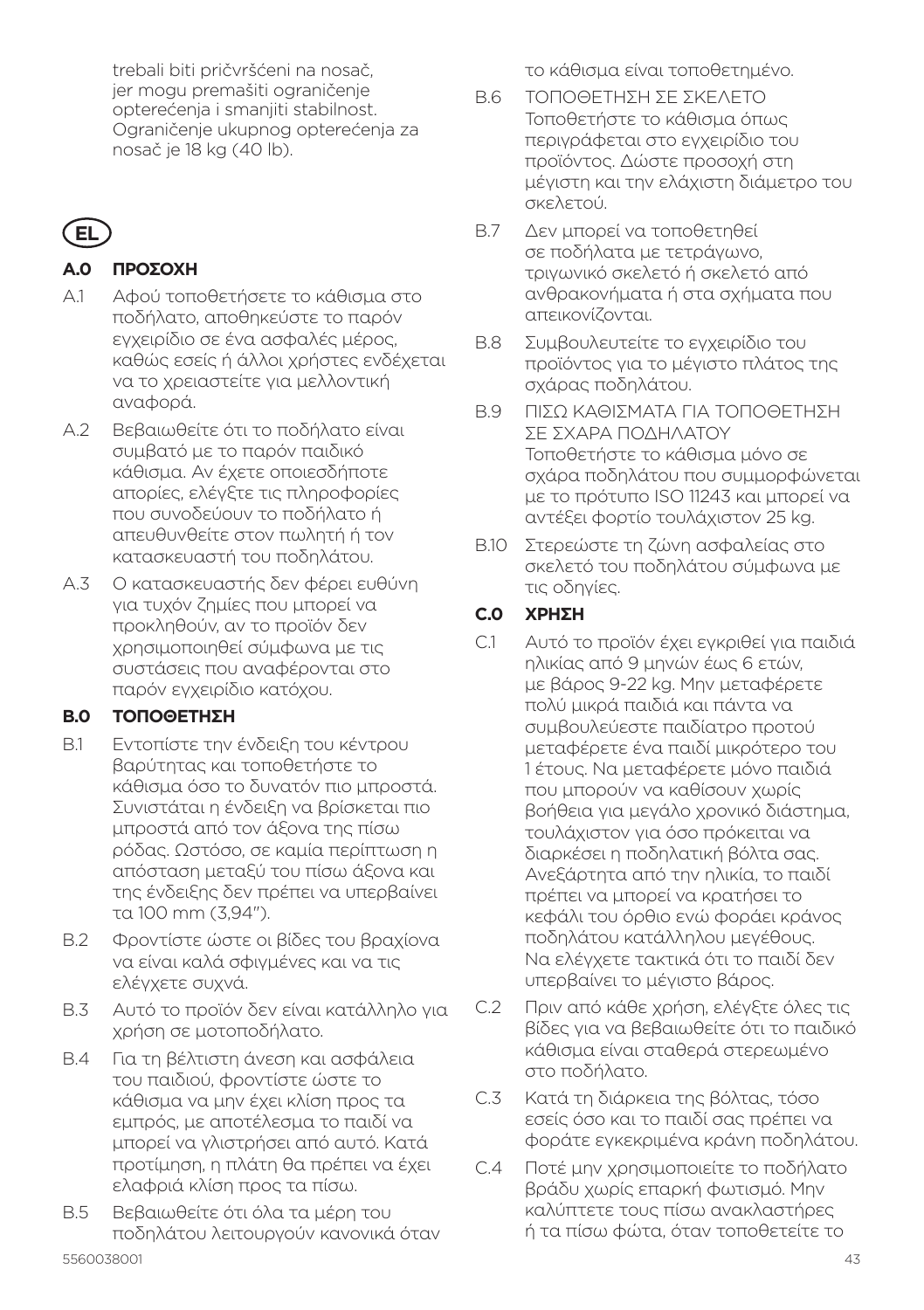παιδικό κάθισμα στο ποδήλατο.

- C.5 Λόγω του παιδικού καθίσματος ποδηλάτου, ενδέχεται να πρέπει να αλλάξετε τον τρόπο με τον οποίο ανεβαίνετε στο ποδήλατο ή κατεβαίνετε από αυτό. Δώστε ιδιαίτερη προσοχή σε αυτό.
- C.6 Πριν από κάθε βόλτα, να ελέγχετε ότι το παιδικό κάθισμα δεν εμποδίζει το σύστημα διεύθυνσης και πέδησης.
- C.7 Να χρησιμοποιείτε και να ασφαλίζετε πάντα τη ζώνη. Να ελέγχετε ότι η ζώνη και τα λουράκια ποδιού δεν είναι χαλαρά και δεν θα μπλεχτούν στα κινούμενα εξαρτήματα, π.χ. στη ρόδα. Το ίδιο ισχύει και όταν χρησιμοποιείτε το ποδήλατο με το κάθισμα άδειο.
- C.8 Βεβαιωθείτε ότι τα ρούχα, τα παπούτσια, τα παιχνίδια ή μέρη του σώματος του παιδιού δεν έρχονται σε επαφή με τα κινούμενα μέρη του ποδηλάτου, π.χ. τις ρόδες, τα καλώδια ή τα ελατήρια της σέλας. Να ελέγχετε τακτικά αυτά τα σημεία καθώς το παιδί μεγαλώνει. Τα ελατήρια της σέλας μπορούν να καλυφθούν με κατάλληλο προστατευτικό ελατηρίων.
- C.9 Διασφαλίστε ότι δεν υπάρχουν αιχμηρά αντικείμενα που να μπορεί να αγγίξει το παιδί, π.χ. ξεφτισμένα καλώδια.
- C.10 Το παιδί που κάθεται συχνά πρέπει να είναι πιο ζεστά ντυμένο σε σχέση με τον ποδηλάτη. Για να προστατευτείτε και οι δύο από απρόσμενη βροχή, είναι συνετό να φοράτε αδιάβροχα ρούχα. Ποτέ μην πηγαίνετε βόλτες υπό κακές ή επικίνδυνες καιρικές συνθήκες, όπως κρύο καιρό, που θα μπορούσε να προκαλέσει κρυοπαγήματα στο παιδί.
- C.11 Ελέγξτε τη θερμοκρασία του καθίσματος προτού βάλετε το παιδί να καθίσει, ειδικά σε ζεστές, ηλιόλουστες ημέρες.
- C.12 Να αφαιρείτε το κάθισμα όταν μεταφέρετε το ποδήλατο με αυτοκίνητο. Ο δυνατός αέρας μπορεί να προκαλέσει ζημιά στο κάθισμα ή να χαλαρώσει την πρόσδεσή του και να προκληθεί ατύχημα.
- 44 5560038001 C.13 Πριν από τη χρήση, να ελέγχετε αν υπάρχουν εθνικοί νόμοι και κανονισμοί σχετικά με τη μεταφορά παιδιών σε παιδικά καθίσματα.

## **D.0 ΣΥΝΤΗΡΗΣΗ**

- D.1 Για τον καθαρισμό του παιδικού καθίσματος, χρησιμοποιείτε μόνο χλιαρό νερό και σαπούνι. Για να καθαρίσετε το μαξιλαράκι, ανατρέξτε στις οδηγίες πλυσίματος στο μαξιλαράκι.
- D.2 Αν οποιοδήποτε τμήμα του παιδικού καθίσματος καταστραφεί ή σπάσει, επικοινωνήστε με τον πλησιέστερο αντιπρόσωπο της Thule.

#### **E.0 ΠΡΟΕΙΔΟΠΟΙΗΣΕΙΣ**

- E.1 Μην τοποθετείτε πρόσθετες αποσκευές ή εξοπλισμό στο παιδικό κάθισμα. Κάθε επιπλέον φορτίο είναι καλύτερο να τοποθετείται στο μπροστινό μέρος του ποδηλάτου.
- E.2 Μην τροποποιήσετε το προϊόν με κανέναν τρόπο.
- E.3 Το ποδήλατο ενδέχεται να συμπεριφέρεται διαφορετικά με ένα παιδί στο κάθισμα, ιδίως όσον αφορά την ισορροπία και το σύστημα διεύθυνσης και πέδησης.
- E.4 Μην αφήνετε ποτέ το ποδήλατο χωρίς επιτήρηση με παιδί στο κάθισμα.
- E.5 Μην αφήνετε ποτέ το παιδί στο κάθισμα όταν το ποδήλατο είναι σταθμευμένο και στηρίζεται μόνο σε μια βάση στήριξης.
- E.6 Μην χρησιμοποιείτε το κάθισμα, αν κάποιο εξάρτημα έχει σπάσει.
- E.7 Αδυναμία συμμόρφωσης με τις οδηγίες ασφαλείας μπορεί να οδηγήσει σε τραυματισμό ή θάνατο του παιδιού ή του ποδηλάτη.
- E.8 Μην αφαιρείτε το τοποθετημένο μπρελόκ, καθώς το μέγεθός του μειώνει τον κίνδυνο ασφυξίας του παιδιού σας σε περίπτωση κατάποσης.
- *E.9* Σύμφωνα με το πρότυπο ASTM F1625-00, δεν πρέπει να τοποθετούνται πρόσθετες αποσκευές και αξεσουάρ στη σχάρα, καθώς μπορεί να υπερβαίνουν το όριο του φορτίου και μπορεί να μειώσουν την ευστάθεια. Το όριο του συνολικού φορτίου για τη σχάρα είναι 18 kg (40 lb).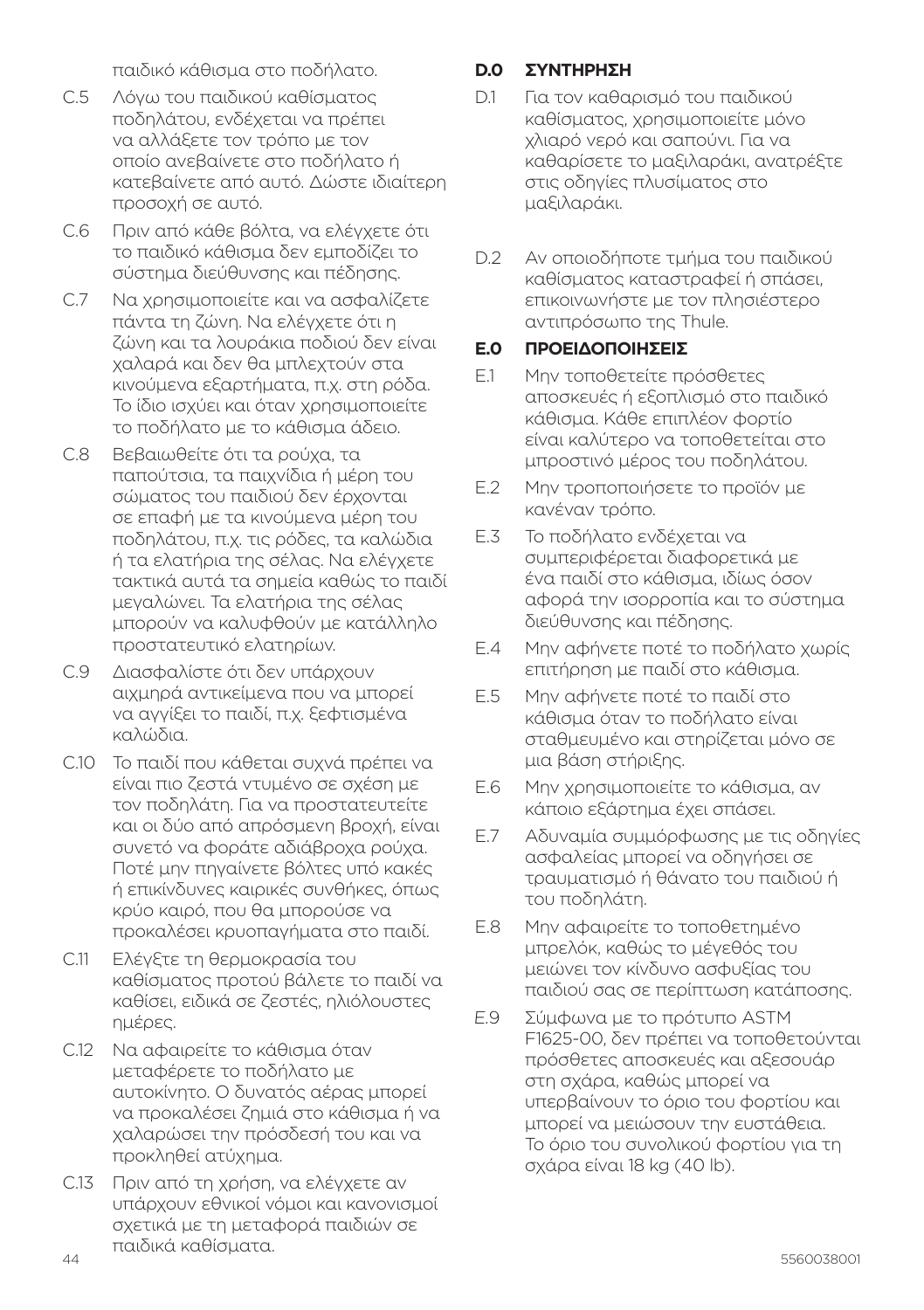

## **A.0 D**İ**KKAT**

- A.1 Bisiklet koltuğunu monte ettikten sonra bu kullanım kılavuzunu güvenli bir yerde saklayın. Siz ya da diğer kullanıcılar gelecekte başvurmak amacıyla buna ihtiyaç duyabilirsiniz.
- A.2 Bisikletinizin bu çocuk koltuğuyla uyumlu olduğundan emin olun. Herhangi bir sorunuz olursa, lütfen bisikletle birlikte verilen bilgileri kontrol edin veya bisiklet satıcısına ya da üreticisine sorun.
- A.3 Üretici, bu kullanıcı el kitabında tavsiye edilenin ötesinde kullanımdan kaynaklanan hasarlardan sorumlu değildir.

### **B.0 MONTAJ**

- B.1 Ağırlık merkezini belirleyin ve koltuğu mümkün olduğunca ileriye doğru monte edin. Tercihen bu işaret arka tekerlek ekseninin önünde olabilir, ancak hiçbir durumda arka tekerlek ekseninin üstünde, buna dik bir noktanın 100 mm'den (3,94 inç) daha fazla arkasında olmamalıdır.
- B.2 Bağlantı parçası vidalarının tamamen sıkılı olduğundan emin olun ve bunları sıklıkla kontrol edin.
- B.3 Bu ürün motosiklet, scooter vb. araçlar üzerinde kullanım için uygun değildir.
- B.4 Çocuğun en yüksek seviyede konforu ve güvenliği için, koltuktan dışarıya doğru kaymasına neden olacak şekilde koltuğun ileriye doğru eğilmemesini sağlayın. Tercihen arkalık hafifçe geriye doğru eğilmelidir.
- B.5 Bisikletin tüm parçalarının monte edilen koltukla birlikte doğru şekilde işleyip işlemediğini kontrol edin.

#### B.6 KADRO MONTAJLI

Koltuğu ürün kılavuzunda açıklandığı şekilde monte edin. Maksimum ve minimum kadro çapına dikkat edin.

- B.7 Kare, üçgen veya karbon fiber kadrolu bisikletlere veya resimdeki gibi geometrilere monte edilemez.
- B.8 Bagaj taşıyıcısının maksimum genişliği için ürün kılavuzuna bakın.

#### B.9 BAGAJ TAŞIYICISINA TAKILAN ARKA KOLTUKLAR

Arka koltuklar, yalnızca ISO 11243 ile uyumlu olan ve minimum 25 kg yük taşıma kapasitesi olan bagaj taşıyıcılarına monte edilebilir.

B.10 Talimata uygun olarak emniyet kemerini bisiklet kadrosuna takın.

## **C.0 KULLANIM**

- C.1 Bu ürün, 9 ila 22 kg (20 ila 48,5 lbs) ağırlığındaki, 9 aylıktan 6 yaşa kadar çocuklar için onaylıdır. Bu ürünü daha küçük yaşta bir çocuğu taşımak için kullanmayın ve her zaman için 1 yaşından daha küçük bir çocuğu taşımadan önce çocuk doktoruna danışın. Yalnızca, en azından yapılması düşünülen seyahat boyunca olmak üzere, daha uzun süre gözetimsiz biçimde kendi başına oturabilecek çocukları taşımak için kullanın. Çocuk hangi yaşta olursa olsun, doğru boyuta sahip bir bisiklet kaskı giyerken başını yukarıda tutabiliyor olmalıdır. Çocuğun maksimum kiloyu aşıp aşmadığını düzenli olarak kontrol edin.
- C.2 Her kullanımdan önce çocuk koltuğunun bisiklete güvenli bir biçimde bağlandığından emin olmak için tüm vidaları kontrol edin.
- C.3 Bisiklet sürüşü sırasında, hem kendinizin hem de çocuğunuzun onaylı bir bisiklet kaskı kullanması gerekmektedir.
- C.4 Yeterli ışıklandırma olmadan geceleri asla bisiklet kullanmayın. Bir bisiklet üzerinde çocuk koltuğu kullanırken arka reflektörlerin veya arka ışığın üstünü kapatmayın.
- C.5 Bir çocuk bisiklet koltuğunun varlığı, bisiklete binme/bisikletten inme şeklinizi değiştirmenizi gerektirebilir. Lütfen buna çok dikkat edin.
- C.6 Her sürüş öncesi, monte edilmiş bisiklet koltuğunun frene, pedallara veya gidona engel olmadığından emin olun.
- C.7 Her zaman emniyet kemeri kullanın ve bunu çocuğun etrafından doğru şekilde geçirerek taktığınıza emin olun. Emniyet kemerinin ve ayak kayışlarının gevşek olmadığına veya tekerlekler gibi hareketli parçalara sıkışmayacağına emin olun. Bu uyarı, koltukta bir çocuk olmadan bisiklet kullanırken de geçerlidir.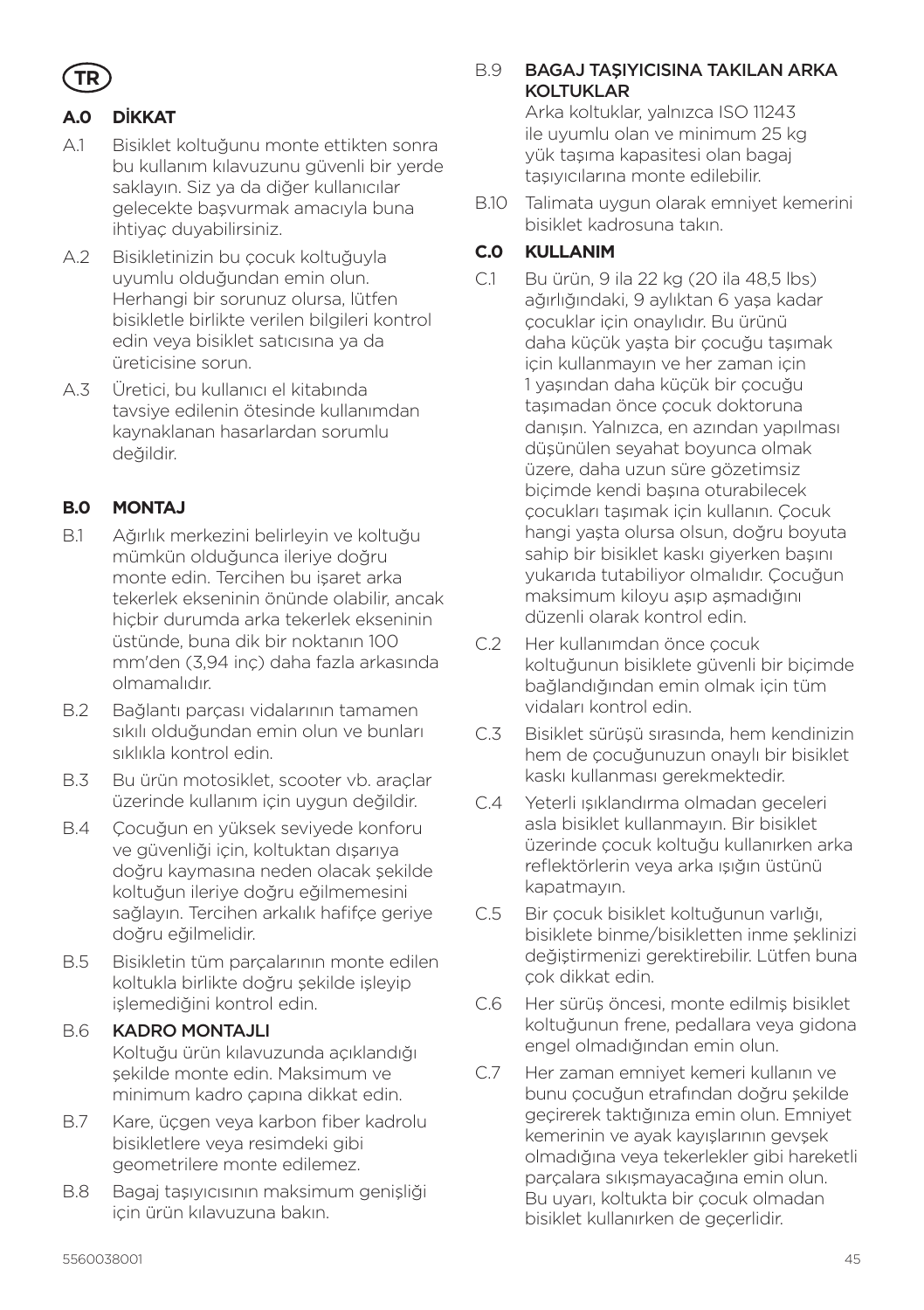- C.8 Çocuğun kıyafetlerinin, ayakkabılarının, oyuncaklarının veya vücut bölümlerinin tekerlekler, teller ve sele yayları gibi bisikletin herhangi bir hareketli parçasıyla temas etmediğinden emin olun. Bu durumu çocuk büyüdükçe düzenli olarak kontrol edin. Sele yayları uygun bir yay koruyucu ile kaplanabilir.
- C.9 Cocuğun erişim alanı içinde aşınmış kablolar gibi keskin nesnelerin olmadığına emin olun.
- C.10 Oturan çocuk, sürücüye göre daha sıcak tutan giysilere ihtiyaç duyar. Her ikisinin de ani yağmurdan korunması için, su geçirmeyen kıyafet taşınması uygun bir davranıştır. Çocuğun donma etkisinden zarar görebileceği çok soğuk hava koşullarında veya tehlikeli şartlarda bisiklete asla binmeyin.
- C.11 Çocuğu oturtmadan önce, özellikle sıcak ve güneşli günlerde koltuğun sıcaklığını kontrol edin.
- C.12 Bisikleti bir arabada taşırken çocuk koltuğunu çıkarın. Hava türbülansı koltuğa zarar verebilir veya koltuğun bağını gevşeterek, bir kazaya sebebiyet verebilir.
- C.13 Kullanmadan önce, bisiklet çocuk koltuğunda bir çocuğun taşınması ile ilgili olarak, herhangi bir ulusal yasa ve yönetmelik olup olmadığını kontrol edin.

#### **D.0 BAKIM**

- D.1 Cocuk koltuğunu temizlemek için sadece ılık, sabunlu su kullanın. Koltuk minderini temizlemek için, koltuk minderi üzerindeki yıkama talimatlarına bakın.
- D.2 Çocuk koltuğunun herhangi bir bölümü zarar görürse veya kırılırsa, lütfen size en yakın Thule satıcısıyla bağlantıya geçin.

## **E.0 UYARILAR**

- E.1 Çocuk koltuğuna fazladan yük veya ekipman koymayın. Herhangi bir ek yükün taşınabileceği en uygun yer, bisikletin ön ucudur.
- E.2 Ürün üzerinde hiçbir şekilde değişiklik yapmayın.
- E.3 Bisiklet, koltukta bir çocuk varken özellikle denge, yönlendirme ve fren yapma bakımından farklı şekilde hareket edebilir.
- E.4 Yanında kimse yokken, bisikleti koltuğunda bir çocukla asla bırakmayın.
- E.5 Bisiklet park durumunda ve sadece bisiklet çatalıyla desteklenirken, çocuğu asla koltukta bırakmayın.
- E.6 Herhangi bir parçası bozuk veya kırık durumda olan koltuğu kullanmayın.
- E.7 Güvenlik talimatlarına uyulmaması, çocuğun veya sürücünün ciddi olarak yaralanmasına veya ölmesine neden olabilir.
- E.8 Takılı anahtarlık halkasını, yutulması durumunda çocuğunuzun boğulması riskini azalttığı için çıkarmayın.
- E.9 ASTM F1625-00 standardına göre, yük sınırını aşabileceği ve dengeyi bozabileceği için taşıyıcıya ek bagaj veya aksesuar takılmamalıdır. Taşıyıcının toplam yük taşıma kapasitesi 18 kg'dır.

## **MT**

## **A.0** PREKAWZJONI

- A.1 Ara li żżomm dan il-manwal f'post sigur wara li tkun immuntajt is-sedil tar-rota. Inti u utenti oħra jista' jagħti l-każ li jkolkom bżonn tagħmlu referenza għalih fil-futur.
- A.2 Kun żgur li r-roti tiegħek huma kompatibbli ma' dan is-sit għat-tfal. Jekk għandek xi mistoqsijiet, jekk jogħġbok iċċekkja l-informazzjoni morgħtija mar-rota, jew staqsi lin-negozjant jew lill-manifattur tar-rota.
- A.3 Il-manifattur mhuwiex responsabbli għall-ħsarat li jirriżultaw minn użu lil hinn minn dak irrakkomandat minn dan il-manwal tas-sid.

## **B.0** INSTALLAZZJONI

- B.1 Identifika l-marka taċ-ċentru tal-gravità u immonta s-sedil kemm jista' jkun quddiem. Preferibbilment, din il-marka tkun quddiem il-fus tar-rota ta' wara, iżda fl-ebda każ m'għandha tkun aktar minn 100 mm (3.94") wara punt fuq ilfus tar-rota ta' wara vertikalment.
- B.2 Kun żgur li l-viti jkunu ssikkati kompletament, u iċċekkjahom ta' spiss.
- B.3 Dan il-prodott mhuwiex adattat biex jintuża fuq moped.
- 46 5560038001 B.4 Għal kumdità u sigurtà ottimali, kun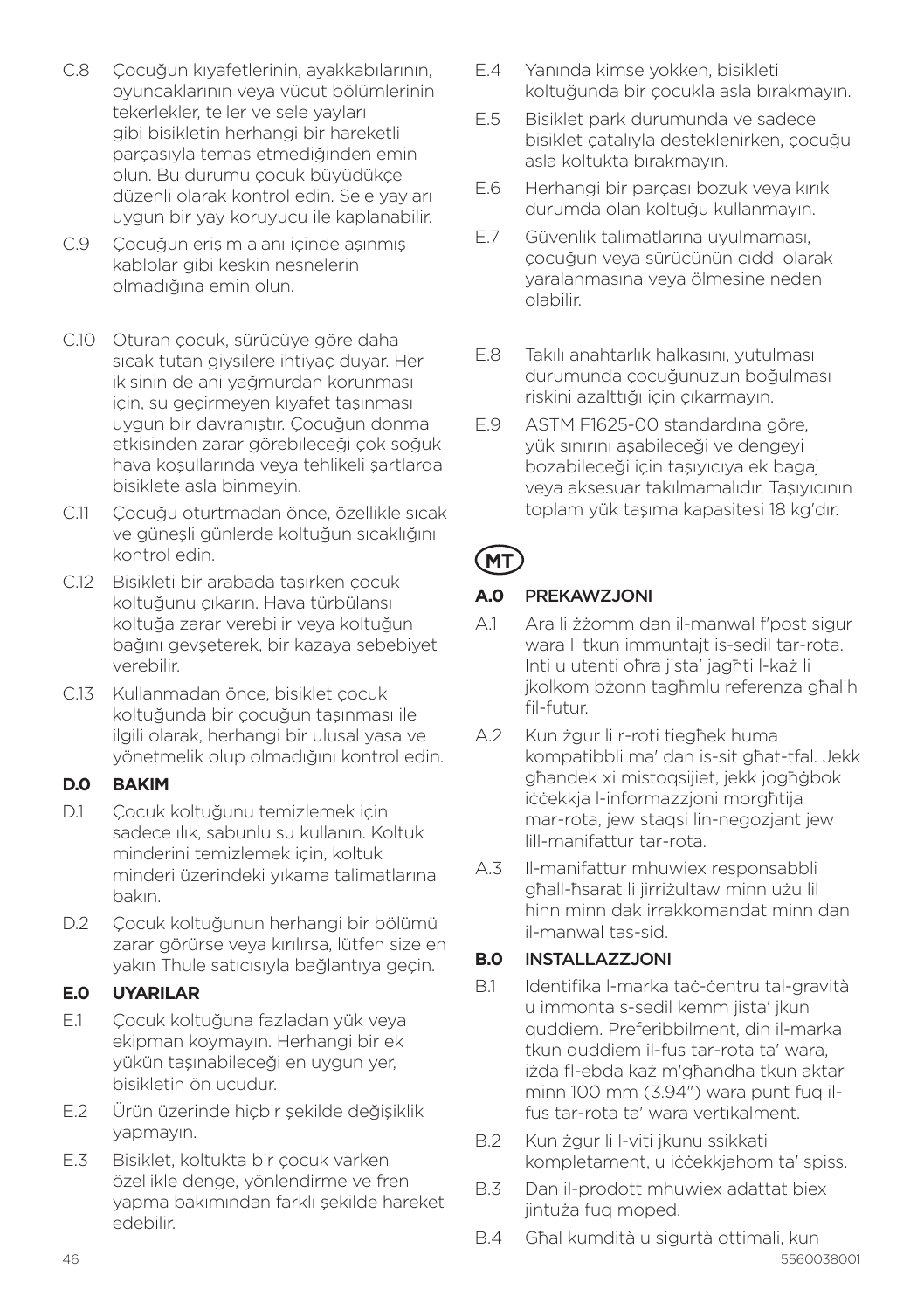żgur li s-sedil ma jiżloqx 'il quddiem, bilperiklu li t-tifel jew tifla jiżolqu minnu.

B.5 Iċċekkja li l-partijiet kollha tar-roti jaħdmu sewwa bis-sedil immuntat.

## B.6 QAFAS IMMUNTAT

Immonta s-sedil kif deskritt fil-manwal tal-prodott. Oqgħod attent għaddijametru massimu u minimu tal-qafas.

- B.7 Ma jistax jiġi mmuntat fuq roti b'oqfsa kwadi, trijangolari jew tal-fibra talkarbonju jew ġeometriji skont l-istampa.
- B.8 Iċċekkja l-manwal tal-prodott għall-wisa' massimu tat-trasportatur tal-bagalji.

### B.9 SEDILI FUQ WARA LI JITWAĦĦLU MAT-TRASPORTATUR TAL-BAGALJI.

Immonta s-sedil ma' trasportatur talbagalji li jikkonforma mal-ISO 11243 u li jkollu kapaċità ta' tagħbija minima ta' 25kg.

B.10 Waħħal iċ-ċinga tas-sigurtà fuq il-qafas tar-rota skont l-istruzzjoni.

### **C.0** L-UŻU

- C.1 Dan il-prodott huwa approvat għal tfal minn 9 xhur sa 6 snin, b'niż ta' 9-22 kg (20-48.5 lbs). Titfax tifel jew tifla li jkunu għadhom żgħar wisq, u dejjem ikkonsulta pedjatra qabel ma tittrasporta tfal iżgħar minn sena. Poġġi biss tfal li jkunu kapaċi joqogħdu bilqiegħda mingħajr għajnuna għal perjodu ta' żmien twil, għall-inqas għat-tul tal-vjaġġ taċ-ċiklu maħsub. Irrispettivament mill-età, it-tifel jew tifla għandhom ikun kapaċi jżommu rashom waqt li jkunu lebsin elmu tar-rota tad-daqs xieraq. Iċċekkja regolarment li t-tifel jew tifla ma jaqbżux il-piż massimu.
- C.2 Qabel kull użu, iċċekkja l-viti kollha biex tivverifika li s-sedil tat-tifel jew tifla huwa mwaħħal sewwa fuq ir-rota.
- C.3 Matul ir-rikba, ara li kemm int u kemm it-tifel jew tifla tiegħek ikollkom elmu tar-roti approvat.
- C.4 Qatt tirkeb ir-rota bil-lejl mingħajr iddawl adegwat. Tgħattix ir-rifletturi ta' wara jew id-dawl ta' wara meta tuża s-sedil tat-tfal fuq rota.
- 5560038001 47 C.5 Bil-preżenza ta' tifel jew tifla fuq is-sedil tar-rota jista' ikun li tkun meħtieġ tibdel il-mod ta' kif tirkeb/tinżel mir-rota. Jekk

jogħġbok oqgħod attent għal dan.

- C.6 Qabel kull rikba, assigura li s-sedil tar-rota mmuntat ma jinterferix malibbreikiar, mal-ippedalar jew malimmanuvrar.
- C.7 Dejjem uża l-harness, u kun żgur li tissikkaha sew mat-tifel jew tifla. Ara li l-arness u l-lazzijiet tas-saqajn ma jkunux merħija jew li jistgħu jinqabdu f'partijiet li jiċċaqalqu bħar-roti. Dan japplika wkoll meta tkun qed tuża r-rota mingħajr tifel jew tifla fis-sedil.
- C.8 Kun żgur li l-ħweijeġ, jż-żraben, il-ġugarelli jew il-partijiet tal-ġisem tat-tifel jew tifla ma jiġux f'kuntatt ma' xi partijiet tar-rota li jiċċaqalqu, bħal roti, wajers u molol tas-sarġ. Iċċekkia dan regolarment hekk kif it-tifel jew tifla jikbru. Il-molol tas-sarġ jistgħu jiġu mgħottija b'għatu tal-molol xieraq.
- C.9 Ara li ma jkun hemm l-ebda oġġetti li jaqtgħu fejn jistgħu jintlaħqu mit-tfal, eż. kejbils miftuqin.
- C.10 It-tifel jew tifla li jkunu bilgiegħda spiss ikollhom bżonn ħwejjeġ iktar sħan minn ta' min irikkeb. Biex tipproteġi lilek innfisek u lit-tifel/tifla minn xita mhux mistennija, huwa għaqli li ġġorr ħwejjeġ li ma jgħaddix ilma minnhom. Qatt m'għandek tirkeb ir-rota f'kundizzjonijiet perikolużi u ta' temp ħażin, bħal temp kiesaħ li jista' jwassal lit-tifel jew tifla li jsofru minn infjammazzjonijiet tal-ġilda bil-ksieħ.
- C.11 Iċċekkja t-temperatura tas-sedil qabel ma tpoġġi lit-tifel jew tifla, speċjalment fi ġranet sħan u xemxin.
- C.12 Neħħi s-sedil tat-tifel jew tifla meta titrasporta r-rota fuq karozza. Turbulenza tal-arja tista' tagħmel ħsara jew tħoll ilqfil tas-sedil, li jista' jirriżulta f'inċident.
- C.13 Qabel l-użu, iċċekkja jekk hemmx xi liğijiet jew regolamenti nazzionali speċifiċi għat-trasport ta' tifel/tifla fissedil għat-tfal.

#### **D.0** MANUTENZJONI

- D.1 Biex tnaddaf is-sedil tat-tfal, uża biss ilma fitel bis-sapun. Biex tnaddaf l-ikkuttunar, ara l-istruzzjonijiet tal-ħasil tal-ikkuttunar
- D.2 Jekk xi parti tas-sit tat-tfal ikollha l-ħsara jew tkun imkissra, jekk jogħġbok ikkuntattja lill-eqreb negozjant ta' Thule tiegħek.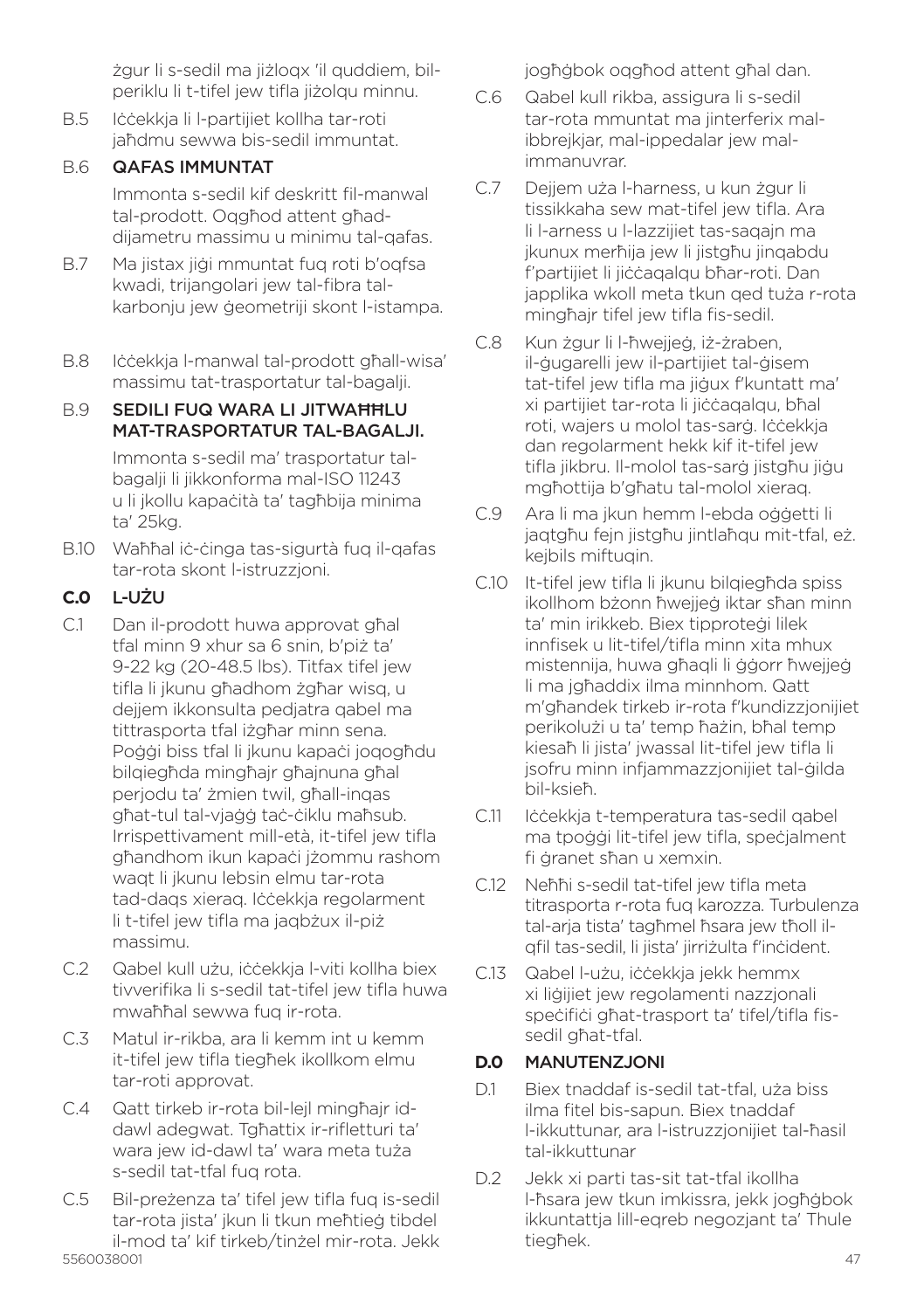#### **E.0** TWISSIJIET

- E.1 Twaħħalx bagalji jew apparat żejjed mas-sedil tat-tfal. Kull tagħbija żejda jkun l-aħjar meta titwaħħal mat-tarf ta' quddiem tar-rota.
- E.2 Tibdel il-prodott bl-ebda mod.
- E.3 Ir-rota tista' ġġib ruħha b'mod differenti b'tifel/tifla fis-sedil, b'mod partikolari fir-rigward tal-bilanċ, l-immanuvrar u l-ibbrejkjar.
- E.4 Qatt tħalli r-rota pparkjata b'tifel/tifla fis-sedil mingħajr sorveljanza.
- E.5 Qatt tħalli tifel/tifla fis-sedil meta r-rota tkun ipparkjata u sserraħ biss fuq ilkickstand.
- E.6 Tużax is-sedil jekk xi parti tkun imkissra.
- E.7 Nuqqas ta' konformità mal-istruzzjonijiet tas-sigurtà jista' jwassal għal korriment serju jew għall-mewt tat-tifel/tifla jew tar-rikkieb.
- E.8 Tneħħix il-ħolqa taċ-ċwievet mehmuża, id-daqs tagħha jnaqqas ir-riskju ta' soffokazzjoni għat-tifel/tifla tiegħek f'każ ta' inġestjoni.
- E.9 Skont ASTM F1625-00, bagalji jew aċċessorii addizzionali ma għandhomx jitwaħħlu mat-trasportatur, peress li jistgħu jagbżu l-limitu tat-tagħbija u jistgħu jnaqqsu l-istabbiltà. Il-limitu tattagħbija totali għat-trasportatur huwa ta' 18 kg (40 lb).

## **HE**

#### **א0. זהירות**

א1. הקפידו לשמור על מדריך זה במקום בטוח לאחר הרכבת המושב לאופניים. ייתכן שאתם או משתמשים אחרים תצטרכו לעיין בו בעתיד.

א2. ודאו שהאופניים שברשותך מותאמים למושב הילדים הזה. אם יש לכם שאלות, אנא עיינו במידע המצורף לאופניים, או שאלו את סוכן או יצרן האופניים.

א3. היצרן אינו אחראי על נזקים הנגרמים משימוש מעבר למומלץ במדריך המשתמש הזה.

#### **ב0. התקנה**

ב1. זהו את סימן מרכז הכובד, סמנו אותו והרכיבו את המושב קדימה ככל האפשר. עדיף שסימן זה יהיה ממוקם לפני סרן הגלגל האחורי, אך בשום אופן לא יותר מ100- מ"מ מאחורי הנקודה הממוקמת בדיוק מעל סרן הגלגל האחורי. ב2. וודאו שהברגים של התופסן מהודקים לגמרי ובדקו אותם לעתים קרובות.

ב3. מוצר זה אינו מתאים לקטנועים.

ב4. לנוחיותו ובטיחותו המרבית של הילד, ודאו שהמושב אינו נוטה קדימה כדי למנוע מצב שבו הילד יחליק ממנו. מומלץ להטות את המשענת מעט לאחור.

> ב5. ודאו שכל חלקי האופניים מתפקדים כראוי כשהמושב מורכב עליהם.

ב6. הרכבה לשלדה הרכיבו את המושב כפי שמתואר במדריך המוצר. שימו לב לקוטר המקסימלי והמינימלי המצוין.

ב7. לא ניתן להרכיב על אופניים בעלי שלדה מרובעת, משולשת או עשויה מסיבי פחמן, או גאומטריות כפי שמצוין בתמונה.

ב8. בדקו במדריך את הרוחב המקסימלי של סבל האופניים.

ב9. מושבים אחוריים המתחברים לסבל האופניים על סבל האופניים ניתן להרכיב רק מושב העומד בתקן על פי 11243 ISO בעל קיבולת העמסה של מינימום 25 ק"ג.

ב10. הדקו את רצועת הבטיחות אל שלדת האופנים על פי ההוראות.

#### **ג0. שימוש**

ג1. מוצר זה מאושר לילדים בני 9 חודשים עד 6 שנים, במשקל 9-22 ק"ג. אין להסיע פעוט בגיל צעיר יותר, ותמיד התייעצו עם רופא ילדים לפני הרכבת פעוט בן פחות משנה. יש להרכיב רק ילדים המסוגלים לשבת ללא עזרה למשך זמן ממושך, לפחות למשך זמן הרכיבה המתוכנן. ללא קשר לגילו של הילד, בעת חבישת קסדת אופניים בגודל המתאים הילד חייב להיות מסוגל להחזיק את הראש בכוחות עצמו. בדקו באופן קבוע שמשקל הילד אינו חורג מהמשקל המרבי.

ג2. לפני כל שימוש, בדקו את כל הברגים כדי לוודא שמושב הילד מהודק ומאובטח לאופניים.

ג3. בזמן הרכיבה, הקפידו כי אתם וילדכם חובשים קסדת אופניים העומדת בתקן.

ג4. אין לרכב על האופניים בלילה ללא תאורה הולמת. אין לכסות את מחזירי האור או את האור האחורי כאשר משתמשים במושב ילדים על אופניים.

ג5. הוספת מושב הילד לאופניים עשויה לדרוש מכם לשנות את האופן שבו אתם עולים על האופניים או יורדים מהם. אנא שימו לב לכך.

ג6. לפני כל רכיבה, ודאו שהמושב המורכב על האופניים אינו מפריע לבלימה, דיווש או ניווט.

ג7. השתמשו תמיד ברתמה והקפידו להדק אותה כראוי מסביב לילד. ודאו שהרתמה ותופסני הרגליים אינן רפויות ושאינן עלולות להיתפס בחלקים נעים כגון הגלגלים. הנחיה זו תקפה גם בעת השימוש באופניים כשהילד אינו יושב במושב.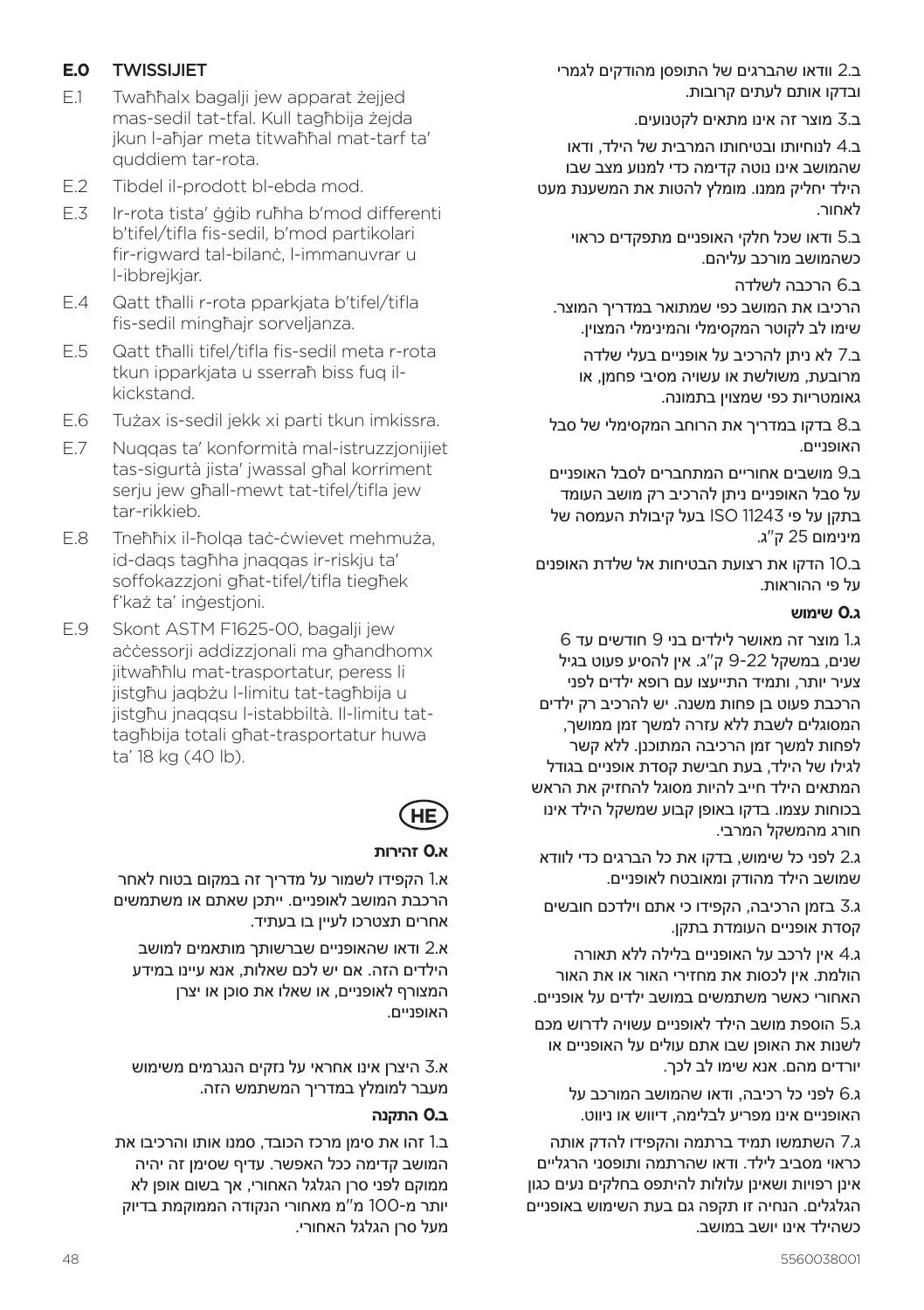# **AR**

#### **أ- تحذير**

أ- .1 تأكد من االحتفاظ بهذا الدليل في مكان آمن بعد تركيب مقعد الدراجة. قد تحتاج إليه أنت أو غيرك من المستخدمين للرجوع إليه في المستقبل. أ- .2 تأكد من أن دراجتك متوافقة مع مقعد الطفل. إذا كان لديك

اي اسئلة، يُرجى الاطلاع على المعلومات المزودة مع الدراجة، أو استفسر من تاجر الدرجات أو الشركة المصنعة. أ- 3. الشركة المصنعة غير مسؤولة عن الأضرار الناجمة عن

أي استخدام يتجاوز ما هو موصى به في دليل المالك هذا.

#### **ب- التركيب**

ب- 1. حدد مركز علامة الجاذبية وقَم بتركيب المقعد إلى الأمام در الإمكان. يُفضل أن تجعل هذه العلامة أمام محور العجلة الخلفي، ولكن لا تزيد عن 100 مم (3.94 بوصات) خلف نقطة اعلى مقعد العجلة الخلفي عموديًا. ب- .2 تأكد من إحكام غلق براغي المسند، وتحقق منهم من حين آلخر. ب- .3 هذا المنتج غير مناسب لالستخدام على دراجة بخارية صغيرة. ب- .4 لتوفير الراحة المثلى للطفل وسالمته، تأكد من أن المقعد ال يميل إلى األمام فيسمح للطفل بأن ينزلق منه. من األفضل أن يميل مسند الظهر قليلاً إلى الوراء. ب- 5. تأكد من أن كافة الأجز اء بالدر اجة تعمل بشكل صحيح بعد تركيب المقعد. ب- .6**تركيب اإلطار** ُم بتركيب المقعد كما هو موضح في دليل المنتج. ولي اهتمام ق بالحد الأقصي والأنني لقطر الإطار. ب- 7. لا يمكن تركيبه على الدرجات التي لها إطارات مربعة،

أو الثلاثية أو ذات الألياف الكربونية أو التي يكون شكلها حسب الصورة.

ب- 8. تحقق من دليل المنتج لأقصىي عرض لحامل الأمتعة.

ب- .9 **المقاعد الخلفية لربطها بحامل األمتعة** قُم بتر كيب المقعد بحامل الأمتعة فقط الذي يتوافق مع 11243 ISO وتبلغ سعة الحمولة 25 كجم كحد أدنى.

ب- 10. اربط حزام الأمان بإطار الدراجة وفقًا للتعليمات

#### **ج- طريقة االستخدام**

ج- 1. تمت الموافقة على هذا المنتج للأطفال من 9 أشهر إلى 6 سنوات، بوزن من 9 إلى 22 كجم (48،5 ـ 20 رطلا). لا تحمل طفلاً صغير جدًا وارجع دائمًا إلى طبيب الأطفال قبل نقل طفل أقل من سنة. يمكنك حمل األطفال التي بإمكانها الجلوس دون مساعدة لفترة طويلة، على األقل المدة المحددة التي تستغرقها الدراجة في الرحلة. بصرف النظر عن عمر الطفل، يجب أن ً يكون قادرا على رفع رأسه/رأسها مع ارتداء خوذة دراجة مناسبة الحجم. تحقق باستمر ار بأن الطفل لم يتجاوز الحد الأقصى من الوزن. ج- 2. قبل كل استخدام، تحقق من كافة البر اغي للتأكد من أن

مقعد الطفل مثبت بإحكام في الدراجة.

ג8. ודאו שבגדיו, נעליו, צעצועיו או גופו של הילד לא באים במגע עם החלקים נעים באופניים, כמו למשל הגלגלים, חיווטים וקפיצי המושב. בדקו זאת באופן קבוע ככל שהילד גדל. ניתן לכסות קפיצי מושב באמצעות מגן קפיצים מתאימים.

ג9. ודאו שאין עצמים חדים הנגישים לילד, למשל כבלים בלויים.

ג10. בדרך כלל הילד זקוק לבגדים חמים יותר מאשר רוכב האופניים. כדי להגן על שניכם מפני גשם לא צפוי, כדאי לקחת עמכם ביגוד עמיד בפני מים. אין לרכב בתנאי מזג אוויר סוער או מסוכן, כמו למשל מזג אוויר שעלול לגרום לילד כוויות קור.

ג11. בדקו את טמפרטורת המושב לפני שתושיבו בו את הילד, במיוחד בימים חמים ושטופי שמש.

ג12. הסירו את מושב הילדים כאשר אתם מרכיבים את האופניים על מכונית. מערבולות אוויר עלולות לגרום נזק למושב או לגרום להידוקו אל האופניים להשתחרר, דבר שעלול לגרום לתאונה.

ג13. לפני השימוש, בדקו האם קיימים חוקים ותקנות לאומיים הנוגעים לנשיאת ילד במושב ילדים באופניים.

#### **ד0. תחזוקה**

ד1. כדי לנקות את מושב האופניים, השתמשו אך ורק במים פושרים המהולים בסבון. כדי לנקות את הריפוד, קראו את הוראות השטיפה שעל גבי הריפוד

ד2. אם חלק ממושב הילד ניזוק או נשבר, אנא צרו קשר עם סוכן חברת Thule הקרוב אליכם.

#### **ה0. אזהרות**

ה1. אין לחבר מטען או ציוד נוסף אל מושב הילדים. עדיף לחבר כל מטען נוסף אל הקצה הקדמי של האופניים.

ה2. אין לשנות או להתאים את המוצר בכל דרך שהיא.

ה3. כאשר ילד יושב במושב תפקוד האופניים עשוי להשתנות, בעיקר מבחינת שיווי משקל, היגוי ובלימה.

ה4. לעולם אל תשאירו את האופניים ללא השגחה כאשר הילד נמצא במושב.

ה5. לעולם אל תשאירו את הילד במושב כשהאופניים עומדים ונתמכים על ידי הרגלית בלבד.

ה6. אין להשתמש במושב אם יש בו חלק שבור.

ה7. אי ציות להוראות הבטיחות עלול להוביל לפציעה חמורה או למוות של הילד או של רוכב האופניים.

ה8. אין להסיר את טבעת המפתח המצורפת, גודלה מפחית את הסיכון לחנק במקרה של אכילת מזון או שתיית נוזלים במהלך הרכיבה.

ה9. בהתאם ל1625-00-F ASTM, אין לשים על המנשא מטען או אביזרים נוספים, כדי שלא לחרוג מהמגבלה ולפגוע ביציבות. מגבלת המטען של המנשא היא 18 ק"ג (40lb)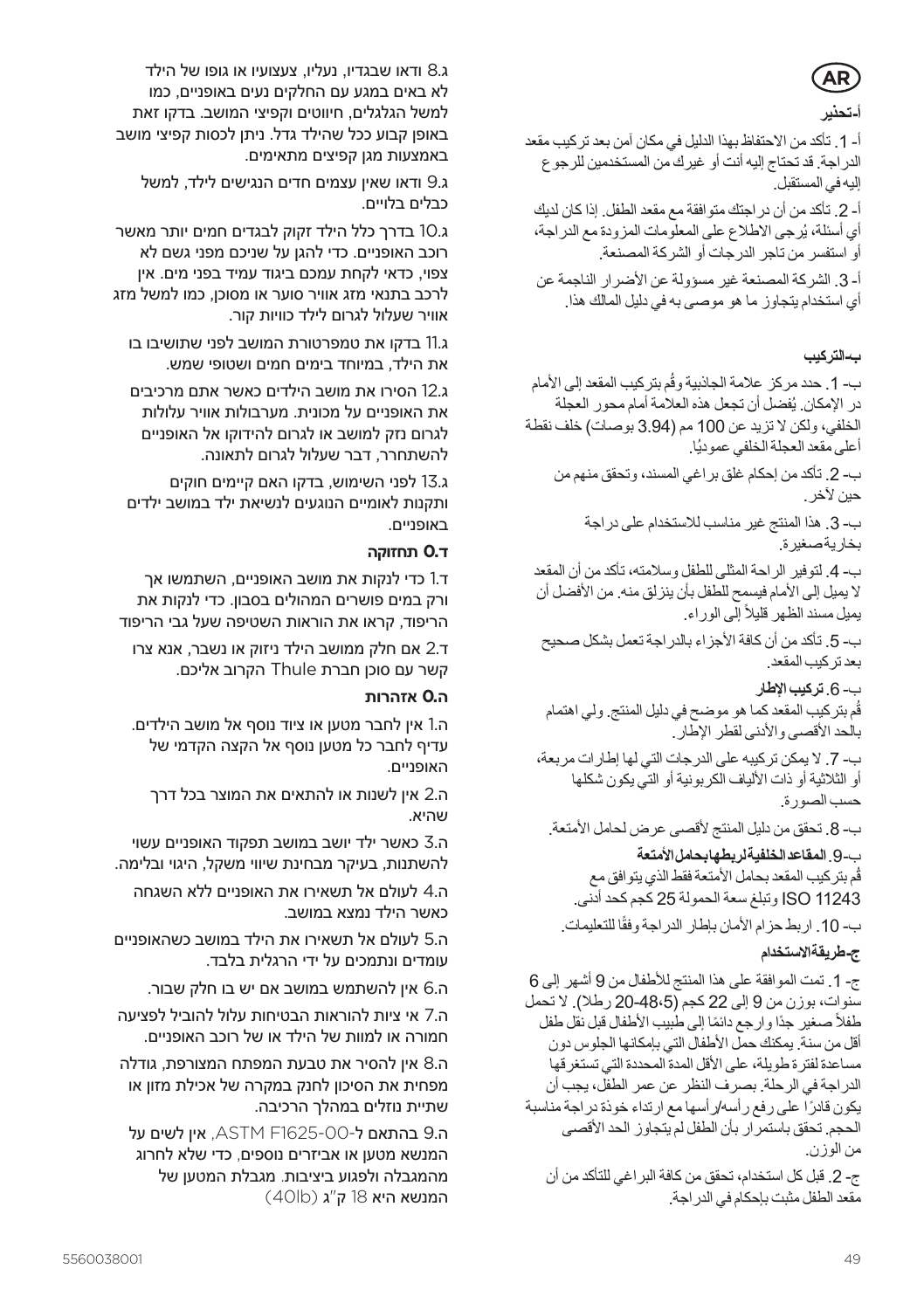ج- .3 أثناء الرحلة، تأكد من أنك ترتدي أنت وطفلك خوذة دراجة معتمدة.

ج- 4. لا تركب الدراجة ليلأ بدون إضـاءة كافية. لا تغطي العاكسات الخلفية أو الضوء الخلفي عند استخدام مقعد الطفل في الدراجة.

ج- 5. قد يلزم وجود مقعد الدراجة للطفل أن تغير من طريقة صعودك ونزولك من الدراجة. يُرجى الانتباه بشدة لهذا.

ج- 6. قبل كل رحلة، تأكد من أن مقعد الدراجة المركب لا يتعارض مع الفرملة، أو استخدام البداالت، أو القيادة.

ج- 7 ً . استخدم دائما حزام األمان، وتأكد من ربطه بشكل صحيح حول الطفل. تأكد من أن حزام الأمان وأربطة الأقدام ليست فضفاضة أو يمكن أن تتعلق عند تحريك أجزاء مثل العجالت. كما يُطبق ذلك أيضًا عند استخدامك الدر اجة بدون جلوس الطفل في المقعد.

ج- .8 تأكد من أال تالمس مالبس الطفل أو حذائه أو ألعابه أو أي من أعضاء جسده أي من األجزاء المتحركة للدراجة مثل العجلات، و الأسلاك، وسوستة المقعد الأساسي. تحقق من هذا باستمرار مع نمو الطفل. يمكن تغطية سوستة المقعد األساسي بحماية مرنة مناسبة.

ج- 9. تأكد من عدم وجود أي أجسام حادة في متناول يد الطفل، –<br>مثال: الأسلاك المتمالكة.

ج- 10 ـ غالبًا ما يحتاج الطفل الجالس ملابس ثقيلة من الر اكب ـ لحمايتكم كالكما من هطول األمطار غير المتوقع، فمن الحكمة إحضار مالبس مقاومة للماء. ال تركب في أحوال جوية عاصفة .<br>أو ظر وف تشكل خطورة، مثل الطقس البارد الذي قد يتسبب في تجمد أطراف الطفل.

ج- .11 تحقق من درجة الحرارة للمقعد قبل وضع الطفل، خاصة في الأيام شديدة الحرارة في الصيف.

ج- 12. أزل مقعد الطفل عند نقل الدر اجة في سيارة. قد تضر االضطرابات الجوية المقعد أو ترخي األربطة مما يؤدي إلى وقوع حادث.

ج- 13. قبل الاستخدام، تحقق إذا كان هناك أي قوانين أو أنظمة محلية خاصة بحمل الأطفال في مقعد الأطفال بالدر اجة.

**د- الصيانة** 

د- 1. لتنظيف مقعد الطفل، استخدم فقط الماء و الصبابون الفاتر . لتنظيف البطانة، انظر تعليمات تنظيف البطانة

د- 2. إذا تلف أي جزء من أجزاء مقعد الطفل أو أصبابه كسر، ُرجى االتصال بأقرب تاجر لـ Thule. ي

**هـ- التحذيرات**

هـ- 1. لا تربط أمتعة أو معدات إضـافية في مقعد الطفل. من الأفضل ر بط أي حمل إضافي في الو اجهة الأمامية للدر اجة.

هـ- 2. لا تعدل في المنتج بأي حال من الأحوال. هـ- 3. قد تعمل الدراجة بشكل مختلف مع وجود طفل في المقعد، خاصة فيما يتعلق بالتوازن، والقيادة، والفرامل. هـ 4. لا تترك الدراجة متوقفة دون مراقبة مع وجود الطفل

في المقعد. هـ- 5. لا تترك الطفل في المقعد عندما تكون الدر اجة متوقفة

ومدعمة فقط بمسند.

هـ- .6 ال تستخدم المقعد إذا انكسر أي جزء.

هـ- 7 يمكن أن يؤدي عدم الإمتثال بتعليمات السلامة إلى إصبابة

خطيرة أو وفاة الطفل أو السائق. .هـ- 8. لا تنزع الحلقة الرئيسية المرفقة، فحجمها يقلل من خطر اختناق طفلك في حالة ابتالع هـ- 9. وفقًا لــ ASTM F1625-00، لا ينبغي ربط الأمتعة أو الملحقات اإلضافية بالحامل، ألنها قد تتجاوز حد الحمولة وقد تقلل من الثبات. ويبلغ إجمالي حد الحمولة للحامل 18 كجم (40 رطلاً).

## **ZH**

- **A.0**  注意
- A.1 自行车座椅安装完成后、请妥善保管本手册、 以供您或其他用户将来使用。
- A.2 请确保您的自行车与该款儿童座椅可以配合 使用。如有任何问题、请查看自行车随附信 息、或者咨询自行车经销商或制造商。
- A.3 对于因未按照本《车主手册》中建议的使用方 法使用导致的损坏、制造商概不负责。

#### **B.0 安装**

- B.1 确定重心标志中心、座椅安装位置尽可能靠 前。重心标志最好位于后轮车轴之前、切勿向 后超过后轮车轴垂直点 100 毫米(3.94 英寸)。
- B.2 请确保托座螺丝完全拧紧、并时常检查。
- B.3 本产品不适用于电动自行车。
- B.4 出于舒适度和安全性考虑、请勿使座椅前倾、 以免孩子滑出。靠背最好稍微向后倾斜。
- B.5 安装座椅后、检查自行车所有部件是否能正 常运行。
- B.6 车架式

按产品手册中所述安装座椅。请注意最大和 最小车架直径。

- B.7 请勿安装于车架为方形、三角形或碳纤维或 图示几何结构的自行车上使用。
- B.8 查看产品手册了解行李架的最大宽度。
- B.9 固定到行李架上的后置座椅 仅可以将座椅安装到符合 ISO 11243 且载重 能力为 25kg 的行李架。
- B.10 按照说明将安全腕带固定到自行车架上。

#### **C.0 用法**

- C.1 本产品经过批准、适合年龄在 9 个月到 6 岁、 体重为 9-22 千克 (20-48.5 磅) 的儿童使用。请 勿驮带年纪太小的婴幼儿、在驮带不满 1 岁 的婴幼儿之前,请务必先咨询儿科医生。仅适 合驮带能长时间独立坐稳的儿童、坚持时间 应至少能达到计划的骑行时长。无论年纪大 小、孩子必须已经能够抬头并能佩戴尺寸合 适的自行车头盔。请定期检查孩子是否超过 了最大体重限制。
- C.2 每次使用前、请检查所有螺丝、确保儿童座椅 已牢固地固定到自行车上。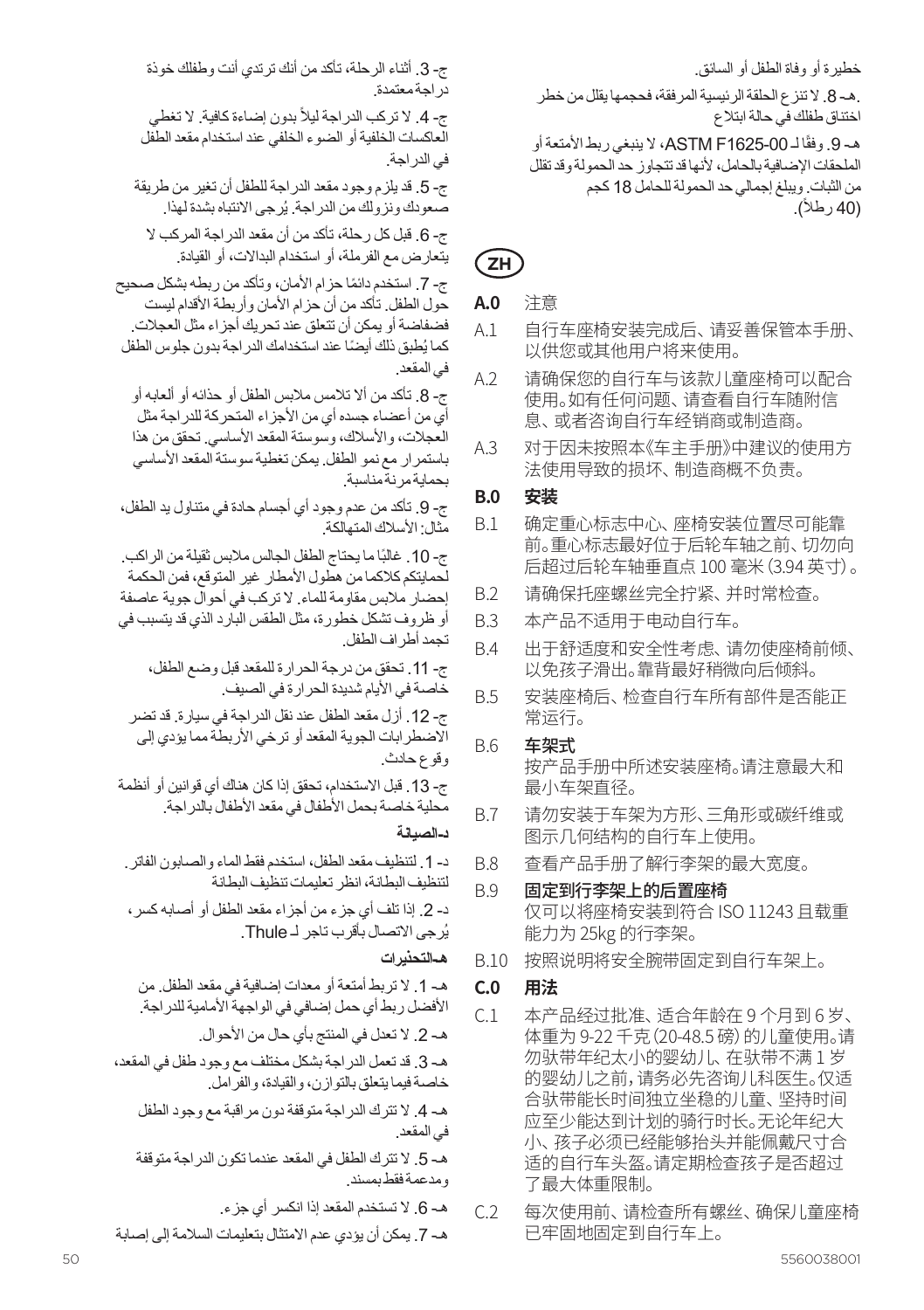- C.3 骑车过程中、请确保您和小孩都戴了质量合 格的自行车头盔。
- C.4 切勿在光线不足的夜晚骑车。自行车上安装 了儿童座椅时、请勿遮盖后视镜或尾灯。
- C.5 请特别注意、安装了儿童自行车座椅之后、 可能需要您改变上下自行车的方式。
- C.6 骑自行车之前、务必确保安装的自行车座椅 不会妨碍刹车、蹬车或转向。
- C.7 请始终使用安全带、并确保安全带正确地牢 系于孩子身上。确保安全带和脚袢没有松弛、 并且不会绞入车轮等可动部件,即使座椅中 没有小孩、使用自行车时亦应如此。
- C.8 确保小孩的衣服、鞋子、玩具或身体部位不会 接触车轮、辐条、车座弹簧等自行车的任何可 动部件。随着小孩的成长、请对此进行定期检 查。车座弹簧可以使用合适的弹簧护板加以 遮盖。
- C.9 确保孩子触手可及范围之内没有尖锐物体、 如磨损的线缆等。
- C.10 座椅中的孩子通常比骑乘人员更需要保暖。 为免受意外雨淋、建议携带雨衣。切勿在严寒 或恶劣天气骑乘、因为寒冷天气会导致孩子 遭受冻伤。
- C.11 将孩子放入座椅之前、请检查座椅温度、在炎 热、晴朗的天气尤其需要如此。
- C.12 使用汽车运输自行车时、请拆除儿童座椅。 路途颠簸可能会损坏座椅、或致其连接处变 松、这会导致事故发生。
- C.13 使用座椅之前、了解是否有专门针对使用儿 童自行车座椅驮带儿童的任何国家/地区法律 法规。

## **D.0 维护**

- D.1 只能使用微温肥皂水清洗儿童座椅。有关如 何清洗衬垫、请参阅衬垫洗涤说明。
- D.2 如果儿童座椅有任何部件破坏或受损、请联 系离您最近的 Thule 经销商。

#### **E.0 警告**

- E.1 请勿在儿童座椅上附加额外行李或设备。 额外负载物最好置于自行车前端。
- E.2 请勿以任何方式改装产品。
- E.3 使用座椅驮带小孩时可能会改变自行车的行 驶状况、平衡性、转向和制动方面尤其明显。
- E.4 停放自行车时、切勿在无人照看的情况下将 小孩单独留在座椅内。
- E.5 仅借助一个撑脚架停放自行车时、切勿将小 孩留在座椅内。
- E.6 如有任何部件损坏、请勿使用座椅。
- E.7 如未遵守安全指导、可能会导致孩子或骑乘

人员严重受伤甚至死亡。

- E.8 请勿取下随附的钥匙圈、如果您的孩子吞咽 钥匙、钥匙圈的尺寸能降低窒息的危险。
- E.9 根据 ASTM F1625-00、不应将额外的行李 放到托架上或将附件连接到托架上、因为这 可能会超过载重极限、并可能降低稳定性。托 架的总载重极限为 18 千克(40 磅)。

## **ZH**

#### **A.0 注意**

- A.1 自行车座椅安装完成后、请妥善保管本手册、 以供您或其他用户将来使用。
- A.2 请确保您的自行车与该款儿童座椅可以配合 使用。如有任何问题、请查看自行车随附信 息、或者咨询自行车经销商或制造商。
- A.3 对于因未按照本《车主手册》中建议的使用方 法使用导致的损坏、制造商概不负责。
- **B.0 安装**
- B.1 确定重心标志中心、座椅安装位置尽可能靠 前。重心标志最好位于后轮车轴之前、切勿向 后超过后轮车轴垂直点 100 毫米(3.94 英寸) 。
- B.2 请确保托座螺丝完全拧紧、并时常检查。
- B.3 本产品不适用于电动自行车。
- B.4 出于舒适度和安全性考虑、请勿使座椅前倾、 以免孩子滑出。
- B.5 安装座椅后、检查自行车所有部件是否能正 常运行。

#### B.6 **车架式**

 按产品手册中所述安装座椅。请注意最大和 最小车架直径。

- B.7 请勿安装于车架为方形、三角形或碳纤维或 图示几何结构的自行车上使用。
- B.8 查看产品手册了解行李架的最大宽度。

#### B.9 **固定到行李架上的后置座椅**

 仅可以将座椅安装到符合 ISO 11243 且载重 能力为 25 公斤的行李架。

- B.10 按照说明将安全腕带固定到自行车架上。
- **C.0 使用**
- C.1 本产品经过批准、适合年龄在 9 个月到 6 岁、 体重为 9-22 公斤 (20-48.5 磅) 的儿童使用。请 勿驮带年纪太小的婴幼儿、在驮带不满 1 岁 的婴幼儿之前,请务必先咨询儿科医生。仅适 合驮带能长时间独立坐稳的儿童、坚持时间 应至少能达到计划的骑行时长。无论年纪大 小、孩子必须已经能够抬头并能佩戴尺寸合 适的自行车头盔。请定期检查孩子是否超过 了最大体重限制。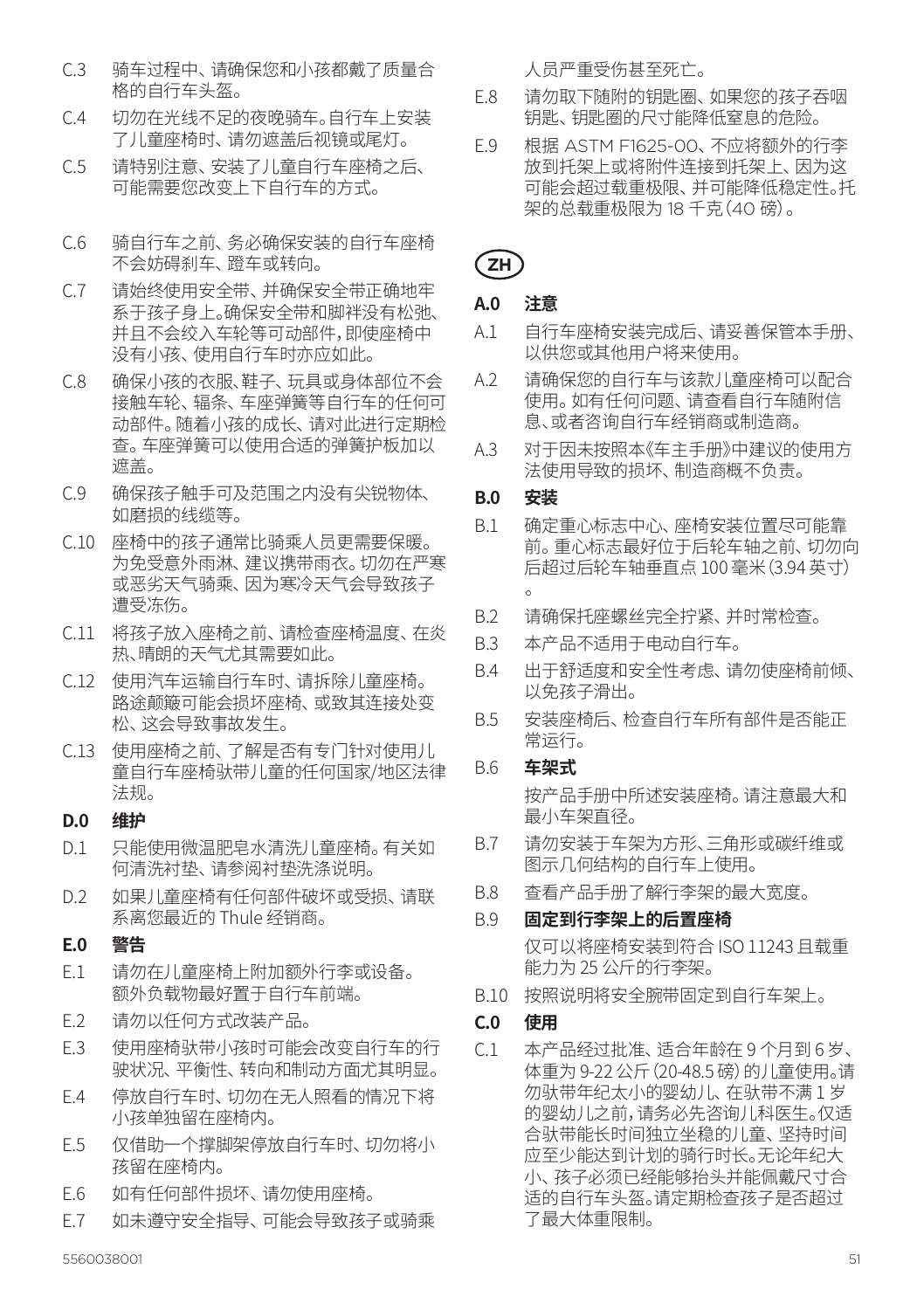- C.2 每次使用前、请检查所有螺丝、确保儿童座椅 已牢固地固定到自行车上。
- C.3 骑车过程中、请确保您和小孩都戴了质量合 格的自行车头盔。
- C.4 切勿在光线不足的夜晚骑车。自行车上安装 了儿童座椅时、请勿遮盖后视镜或尾灯。
- C.5 请特别注意、安装了儿童自行车座椅之后、 可能需要您改变上下自行车的方式。
- C.6 骑自行车之前、务必确保安装的自行车座椅 不会妨碍刹车、蹬车或转向。
- C.7 请始终使用安全带、并确保安全带正确地牢 系于孩子身上。确保安全带和脚袢没有松弛、 并且不会绞入车轮等可动部件,即使座椅中 没有小孩、使用自行车时亦应如此。
- C.8 确保小孩的衣服、鞋子、玩具或身体部位不会 接触车轮、辐条、车座弹簧等自行车的任何可 动部件。随着小孩的成长、请对此进行定期检 查。车座弹簧可以使用合适的弹簧护板加以 遮盖。
- C.9 确保孩子触手可及范围之内没有尖锐物体、 如磨损的线缆等。
- C.10 座椅中的孩子通常比骑乘人员更需要保暖。 为免受意外雨淋、建议携带雨衣。切勿在严寒 或恶劣天气骑乘、因为寒冷天气会导致孩子 遭受冻伤。
- C.11 将孩子放入座椅之前、请检查座椅温度、在炎 热、晴朗的天气尤其需要如此。
- C.12 使用汽车运输自行车时、请拆除儿童座椅。 路途颠簸可能会损坏座椅、或致其连接处变 松,这会导致事故发生。
- C.13 使用座椅之前、了解是否有专门针对使用儿 童自行车座椅驮带儿童的任何国家/地区法律 法规。

#### **D.0 维护**

- D.1 只能使用微温肥皂水清洗儿童座椅。有关如 何清洗衬垫、请参阅衬垫洗涤说明。
- D.2 如果儿童座椅有任何部件破坏或受损, 请联系离您最近的 Thule 经销商。

#### **E.0 警告**

- E.1 请勿在儿童座椅上附加额外行李或设备。 额外负载物最好置于自行车前端。
- E.2 请勿以任何方式改装产品。
- E.3 使用座椅驮带小孩时可能会改变自行车的行 驶状况、平衡性、转向和制动方面尤其明显。
- E.4 停放自行车时、切勿在无人照看的情况下将 小孩单独留在座椅内。
- E.5 仅借助一个撑脚架停放自行车时、切勿将小 孩留在座椅内。
- E.6 如有任何部件损坏、请勿使用座椅。
- E.7 如未遵守安全说明、可能会导致孩子或骑乘 人员严重受伤甚至死亡。
- E.8 请勿取下随附的钥匙圈、如果您的孩子吞咽 钥匙、钥匙圈的尺寸能降低窒息的危险。
- E.9 根據 ASTM F1625-00 規定、額外的行李或 配件都不應固定在行李箱上、因為這可能導 致荷重超過負載限制並影響穩定性。行李箱 的總荷重限制為 18 公斤 (40 磅)。

## **JA**

## **A.0 ご注意**

- A.1 サイクルシートを取り付けた後は、このマニュ アルを安全な場所に保管してください。
- A.2 お使いのサイクルがこのチャイルドシートと互 換性があることを確認してください。疑問点が ある場合は、サイクルに添付された資料をチェ ックするか、販売店やメーカーに問い合わせて ください。
- A.3 このオーナーズマニュアルで推奨されていな い方法での使用が原因で発生した損害につい て、製造者は責任を負いません。

#### **B.0 取り付けについて**

- B.1 重心マークの中心を見つけ、実際に使える範 囲でシートをできるだけ前方に取り付けます。 できれば、後輪の軸の前にこのマークが位置 するように取り付けて下さい。その際、後輪の 軸から垂直に伸ばしたポイントから後方に100 mm以上離れないようにしてください。
- B.2 ブラケットのネジが完全に締まっていることを 確認し、小まめに点検してください。
- B.3 この製品は原付自転車や小型オートバイでは 使用できません。
- B.4 お子様の乗り心地と安全性を確保するため、 シートは前方に傾けないでください。前方に傾 けるとお子様が滑り落ちる危険性があります。 バックレストを少し後方に傾けて使用すること をお勧めします。
- B.5 シートを取り付けた状態で、サイクルすべての 部品が正しく動いていることを確認してくだ さい。

## B.6 フレームマウント型

シートの取り付け方法については製品マニュ アルの説明に従ってください。直径の最小値と 最大値に注意してください。

- B.7 四角形、三角形、またはカーボンファイバーの フレームを採用したサイクルや、図の寸法に 該当するフレームに取り付けることはできま せん。
- B.8 ラゲッジキャリアの最大幅については製品マ ニュアルを確認してください。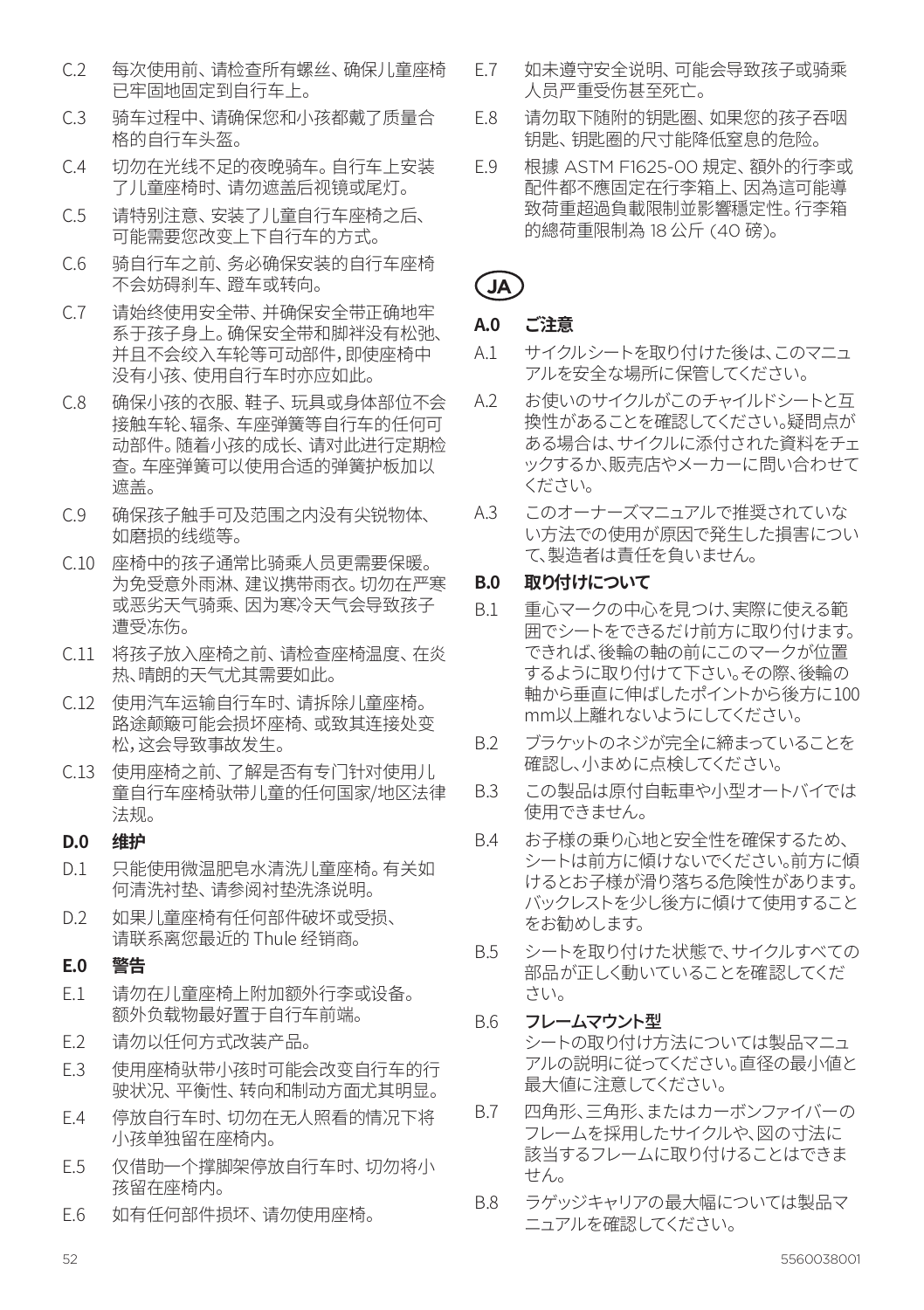- B.9 ラゲッジキャリアに対するリアシートの取り付け シートを取り付けるラゲッジキャリアは、ISO 11243規格に適合した、耐荷重25 kg以上のラ ゲッジキャリアであることが必要です。
- B.10 取扱説明書に従って、安全ストラップをサイク ルフレームに巻き付けてください。

#### **C.0 ご使用について**

- C.1 この製品を使用できるお子様の年齢は9か月 ~6歳まで、体重は9~22 kgです。この月齢に 満たないお子様を乗せないでください。1歳未 満のお子様を乗せる場合は小児科医に相談し てください。この製品を使用するには、お子様 が自分の力で座った姿勢を保てる必要があり ます。最低限、予定されている乗車時間にわた って姿勢を維持できない場合は、使用しないで ください。年齢にかかわらず、シートに乗るお 子様には、適切なサイズのサイクル用ヘルメッ トを装着した状態で頭を上げた姿勢を保つ能 力が必要です。また、お子様の体重が製品の許 容範囲を超えていないことを小まめに確認し てください。
- C.2 使用する前には常にすべてのネジを点検して、 チャイルドシートがサイクルに安全に固定され ていることを確認してください。
- C.3 走行中は、運転者とお子様の両方が、適切な 認定を受けたヘルメットを装着してください。
- C.4 夜間の走行時には必ず照明を点灯してくださ い。チャイルドシートの使用時に後部の反射板 またはリアライトが隠れないように注意してく ださい。
- C.5 お子様を乗せているときは、サイクルの乗り降 り方法に特別な配慮が必要になることがあり ます。乗り降りには十分注意してください。
- C.6 取り付けたサイクルシートがブレーキ、ペダル、 ハンドルに接触しないことを、サイクルに乗る たびに確認してください。
- C.7 必ずハーネスを使用し、お子様が正しく固定さ れていることを確認してください。ハーネスと フットストラップが緩んでいないこと、車輪など の可動部品に巻き込まれるおそれがないこと を確認してください。この安全確認は、お子様 をシートに乗せていない場合も必ず行ってく ださい。
- C.8 お子様の衣類、靴、おもちゃ、体の一部が、車 輪、ワイヤー、サドルスプリングなどサイクルの 可動部品と接触しないことを確認してくださ い。この確認作業は、お子様の成長に合わせ て小まめに行ってください。必要な場合は、適 切なスプリングガードを使ってサドルスプリン グをカバーしてください。
- C.9 お子様の手や体に接触するおそれがある範囲 に、擦り切れたケーブルなどの尖ったものがな いことを確認してください。<br>5560038001
- C.10 多くの場合、シートに座っているお子様は運転 者よりも体が冷えやすくなります。必要に応じ て保温性の高い衣服を着せてください。予想 外の降雨に備えて、運転者とお子様の両方の ために、防水機能がある衣類や雨具の用意を お勧めします。また、たとえばお子様に凍傷の おそれがある低温の日など、悪天候や危険な 状況のときは絶対に使用しないでください。
- C.11 お子様を乗せる前にシートの温度をチェックし てください。暑い晴天の日などは特に注意して ください。
- C.12 サイクルを自動車に積載するときはチャイルド シートを取り外してください。取り付けたまま で輸送すると、乱気流によってシートが損傷す るおそれや、シートの固定が緩んで事故につ ながるおそれがあります。
- C.13 使用する前に、サイクルのチャイルドシートに お子様を乗せることに関する国内法や規制を 確認してください。

#### **D.0 メンテナンスについて**

- D.1 シートの清掃には、ぬるま湯の石鹸水を使用 してください。パッドの清掃については、パッド に表示されている洗濯方法の指示を確認して ください。
- D.2 チャイルドシートが一部でも損傷または破損 した場合は、お近くのThule正規販売店にご相 談ください。

#### **E.0 警告**

- E.1 ラゲッジや器具をチャイルドシートに取り付け ないでください。荷物などはサイクルのフロン ト部分に取り付けることをお勧めします。
- F.2 この製品を改造しないでください。
- F3 チャイルドシートが取り付けられているサイク ルの動きは、通常とは異なる場合があります。 特に、バランス、ハンドル操作、ブレーキなどの 機能に影響があります。
- E.4 お子様をシートに乗せたまま、サイクルを駐輪 してその場を離れないでください。
- E.5 サイクルをキックスタンドのみで駐輪した状態 で、お子様をシートに乗せたままにしないでく ださい。
- E.6 シートが一部でも破損している場合は使用し ないでください。
- E.7 取扱説明書の安全指示が守られない場合、運 転者またはお子様に深刻な怪我や死亡事故 が発生するおそれがあります。
- E.8 付属のキーには、お子様が誤って口に入れて も窒息しにくい大きめのキーリングが取り付け られています。キーリングを取り外さないでく ださい。
- E.9 ASTM F1625-00に従い、キャリアに追加のラ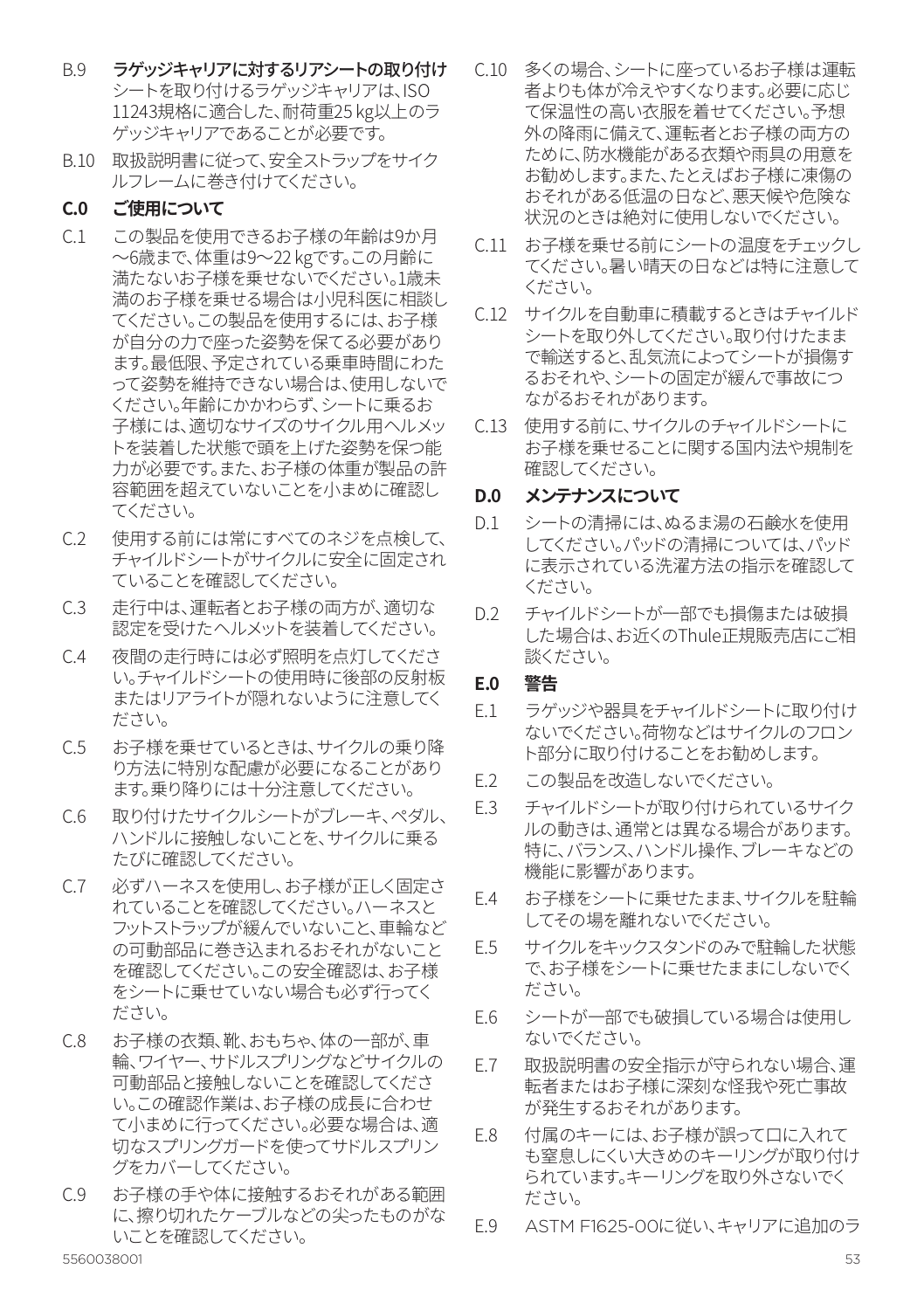ゲッジやアクセサリーを取り付けてはなりませ ん。積載重量制限を越え、安定性が悪くなって しまう可能性があります。キャリアの総積載重 量制限は18 kg(40ポンド)です。

## **KO**

### **A.0 주의**

- A.1 자전거 좌석을 장착한 후 본 설명서를 안전한 장소에 보관하십시오. 나중에 필요할 경우 참조할 수 있습니다.
- A.2 자전거가 본 어린이 좌석과 호환되는지 확인하십시오. 질문이 있을 경우 자전거와 함께 제공된 정보를 확인하거나 자전거 판매점 또는 제조업체에 문의하십시오.
- A.3 제조업체는 이 사용 설명서에 권장된 범위를 벗어나 사용하면서 발생한 피해에 대해 책임을 지지 않습니다.

#### **B.0 설치**

- B.1 무게중심 표시를 확인하고 좌석을 가능한 한 앞쪽에 장착합니다. 이 표시가 뒷바퀴 축의 앞부분에 오도록 하는 것이 좋으며 뒷바퀴 축 위의 수직 지점에서 뒤로 100mm(3.94") 이상의 지점에 오면 안 됩니다.
- B.2 브래킷 나사가 완전히 조여져 있는지 자주 점검하십시오.
- B.3 본 제품은 모터 자전거에는 적합하지 않습니다.
- B.4 어린이의 편안함과 안전성을 극대화하려면 좌석이 앞으로 기울어지지 않도록 해야 합니다. 좌석이 기울어지면 어린이가 이탈할 수 있습니다. 등받이는 뒤로 약간 기울어져 있는 것이 좋습니다.
- B.5 좌석이 장착된 상태에서 자전거의 모든 부품이 올바르게 작동하는지 확인하십시오.
- B.6 프레임 장착 제품 설명서에 설명된 그대로 시트를 장착합니다. 프레임의 최대 및 최소 직경에 유의하여 진행합니다.
- B.7 사각형, 삼각형 또는 카본 섬유 프레임 또는 그림과 같은 형상에는 장착할 수 없습니다.
- B.8 화물 캐리어의 최대 너비는 제품 설명서에서 확인하십시오.
- B.9 화물 캐리어에 부착하는 뒷좌석 ISO 11243을 준수하고 적재 용량이 최소 25kg

인 화물 캐리어에 좌석을 부착하십시오.

- B.10 지침에 따라 자전거 프레임에 안전 끈을 조입니다.
- **C.0 사용**
- C.1 본 제품은 9 22kg(20-48.5lbs) 체중의 생후 9 개월 - 6세의 어린이에 맞춰 승인되었습니다.

너무 어린 아이의 경우 사용하지 마시고 1살 미만의 어린이를 태울 경우 항상 소아과 의사와 상의하십시오. 장거리 여행을 할 경우 앉는데 도움이 필요하지 않은 어린이만 앉히십시오. 연령과 상관없이 어린이는 적절한 크기의 자전거 헬멧을 착용한 상태에서 머리를 똑바로 들 수 있어야 합니다. 어린이가 최대 무게를 초과하지 않는지 정기적으로 확인하십시오.

- C.2 사용하기 전에 항상 모든 나사를 점검하여 어린이 좌석이 자전거에 단단히 고정되었는지 확인하십시오.
- C.3 이동하는 중에 자전거 운전자와 어린이는 승인된 자전거 헬멧을 착용해야 합니다.
- C.4 적절한 조명을 확보하지 않은 상태에서 야간에 자전거를 타지 마십시오. 자전거에 어린이 좌석을 사용할 때 후면 리플렉터나 미등을 가리지 마십시오.
- C.5 어린이 자전거 좌석이 있을 경우 자전거를 타고 내리는 방법을 변경해야 할 수 있습니다. 각별히 주의하시기 바랍니다.
- C.6 자전거를 타기 전에 장착된 자전거 좌석이 브레이크, 페달 또는 핸들에 방해가 되지 않는지 확인하십시오.
- C.7 항상 벨트를 착용하고 어린이의 주변에 올바르게 고정하십시오. 벨트와 풋스트랩이 헐겁지 않아야 합니다. 그렇지 않으면 바퀴와 같은 움직이는 부품에 끼일 수 있습니다. 이러한 주의사항은 좌석에 어린이가 탑승하지 않은 상태에서 자전거를 탈 때에도 적용됩니다.
- C.8 어린이의 옷, 신발, 장난감 또는 신체 일부가 바퀴, 와이어, 안장 스프링 등 자전거의 움직이는 부품과 접촉하지 않아야 합니다. 어린이의 성장 속도에 맞춰 이를 정기적으로 확인하십시오. 안장 스프링은 적절한 스프링 가드로 덮을 수 있습니다.
- C.9 낡은 케이블 등의 날카로운 물체가 어린이의 손에 닿지 않도록 하십시오.
- C.10 자전거 운전자보다 좌석에 앉은 어린이에게 보온용 의류가 더 필요할 수 있습니다. 예상치 못한 비로부터 탑승자를 보호하기 위해 방수복을 가지고 다니는 것이 좋습니다. 궂은 날씨나 위험한 조건 하에서는 자전거를 타지 말아야 합니다. 예를 들어 날씨가 추우면 어린이가 동상에 걸릴 수 있습니다.
- C.11 특히 뜨거운 여름철에는 어린이를 앉히기 전에 좌석의 온도를 확인하십시오.
- C.12 자전거를 차량으로 운송할 때는 어린이 좌석을 분리하십시오. 난기류로 인해 좌석이 손상되거나 고정된 부위가 느슨해질 수 있으며 이는 사고로 이어질 수 있습니다.
- C.13 사용하기 전에 어린이를 자전거 어린이 좌석으로 운송하는 것과 관련한 현지 법규나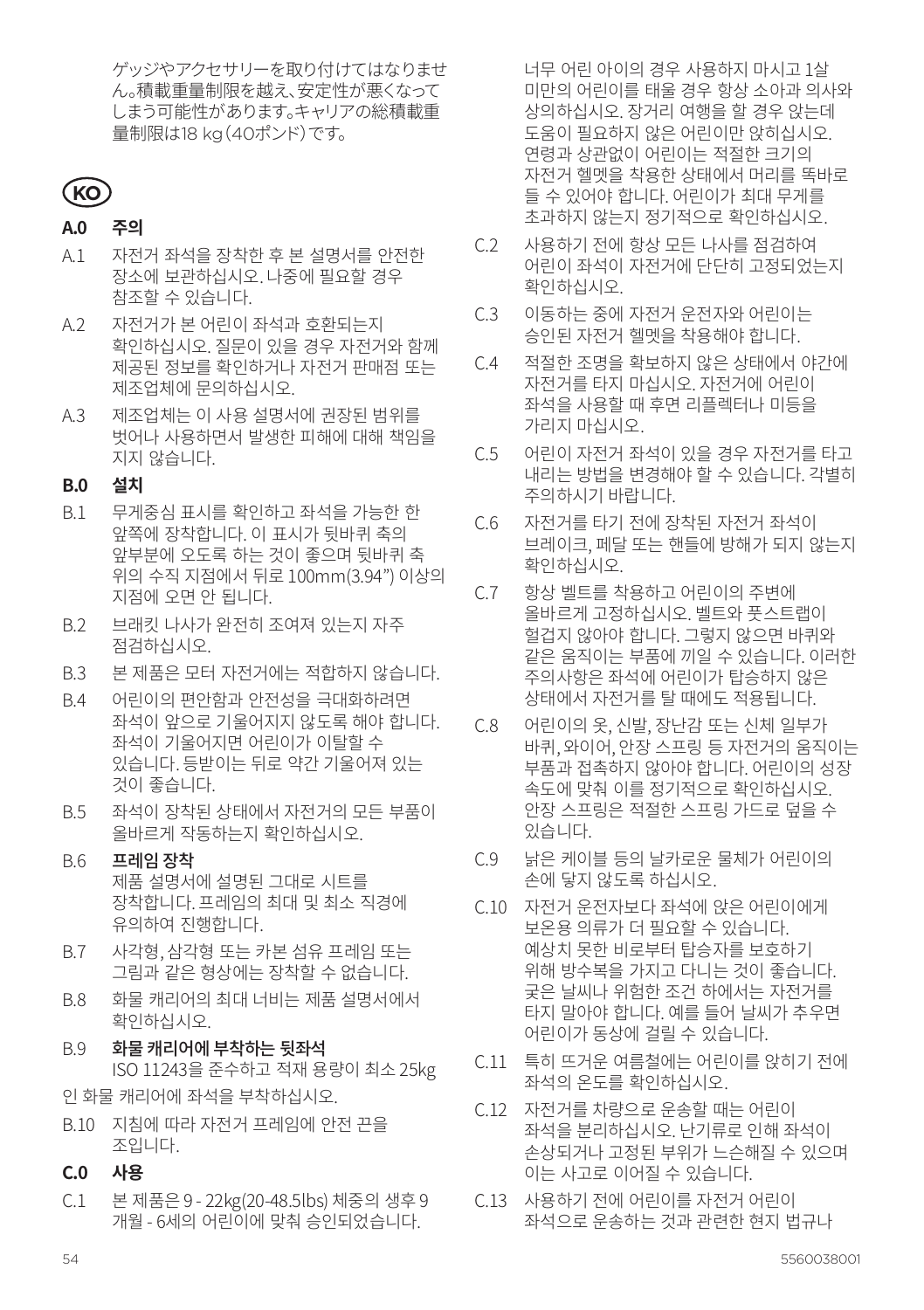규정이 있는지 확인하십시오.

#### **D.0 유지 관리**

- D.1 어린이 좌석을 세척할 경우 미지근한 비눗물만 사용하십시오. 패딩을 세탁하려면 패딩의 세탁 방법을 참조하십시오.
- D.2 어린이 좌석의 일부에 손상 또는 고장이 발생한 경우 가까운 Thule 판매 대리점에 문의하십시오.

#### **E.0 경고**

- E.1 어린이 좌석에 화물 또는 장비를 추가로 부착하지 마십시오. 추가 화물은 자전거의 앞부분에 부착하는 것이 가장 좋습니다.
- E.2 절대로 제품을 개조하지 마십시오.
- E.3 어린이가 좌석에 있을 경우 특히 균형, 조향 및 제동과 관련하여 자전거가 보통 때와는 다르게 작동할 수 있습니다.
- E.4 어린이가 좌석에 있는 상태에서 보호자 없이 자전거를 세워둔 채 떠나지 마십시오.
- E.5 어린이가 좌석에 있는 상태에서 자전거를 킥스탠드만을 사용하여 세워둔 채 떠나지 마십시오.
- E.6 부품이 손상된 좌석은 사용하지 마십시오.
- E.7 안전 관련 지침을 준수하지 않으면 어린이 또는 자전거 운전자의 심각한 부상 또는 사망 사고로 이어질 수 있습니다.
- E.8 부착된 키 링을 분리하지 마십시오. 키 링은 어린이가 삼키더라도 질식할 위험이 적은 크기로 되어 있습니다.
- E.9 ASTM F1625-00에 따르면, 추가 수하물이나 액세서리는 하중 한계를 초과하고 안정성을 저하시킬 수 있으므로 캐리어에 부착해서는 안 됩니다. 캐리어의 총 하중 한계는 18kg(40lb) 입니다.

## **TH**

## $AD = \frac{1}{2}$ ข้อควรระวัง

- A.1 อย่าลืมเก็บคู่มือไว้ในสถานที่ที่ปลอดภัยหลังจากติด ตั้งอานที่นั่งจักรยาน เพื่อให้คุณหรือผู้ใช้คนอื่นๆ ใช้อ้างอิงต่อไปในอนาคต
- A.2 ตรวจสอบให้แน่ใจว่าใช้จักรยานกับเก้าอี้เด็กตัวนี้ ได้หากมีคำ ถามใดๆ โปรดตรวจสอบข้อมูลที่ให้มา กับจักรยาน หรือสอบถามตัวแทนจำ หน่ายหรือผู้ ผลิตจักรยาน
- A.3 ผู้ผลิตจะไม่รับผิดชอบต่อความเสียหายที่เกิดจาก การใช้งานเกินขอบเขตที่แนะนำ ไว้ในคู่มือผู้ใช้นี้

## $B.0$  การติดตั้ง

B.1 กำ หนดตำ แหน่งศูนย์กลางของเครื่องหมายแรงโน้ม ถ่วง และติดตั้งเก้าอี้ไปทางด้านหน้าให้มากที่สุดเท่า

ที่ทำ ได้ปกติแล้วเครื่องหมา ยนี้ควรอยู่ในตำ แหน่ง ทางด้านหน้าของแกนล้อหลัง แต่ห้ามอยู่หลังเส้น แนวตั้งฉากของแกนล้อหลังเกินกว่า 100 มม. (3.94")

- B.2 ตรวจสอบให้แน่ใจว่าขันสกรูขายึดแน่นเต็มที่ และ ต้องตรวจดูเป็นประจำ
- B.3 ผลิตภัณฑ์นี้ไม่เหมาะกับจักรยานยนต์ขนาดเล็ก
- B.4 เพื่อความสะดวกสบายและความปลอดภัยสูงสุด ของเด็ก ให้แน่ใจว่าเก้าอี้ไม่ได้เอียงไปข้างหน้า มิฉะนั้นเด็กอาจเลื่อนหลุดได้โดยที่พนักพิงควร เอียงไปข้างหลังเล็กน้อย
- B.5 ตรวจสอบว่าทุกส่วนของจักรยานทำ งานได้อย่าง ถูกต้องเมื่อมีการติดตั้งเก้าอี้

### B.6 เฟรมที่ติดตั้ง

ติดตั้งเก้าอี้ตามคำ อธิบายในคู่มือผลิตภัณฑ์ โปรดคำ นึงถึงขนาดสูงสุดและต่ำ สุดของเส้นผ่า ศูนย์กลางของเฟรม

- B.7 ไม่สามารถติดตั้งกับจักรยานที่มีเฟรมทรงสี่เหลี่ยม เฟรมทรงสามเหลี่ยม เฟรมคาร์บอนไฟเบอร์หรือ เฟรมทรงเรขาคณิตดังที่แสดงในภาพ
- B.8 ตรวจสอบความกว้างสูงสุดของตะแกรงท้ายใส่ สัมภาระจากคู่มือผลิตภัณฑ์

## B.9 เก้าอี้นั่งท้ายจักรยานสำ หรับติดตั้งกับตะแกรงท้ายใส่ สัมภาระ

ติดตั้งเก้าอี้กับตะแกรงท้ายใส่สัมภาระที่ได้ มาตรฐาน ISO 11243 และมีน้ำ หนักบรรทุกไม่เกิน 25 กก. เท่านั้น

B.10 รัดสายนิรภัยเข้ากับเฟรมจักรยานตามคำ แนะนำ

## C.0 การใช้งาน

- C.1 ผลิตภัณฑ์นี้ได้รับการรับรองให้ใช้กับเด็กอายุ ตั้งแต่ 9 เดือนถึง 6 ปีน้ำ หนัก 9-22 กก. (20-48.5 ปอนด์) ห้ามบรรทุกเด็กที่ยังเล็กเกินกว่าที่จะนั่งได้ อย่างปลอดภัย และควรปรึกษากุมารแพทย์ก่อน ใช้รับส่งเด็กอายุน้อยกว่า 1 ปีขอให้บรรทุกเฉพาะ เด็กที่สามารถนั่งคนเดียวได้เป็นเวลานานเท่านั้น หรืออย่างน้อยตราบเท่าที่การเดินทางตามที่ตั้งใจ ไว้เด็กต้องสามารถยกศีรษะตั้งตรงได้ในขณะ ที่สวมหมวกกันน็อคจักรยานที่มีขนาดเหมาะสม ตรวจดูเป็นประจำ ว่าเด็กหนักไม่เกินน้ำ หนักสูงสุดที่ ี่กำหนด
- C.2 ก่อนการใช้งานทุกครั้ง ตรวจดูสกรูทั้งหมดเพื่อให้ แน่ใจว่าเก้าอี้เด็กได้ยึดติดกับจักรยานอย่างแน่นหนา
- C.3 ในระหว่างขี่จักรยาน ให้แน่ใจว่าทั้งคุณและเด็กใส่ หมวกกันน็อคที่ได้รับการอนุมัติ
- C.4 ห้ามขี่จักรยานในเวลากลางคืนโดยไม่มีแสงสว่าง เพียงพอ อย่าปิดคลุมแผ่นสะท้อนแสงด้านหลังหรือ ไฟท้ายเมื่อใช้เก้าอี้เด็กบนจักรยาน
- C.5 เก้าอี้จักรยานเด็กที่ติดตั้งอยู่อาจทำ ให้คุณต้อง เปลี่ยนวิธีขึ้นลงรถจักรยาน โปรดสนใจเรื่องนี้เป็น พิเศษ
- C.6 ก่อนการขี่แต่ละครั้ง ให้แน่ใจว่าเก้าอี้จักรยานที่ติด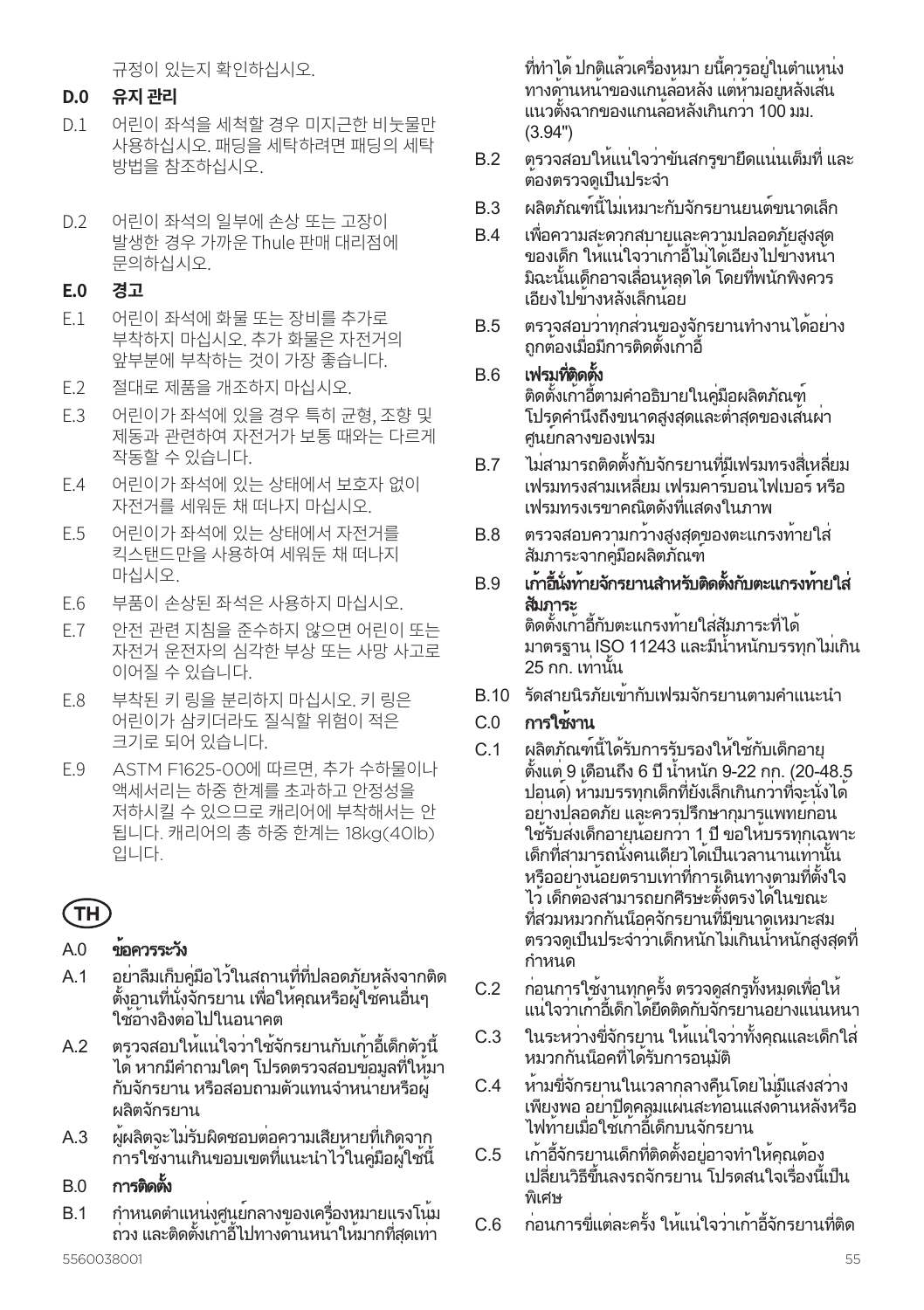ตั้งไว้ไม่ได้รบกวนการเบรก การถีบ หรือการบังคับ เลี้ยว

- C.7 ให้ใช้สายรัดนิรภัยเสมอ และต้องแน่ใจว่ายึดสาย รัดเข้ากับตัวเด็กอย่างถูกต้อง ตรวจดูว่าสายรัด นิรภัยและสายรัดเท้าไม่หลวม หรือไม่ไปติดกับชิ้น ้ส่วนเคลื่อนไหว เช่น ล้อ นอกจากนี้คำแนะนำยัง ใช้ได้กับการขี่จักรยานโดยไม่มีเด็กในเก้าอี้
- C.8 ตรวจดูให้แน่ใจว่าเสื้อผ้า รองเท้า ของเล่น หรือ ส่วนของร่างกายของเด็กไม่ไปติดกับชิ้นส่วน เคลื่อนไหวของจักรยาน เช่น ล้อ สายไฟ และสปริง ใต้อาน ตรวจสอบเรื่องนี้อย่างสม่ำ เสมอตามการ เติบโตของเด็ก สปริงใต้อานสามารถปิดครอบได้ ด้วยฝาครอบกันสปริงที่เหมาะสม
- C.9 ตรวจสอบให้แน่ใจว่าเก็บวัตถุมีคมไว้พ้นมือเด็ก เช่น สายเคเบิลที่เปื่อยขาด
- C.10 ปกติแล้วเสื้อผ้าของเด็กที่นั่งในเก้าอี้จะต้องอบอุ่น กว่าเสื้อผ้าของผู้ขี่จักรยาน ควรพกเสื้อกันฝนไป ด้วยเพื่อป้องกันทั้งเด็กและผู้ขี่ไม่ให้เปียก ในกรณี ที่ฝนที่อาจตกอย่างไม่คาดคิด ห้ามขี่จักรยานใน ี่ สภาวะที่ไม่เอื้ออำนวยหรือเป็นอันตราย เช่น สภาพ อากาศหนาวเย็นที่อาจทำ ให้เด็กเป็นหวัด
- C.11 ตรวจสอบอุณหภูมิของเก้าอี้ก่อนให้เด็กนั่ง โดย เฉพาะอย่างยิ่งในวันแดดร้อนจัด
- C.12 ให้เอาเก้าอี้เด็กออกเมื่อขนจักรยานขึ้นหลังคารถ สภาพอากาศปั่นป่วนอาจทำ ให้เก้าอี้เสียหายหรือ คลายสิ่งที่ยึดอยู่ ซึ่งส่งผลให้เกิดอุบัติเหตุได้
- C.13 ก่อนใช้ให้ตรวจสอบว่า มีกฎหมายและกฎระเบียบ ภายในประเทศที่เฉพาะเจาะจงใดๆ เกี่ยวกับการ บรรทุกเด็กในเก้าอี้เด็กบนจักรยานหรือไม่

## D.0 การดูแลรักษา

- D.1 ในการทำ ความสะอาดเก้าอี้เด็ก ให้ใช้เฉพาะน้ำ ้สบอนๆ เท่านั้น ส่วนการทำความสะอาดแผ่นรอง โปรดดูคำ แนะนำ การซักล้างในส่วนของแผ่นรอง
- D.2 หากชิ้นส่วนของเก้าอี้เด็กชำ รุดหรือเสียหาย โปรดติดต่อตัวแทนจำ หน่าย Thule ที่ใกล้ที่สุด

#### $E.0$  คำเตือน

- E.1 ไม่ควรติดกระเป๋าหรืออุปกรณ์เสริมเข้ากับเก้าอี้เด็ก สิ่งของที่จะบรรทุกเพิ่มควรติดไว้ที่ส่วนด้านหน้า ของจักรยานจะเหมาะที่สุด
- E.2 ห้ามดัดแปลงแก้ไขผลิตภัณฑ์ไม่ว่าในกรณีใด
- E.3 ลักษณะการเคลื่อนไหวของจักรยานอาจแตกต่าง ไปจากเดิม เมื่อมีเด็กนั่งอยู่ในเก้าอี้โดยเฉพาะอย่าง ยิ่งเกี่ยวกับการทรงตัว การบังคับเลี้ยว และการเบรก
- E.4 ห้ามจอดรถจักรยานที่มีเด็กอยู่ในเก้าอี้ทิ้งไว้โดย ไม่มีการดูแล
- E.5 ห้ามปล่อยให้เด็กอยู่ในเก้าอี้เมื่อจอดจักรยานและ ยันขาตั้งไว้
- E.6 อย่าใช้งานเก้าอี้หากพบส่วนหนึ่งส่วนใดเสียหาย
- E.7 การไม่ปฏิบัติตามคำ แนะนำ ด้านความปลอดภัยอาจ ทำ ให้เด็กหรือผู้ขี่ได้รับบาดเจ็บสาหัสจนถึงขั้นเสีย ชีวิตได้
- E.8 ห้ามถอดพวงกุญแจที่ติดอยู่ในพวงกุญแจออก เพราะขนาดของพวงกุญแจดังกล่าวช่วยลดโอกาส เสี่ยงที่เด็กจะสำ ลักในกรณีที่เด็กเผลอกลืนกุญแจ เข้าไป
- E.9 ตามมาตรฐาน ASTM F1625-00 ไม่ควรติด สัมภาระหรืออุปกรณ์เสริมเพิ่มเติมเข้ากับโครงยึด เนื่องจากอาจบรรทุกเกินขีดจำ กัดและอาจทำ ให้ ความสามารถในการทรงตัวลดลง ขีดจำ กัดน้ำ หนักบรรทุกรวมสำ หรับโครงยึดคือ 18 กก. (40 ปอนด์).

## **MS**

## **A.0 AMARAN**

- A.1 Pastikan manual ini disimpan di tempat yang selamat selepas anda memasang tempat duduk basikal. Anda atau pengguna lain mungkin memerlukannya untuk rujukan pada masa hadapan.
- A.2 Pastikan basikal anda serasi dengan tempat duduk kanak-kanak ini. Jika anda ada apa-apa pertanyaan, sila semak maklumat yang disertakan bersama-sama basikal, atau tanya pengedar atau pengilang basikal berkenaan.
- A.3 Pengilang tidak bertanggungjawab untuk kerosakan yang berpunca daripada penggunaan melangkaui yang disyorkan dalam manual pemilik ini.

## **B.0 PEMASANGAN**

- B.1 Kenal pasti tanda pusat graviti dan pasang tempat duduk sehadapan yang mungkin. Sebaik-baiknya pastikan tanda ini di depan gandar roda belakang, tetapi tidak boleh sekali kali lebih daripada 100 mm (3.94") di belakang titik yang betul-betul di atas gandar roda belakang.
- B.2 Pastikan skru pendakap diketatkan sepenuhnya dan periksa dengan kerap.
- B.3 Produk ini tidak sesuai digunakan pada moped.
- B.4 Untuk keselesaan dan keselamatan optimum, pastikan tempat duduk tidak senget ke depan, menyebabkan kanakkanak terdedah pada kemungkinan tergelongsor keluar.
- B.5 Periksa untuk memastikan semua bahagian basikal berfungsi dengan betul dengan tempat duduk dipasangkan.

## B.6 **RANGKA YANG DIPASANGKAN**

56 5560038001 Pasangkan tempat duduk sebagaimana diterangkan dalam manual produk. Beri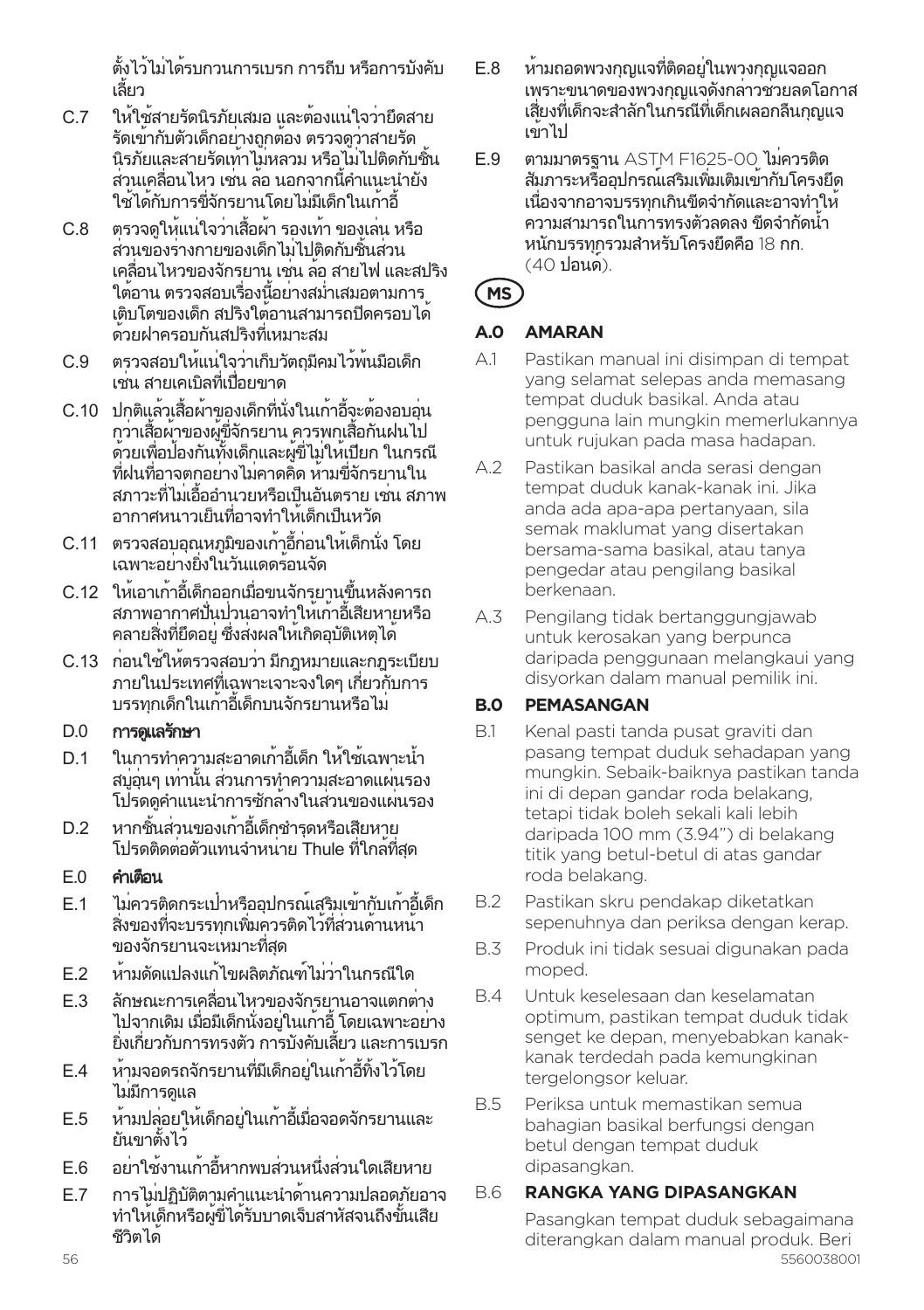perhatian kepada diameter maksimum dan minimum rangka.

- B.7 Tidak boleh dipasangkan pada basikal dengan rangka segi empat sama, segi tiga atau rangka gentian karbon atau geometri menurut gambar.
- B.8 Semak manual produk untuk memastikan lebar maksimum pembawa bagasi.
- B.9 **TEMPAT DUDUK BELAKANG UNTUK DIPASANG KEPADA PEMBAWA BAGASI**

Hanya pasang tempat duduk kepada pembawa bagasi yang mematuhi ISO 11243 dan mempunyai kapasiti muatan minimum 25kg.

B.10 Pasangkan strap keselamatan kepada rangka basikal menurut arahan.

#### **C.0 KEGUNAAN**

- C.1 Produk ini diluluskan untuk kanak-kanak berusia dari 9 bulan hingga 6 tahun, dengan berat badan 9-22 kg (20- 48.5 lbs). Jangan bawa kanak-kanak yang terlalu muda dan sentiasa rujuk pakar pediatrik sebelum mengangkut kanak-kanak yang lebih muda daripada 1 tahun. Bawa hanya kanak-kanak y ang dapat duduk tanpa bantuan untuk tempoh yang lebih lama, sekurangkurangnya dalam tempoh perjalanan berbasikal yang diniatkan. Tanpa mengira usia, kanak-kanak mesti boleh menegakkan kepalanya sendiri semasa memakai topi keledar basikal dalam saiz yang betul. Periksa dengan kerap kanak-kanak tidak melebihi berat badan maksimum.
- C.2 Sebelum setiap penggunaan, periksa semua skru untuk mengesahkan bahawa tempat duduk kanak-kanak dipasang dengan rapi kepada basikal.
- C.3 Semasa menunggang, pastikan anda dan anak anda memakai topi keledar basikal yang diluluskan.
- C.4 Jangan sekali-kali menunggang basikal pada waktu malam tanpa cahaya yang secukupnya. Jangan tutup pemantul cahaya belakang atau lampu belakang semasa menggunakan tempat duduk kanak-kanak pada basikal.
- C.5 Kehadiran tempat duduk basikal kanakkanak mungkin memerlukan anda menukar cara anda menaiki/menuruni basikal. Sila beri lebih perhatian kepada

perkara ini.

- C.6 Sebelum setiap tunggangan, pastikan tempat duduk basikal yang dipasang tidak mengganggu dengan membrek, mengayuh atau mengemudi.
- C.7 Sentiasa guna abah-aba dan pastikan anda memasang dengan betul pada kanak-kanak. Pastikan abah-abah dan strap kaki tidak longgar atau boleh terperangkap di dalam bahagian yang bergerak seperti roda. Ini juga berkenaan apabila anda menggunakan basikal tanpa kanak-kanak dalam tempat duduk.
- C.8 Pastikan pakaian, kasut, permainan atau bahagian badan kanak-kanak tidak bersentuh dengan bahagian basikal yang bergerak, seperti roda, wayar dan spring tempat duduk. Periksa ini dengan kerap sambil kanak-kanak ini membesar. Spring tempat duduk boleh ditutup dengan penghadang spring yang sesuai.
- C.9 Pastikan tiada objek tajam boleh dicapai oleh kanak-kanak, contohnya. kabel teriurai.
- C.10 Kanak-kanak yang duduk sering memerlukan pakaian yang lebih panas daripada penunggang. Untuk melindungi anda berdua daripada hujan yang di luar jangkaan, membawa pakaian kalis air adalah langkah yang bijak. Jangan sekali-kali menunggang dalam keadaan yang buruk atau berbahaya, seperti cuaca yang sejuk yang boleh mengakibatkan kanak-kanak mengalami luka beku.
- C.11 Periksa suhu tempat duduk sebelum meletakkan kanak-kanak, khususnya pada hari yang panas dan matahari terik.
- C.12 Keluarkan tempat duduk kanak-kanak daripada tempat duduk semasa mengangkut basikal di atas kereta. Turbulens udara mungkin merosakkan tempat duduk atau melonggarkan pemasangannya, yang boleh mengakibatkan kemalangan.
- C.13 Sebelum guna, periksa sama ada terdapat undang-undang dan peraturan negara khusus untuk membawa kanakkanak di dalam tempat duduk kanakkanak basikal.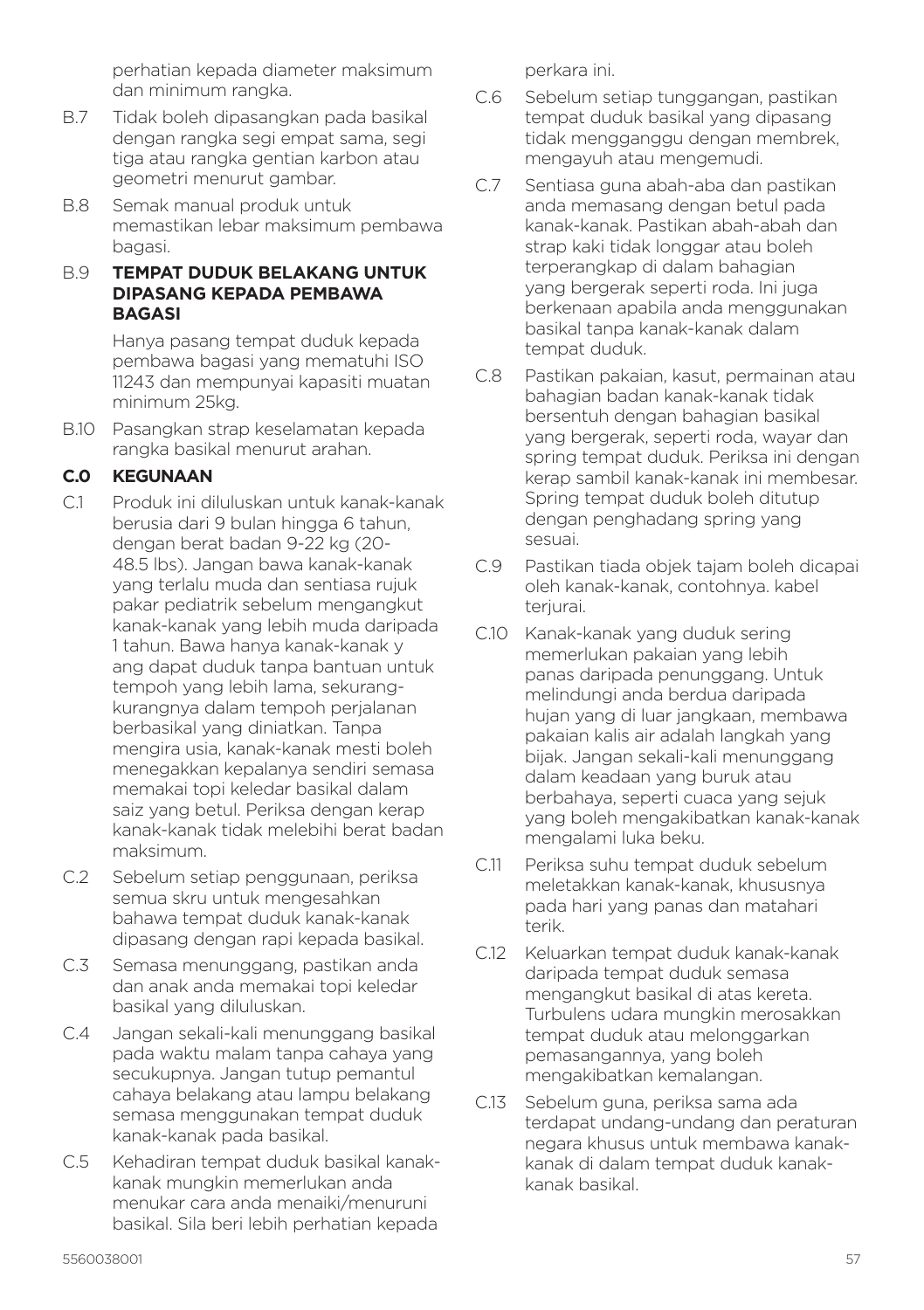#### **D.0 PENYELENGGARAAN**

- D.1 Untuk membersihkan tempat duduk kanak-kanak, guna hanya air bersabun suam. Untuk membersihkan bahan pad, lihat arahan membasuh pada bahan pad
- D.2 Jika mana-mana bahagian tempat duduk kanak-kanak rosak atau pecah, sila hubungi pengedar Thule terdekat.

## **E.0 AMARAN**

- E.1 Jangan pasang bagasi atau peralatan tambahan kepada tempat duduk kanak-kanak. Muatan tambahan sebaikbaiknya dipasang pada hujung depan basikal.
- E.2 Jangan ubah suai produk ini dalam apa jua cara.
- E.3 Basikal mungkin berkelakuan secara berbeza dengan kanak-kanak berada di dalam tempat duduk ini, khususnya berhubung imbangan, pengemudian dan membrek.
- E.4 Jangan sekali-kali meninggalkan basikal anda diparkir tanpa penyeliaan dengan kanak-kanak di dalam tempat duduk.
- E.5 Jangan sekali-kali meninggalkan kanakkanak di dalam tempat duduk apabila basikal diparkir dan hanya disokong oleh tongkat sandar.
- E.6 Jangan guna tempat duduk ini jika mana-mana bahagian pecah.
- E.7 Kegagalan untuk mematuhi arahan keselamatan boleh mengakibatkan kecederaan yang serius atau maut bagi kanak-kanak atau penunggang.
- E.8 Jangan keluarkan gelang kunci yang dipasang, saiznya mengurangkan risiko lemas untuk anak anda sekiranya tertelan.
- E.9 Menurut ASTM F1625-00, bagasi atau aksesori tambahan tidak boleh dipasang pada kereta sorong kanak-kanak, kerana ia mungkin melebihi had muatan dan boleh mengurangkan kestabilan. Jumlah had muatan untuk kereta sorong kanakkanak ialah 18 kg (40 paun).